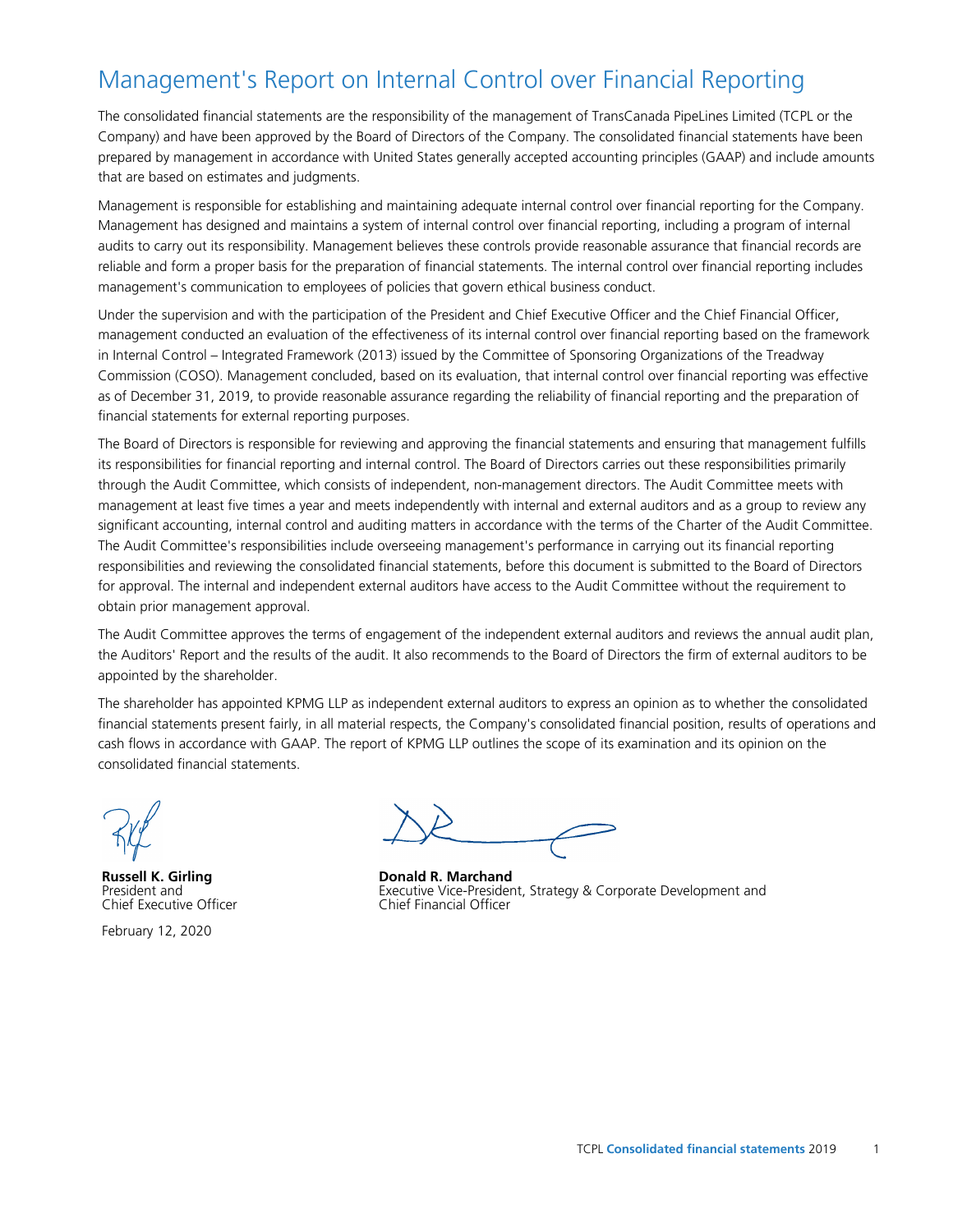# Report of Independent Registered Public Accounting Firm

# **To the Shareholders of TransCanada PipeLines Limited**

# **Opinion on the Consolidated Financial Statements**

We have audited the accompanying consolidated balance sheets of TransCanada PipeLines Limited (the Company) as of December 31, 2019 and 2018, the related consolidated statements of income, comprehensive income, cash flows, and equity for each of the years in the three-year period ended December 31, 2019, and the related notes (collectively, the consolidated financial statements). In our opinion, the consolidated financial statements present fairly, in all material respects, the financial position of the Company as of December 31, 2019 and 2018, and the results of its operations and its cash flows for each of the years in the three‑year period ended December 31, 2019, in conformity with U.S. generally accepted accounting principles.

# **Basis for Opinion**

These consolidated financial statements are the responsibility of the Company's management. Our responsibility is to express an opinion on these consolidated financial statements based on our audits. We are a public accounting firm registered with the Public Company Accounting Oversight Board (United States) (PCAOB) and are required to be independent with respect to the Company in accordance with the U.S. federal securities laws and the applicable rules and regulations of the Securities and Exchange Commission and the PCAOB.

We conducted our audits in accordance with the standards of the PCAOB. Those standards require that we plan and perform the audit to obtain reasonable assurance about whether the consolidated financial statements are free of material misstatement, whether due to error or fraud. The Company is not required to have, nor were we engaged to perform, an audit of its internal control over financial reporting. As part of our audits, we are required to obtain an understanding of internal control over financial reporting but not for the purpose of expressing an opinion on the effectiveness of the Company's internal control over financial reporting. Accordingly, we express no such opinion.

Our audits included performing procedures to assess the risks of material misstatement of the consolidated financial statements, whether due to error or fraud, and performing procedures that respond to those risks. Such procedures included examining, on a test basis, evidence regarding the amounts and disclosures in the consolidated financial statements. Our audits also included evaluating the accounting principles used and significant estimates made by management, as well as evaluating the overall presentation of the consolidated financial statements. We believe that our audits provide a reasonable basis for our opinion.

 $KPMG_{LLP}$ 

Chartered Professional Accountants

We have served as the Company's auditor since 1956.

Calgary, Canada February 12, 2020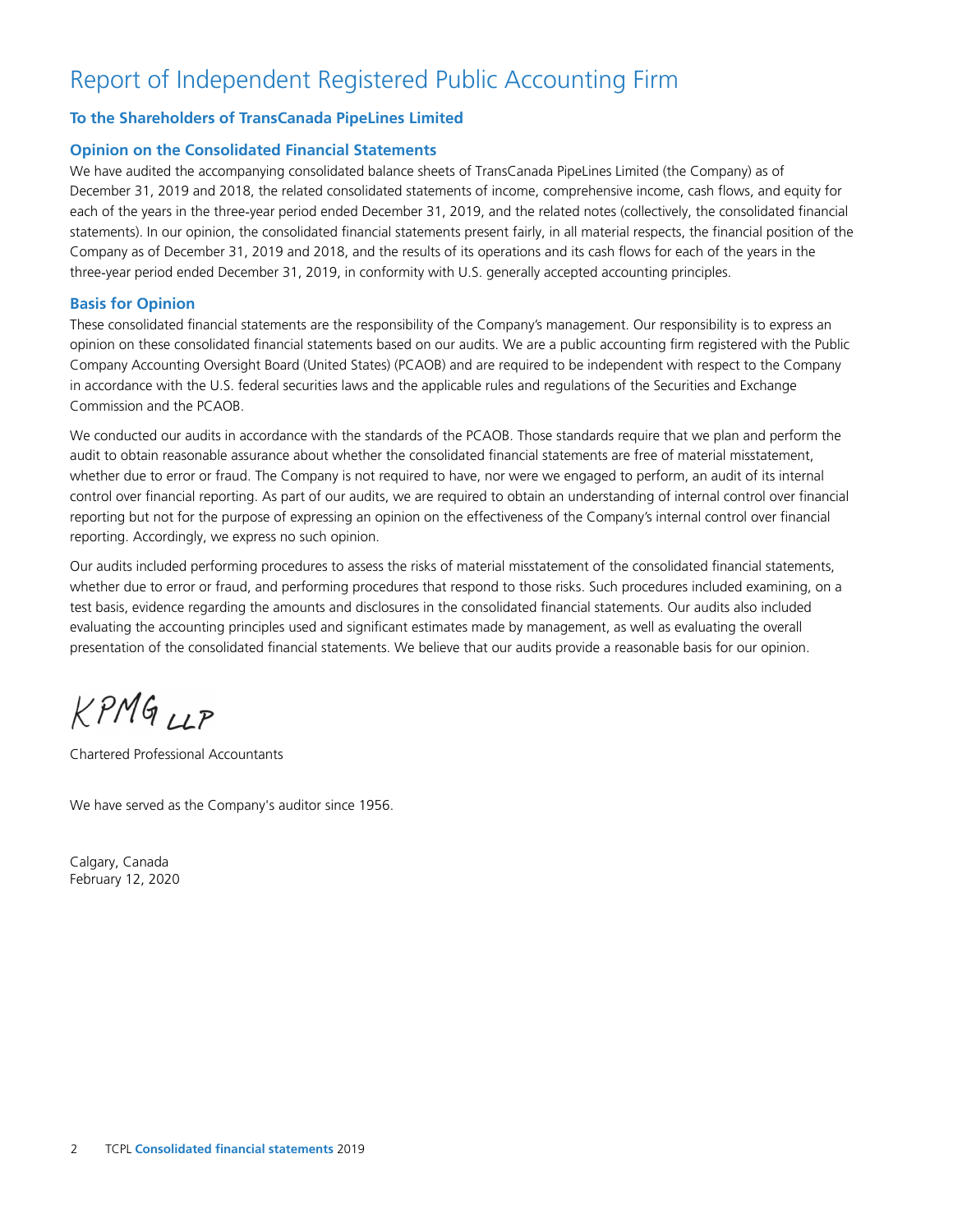# Consolidated statement of income

| year ended December 31                                                |        |        |        |
|-----------------------------------------------------------------------|--------|--------|--------|
| (millions of Canadian \$)                                             | 2019   | 2018   | 2017   |
| <b>Revenues</b> (Note 5)                                              |        |        |        |
| Canadian Natural Gas Pipelines                                        | 4,010  | 4,038  | 3,693  |
| U.S. Natural Gas Pipelines                                            | 4,978  | 4,314  | 3,584  |
| Mexico Natural Gas Pipelines                                          | 603    | 619    | 570    |
| Liquids Pipelines                                                     | 2,879  | 2,584  | 2,009  |
| Power and Storage                                                     | 785    | 2,124  | 3,593  |
|                                                                       | 13,255 | 13,679 | 13,449 |
| <b>Income from Equity Investments (Note 10)</b>                       | 920    | 714    | 773    |
| <b>Operating and Other Expenses</b>                                   |        |        |        |
| Plant operating costs and other                                       | 3,909  | 3,591  | 3,906  |
| Commodity purchases resold                                            | 369    | 1,488  | 2,382  |
| Property taxes                                                        | 727    | 569    | 569    |
| Depreciation and amortization                                         | 2,464  | 2,350  | 2,055  |
| Goodwill and other asset impairment charges (Notes 8, 12 and 13)      |        | 801    | 1,257  |
|                                                                       | 7,469  | 8,799  | 10,169 |
| (Loss)/Gain on Assets Held for Sale/Sold (Notes 6 and 26)             | (121)  | 170    | 631    |
| <b>Financial Charges</b>                                              |        |        |        |
| Interest expense (Note 18)                                            | 2,467  | 2,379  | 2,137  |
| Allowance for funds used during construction                          | (475)  | (526)  | (507)  |
| Interest income and other                                             | (459)  | 78     | (183)  |
|                                                                       | 1,533  | 1,931  | 1,447  |
| <b>Income before Income Taxes</b>                                     | 5,052  | 3,833  | 3,237  |
| <b>Income Tax Expense/(Recovery)</b> (Note 17)                        |        |        |        |
| Current                                                               | 680    | 316    | 149    |
| Deferred                                                              | 37     | 254    | 548    |
| Deferred - U.S. Tax Reform and 2018 FERC Actions                      |        | (167)  | (804)  |
|                                                                       | 717    | 403    | (107)  |
| <b>Net Income</b>                                                     | 4,335  | 3,430  | 3,344  |
| Net income/(loss) attributable to non-controlling interests (Note 20) | 293    | (185)  | 238    |
| Net Income Attributable to Controlling Interests and to Common Shares | 4.042  | 3,615  | 3,106  |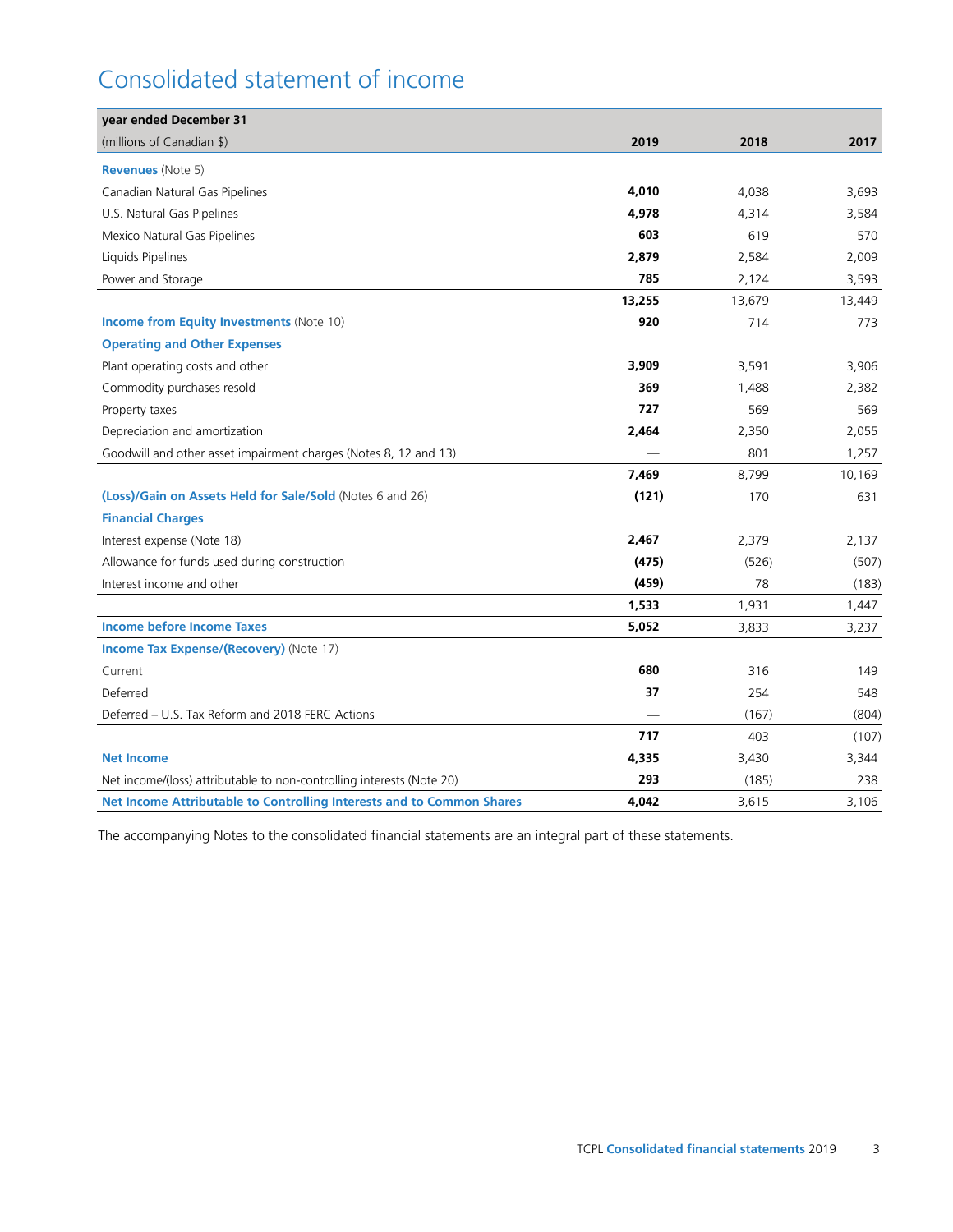# Consolidated statement of comprehensive income

| year ended December 31                                                                               |         |       |       |
|------------------------------------------------------------------------------------------------------|---------|-------|-------|
| (millions of Canadian \$)                                                                            | 2019    | 2018  | 2017  |
| <b>Net Income</b>                                                                                    | 4,335   | 3,430 | 3,344 |
| <b>Other Comprehensive (Loss)/Income, Net of Income Taxes</b>                                        |         |       |       |
| Foreign currency translation losses and gains on net investment in foreign operations                | (944)   | 1,358 | (749) |
| Reclassification of foreign currency translation gains on disposal of foreign operations             | (13)    |       | (77)  |
| Change in fair value of net investment hedges                                                        | 35      | (42)  |       |
| Change in fair value of cash flow hedges                                                             | (62)    | (10)  | 3     |
| Reclassification to net income of gains and losses on cash flow hedges                               | 14      | 21    | (2)   |
| Unrealized actuarial gains and losses on pension and other post-retirement benefit<br>plans          | (10)    | (114) | (11)  |
| Reclassification of actuarial gains and losses on pension and other post-retirement<br>benefit plans | 10      | 15    | 16    |
| Other comprehensive (loss)/income on equity investments                                              | (82)    | 86    | (106) |
| Other comprehensive (loss)/income (Note 22)                                                          | (1,052) | 1,314 | (926) |
| <b>Comprehensive Income</b>                                                                          | 3,283   | 4,744 | 2,418 |
| Comprehensive income/(loss) attributable to non-controlling interests                                | 194     | (13)  | 83    |
| <b>Comprehensive Income Attributable to Controlling Interests and to Common</b><br><b>Shares</b>     | 3,089   | 4,757 | 2,335 |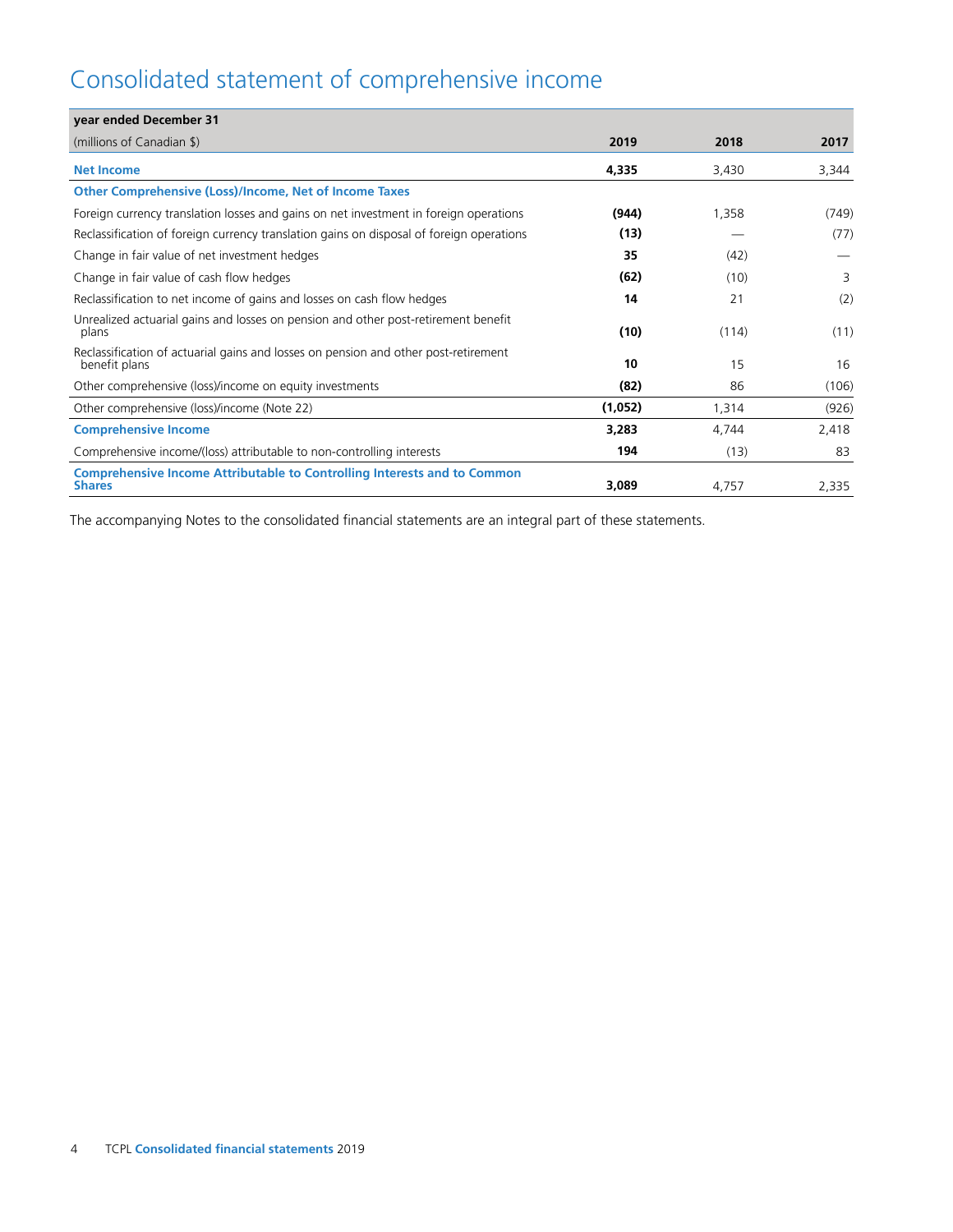# Consolidated statement of cash flows

| year ended December 31                                                           |          |           |          |
|----------------------------------------------------------------------------------|----------|-----------|----------|
| (millions of Canadian \$)                                                        | 2019     | 2018      | 2017     |
| <b>Cash Generated from Operations</b>                                            |          |           |          |
| Net income                                                                       | 4,335    | 3,430     | 3,344    |
| Depreciation and amortization                                                    | 2,464    | 2,350     | 2,055    |
| Goodwill and other asset impairment charges (Notes 8, 12 and 13)                 |          | 801       | 1,257    |
| Deferred income taxes (Note 17)                                                  | 37       | 254       | 548      |
| Deferred income taxes - U.S. Tax Reform and 2018 FERC Actions (Note 17)          |          | (167)     | (804)    |
| Income from equity investments (Note 10)                                         | (920)    | (714)     | (773)    |
| Distributions received from operating activities of equity investments (Note 10) | 1,213    | 985       | 970      |
| Employee post-retirement benefits funding, net of expense (Note 23)              | (45)     | (35)      | (64)     |
| Loss/(gain) on assets held for sale/sold (Notes 6 and 26)                        | 121      | (170)     | (631)    |
| Equity allowance for funds used during construction                              | (299)    | (374)     | (362)    |
| Unrealized (gains)/losses on financial instruments                               | (134)    | 220       | (149)    |
| Foreign exchange (gains)/losses on Loan receivable from affiliate (Note 10)      | (53)     | 5         | 63       |
| Other                                                                            | (46)     | (45)      | (20)     |
| Decrease/(increase) in operating working capital (Note 25)                       | 268      | (99)      | (272)    |
| Net cash provided by operations                                                  | 6,941    | 6,441     | 5,162    |
| <b>Investing Activities</b>                                                      |          |           |          |
| Capital expenditures (Note 4)                                                    | (7, 475) | (9, 418)  | (7, 383) |
| Capital projects in development (Note 4)                                         | (707)    | (496)     | (146)    |
| Contributions to equity investments (Notes 4 and 10)                             | (602)    | (1,015)   | (1,681)  |
| Proceeds from sales of assets, net of transaction costs                          | 2,398    | 614       | 4,683    |
| Reimbursement of costs related to capital projects in development (Note 13)      |          | 470       | 634      |
| Other distributions from equity investments (Note 10)                            | 186      | 121       | 362      |
| Payment for unredeemed shares of Columbia Pipeline Group, Inc. (Note 15)         | (373)    |           |          |
| Deferred amounts and other                                                       | (299)    | (293)     | (168)    |
| Net cash used in investing activities                                            | (6, 872) | (10, 017) | (3,699)  |
| <b>Financing Activities</b>                                                      |          |           |          |
| Notes payable issued, net                                                        | 1,656    | 817       | 1,038    |
| Long-term debt issued, net of issue costs                                        | 3,024    | 6,238     | 3,643    |
| Long-term debt repaid                                                            | (3,502)  | (3, 550)  | (7,085)  |
| Junior subordinated notes issued, net of issue costs                             | 1,436    |           | 3,468    |
| Advances from affiliate                                                          | 275      | 1,066     | 193      |
| Dividends on common shares                                                       | (2,724)  | (2, 419)  | (2, 121) |
| Distributions to non-controlling interests                                       | (216)    | (225)     | (283)    |
| Common shares issued                                                             | 925      | 845       | 780      |
| Partnership units of TC PipeLines, LP issued, net of issue costs                 |          | 49        | 225      |
| Common units of Columbia Pipeline Partners LP acquired                           |          |           | (1,205)  |
| Net cash provided by/(used in) financing activities                              | 874      | 2,821     | (1, 347) |
| <b>Effect of Foreign Exchange Rate Changes on Cash and Cash Equivalents</b>      | (6)      | 73        |          |
|                                                                                  | 937      |           | (39)     |
| <b>Increase/(Decrease) in Cash and Cash Equivalents</b>                          |          | (682)     | 77       |
| <b>Cash and Cash Equivalents</b>                                                 |          |           |          |
| Beginning of year                                                                | 362      | 1,044     | 967      |
| <b>Cash and Cash Equivalents</b>                                                 |          |           |          |
| End of year                                                                      | 1,299    | 362       | 1,044    |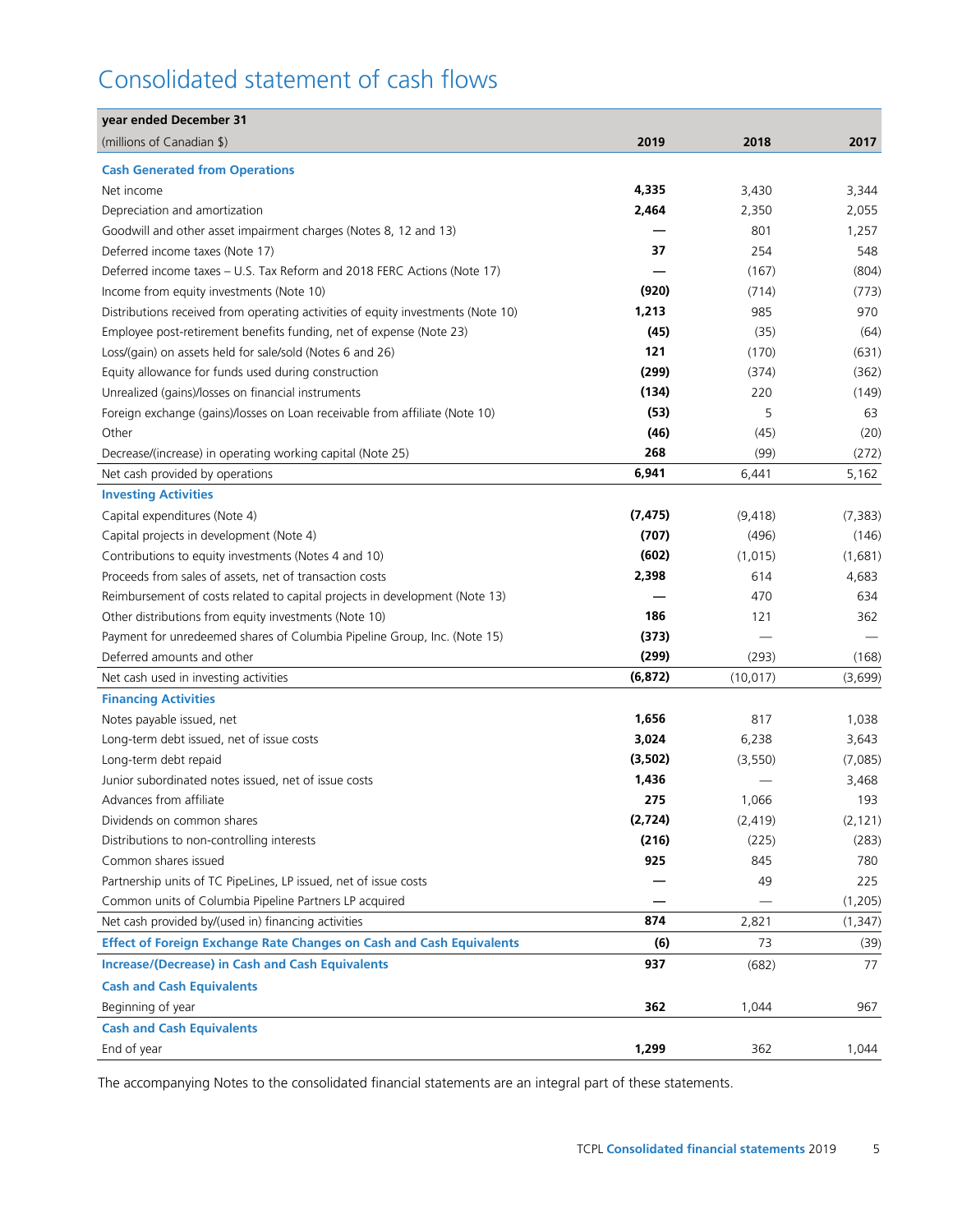# Consolidated balance sheet

| at December 31                                   |                                        |          |        |
|--------------------------------------------------|----------------------------------------|----------|--------|
| (millions of Canadian \$)                        |                                        | 2019     | 2018   |
| <b>ASSETS</b>                                    |                                        |          |        |
| <b>Current Assets</b>                            |                                        |          |        |
| Cash and cash equivalents                        |                                        | 1,299    | 362    |
| Accounts receivable                              |                                        | 2,445    | 2,548  |
| Inventories                                      |                                        | 452      | 431    |
| Assets held for sale (Note 6)                    |                                        | 2,807    | 543    |
| Other (Note 7)                                   |                                        | 627      | 1,180  |
|                                                  |                                        | 7,630    | 5,064  |
| <b>Plant, Property and Equipment (Note 8)</b>    |                                        | 65,489   | 66,503 |
| Loan Receivable from Affiliate (Note 10)         |                                        | 1,434    | 1,315  |
| <b>Equity Investments (Note 10)</b>              |                                        | 6,506    | 7,113  |
| <b>Restricted Investments</b>                    |                                        | 1,557    | 1,207  |
| <b>Regulatory Assets (Note 11)</b>               |                                        | 1,587    | 1,548  |
| <b>Goodwill (Note 12)</b>                        |                                        | 12,887   | 14,178 |
| <b>Intangible and Other Assets (Note 13)</b>     |                                        | 2,151    | 1,887  |
|                                                  |                                        | 99,241   | 98,815 |
| <b>LIABILITIES</b>                               |                                        |          |        |
| <b>Current Liabilities</b>                       |                                        |          |        |
| Notes payable (Note 14)                          |                                        | 4,300    | 2,762  |
| Accounts payable and other (Note 15)             |                                        | 4,545    | 5,426  |
| Dividends payable                                |                                        | 704      | 633    |
| Due to affiliate (Note 29)                       |                                        | 3,892    | 3,617  |
| Accrued interest                                 |                                        | 613      | 646    |
| Current portion of long-term debt (Note 18)      |                                        | 2,705    | 3,462  |
|                                                  |                                        | 16,759   | 16,546 |
| <b>Regulatory Liabilities (Note 11)</b>          |                                        | 3,772    | 3,930  |
| <b>Other Long-Term Liabilities (Note 16)</b>     |                                        | 1,614    | 1,008  |
| <b>Deferred Income Tax Liabilities (Note 17)</b> |                                        | 5,703    | 6,026  |
| Long-Term Debt (Note 18)                         |                                        | 34,280   | 36,509 |
| <b>Junior Subordinated Notes (Note 19)</b>       |                                        | 8,614    | 7,508  |
|                                                  |                                        | 70,742   | 71,527 |
| <b>EQUITY</b>                                    |                                        |          |        |
| Common shares, no par value (Note 21)            |                                        | 23,531   | 22,606 |
| Issued and outstanding:                          | December 31, 2019 - 902 million shares |          |        |
|                                                  | December 31, 2018 - 887 million shares |          |        |
| Additional paid-in capital                       |                                        | 32       | 20     |
| Retained earnings                                |                                        | 4,861    | 3,613  |
| Accumulated other comprehensive loss (Note 22)   |                                        | (1, 559) | (606)  |
| <b>Controlling Interests</b>                     |                                        | 26,865   | 25,633 |
| Non-controlling interests (Note 20)              |                                        | 1,634    | 1,655  |
|                                                  |                                        | 28,499   | 27,288 |
|                                                  |                                        | 99,241   | 98,815 |

**Commitments, Contingencies and Guarantees** (Note 27) **Corporate Restructuring Costs** (Note 28) **Variable Interest Entities** (Note 30)

**Russell K. Girling,** Director **John E. Lowe,** Director

I fave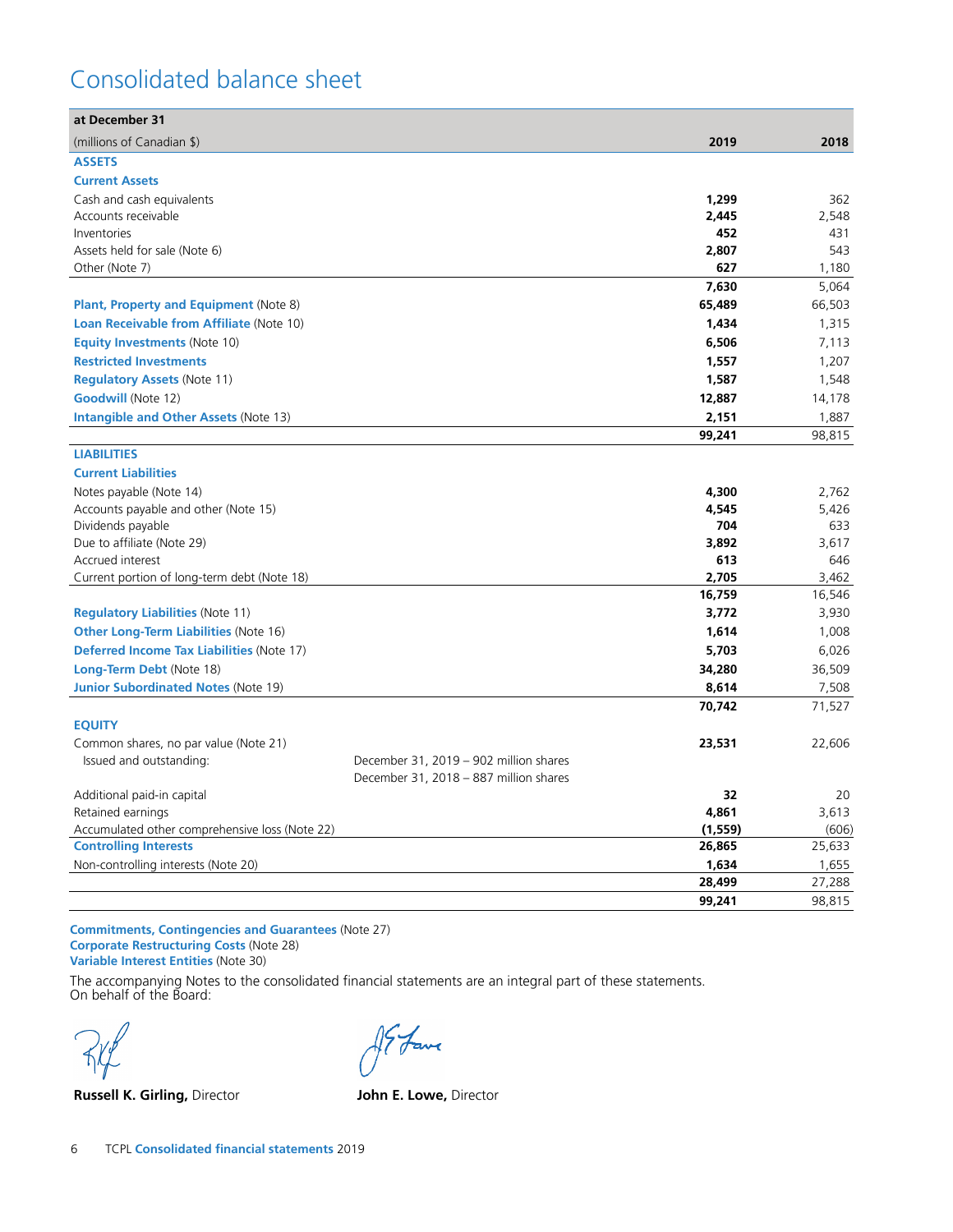# Consolidated statement of equity

| year ended December 31                                                            |          |                |          |
|-----------------------------------------------------------------------------------|----------|----------------|----------|
| (millions of Canadian \$)                                                         | 2019     | 2018           | 2017     |
| <b>Common Shares (Note 21)</b>                                                    |          |                |          |
| Balance at beginning of year                                                      | 22,606   | 21,761         | 20,981   |
| Proceeds from shares issued                                                       | 925      | 845            | 780      |
| Balance at end of year                                                            | 23,531   | 22,606         | 21,761   |
| <b>Additional Paid-In Capital</b>                                                 |          |                |          |
| Balance at beginning of year                                                      | 20       |                | 211      |
| Issuance of stock options                                                         | 12       | 13             | 12       |
| Dilution from TC PipeLines, LP units issued                                       |          | $\overline{7}$ | 26       |
| Asset drop-downs to TC PipeLines, LP                                              |          |                | (202)    |
| Columbia Pipeline Partners LP acquisition                                         |          |                | (171)    |
| Reclassification of additional paid-in capital deficit to retained earnings       |          |                | 124      |
| Balance at end of year                                                            | 32       | 20             |          |
| <b>Retained Earnings</b>                                                          |          |                |          |
| Balance at beginning of year                                                      | 3,613    | 2,387          | 1,577    |
| Net income attributable to controlling interests                                  | 4,042    | 3,615          | 3,106    |
| Common share dividends                                                            | (2,794)  | (2, 501)       | (2, 184) |
| Adjustment related to income tax effects of asset drop-downs to TC PipeLines, LP  |          | 95             |          |
| Reclassification of AOCI to retained earnings resulting from U.S. Tax Reform      |          | 17             |          |
| Adjustment related to employee share-based payments                               |          |                | 12       |
| Reclassification of additional paid-in capital deficit to retained earnings       |          |                | (124)    |
| Balance at end of year                                                            | 4,861    | 3,613          | 2,387    |
| <b>Accumulated Other Comprehensive Loss</b>                                       |          |                |          |
| Balance at beginning of year                                                      | (606)    | (1,731)        | (960)    |
| Other comprehensive (loss)/income attributable to controlling interests (Note 22) | (953)    | 1,142          | (771)    |
| Reclassification of AOCI to retained earnings resulting from U.S. Tax Reform      |          | (17)           |          |
| Balance at end of year                                                            | (1, 559) | (606)          | (1,731)  |
| <b>Equity Attributable to Controlling Interests</b>                               | 26,865   | 25,633         | 22,417   |
| <b>Equity Attributable to Non-Controlling Interests</b>                           |          |                |          |
| Balance at beginning of year                                                      | 1,655    | 1,852          | 1,726    |
| Net income/(loss) attributable to non-controlling interests                       | 293      | (185)          | 238      |
| Other comprehensive (loss)/income attributable to non-controlling interests       | (99)     | 172            | (155)    |
| Distributions declared to non-controlling interests                               | (215)    | (224)          | (280)    |
| Issuance of TC PipeLines, LP units                                                |          |                |          |
| Proceeds, net of issue costs                                                      |          | 49             | 225      |
| Decrease in TCPL's ownership of TC PipeLines, LP                                  |          | (9)            | (41)     |
| Reclassification from common units subject to rescission (Note 20)                |          |                | 106      |
| Impact of Columbia Pipeline Partners LP acquisition                               |          |                | 33       |
| Balance at end of year                                                            | 1,634    | 1,655          | 1,852    |
| <b>Total Equity</b>                                                               | 28,499   | 27,288         | 24,269   |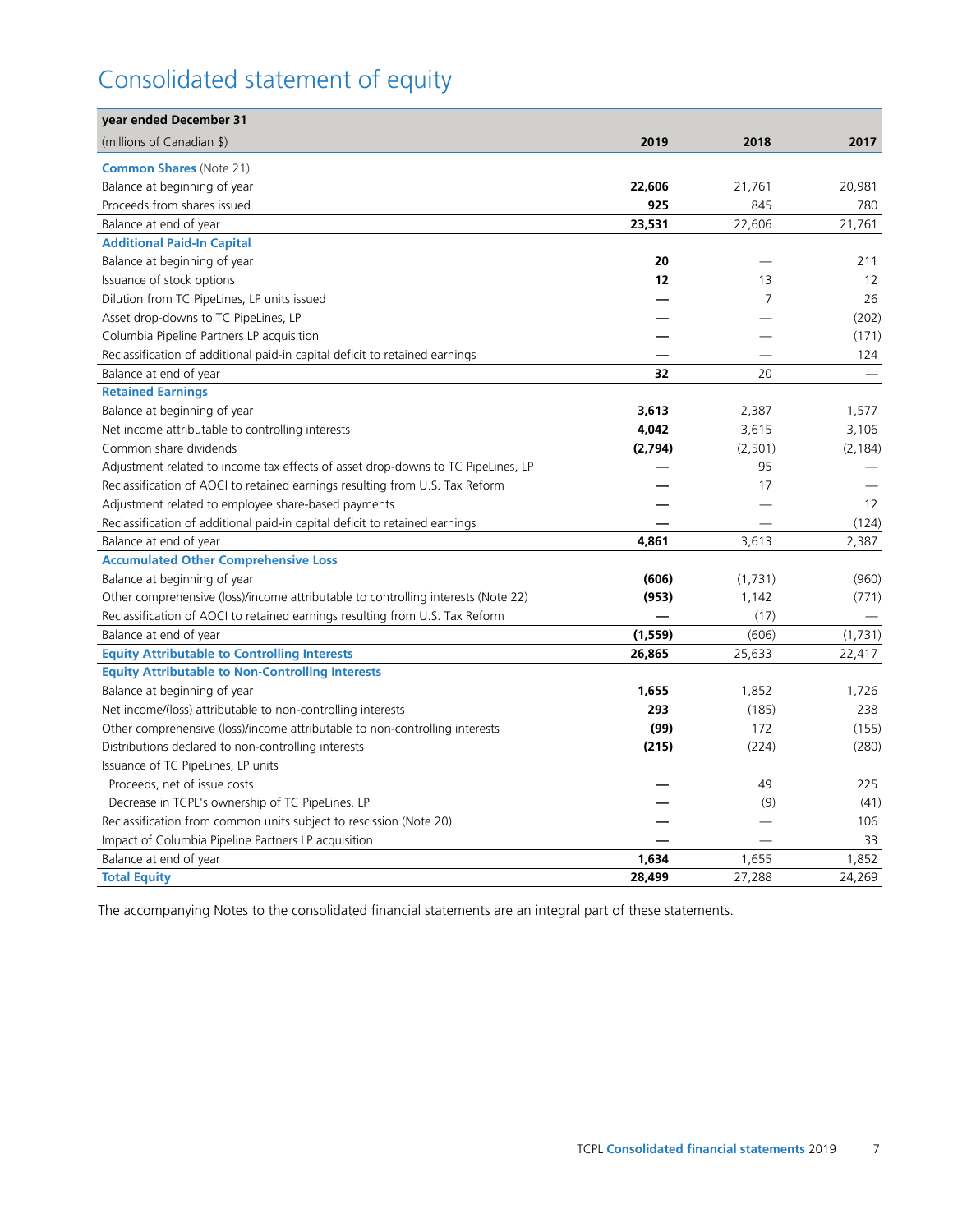# Notes to consolidated financial statements

# **1. DESCRIPTION OF TCPL'S BUSINESS**

On May 3, 2019, TransCanada Corporation changed its name to TC Energy Corporation (TC Energy) to better reflect the scope of its operations as a leading North American energy infrastructure company. TransCanada PipeLines Limited (TCPL or the Company) is a wholly-owned subsidiary of TC Energy. In addition, the previously disclosed Energy segment has been renamed the Power and Storage segment.

TCPL is a leading North American energy infrastructure company which operates in five business segments, Canadian Natural Gas Pipelines, U.S. Natural Gas Pipelines, Mexico Natural Gas Pipelines, Liquids Pipelines and Power and Storage, each of which offers different products and services. The Company also has a Corporate segment, consisting of corporate and administrative functions that provide governance, financing and other support to the Company's business segments.

# **Canadian Natural Gas Pipelines**

The Canadian Natural Gas Pipelines segment consists of the Company's investments in 40,658 km (25,264 miles) of natural gas pipelines primarily regulated by the Canadian Energy Regulator (CER). The Company also has an investment in the Coastal GasLink pipeline under development which is regulated by the B.C. Oil and Gas Commission (OGC).

# **U.S. Natural Gas Pipelines**

The U.S. Natural Gas Pipelines segment consists of the Company's investments in 50,089 km (31,124 miles) of regulated natural gas pipelines, 535 Bcf of regulated natural gas storage facilities and other assets, owned directly and through the Company's investment in TC PipeLines, LP.

# **Mexico Natural Gas Pipelines**

The Mexico Natural Gas Pipelines segment consists of the Company's investments in 2,503 km (1,554 miles) of regulated natural gas pipelines.

# **Liquids Pipelines**

The Liquids Pipelines segment consists of the Company's investments in 4,946 km (3,075 miles) of crude oil pipeline systems which connect Alberta and U.S. crude oil supplies to U.S. refining markets in Illinois, Oklahoma and Texas as well as a liquids marketing business.

# **Power and Storage**

The Power and Storage segment primarily consists of the Company's investments in 10 power generation facilities and 118 Bcf of non-regulated natural gas storage facilities. These assets are located in Alberta, Ontario, Québec and New Brunswick and include the investment in Portlands Energy Centre as well as the Halton Hills and Napanee natural gas-fired power plants which were classified as Assets held for sale at December 31, 2019. Refer to Note 6, Assets held for sale, for additional information.

# **2. ACCOUNTING POLICIES**

The Company's consolidated financial statements have been prepared by management in accordance with U.S. generally accepted accounting principles (GAAP). Amounts are stated in Canadian dollars unless otherwise indicated.

# **Basis of Presentation**

These consolidated financial statements include the accounts of TCPL and its subsidiaries. The Company consolidates variable interest entities (VIEs) for which it is considered to be the primary beneficiary as well as voting interest entities in which it has a controlling financial interest. To the extent there are interests owned by other parties, these interests are included in non-controlling interests. TCPL uses the equity method of accounting for joint ventures in which the Company is able to exercise joint control and for investments in which the Company is able to exercise significant influence. TCPL records its proportionate share of undivided interests in certain assets. Certain prior year amounts have been reclassified to conform to current year presentation.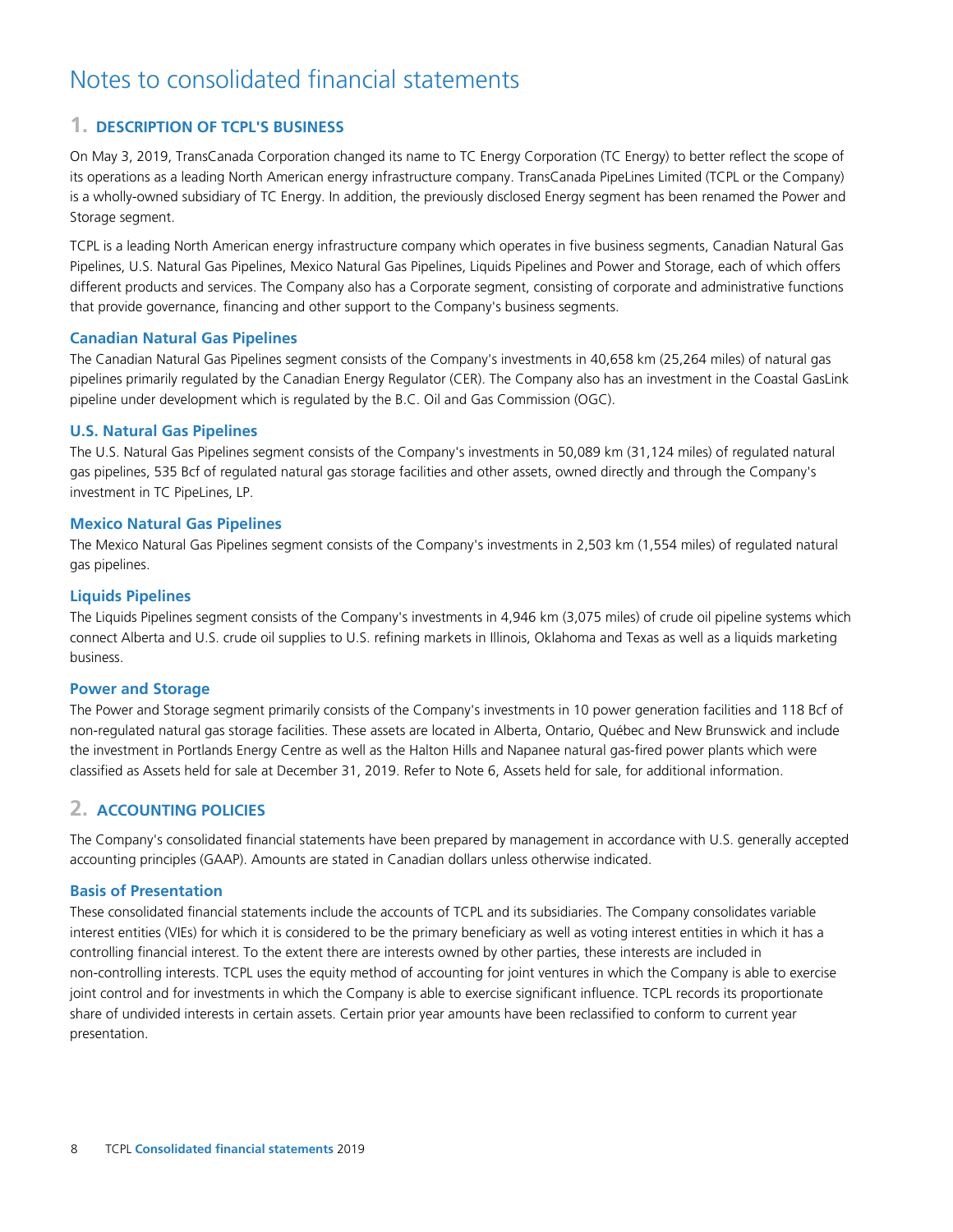# **Use of Estimates and Judgments**

In preparing these consolidated financial statements, TCPL is required to make estimates and assumptions that affect both the amount and timing of recording assets, liabilities, revenues and expenses since the determination of these items may be dependent on future events. The Company uses the most current information available and exercises careful judgment in making these estimates and assumptions.

Certain estimates and judgments have a material impact where the assumptions underlying these accounting estimates relate to matters that are highly uncertain at the time the estimate or judgment is made or are subjective. These estimates and judgments include, but are not limited to:

- fair value of equity investments (Note 10) and the recoverability of plant, property and equipment (Note 8)
- fair value of reporting units that contain goodwill (Notes 12 and 26)
- recoverability of capitalized project costs (Note 13) and
- fair value of assets and liabilities acquired in a business combination.

Some of the estimates and judgments the Company has to make have a material impact on the consolidated financial statements, but they do not involve significant subjectivity or uncertainty. These estimates and judgments include, but are not limited to:

- depreciation rates of plant, property and equipment (Note 8)
- carrying value of regulatory assets and liabilities (Note 11)
- carrying value of asset retirement obligations (Note 16)
- provisions for income taxes, including U.S. Tax Reform (Note 17)
- assumptions used to measure retirement and other post-retirement obligations (Note 23)
- fair value of financial instruments (Note 24) and
- provisions for commitments, contingencies, guarantees (Note 27) and restructuring costs (Note 28).

Actual results could differ from these estimates.

### **Regulation**

Certain Canadian, U.S. and Mexico natural gas pipeline and storage assets are regulated with respect to construction, operations and the determination of tolls. In Canada, regulated natural gas pipelines and liquids pipelines are subject to the authority of the CER, formerly the National Energy Board (NEB), the Alberta Energy Regulator (AER) or the OGC. In the U.S., regulated natural gas pipelines, liquids pipelines and regulated natural gas storage assets are subject to the authority of the Federal Energy Regulatory Commission (FERC). In Mexico, regulated natural gas pipelines are subject to the authority of the Energy Regulatory Commission (CRE). Rate-regulated accounting (RRA) standards may impact the timing of the recognition of certain revenues and expenses in TCPL's rate-regulated businesses which may differ from that otherwise recognized in non-rate-regulated businesses to appropriately reflect the economic impact of the regulators' decisions regarding revenues and tolls. Regulatory assets represent costs that are expected to be recovered in customer rates in future periods and regulatory liabilities represent amounts that are expected to be returned to customers through future rate-setting processes. An asset qualifies for the use of RRA when it meets three criteria:

- a regulator must establish or approve the rates for the regulated services or activities
- the regulated rates must be designed to recover the cost of providing the services or products, and
- it is reasonable to assume that rates set at levels to recover the cost can be charged to (and collected from) customers because of the demand for services or products and the level of direct or indirect competition.

TCPL's businesses that apply RRA currently include Canadian, U.S. and Mexico natural gas pipelines, and regulated U.S. natural gas storage. RRA is not applicable to the Company's liquids pipelines as the regulators' decisions regarding operations and tolls on those systems generally do not have an impact on timing of recognition of revenues and expenses. Once in operation, the Coastal GasLink pipeline is not expected to apply RRA.

# **Revenue Recognition**

The total consideration for services and products to which the Company expects to be entitled can include fixed and variable amounts. The Company has variable revenue that is subject to factors outside the Company's influence, such as market prices, actions of third parties and weather conditions. The Company considers this variable revenue to be "constrained" as it cannot be reliably estimated and, therefore, recognizes variable revenue when the service is provided.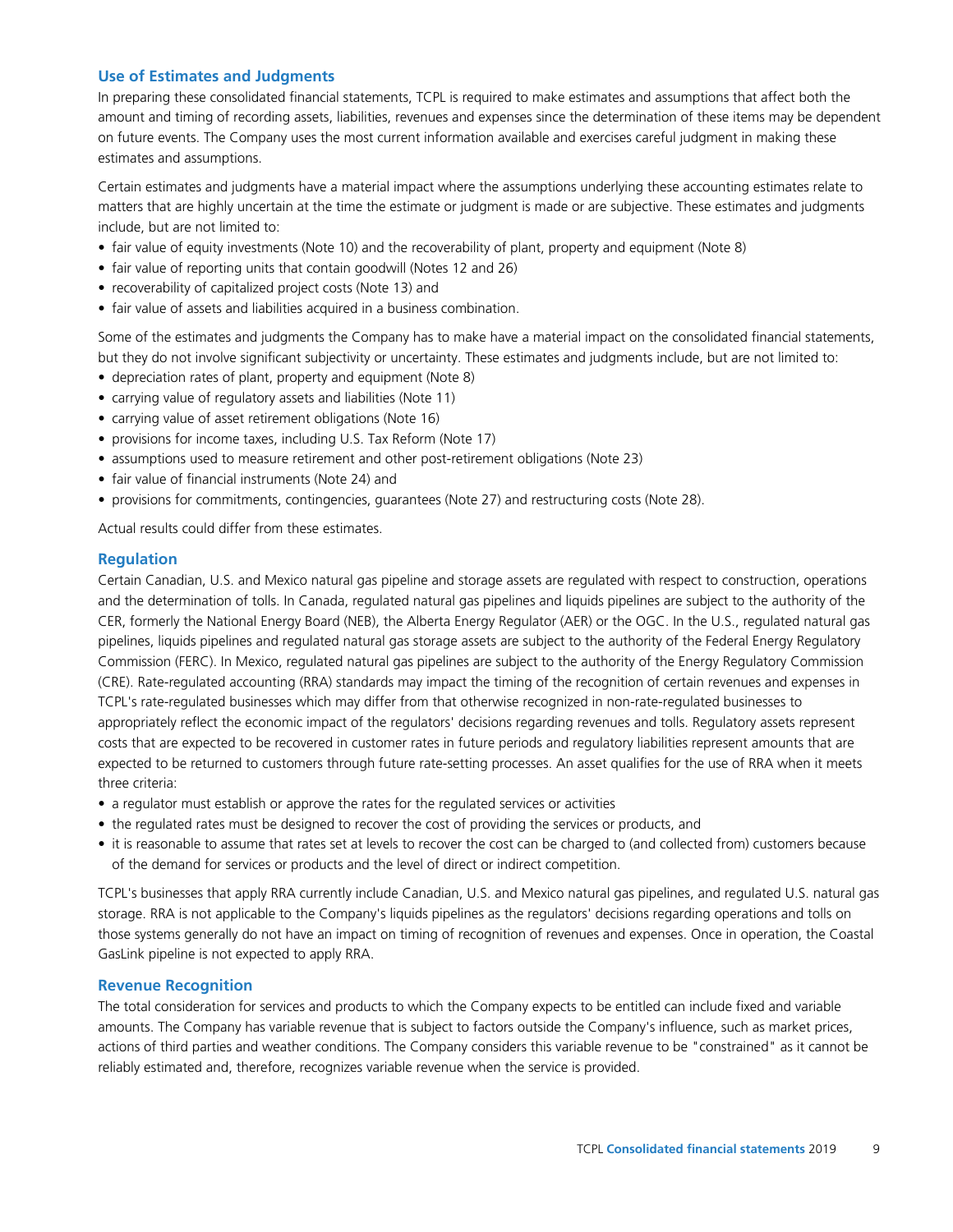# **Canadian Natural Gas Pipelines**

### *Capacity Arrangements and Transportation*

Revenues from the Company's Canadian natural gas pipelines are generated from contractual arrangements for committed capacity and from the transportation of natural gas. Revenues earned from firm contracted capacity arrangements are recognized ratably over the term of the contract regardless of the amount of natural gas that is transported. Transportation revenues for interruptible or volumetric-based services are recognized when the service is performed.

Revenues from the Company's Canadian natural gas pipelines under federal jurisdiction are subject to regulatory decisions by the CER. The tolls charged on these pipelines are based on revenue requirements designed to recover the costs of providing natural gas capacity for transportation services, which includes a return of and on capital, as approved by the CER. The Company's Canadian natural gas pipelines are generally not subject to risks related to variances in revenues and most costs. These variances are generally subject to deferral treatment and are recovered or refunded in future tolls. Revenues recognized prior to a CER decision on rates for that period reflect the CER's last approved return on equity (ROE) assumptions. Adjustments to revenues are recorded when the CER decision is received. Canadian natural gas pipelines' revenues are invoiced and received on a monthly basis. The Company does not take ownership of the natural gas that it transports for customers.

### **U.S. Natural Gas Pipelines**

### *Capacity Arrangements and Transportation*

Revenues from the Company's U.S. natural gas pipelines are generated from contractual arrangements for committed capacity and from the transportation of natural gas. Revenues earned from firm contracted capacity arrangements are generally recognized ratably over the term of the contract regardless of the amount of natural gas that is transported. Transportation revenues for interruptible or volumetric-based services are recognized when the service is performed.

The Company's U.S. natural gas pipelines are subject to FERC regulations and, as a result, a portion of revenues collected may be subject to refund if invoiced during an interim period when a rate proceeding is ongoing. Allowances for these potential refunds are recognized using management's best estimate based on the facts and circumstances of the proceeding. Any allowances that are recognized during the proceeding process are refunded or retained at the time a regulatory decision becomes final. U.S. natural gas pipelines' revenues are invoiced and received on a monthly basis. The Company does not take ownership of the natural gas that it transports for customers.

### *Natural Gas Storage and Other*

Revenues from the Company's regulated U.S. natural gas storage services are generated mainly from firm committed capacity storage contracts. The performance obligation in these contracts is the reservation of a specified amount of capacity for storage including specifications with regards to the amount of natural gas that can be injected or withdrawn on a daily basis. Revenues are recognized ratably over the contract period for firm committed capacity regardless of the amount of natural gas that is stored, and when gas is injected or withdrawn for interruptible or volumetric-based services. Natural gas storage services revenues are invoiced and received on a monthly basis. The Company does not take ownership of the natural gas that it stores for customers.

The Company owns mineral rights associated with certain natural gas storage facilities. These mineral rights can be leased or contributed to producers of natural gas in return for a royalty interest which is recognized when natural gas and associated liquids are produced.

During 2019, TCPL sold certain Columbia midstream assets. Prior to the sale, revenues from the Company's midstream natural gas services, including gathering, treating, conditioning, processing, compression and liquids handling services, were generated from contractual arrangements and were recognized ratably over the term of the contract. Midstream natural gas service revenues were invoiced and received on a monthly basis. The Company did not take ownership of the natural gas for which it provided midstream services. Refer to Note 26, Acquisitions and dispositions, for additional information regarding the sale of the midstream assets.

### **Mexico Natural Gas Pipelines**

### *Capacity Arrangements and Transportation*

Revenues from the Company's Mexico natural gas pipelines are primarily collected based on CRE-approved negotiated firm capacity contracts and are generally recognized ratably over the term of the contract. Transportation revenues related to interruptible or volumetric-based services are recognized when the service is performed. Mexico natural gas pipelines' revenues are invoiced and received on a monthly basis. The Company does not take ownership of the natural gas that it transports for customers.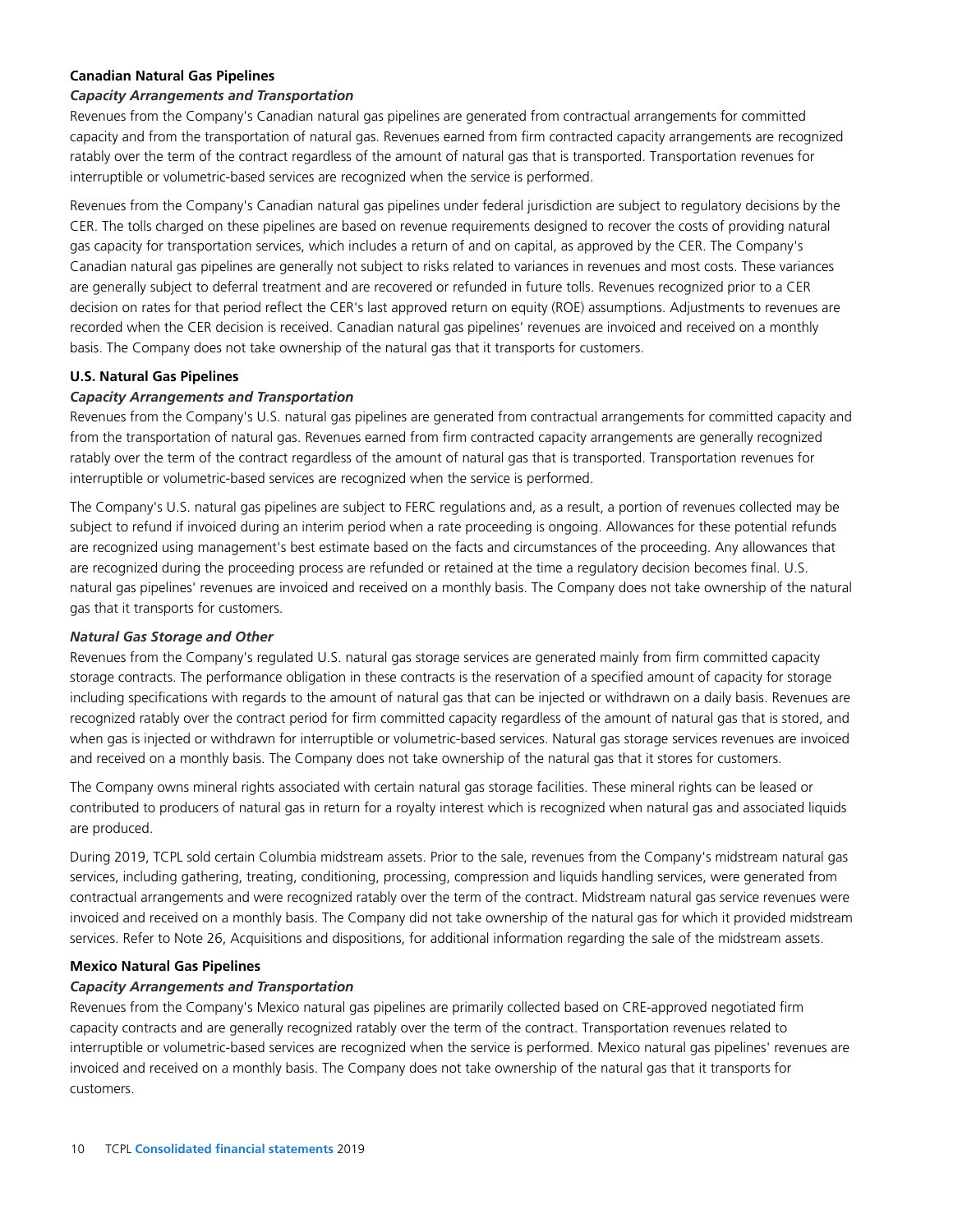# **Liquids Pipelines**

### *Capacity Arrangements and Transportation*

Revenues from the Company's liquids pipelines are generated mainly from providing customers with firm capacity arrangements to transport crude oil. The performance obligation in these contracts is the reservation of a specified amount of capacity together with the transportation of crude oil on a monthly basis. Revenues earned from these arrangements are recognized ratably over the term of the contract regardless of the amount of crude oil that is transported. Revenues for interruptible or volumetric-based services are recognized when the service is performed. Liquids pipelines' revenues are invoiced and received on a monthly basis. The Company does not take ownership of the crude oil that it transports for customers.

### *Other*

Net revenues earned from the sale of proprietary crude oil are recognized in the month of delivery.

### **Power and Storage**

### *Power Generation*

Revenues from the Company's Power and Storage business are primarily derived from long-term contractual commitments to provide power capacity to meet the demands of the market, and from the sale of electricity to both centralized markets and to customers. Power generation revenues also include revenues from the sale of steam to customers. Revenues and capacity payments are recognized as the services are provided and as electricity and steam is delivered. Power generation revenues are invoiced and received on a monthly basis.

### *Natural Gas Storage and Other*

Non-regulated natural gas storage contracts include park, loan and term storage arrangements. Revenues are recognized as the services are provided. Term storage revenues are invoiced and received on a monthly basis. Revenues earned from the sale of proprietary natural gas are recognized in the month of delivery. Revenues from ancillary services are recognized as the service is provided. The Company does not take ownership of the natural gas that it stores for customers.

### **Cash and Cash Equivalents**

The Company's Cash and cash equivalents consist of cash and highly liquid short-term investments with original maturities of three months or less and are recorded at cost, which approximates fair value.

### **Inventories**

Inventories primarily consist of materials and supplies including spare parts and fuel, crude oil in transit and natural gas inventory in storage. Inventories are carried at the lower of cost and net realizable value.

# **Assets Held for Sale**

The Company classifies assets as held for sale when management approves and commits to a formal plan to actively market a disposal group and expects the sale to close within the next 12 months. Upon classifying an asset as held for sale, the asset is recorded at the lower of its carrying amount or its estimated fair value, net of selling costs, and any losses are recognized in net income. Gains related to the expected sale of these assets are not recognized until the transaction closes. Once an asset is classified as held for sale, depreciation expense is no longer recorded.

# **Plant, Property and Equipment**

### **Natural Gas Pipelines**

Plant, property and equipment for natural gas pipelines is carried at cost. Depreciation is calculated on a straight-line basis once the assets are ready for their intended use. Pipeline and compression equipment are depreciated at annual rates ranging from one per cent to seven per cent, and metering and other plant equipment are depreciated at various rates reflecting their estimated useful lives. The cost of major overhauls of equipment is capitalized and depreciated over the estimated service lives of the overhauls. The cost of regulated natural gas pipelines includes an allowance for funds used during construction (AFUDC) consisting of a debt component and an equity component based on the rate of return on rate base approved by regulators. AFUDC is reflected as an increase in the cost of the assets in Plant, property and equipment with a corresponding credit recognized in Allowance for funds used during construction in the Consolidated statement of income. The equity component of AFUDC is a non-cash expenditure. Interest is capitalized during construction of non-regulated natural gas pipelines.

Regulated natural gas storage base gas, which is valued at cost, represents gas volumes that are maintained to ensure adequate reservoir pressure exists to deliver natural gas held in storage. Base gas is not depreciated.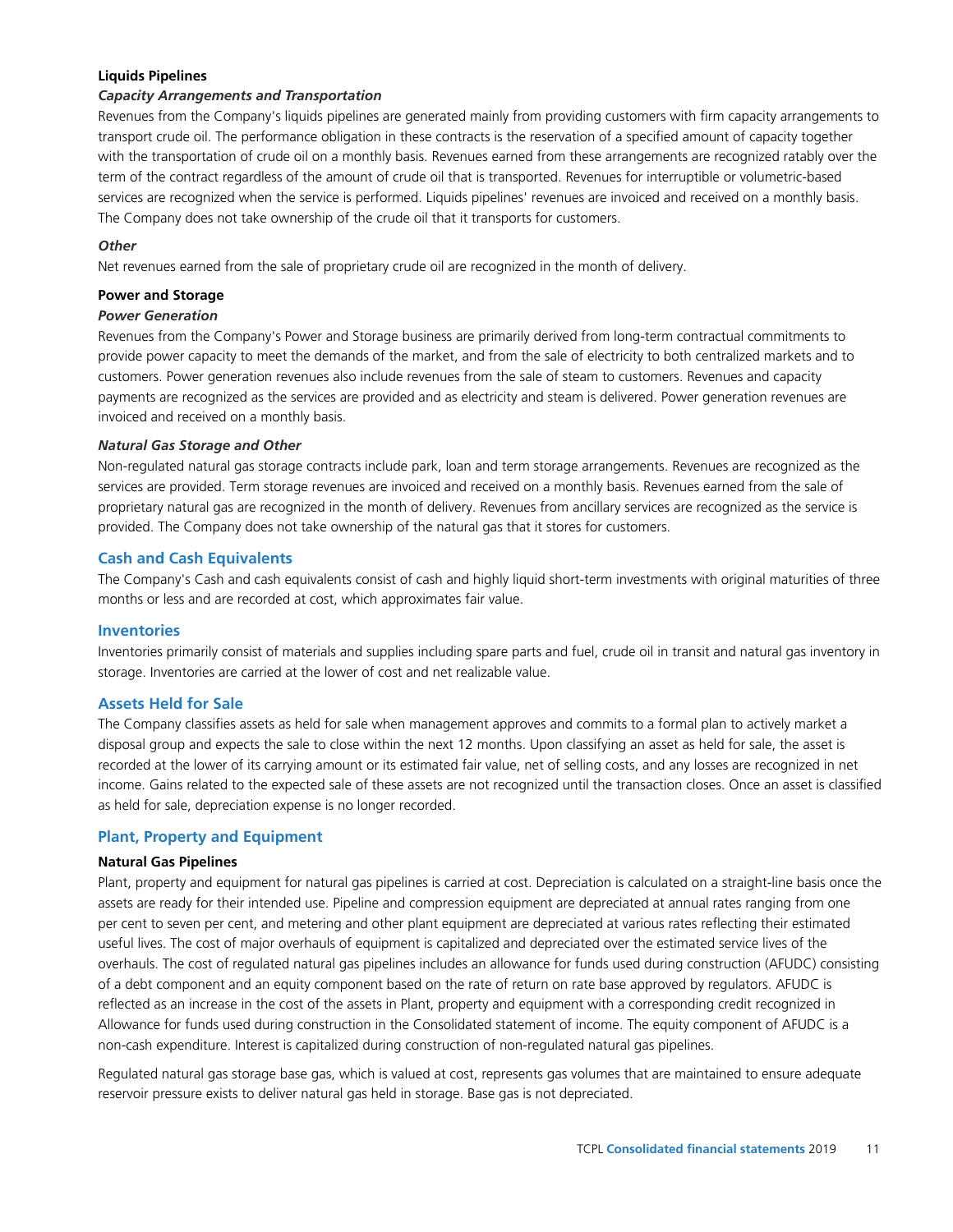When regulated natural gas pipelines retire plant, property and equipment from service, the original book cost is removed from the gross plant amount and recorded as a reduction to accumulated depreciation. Costs incurred to remove plant, property and equipment from service, net of any salvage proceeds, are also recorded in accumulated depreciation.

### *Midstream and Other*

The Company participates as a working interest partner in the development of certain Marcellus and Utica acreage. The working interest allows the Company to invest in drilling activities in addition to receiving a royalty interest in well production. The Company uses the successful efforts method of accounting for natural gas and crude oil resulting from its portion of drilling activities. Capitalized well costs are depleted based on the units of production method.

Prior to their sale in 2019, plant, property and equipment for midstream assets was carried at cost. Depreciation was calculated on a straight-line basis once the assets were ready for their intended use. Gathering and processing facilities were depreciated at annual rates ranging from 1.7 per cent to 2.5 per cent, and other plant and equipment were depreciated at various rates. When these assets were retired from plant, property and equipment, the original book cost and related accumulated depreciation were derecognized and any gain or loss was recorded in net income. Refer to Note 26, Acquisitions and dispositions, for additional information.

### **Liquids Pipelines**

Plant, property and equipment for liquids pipelines is carried at cost. Depreciation is calculated on a straight-line basis once the assets are ready for their intended use. Pipeline and pumping equipment are depreciated at annual rates ranging from two per cent to 2.5 per cent, and other plant and equipment are depreciated at various rates. The cost of these assets includes interest capitalized during construction. When liquids pipelines retire plant, property and equipment from service, the original book cost and related accumulated depreciation are derecognized and any gain or loss is recorded in net income.

### **Power and Storage**

Plant, property and equipment for Power and Storage assets are recorded at cost and, once the assets are ready for their intended use, depreciated by major component on a straight-line basis over their estimated service lives at average annual rates ranging from two per cent to 20 per cent. Other equipment is depreciated at various rates. The cost of major overhauls of equipment is capitalized and depreciated over the estimated service lives of the overhauls. Interest is capitalized on facilities under construction. When these assets are retired from plant, property and equipment, the original book cost and related accumulated depreciation are derecognized and any gain or loss is recorded in net income.

Non-regulated natural gas storage base gas, which is valued at original cost, represents gas volumes that are maintained to ensure adequate reservoir pressure exists to deliver gas held in storage. Base gas is not depreciated.

# **Corporate**

Corporate plant, property and equipment is recorded at cost and depreciated on a straight-line basis over its estimated useful life at average annual rates ranging from four per cent to 20 per cent.

# **Capitalized Project Costs**

The Company capitalizes project costs once advancement of the project to a construction stage is probable or costs are otherwise likely to be recoverable. The Company also capitalizes interest costs for non-regulated projects in development and AFUDC for regulated projects in development. Capital projects in development are included in Intangible and other assets on the Consolidated balance sheet. These represent larger projects that generally require regulatory or other approvals before physical construction can begin. Once approvals are received, projects are moved to plant, property and equipment under construction.

# **Impairment of Long-Lived Assets**

The Company reviews long-lived assets such as plant, property and equipment, equity investments and capital projects in development for impairment whenever events or changes in circumstances indicate the carrying value may not be recoverable. If the total of the estimated undiscounted future cash flows for an asset within plant, property and equipment, or the estimated selling price of any long-lived asset is less than the carrying value of an asset, an impairment loss is recognized for the excess of the carrying value over the estimated fair value of the asset.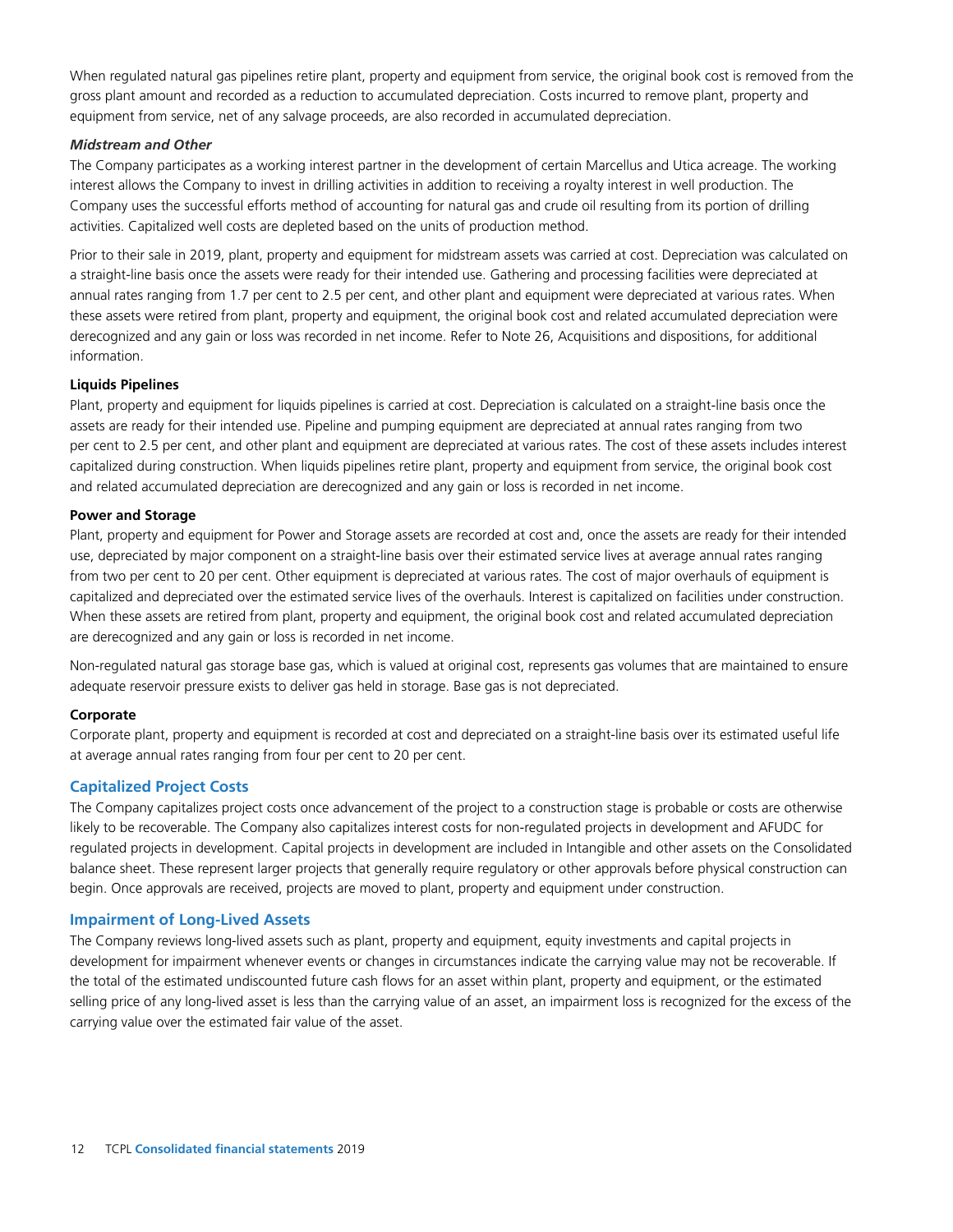# **Acquisitions and Goodwill**

The Company accounts for business combinations using the acquisition method of accounting and, accordingly, the assets and liabilities of the acquired entities are primarily measured at their estimated fair values at the date of acquisition. The excess of the fair value of the consideration transferred over the estimated fair value of the net assets acquired is classified as goodwill. Goodwill is not amortized and is tested for impairment on an annual basis or more frequently if events or changes in circumstances indicate that it might be impaired.

The annual review for goodwill impairment is performed at the reporting unit level which is one level below the Company's operating segments. The Company can initially assess qualitative factors to determine whether events or changes in circumstances indicate that goodwill might be impaired. The factors the Company considers include, but are not limited to, macroeconomic conditions, industry and market considerations, cost factors, historical and forecasted financial results, and events specific to that reporting unit. If the Company concludes that it is not more likely than not that the fair value of the reporting unit is greater than its carrying value, the Company will then perform a quantitative goodwill impairment test. The Company can elect to proceed directly to the quantitative goodwill impairment test for any of its reporting units. If the quantitative goodwill impairment test is performed, the Company compares the fair value of the reporting unit to its carrying value, including its goodwill. If the carrying value of a reporting unit exceeds its fair value, goodwill impairment is measured at the amount by which the reporting unit's carrying value exceeds its fair value. When a portion of a reporting unit that constitutes a business is disposed, goodwill associated with that business is included in the carrying amount of the business in determining the gain or loss on disposal. The amount of goodwill disposed is determined based on the relative fair values of the business to be disposed and the portion of the reporting unit that will be retained. A goodwill impairment test will be completed for both the goodwill disposed and the portion of the goodwill for the reporting unit that will be retained.

### **Loans and Receivables**

Loans receivable from affiliates and accounts receivable are measured at cost.

### **Power Purchase Arrangements**

A power purchase arrangement (PPA) is a long-term contract for the purchase or sale of power on a predetermined basis. TCPL has PPAs for the sale of power that are accounted for as operating leases where TCPL is the lessor.

### **Restricted Investments**

The Company has certain investments that are restricted as to their withdrawal and use. These restricted investments are classified as available for sale and are recorded at fair value on the Consolidated balance sheet.

As a result of the CER's Land Matters Consultation Initiative (LMCI), TCPL is required to collect funds to cover estimated future pipeline abandonment costs for all CER regulated Canadian pipelines. Funds collected are placed in trusts that hold and invest the funds and are accounted for as restricted investments. LMCI restricted investments may only be used to fund the abandonment of the CER regulated pipeline facilities, therefore, a corresponding regulatory liability is recorded on the Consolidated balance sheet. The Company also has other restricted investments that have been set aside to fund insurance claim losses to be paid by the Company's wholly-owned captive insurance subsidiary.

### **Income Taxes**

The Company uses the asset and liability method of accounting for income taxes. This method requires the recognition of deferred income tax assets and liabilities for future tax consequences attributable to differences between the financial statement carrying amounts of existing assets and liabilities and their respective tax bases. Deferred income tax assets and liabilities are measured using enacted tax rates at the balance sheet date that are anticipated to apply to taxable income in the years in which temporary differences are expected to be reversed or settled. Changes to these balances are recognized in net income in the period in which they occur, except for changes in balances related to regulated natural gas pipelines which are deferred until they are refunded or recovered in tolls, as permitted by the regulator. Deferred income tax assets and liabilities are classified as non-current on the Consolidated balance sheet.

Canadian income taxes are not provided on the unremitted earnings of foreign investments that the Company does not intend to repatriate in the foreseeable future.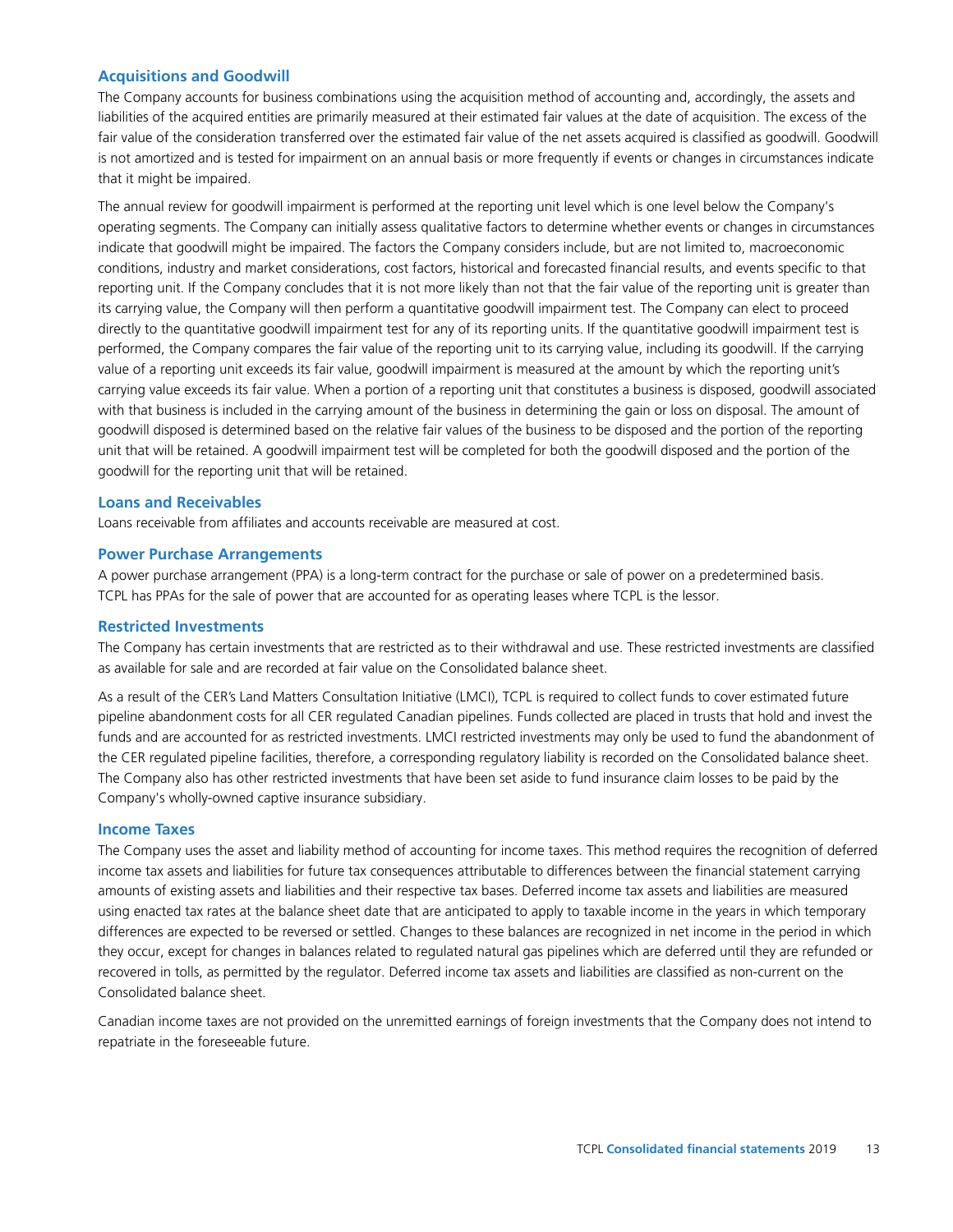# **Asset Retirement Obligations**

The Company recognizes the fair value of a liability for asset retirement obligations (ARO) in the period in which it is incurred, when a legal obligation exists and a reasonable estimate of fair value can be made. The fair value is added to the carrying amount of the associated asset and the liability is accreted through charges to Operating and other expenses.

For those AROs that the Company records, the following assumptions are used:

- when the asset is expected to be retired
- the scope and cost of abandonment and reclamation activities that are required, and
- appropriate inflation and discount rates.

The Company has recorded AROs related to its non-regulated natural gas storage operations, mineral rights and power generation facilities. The scope and timing of asset retirements related to most of the Company's natural gas pipelines and liquids pipelines is indeterminable because the Company intends to operate them as long as there is supply and demand. As a result, the Company has not recorded an amount for ARO related to these assets, with the exception of certain abandoned facilities and certain other facilities on its Columbia Gas pipeline.

# **Environmental Liabilities**

The Company records liabilities on an undiscounted basis for environmental remediation efforts that are likely to occur and where the cost can be reasonably estimated. These estimates, including associated legal costs, are based on available information using existing technology and enacted laws and regulations, and are subject to revision in future periods based on actual costs incurred or new circumstances. Amounts expected to be recovered from other parties, including insurers, are recorded as an asset separate from the associated liability.

Emission allowances or credits purchased for compliance are recorded on the Consolidated balance sheet at historical cost and expensed when they are utilized or cancelled/retired by government agencies. Compliance costs are expensed when incurred. Allowances granted to or internally generated by TCPL are not attributed a value for accounting purposes. When required, TCPL accrues emission liabilities on the Consolidated balance sheet upon the generation or sale of power using the best estimate of the amount required to settle the obligation. Allowances and credits not used for compliance are sold and any gain or loss is recorded in Revenues.

# **Stock Options and Other Compensation Programs**

TC Energy's Stock Option Plan permits options for the purchase of TC Energy common shares to be awarded to certain employees, including officers. Stock options granted are recorded using the fair value method. Under this method, compensation expense is measured at the grant date based on the fair value as calculated using a binomial model and is recognized on a straight-line basis over the vesting period with an offset to Additional paid-in capital. Forfeitures are accounted for when they occur. TCPL records the compensation expense associated with these stock options.

The Company has medium-term incentive plans under which payments are made to eligible employees. The expense related to these incentive plans is accounted for on an accrual basis. Under these plans, benefits vest when certain conditions are met, including the employees' continued employment during a specified period and achievement of specified corporate performance targets.

# **Employee Post-Retirement Benefits**

The Company sponsors defined benefit pension plans (DB Plans), defined contribution plans (DC Plans), a savings plan and other post-retirement benefit plans. Contributions made by the Company to the DC Plans and savings plan are expensed in the period in which contributions are made. The cost of the DB Plans and other post-retirement benefits received by employees is actuarially determined using the projected benefit method pro-rated based on service, and management's best estimate of expected plan investment performance, salary escalation, retirement age of employees and expected health care costs.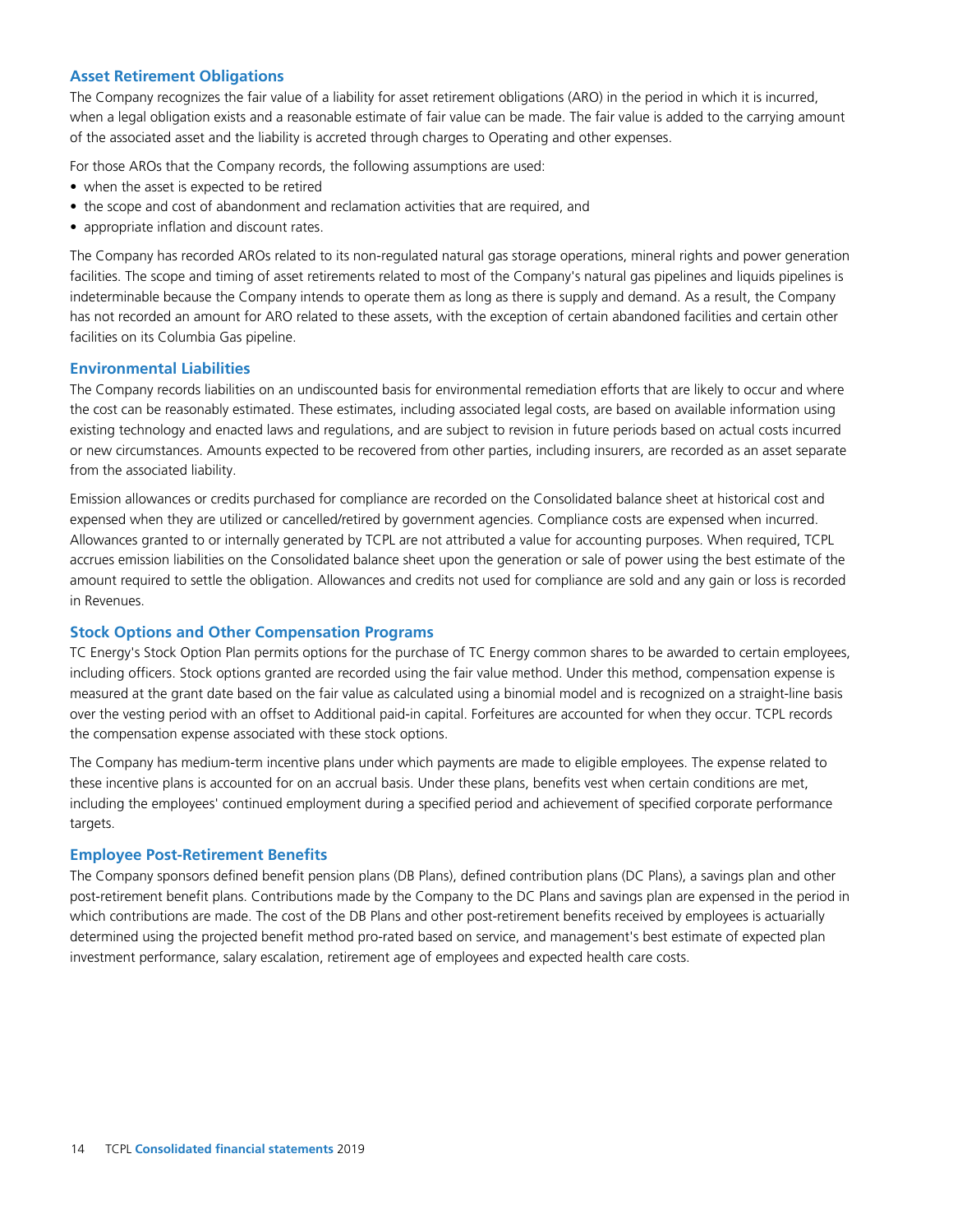The DB Plans' assets are measured at fair value at December 31 of each year. The expected return on the DB Plans' assets is determined using market-related values based on a five-year moving average value for all of the DB Plans' assets. Past service costs are amortized over the expected average remaining service life (EARSL) of the employees. Adjustments arising from plan amendments are amortized on a straight-line basis over the EARSL of employees active at the date of amendment. The Company recognizes the overfunded or underfunded status of its DB Plans as an asset or liability, respectively, on its Consolidated balance sheet and recognizes changes in that funded status through Other comprehensive income (OCI) in the year in which the change occurs. The excess of net actuarial gains or losses over 10 per cent of the greater of the benefit obligation and the market-related value of the DB Plans' assets, if any, is amortized out of Accumulated other comprehensive income (AOCI) and into net income over the EARSL of the active employees. When the restructuring of a benefit plan gives rise to both a curtailment and a settlement, the curtailment is accounted for prior to the settlement.

For certain regulated operations, post-retirement benefit amounts are recoverable through tolls as benefits are funded. The Company records any unrecognized gains or losses or changes in actuarial assumptions related to these post-retirement benefit plans as either regulatory assets or liabilities. The regulatory assets or liabilities are amortized on a straight-line basis over the EARSL of active employees.

# **Foreign Currency Transactions and Translation**

Foreign currency transactions are those transactions whose terms are denominated in a currency other than the currency of the primary economic environment in which the Company or reporting subsidiary operates. This is referred to as the functional currency. Transactions denominated in foreign currencies are translated into the functional currency using the exchange rate prevailing at the date of the transaction. Monetary assets and liabilities denominated in foreign currencies are translated to the functional currency using the rate of exchange in effect at the balance sheet date whereas non-monetary assets and liabilities are translated at the historical rate of exchange in effect on the date of the transaction. Exchange gains and losses resulting from translation of monetary assets and liabilities are recorded in net income except for exchange gains and losses of the foreign currency debt related to Canadian regulated natural gas pipelines, which are deferred until they are refunded or recovered in tolls, as permitted by the CER.

Gains and losses arising from translation of foreign operations' functional currencies to the Company's Canadian dollar reporting currency are reflected in OCI until the operations are sold, at which time the gains and losses are reclassified to net income. Asset and liability accounts are translated at the period-end exchange rates while revenues, expenses, gains and losses are translated at the exchange rates in effect at the time of the transaction. The Company's U.S. dollar-denominated debt and certain derivative hedging instruments have been designated as a hedge of the net investment in foreign subsidiaries and, as a result, the unrealized foreign exchange gains and losses on the U.S. dollar denominated debt are also reflected in OCI.

### **Derivative Instruments and Hedging Activities**

All derivative instruments are recorded on the Consolidated balance sheet at fair value, unless they qualify for and are designated under a normal purchase and normal sales exemption, or are considered to meet other permitted exemptions.

The Company applies hedge accounting to arrangements that qualify for and are designated for hedge accounting treatment. This includes fair value and cash flow hedges and hedges of foreign currency exposures of net investments in foreign operations. Hedge accounting is discontinued prospectively if the hedging relationship ceases to be effective or the hedging or hedged items cease to exist as a result of maturity, expiry, sale, termination, cancellation or exercise.

In a fair value hedging relationship, the carrying value of the hedged item is adjusted for changes in fair value attributable to the hedged risk and these changes are recognized in net income. Changes in the fair value of the hedged item, to the extent that the hedging relationship is effective, are offset by changes in the fair value of the hedging item, which are also recorded in net income. Changes in the fair value of foreign exchange and interest rate fair value hedges are recorded in Interest income and other and Interest expense, respectively. If hedge accounting is discontinued, the carrying value of the hedged item is no longer adjusted and the cumulative fair value adjustments to the carrying value of the hedged item are amortized to net income over the remaining term of the original hedging relationship.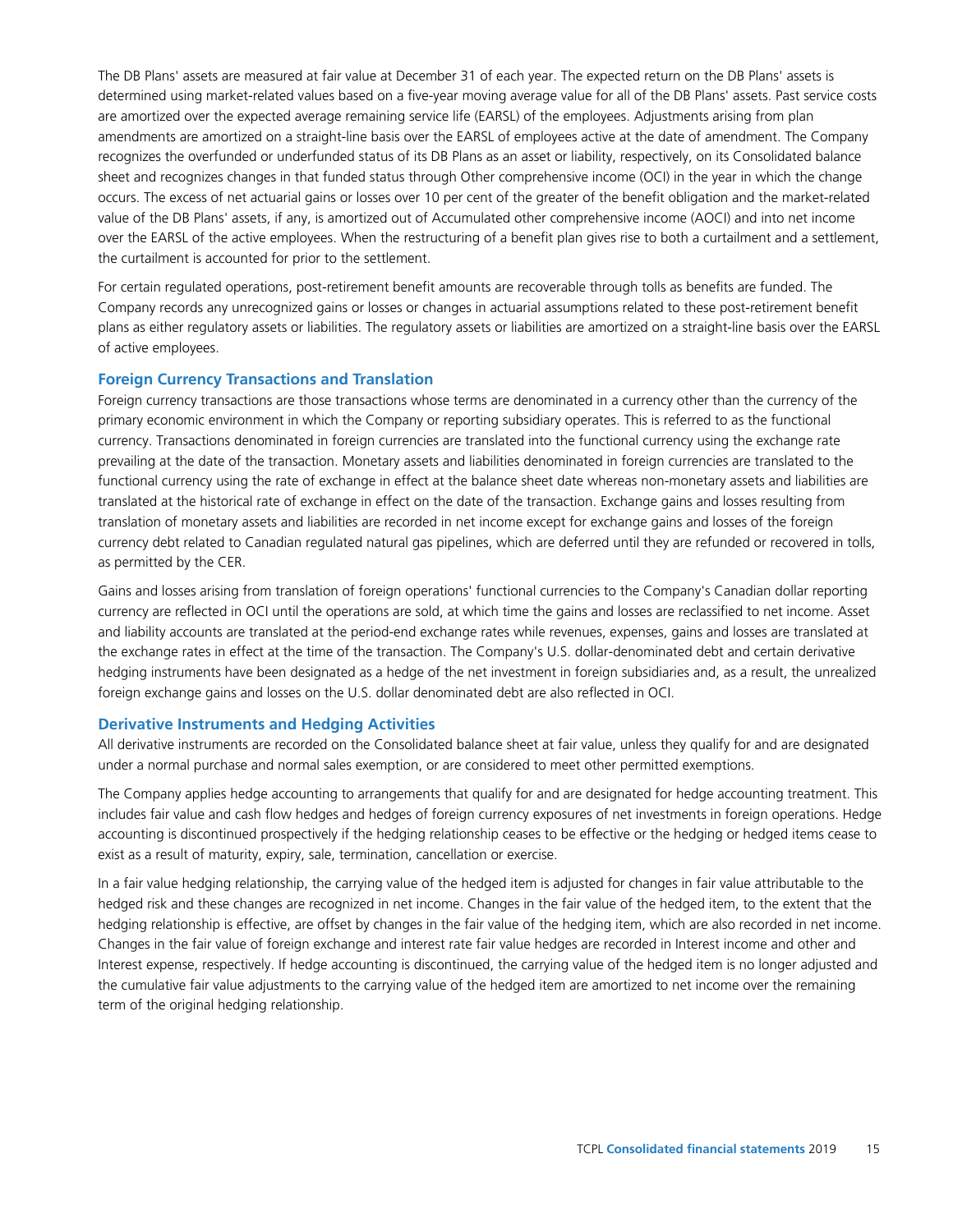In a cash flow hedging relationship, the change in the fair value of the hedging derivative is recognized in OCI. When hedge accounting is discontinued, the amounts recognized previously in AOCI are reclassified to Revenues, Interest expense and Interest income and other, as appropriate, during the periods when the variability in cash flows of the hedged item affects net income or as the original hedged item settles. Gains and losses on derivatives are reclassified immediately to net income from AOCI when the hedged item is sold or terminated early, or when it becomes probable that the anticipated transaction will not occur.

In hedging the foreign currency exposure of a net investment in a foreign operation, the foreign exchange gains and losses on the hedging instruments are recognized in OCI. The amounts recognized previously in AOCI are reclassified to net income in the event the Company reduces its net investment in a foreign operation.

In some cases, derivatives do not meet the specific criteria for hedge accounting treatment. In these instances, the changes in fair value are recorded in net income in the period of change.

The recognition of gains and losses on derivatives for Canadian natural gas regulated pipelines exposures is determined through the regulatory process. Gains and losses arising from changes in the fair value of derivatives accounted for as part of RRA, including those that qualify for hedge accounting treatment, are refunded or recovered through the tolls charged by the Company. As a result, these gains and losses are deferred as regulatory assets or liabilities and are refunded to or collected from ratepayers in subsequent years when the derivative settles.

Derivatives embedded in other financial instruments or contracts (host instrument) are recorded as separate derivatives. Embedded derivatives are measured at fair value if their economic characteristics are not clearly and closely related to those of the host instrument, their terms are the same as those of a stand-alone derivative and the total contract is not held for trading or accounted for at fair value. When changes in the fair value of embedded derivatives are measured separately, they are included in net income.

### **Long-Term Debt Transaction Costs and Issuance Costs**

The Company records long-term debt transaction costs and issuance costs as a deduction from the carrying amount of the related debt liability and amortizes these costs using the effective interest method for all costs except those related to the Canadian natural gas regulated pipelines, which continue to be amortized on a straight-line basis in accordance with the provisions of regulatory tolling mechanisms.

#### **Guarantees**

Upon issuance, the Company records the fair value of certain guarantees entered into by the Company on behalf of a partially-owned entity or by partially-owned entities for which contingent payments may be made. The fair value of these guarantees is estimated by discounting the cash flows that would be incurred by the Company if letters of credit were used in place of the guarantees as appropriate in the circumstances. Guarantees are recorded as an increase to Equity investments or Plant, property and equipment and a corresponding liability is recorded in Other long-term liabilities. The release from the obligation is recognized either over the term of the guarantee or upon expiration or settlement of the guarantee.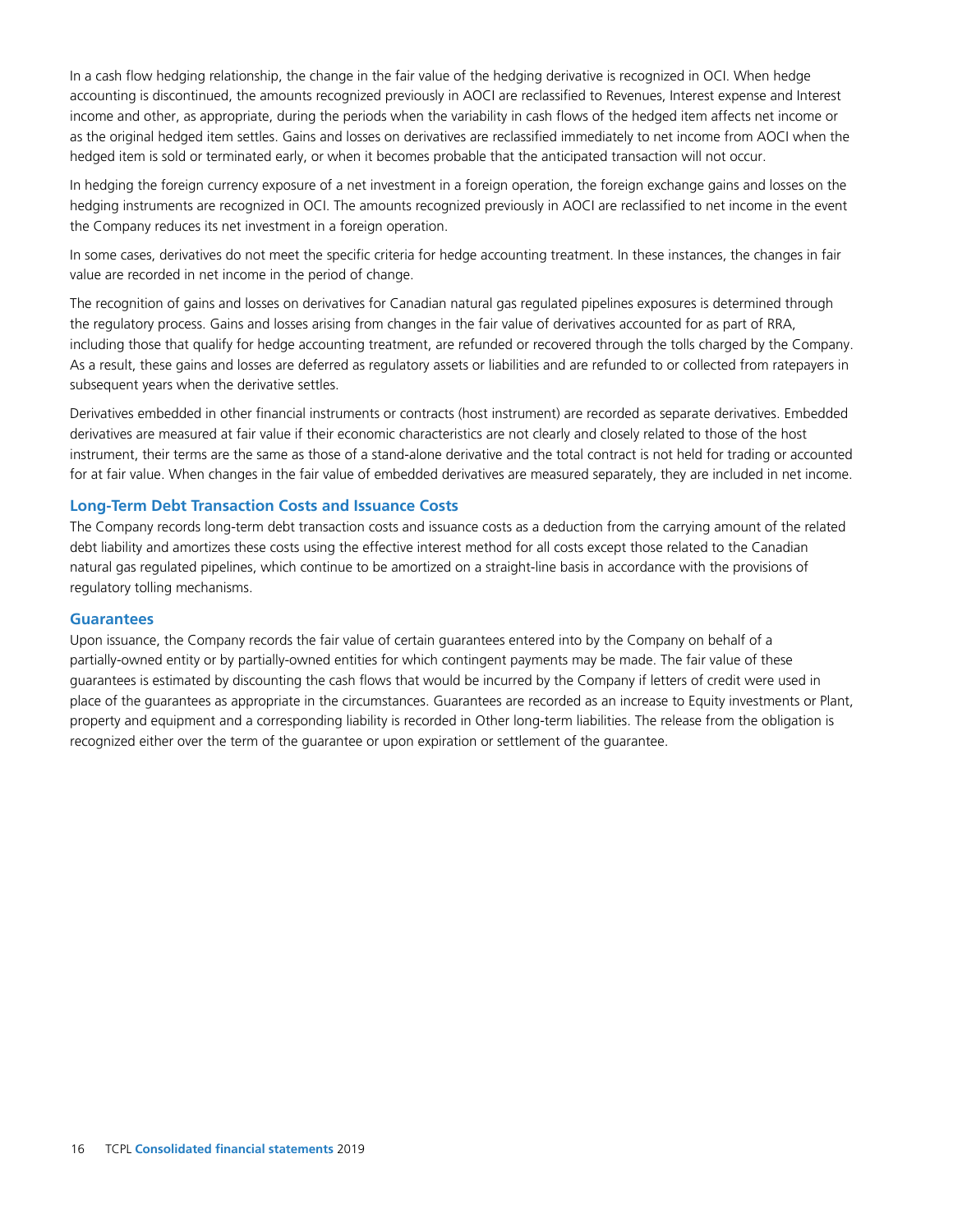# **3. ACCOUNTING CHANGES**

# **Changes in Accounting Policies for 2019**

# **Leases**

In February 2016, the FASB issued new guidance on the accounting for leases. The new guidance amends the definition of a lease such that, in order for an arrangement to qualify as a lease, the lessee is required to have both (1) the right to obtain substantially all of the economic benefits from the use of the asset and (2) the right to direct the use of the asset. The new guidance also establishes a right-of-use (ROU) model that requires a lessee to recognize a ROU asset and corresponding lease liability on the balance sheet for all leases with a term longer than 12 months. Leases will be classified as finance or operating, with classification affecting the pattern of expense recognition in the Consolidated statement of income. The new guidance does not make extensive changes to lessor accounting.

The new guidance was effective January 1, 2019 and was applied using optional transition relief which allowed entities to initially apply the new lease standard at adoption (January 1, 2019) and recognize a cumulative-effect adjustment to the opening balance of retained earnings in the period of adoption. This transition option allowed the Company to not apply the new guidance, including disclosure requirements, to the comparative periods presented.

The Company elected available practical expedients and exemptions upon adoption which allowed the Company:

- to not reassess prior conclusions on existing leases regarding lease identification, lease classification and initial direct costs under the new standard
- to carry forward the historical lease classification and its accounting treatment for land easements on existing agreements
- to not recognize ROU assets or lease liabilities for leases that qualify for the short-term lease recognition exemption
- to not separate lease and non-lease components for all leases for which the Company is the lessee and for facility and liquids tank terminals for which the Company is the lessor
- to use hindsight in determining the lease term and assessing ROU assets for impairment.

The new guidance had a significant impact on the Company's Consolidated balance sheet, but did not have an impact in the Company's Consolidated statements of income and cash flows. The most impactful change was the recognition of ROU assets and lease liabilities for operating leases and providing additional new disclosures about the Company's leasing activities. Refer to Note 9, Leases, for additional information related to the impact of adopting the new guidance.

In the application of the new guidance, significant assumptions and judgments are used to determine the following:

- whether a contract contains a lease
- the duration of the lease term including exercising lease renewal options. The lease term for all of the Company's leases includes the noncancellable period of the lease plus any additional periods covered by either a Company option to extend (or not to terminate) the lease that the Company is reasonably certain to exercise, or an option to extend (or not to terminate) the lease controlled by the lessor
- the discount rate for the lease.

# *Lessee Accounting Policy*

The Company determines if an arrangement is a lease at inception of the contract. Operating leases are recognized as ROU assets and included in Plant, property and equipment while corresponding liabilities are included in Accounts payable and other and Other long-term liabilities on the Consolidated balance sheet.

Operating lease ROU assets and operating lease liabilities are recognized based on the present value of the future minimum lease payments over the lease term at the commencement date of the lease agreement. As the Company's lease contracts do not provide an implicit interest rate, the Company uses its incremental borrowing rate based on the information available at commencement date in determining the present value of future payments. The operating lease ROU asset also includes any prepaid lease payments and initial direct costs incurred and excludes lease incentives. Lease terms may include options to extend or terminate the lease when it is reasonably certain that the Company will exercise that option. Operating lease expense is recognized on a straight-line basis over the lease term and included in Plant operating costs and other in the Consolidated statement of income.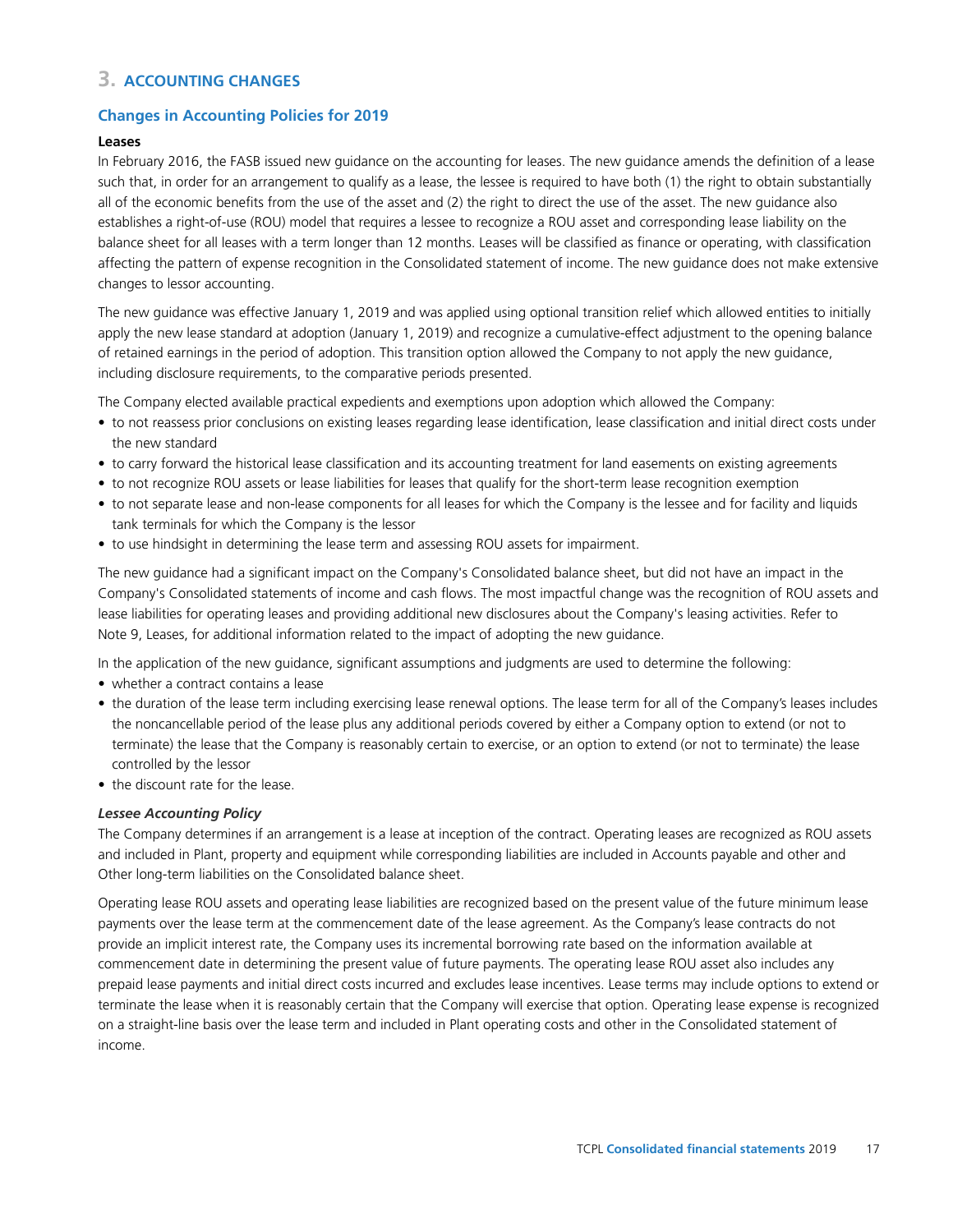# *Lessor Accounting Policy*

The Company is the lessor within certain contracts and these are accounted for as operating leases. The Company recognizes lease payments as income over the lease term on a straight-line basis. Variable lease payments are recognized as income in the period in which the changes in facts and circumstances on which these payments are based occur.

### **Fair value measurement**

In August 2018, the FASB issued new guidance that amends certain disclosure requirements for fair value measurements. This new guidance is effective January 1, 2020, however, early adoption of certain or all requirements is permitted. The Company elected to adopt this guidance effective first quarter 2019. The guidance was applied retrospectively and did not have a material impact on the Company's consolidated financial statements.

# **Future Accounting Changes**

### **Measurement of credit losses on financial instruments**

In June 2016, the FASB issued new guidance that changes how entities measure credit losses for most financial assets and certain other financial instruments that are not measured at fair value through net income. The new guidance amends the impairment model of financial instruments, basing it on expected losses rather than incurred losses. These expected credit losses will be recognized as an allowance rather than as a direct write-down of the amortized cost basis. The new guidance is effective January 1, 2020 and will be applied using a modified retrospective approach. The adoption of this new guidance will not have a material impact on the Company's consolidated financial statements.

### **Implementation costs of cloud computing arrangements**

In August 2018, the FASB issued new guidance requiring an entity in a hosting arrangement that is a service contract to follow the guidance for internal-use software to determine which implementation costs should be capitalized as an asset and which costs should be expensed. The guidance also requires the entity to amortize the capitalized implementation costs of a hosting arrangement over the term of the arrangement. This guidance is effective January 1, 2020 and will be applied prospectively to all implementation costs incurred after the date of adoption. The adoption of this new guidance will not have a material impact on the Company's consolidated financial statements.

### **Consolidation**

In October 2018, the FASB issued new guidance for determining whether fees paid to decision makers and service providers are variable interests for indirect interests held through related parties under common control. This new guidance is effective January 1, 2020 and will be applied on a retrospective basis. The adoption of this new guidance will not have a material impact on the Company's consolidated financial statements.

# **Defined benefit plans**

In August 2018, the FASB issued new guidance which amends and clarifies disclosure requirements related to defined benefit pension and other post-retirement benefit plans. This new guidance is effective for annual disclosure requirements at December 31, 2020 and is expected to be applied on a retrospective basis. The Company does not expect the adoption of this new guidance to have a material impact on its consolidated financial statements.

### **Income taxes**

In December 2019, the FASB issued new guidance that simplified the accounting for income taxes and clarified existing guidance. This new guidance is effective January 1, 2021, however, early adoption is permitted. The Company is currently evaluating the timing and impact of the adoption of this guidance and has not yet determined the effect on its consolidated financial statements.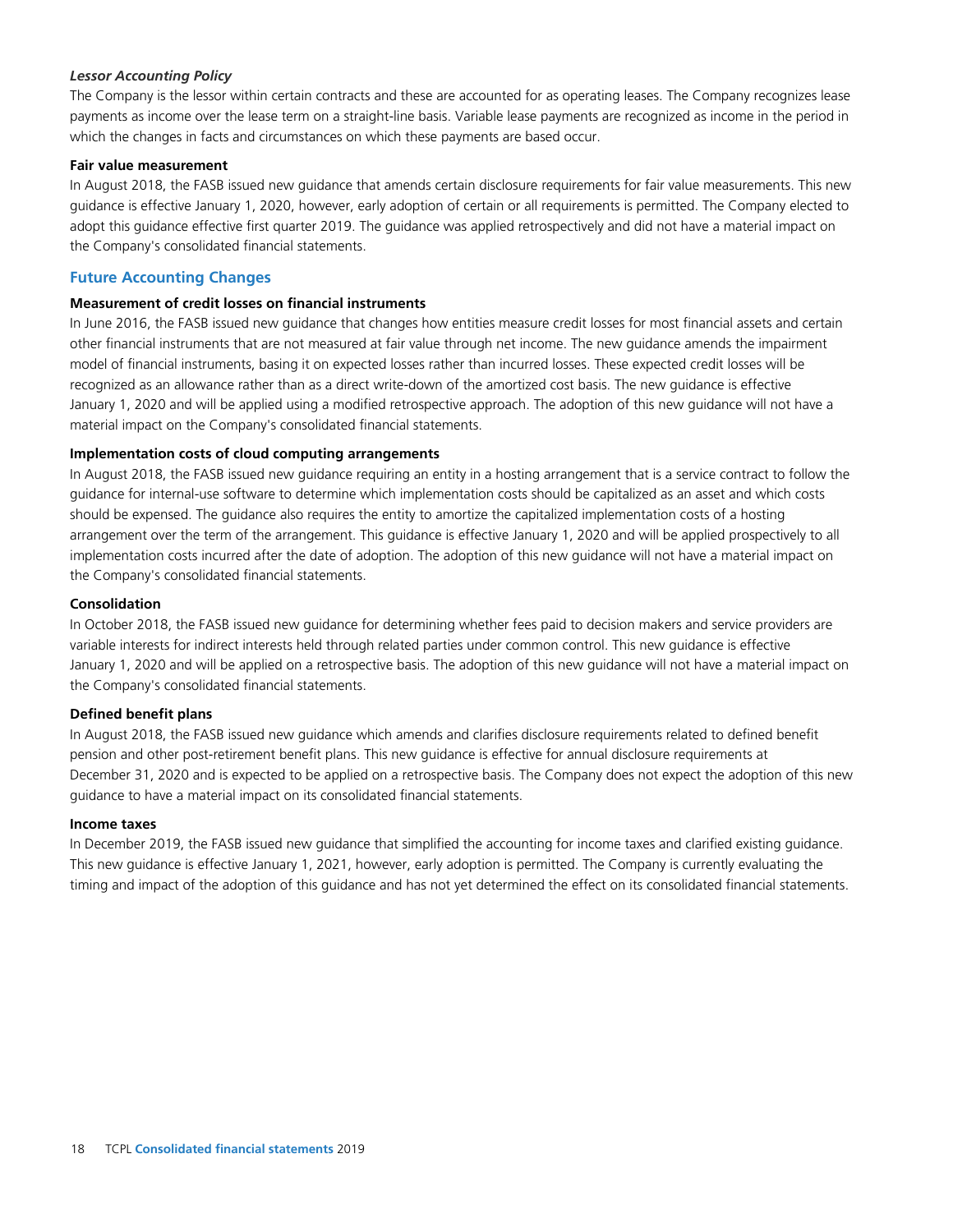# **4. SEGMENTED INFORMATION**

| year ended December 31, 2019                                          | Canadian<br><b>Natural Gas</b> | U.S.<br><b>Natural Gas</b> | <b>Mexico</b><br><b>Natural Gas</b> | Liquids          | <b>Power</b><br>and |                       |              |
|-----------------------------------------------------------------------|--------------------------------|----------------------------|-------------------------------------|------------------|---------------------|-----------------------|--------------|
| (millions of Canadian \$)                                             | <b>Pipelines</b>               | <b>Pipelines</b>           | <b>Pipelines</b>                    | <b>Pipelines</b> | <b>Storage</b>      | Corporate             | <b>Total</b> |
| Revenues                                                              | 4,010                          | 4,978                      | 603                                 | 2,879            | 785                 |                       | 13,255       |
| Intersegment revenues                                                 |                                | 164                        |                                     |                  | 19                  | $(183)$ <sup>2</sup>  |              |
|                                                                       | 4.010                          | 5,142                      | 603                                 | 2.879            | 804                 | (183)                 | 13,255       |
| Income/(loss) from equity investments                                 | 12                             | 264                        | 56                                  | 70               | 571                 | $(53)$ <sup>3</sup>   | 920          |
| Plant operating costs and other                                       | (1, 473)                       | (1, 581)                   | (54)                                | (728)            | (239)               | 166<br>$\overline{2}$ | (3,909)      |
| Commodity purchases resold                                            |                                |                            |                                     |                  | (369)               |                       | (369)        |
| Property taxes                                                        | (275)                          | (345)                      |                                     | (101)            | (6)                 |                       | (727)        |
| Depreciation and amortization                                         | (1, 159)                       | (754)                      | (115)                               | (341)            | (95)                |                       | (2,464)      |
| Gain/(loss) on assets held for sale/sold                              |                                | 21                         |                                     | 69               | (211)               |                       | (121)        |
| <b>Segmented earnings/(losses)</b>                                    | 1,115                          | 2,747                      | 490                                 | 1,848            | 455                 | (70)                  | 6,585        |
| Interest expense                                                      |                                |                            |                                     |                  |                     |                       | (2, 467)     |
| Allowance for funds used during construction                          |                                |                            |                                     |                  |                     |                       | 475          |
| Interest income and other <sup>3</sup>                                |                                |                            |                                     |                  |                     |                       | 459          |
| Income before income taxes                                            |                                |                            |                                     |                  |                     |                       | 5,052        |
| Income tax expense                                                    |                                |                            |                                     |                  |                     |                       | (717)        |
| <b>Net income</b>                                                     |                                |                            |                                     |                  |                     |                       | 4,335        |
| Net income attributable to non-controlling interests                  |                                |                            |                                     |                  |                     |                       | (293)        |
| Net income attributable to controlling interests and to common shares |                                |                            |                                     |                  |                     |                       | 4,042        |
| <b>Capital spending</b>                                               |                                |                            |                                     |                  |                     |                       |              |
| Capital expenditures                                                  | 3,900                          | 2,500                      | 323                                 | 239              | 481                 | 32                    | 7,475        |
| Capital projects in development                                       | 6                              |                            |                                     | 701              |                     |                       | 707          |
| Contributions to equity investments                                   |                                | 16                         | 34                                  | 14               | 538                 |                       | 602          |
|                                                                       | 3.906                          | 2.516                      | 357                                 | 954              | 1.019               | 32                    | 8.784        |

1 Includes intersegment eliminations.

2 The Company records intersegment sales at contracted rates. For segmented reporting, these transactions are included as Intersegment revenues in the segment providing the service and Plant operating costs and other in the segment receiving the service. These transactions are eliminated on consolidation. Intersegment profit is recognized when the product or service has been provided to third parties or otherwise realized.

3 Income/(loss) from equity investments includes the Company's proportionate share of Sur de Texas foreign exchange losses on the peso-denominated loans from affiliates which are fully offset in Interest income and other. Refer to Note 10, Equity investments, for additional information.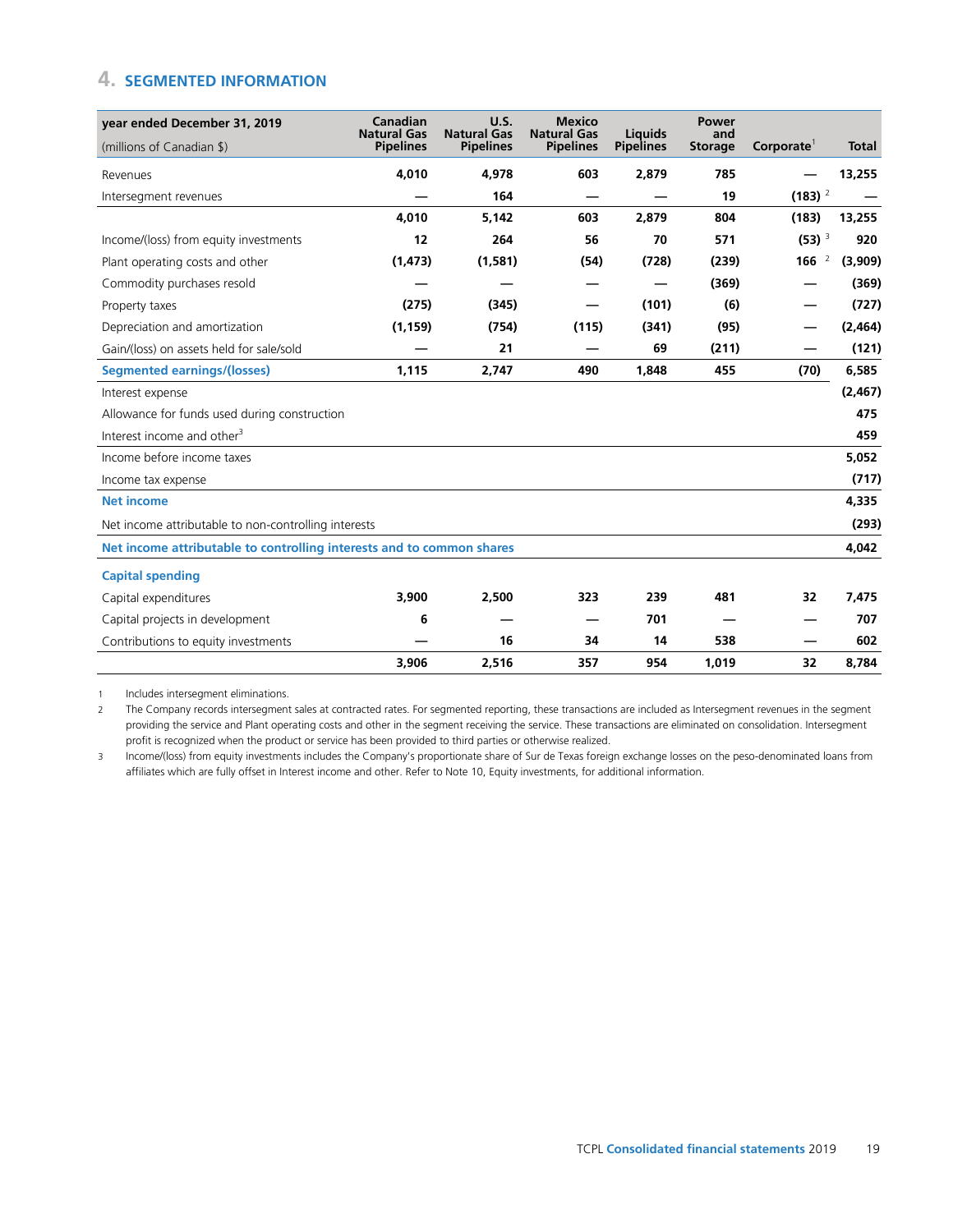| year ended December 31, 2018                                          | Canadian<br><b>Natural Gas</b> | <b>U.S.</b><br><b>Natural Gas</b> | <b>Mexico</b><br><b>Natural Gas</b> | <b>Liquids</b>                    | <b>Power</b><br>and |                        |              |
|-----------------------------------------------------------------------|--------------------------------|-----------------------------------|-------------------------------------|-----------------------------------|---------------------|------------------------|--------------|
| (millions of Canadian \$)                                             | <b>Pipelines</b>               | <b>Pipelines</b>                  | <b>Pipelines</b>                    | <b>Pipelines</b>                  | <b>Storage</b>      | Corporate <sup>1</sup> | <b>Total</b> |
| Revenues                                                              | 4,038                          | 4,314                             | 619                                 | 2,584                             | 2,124               |                        | 13,679       |
| Intersegment revenues                                                 |                                | 162                               |                                     |                                   | 56                  | $(218)$ <sup>2</sup>   |              |
|                                                                       | 4,038                          | 4,476                             | 619                                 | 2,584                             | 2,180               | (218)                  | 13,679       |
| Income from equity investments                                        | 12                             | 256                               | 22                                  | 64                                | 355                 | 5 <sup>3</sup>         | 714          |
| Plant operating costs and other                                       | (1,405)                        | (1,368)                           | (34)                                | (630)                             | (313)               | 159 <sup>2</sup>       | (3, 591)     |
| Commodity purchases resold                                            |                                |                                   |                                     | $\overbrace{\phantom{123221111}}$ | (1,488)             |                        | (1,488)      |
| Property taxes                                                        | (266)                          | (199)                             |                                     | (98)                              | (6)                 |                        | (569)        |
| Depreciation and amortization                                         | (1, 129)                       | (664)                             | (97)                                | (341)                             | (119)               |                        | (2,350)      |
| Goodwill and other asset impairment charges                           |                                | (801)                             |                                     |                                   |                     |                        | (801)        |
| Gain on sale of assets                                                |                                |                                   |                                     |                                   | 170                 |                        | 170          |
| <b>Segmented earnings/(losses)</b>                                    | 1,250                          | 1,700                             | 510                                 | 1,579                             | 779                 | (54)                   | 5,764        |
| Interest expense                                                      |                                |                                   |                                     |                                   |                     |                        | (2, 379)     |
| Allowance for funds used during construction                          |                                |                                   |                                     |                                   |                     |                        | 526          |
| Interest income and other <sup>3</sup>                                |                                |                                   |                                     |                                   |                     |                        | (78)         |
| Income before income taxes                                            |                                |                                   |                                     |                                   |                     |                        | 3,833        |
| Income tax expense                                                    |                                |                                   |                                     |                                   |                     |                        | (403)        |
| <b>Net income</b>                                                     |                                |                                   |                                     |                                   |                     |                        | 3,430        |
| Net loss attributable to non-controlling interests                    |                                |                                   |                                     |                                   |                     |                        | 185          |
| Net income attributable to controlling interests and to common shares |                                |                                   |                                     |                                   |                     |                        | 3,615        |
| <b>Capital spending</b>                                               |                                |                                   |                                     |                                   |                     |                        |              |
| Capital expenditures                                                  | 2,442                          | 5,591                             | 463                                 | 110                               | 767                 | 45                     | 9,418        |
| Capital projects in development                                       | 36                             | $\mathbf{1}$                      |                                     | 459                               |                     |                        | 496          |
| Contributions to equity investments                                   |                                | 179                               | 334                                 | 12                                | 490                 |                        | 1,015        |
|                                                                       | 2,478                          | 5,771                             | 797                                 | 581                               | 1,257               | 45                     | 10,929       |

1 Includes intersegment eliminations.

2 The Company records intersegment sales at contracted rates. For segmented reporting, these transactions are included as Intersegment revenues in the segment providing the service and Plant operating costs and other in the segment receiving the service. These transactions are eliminated on consolidation. Intersegment profit is recognized when the product or service has been provided to third parties or otherwise realized.

3 Income from equity investments includes the Company's proportionate share of Sur de Texas foreign exchange gains on the peso-denominated loans from affiliates which are fully offset in Interest income and other. Refer to Note 10, Equity investments, for additional information.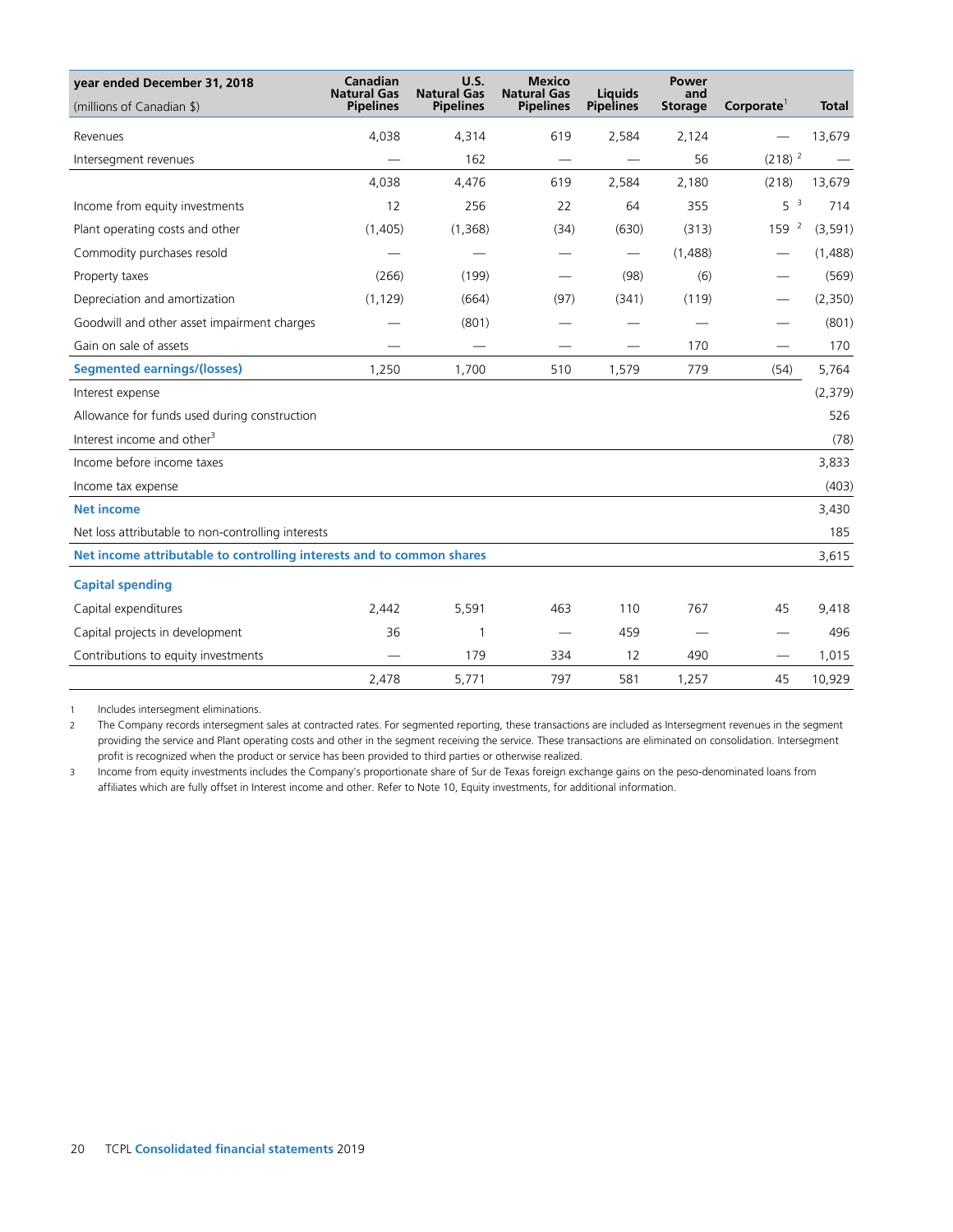| year ended December 31, 2017                                          | Canadian<br><b>Natural Gas</b> | U.S.<br><b>Natural Gas</b> | <b>Mexico</b><br><b>Natural Gas</b> | Liquids                         | Power<br>and   |                          |              |
|-----------------------------------------------------------------------|--------------------------------|----------------------------|-------------------------------------|---------------------------------|----------------|--------------------------|--------------|
| (millions of Canadian \$)                                             | <b>Pipelines</b>               | <b>Pipelines</b>           | <b>Pipelines</b>                    | <b>Pipelines</b>                | <b>Storage</b> | Corporate <sup>1</sup>   | <b>Total</b> |
| Revenues                                                              | 3,693                          | 3,584                      | 570                                 | 2,009                           | 3,593          |                          | 13,449       |
| Intersegment revenues                                                 |                                | 51                         |                                     |                                 |                | $(51)$ <sup>2</sup>      |              |
|                                                                       | 3,693                          | 3,635                      | 570                                 | 2,009                           | 3,593          | (51)                     | 13,449       |
| Income/(loss) from equity investments                                 | 11                             | 240                        | (9)                                 | (3)                             | 471            | 63 <sup>3</sup>          | 773          |
| Plant operating costs and other                                       | (1,300)                        | (1,340)                    | (42)                                | (623)                           | (550)          | $(51)^2$                 | (3,906)      |
| Commodity purchases resold                                            |                                |                            |                                     | $\hspace{0.1mm}-\hspace{0.1mm}$ | (2, 382)       |                          | (2, 382)     |
| Property taxes                                                        | (260)                          | (181)                      |                                     | (89)                            | (39)           |                          | (569)        |
| Depreciation and amortization                                         | (908)                          | (594)                      | (93)                                | (309)                           | (151)          |                          | (2,055)      |
| Goodwill and other asset impairment charges                           |                                |                            | $\overline{\phantom{0}}$            | (1,236)                         | (21)           |                          | (1, 257)     |
| Gain on sale of assets                                                |                                |                            |                                     | $\qquad \qquad$                 | 631            | $\overline{\phantom{0}}$ | 631          |
| <b>Segmented earnings/(losses)</b>                                    | 1,236                          | 1,760                      | 426                                 | (251)                           | 1,552          | (39)                     | 4,684        |
| Interest expense                                                      |                                |                            |                                     |                                 |                |                          | (2, 137)     |
| Allowance for funds used during construction                          |                                |                            |                                     |                                 |                |                          | 507          |
| Interest income and other <sup>3</sup>                                |                                |                            |                                     |                                 |                |                          | 183          |
| Income before income taxes                                            |                                |                            |                                     |                                 |                |                          | 3,237        |
| Income tax recovery                                                   |                                |                            |                                     |                                 |                |                          | 107          |
| <b>Net income</b>                                                     |                                |                            |                                     |                                 |                |                          | 3,344        |
| Net income attributable to non-controlling interests                  |                                |                            |                                     |                                 |                |                          | (238)        |
| Net income attributable to controlling interests and to common shares |                                |                            |                                     |                                 |                |                          | 3,106        |
| <b>Capital spending</b>                                               |                                |                            |                                     |                                 |                |                          |              |
| Capital expenditures                                                  | 2,106                          | 3,712                      | 833                                 | 341                             | 350            | 41                       | 7,383        |
| Capital projects in development                                       | 75                             |                            |                                     | 71                              |                |                          | 146          |
| Contributions to equity investments                                   |                                | 118                        | 1,121                               | 117                             | 325            |                          | 1,681        |
|                                                                       | 2,181                          | 3,830                      | 1,954                               | 529                             | 675            | 41                       | 9,210        |

1 Includes intersegment eliminations.

2 The Company records intersegment sales at contracted rates. For segmented reporting, these transactions are included as Intersegment revenues in the segment providing the service and Plant operating costs and other in the segment receiving the service. These transactions are eliminated on consolidation. Intersegment profit is recognized when the product or service has been provided to third parties or otherwise realized.

3 Income/(loss) from equity investments includes the Company's proportionate share of Sur de Texas foreign exchange gains on the peso-denominated loans from affiliates which are fully offset in Interest income and other. Refer to Note 10, Equity investments, for additional information.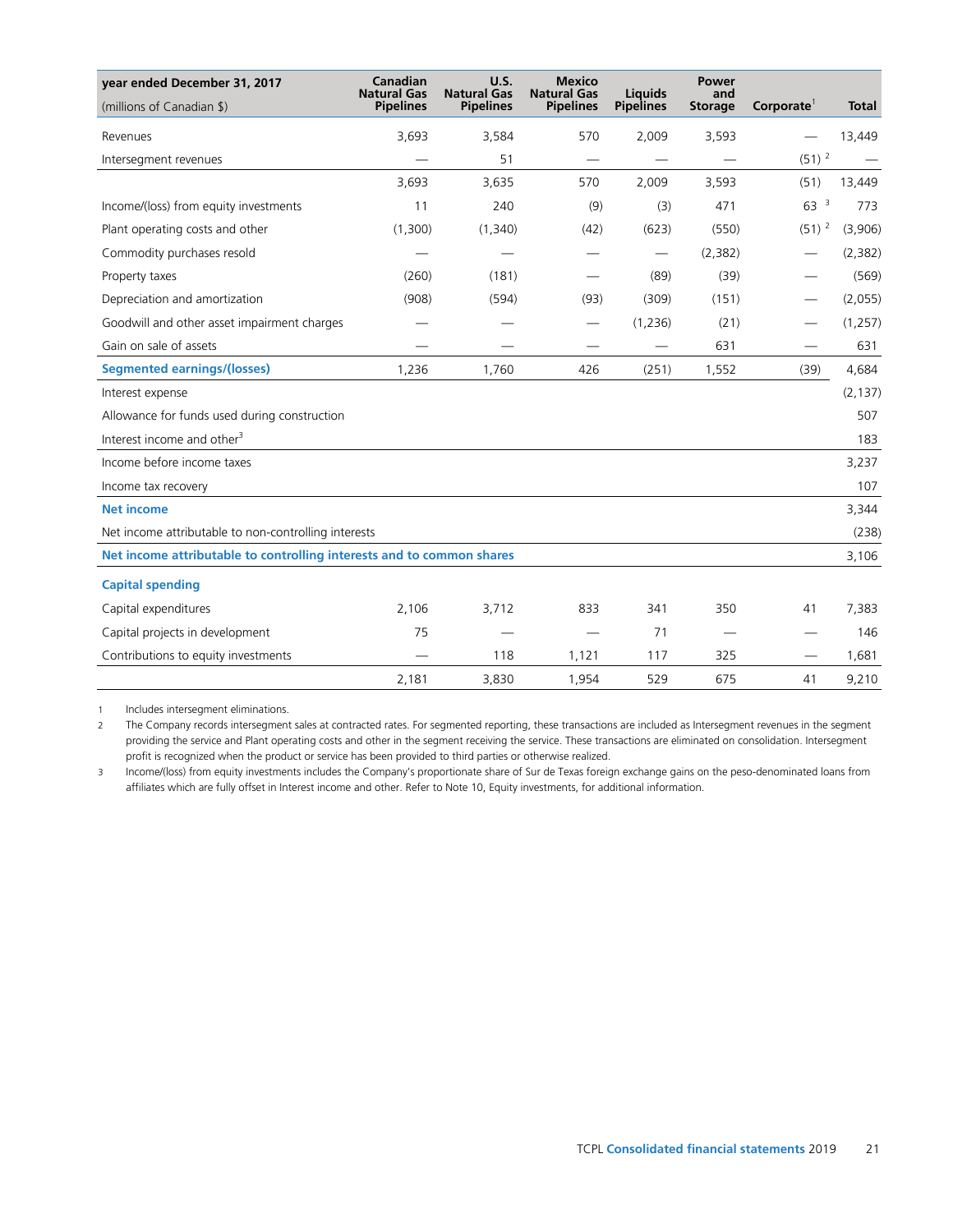| at December 31                 |        |        |
|--------------------------------|--------|--------|
| (millions of Canadian \$)      | 2019   | 2018   |
| <b>Total Assets by segment</b> |        |        |
| Canadian Natural Gas Pipelines | 21,983 | 18,407 |
| U.S. Natural Gas Pipelines     | 41,627 | 44,115 |
| Mexico Natural Gas Pipelines   | 7,207  | 7,058  |
| Liquids Pipelines              | 15,931 | 17,352 |
| Power and Storage              | 7,788  | 8,475  |
| Corporate                      | 4,705  | 3,408  |
|                                | 99,241 | 98,815 |

# **Geographic Information**

| year ended December 31               |        |        |        |
|--------------------------------------|--------|--------|--------|
| (millions of Canadian \$)            | 2019   | 2018   | 2017   |
| <b>Revenues</b>                      |        |        |        |
| Canada - domestic                    | 4,059  | 4,187  | 3,618  |
| Canada – export                      | 1,035  | 1,075  | 1,255  |
| United States                        | 7,558  | 7,798  | 8,006  |
| Mexico                               | 603    | 619    | 570    |
|                                      | 13,255 | 13,679 | 13,449 |
|                                      |        |        |        |
| at December 31                       |        |        |        |
| (millions of Canadian \$)            |        | 2019   | 2018   |
| <b>Plant, Property and Equipment</b> |        |        |        |
| Canada                               |        | 23,362 | 23,226 |
| <b>United States</b>                 |        | 36,184 | 37,385 |
| Mexico                               |        | 5,943  | 5,892  |
|                                      |        | 65,489 | 66,503 |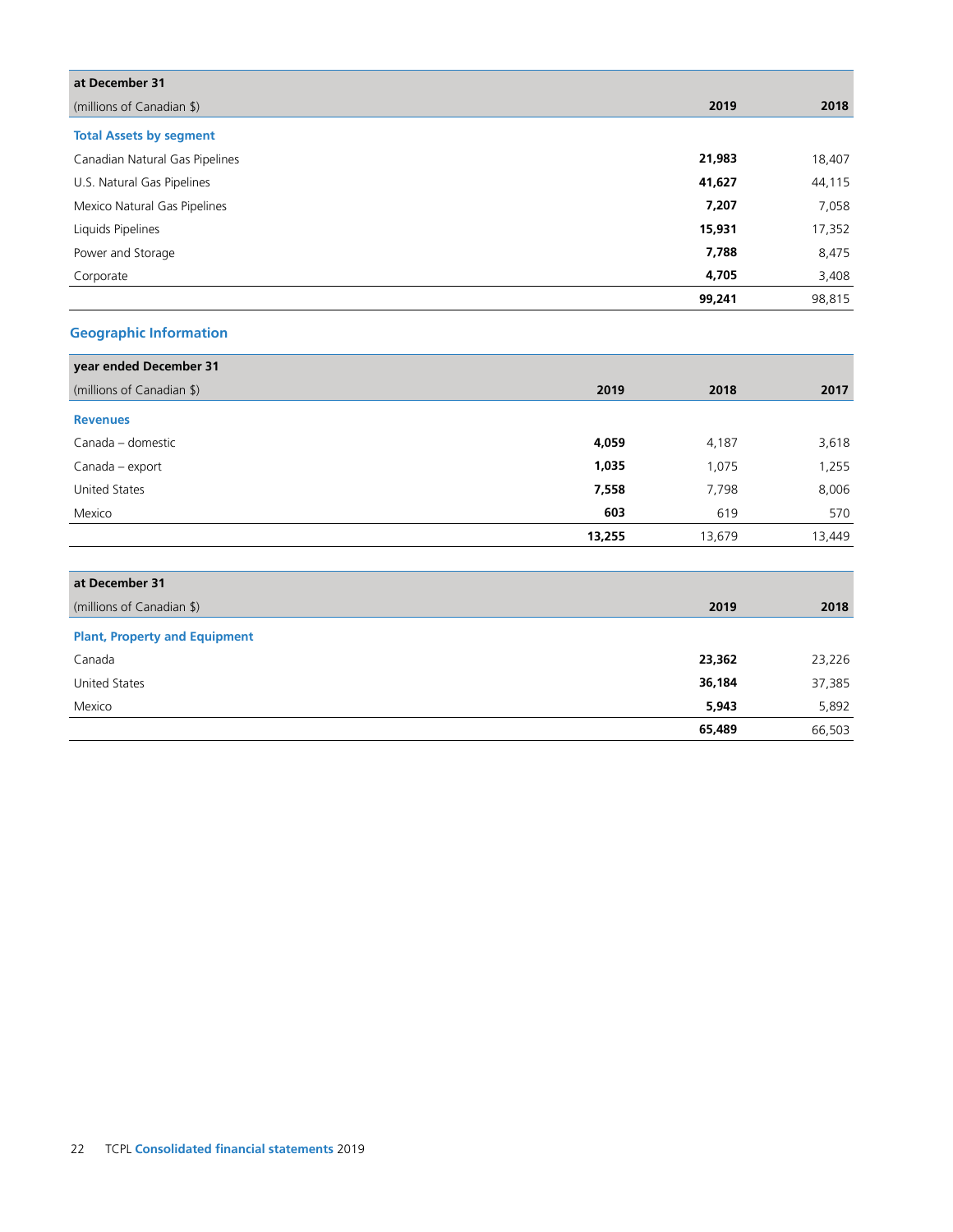# **5. REVENUES**

On January 1, 2018, the Company adopted new FASB guidance on revenue from contracts with customers using the modified retrospective transition method for all contracts that were in effect on the date of adoption. Results reported for 2019 and 2018 reflect the application of the new guidance, while the 2017 comparative results were prepared and reported under previous revenue recognition guidance.

# **Disaggregation of Revenues**

| year ended December 31, 2019<br>(millions of Canadian \$) | Canadian<br><b>Natural</b><br>Gas<br><b>Pipelines</b> | <b>U.S.</b><br><b>Natural</b><br>Gas<br><b>Pipelines</b> | <b>Mexico</b><br><b>Natural</b><br>Gas<br><b>Pipelines</b> | <b>Liquids</b><br><b>Pipelines</b> | Power<br>and<br><b>Storage</b> | <b>Total</b> |
|-----------------------------------------------------------|-------------------------------------------------------|----------------------------------------------------------|------------------------------------------------------------|------------------------------------|--------------------------------|--------------|
| Revenues from contracts with customers                    |                                                       |                                                          |                                                            |                                    |                                |              |
| Capacity arrangements and transportation                  | 4,010                                                 | 4.245                                                    | 601                                                        | 2,423                              |                                | 11,279       |
| Power generation                                          |                                                       |                                                          |                                                            |                                    | 662                            | 662          |
| Natural gas storage and other                             |                                                       | 650                                                      | $\overline{2}$                                             | 4                                  | 73                             | 729          |
|                                                           | 4,010                                                 | 4,895                                                    | 603                                                        | 2.427                              | 735                            | 12,670       |
| Other revenues <sup>1,2</sup>                             |                                                       | 83                                                       |                                                            | 452                                | 50                             | 585          |
|                                                           | 4.010                                                 | 4.978                                                    | 603                                                        | 2.879                              | 785                            | 13.255       |

1 Other revenues include income from the Company's marketing activities, financial instruments and lease contracts. These arrangements are not in the scope of the revenue guidance. Refer to Note 9, Leases, and Note 24, Risk management and financial instruments, for additional information on income from lease arrangements and financial instruments, respectively.

2 Other revenues from U.S. Natural Gas Pipelines include the amortization of the net regulatory liabilities resulting from U.S. Tax Reform. Refer to Note 17, Income taxes, for additional information.

| year ended December 31, 2018<br>(millions of Canadian \$) | Canadian<br><b>Natural</b><br>Gas<br><b>Pipelines</b> | U.S.<br><b>Natural</b><br>Gas<br><b>Pipelines</b> | <b>Mexico</b><br><b>Natural</b><br>Gas<br><b>Pipelines</b> | <b>Liquids</b><br><b>Pipelines</b> | <b>Power</b><br>and<br><b>Storage</b> | <b>Total</b> |
|-----------------------------------------------------------|-------------------------------------------------------|---------------------------------------------------|------------------------------------------------------------|------------------------------------|---------------------------------------|--------------|
| Revenues from contracts with customers                    |                                                       |                                                   |                                                            |                                    |                                       |              |
| Capacity arrangements and transportation                  | 4.038                                                 | 3,549                                             | 614                                                        | 2.079                              |                                       | 10,280       |
| Power generation                                          |                                                       |                                                   |                                                            |                                    | 1,771                                 | 1,771        |
| Natural gas storage and other                             |                                                       | 654                                               | 5                                                          | 3                                  | 81                                    | 743          |
|                                                           | 4.038                                                 | 4.203                                             | 619                                                        | 2.082                              | 1,852                                 | 12,794       |
| Other revenues <sup>1,2</sup>                             |                                                       | 111                                               |                                                            | 502                                | 272                                   | 885          |
|                                                           | 4,038                                                 | 4,314                                             | 619                                                        | 2.584                              | 2,124                                 | 13,679       |

1 Other revenues include income from the Company's marketing activities, financial instruments and lease contracts. These arrangements are not in the scope of the revenue guidance. Refer to Note 24, Risk management and financial instruments, for additional information on income from financial instruments.

2 Other revenues from U.S. Natural Gas Pipelines include the amortization of the net regulatory liabilities resulting from U.S. Tax Reform. Refer to Note 17, Income taxes, for additional information.

Revenues from contracts with customers are recognized net of any taxes collected from customers which are subsequently remitted to governmental authorities. The Company's contracts with customers include natural gas and liquids pipelines capacity arrangements and transportation contracts, power generation contracts, natural gas storage and other contracts.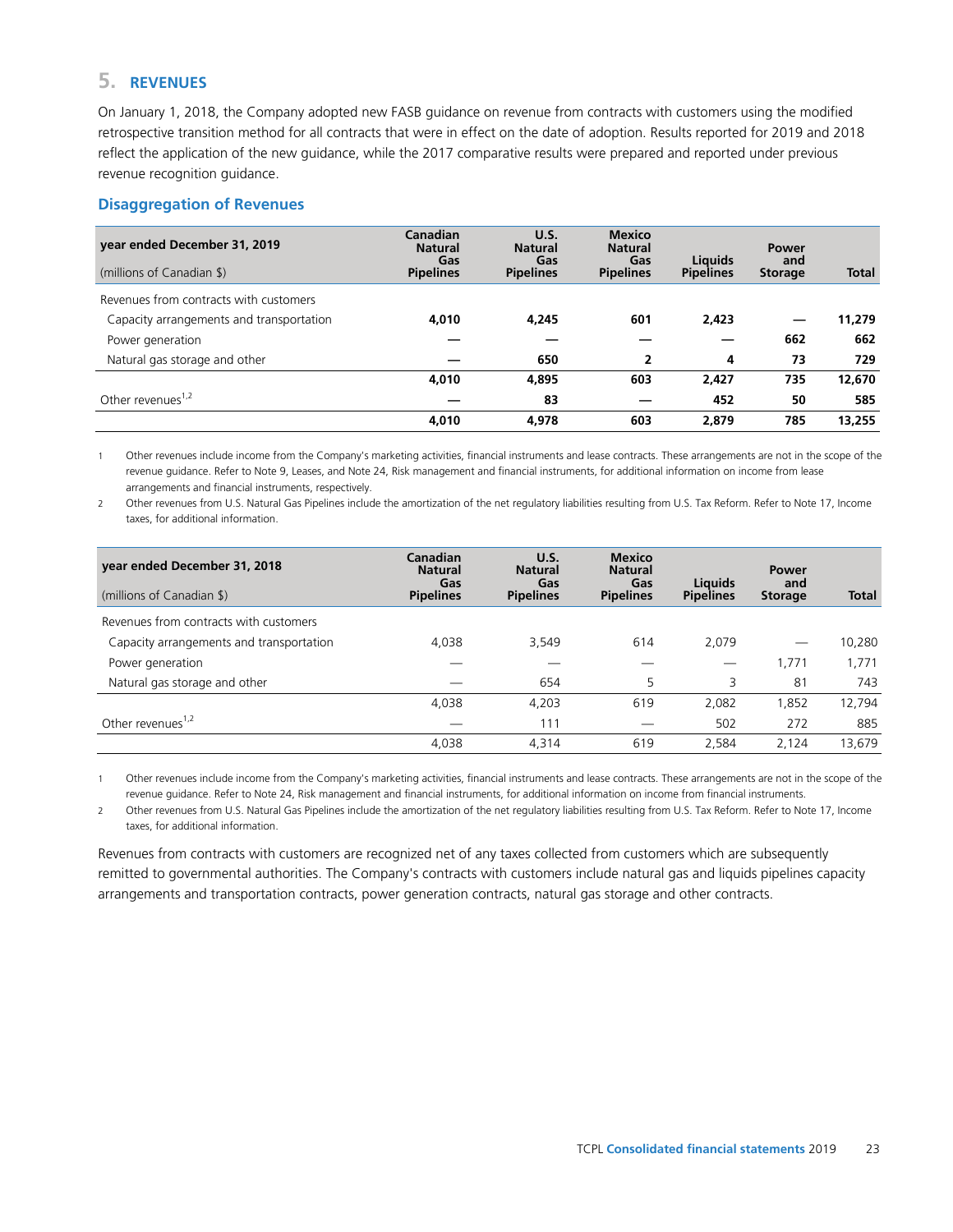# **Contract Balances**

| at December 31                            |       |       |
|-------------------------------------------|-------|-------|
| (millions of Canadian \$)                 | 2019  | 2018  |
| Receivables from contracts with customers | 1,458 | 1,684 |
| Contract assets (Note 7)                  | 153   | 159   |
| Long-term contract assets <sup>1</sup>    | 102   | 21    |
| Contract liabilities <sup>2</sup>         | 61    | 11    |
| Long-term contract liabilities (Note 16)  | 226   | 121   |

1 Recorded as part of Intangibles and other assets on the Consolidated balance sheet.

2 Comprised of deferred revenue recorded in Accounts payable and other on the Consolidated balance sheet. During the year ended December 31, 2019, \$6 million (2018 – \$17 million) of revenue was recognized that was included in the contract liability at the beginning of the year.

Contract assets and long-term contract assets primarily relate to the Company's right to revenues for services completed but not invoiced at the reporting date on long-term committed capacity natural gas pipelines contracts. The change in contract assets is primarily related to the transfer to Accounts receivable when these rights become unconditional and the customer is invoiced, as well as the recognition of additional revenues that remain to be invoiced. Contract liabilities and long-term contract liabilities primarily relate to force majeure fixed capacity payments received on long-term capacity arrangements in Mexico.

# **Future Revenues from Remaining Performance Obligations**

The following provides a discussion of the transaction price allocated to future performance obligations as well as practical expedients used by the Company.

### **Capacity Arrangements and Transportation**

As at December 31, 2019, future revenues from long-term pipeline capacity arrangements and transportation contracts extending through 2046 are approximately \$26.6 billion, of which approximately \$3.7 billion is expected to be recognized in 2020.

Future revenues from long-term capacity arrangements and transportation contracts do not include constrained variable revenues or arrangements to which the right to invoice practical expedient has been applied. As a result, these amounts are not representative of potential total future revenues expected from these contracts.

Future revenues from the Company's Canadian natural gas pipelines' regulated firm capacity contracts include fixed revenues for the time periods that tolls under current rate settlements are in effect, which is currently one year. Many of these contracts are long-term in nature and revenues from the remaining performance obligations that extend beyond the current rate settlement term are considered to be fully constrained since future tolls remain unknown. Revenues from these contracts will be recognized once the performance obligation to provide capacity has been satisfied and the regulator has approved the applicable tolls. In addition, the Company considers interruptible transportation service revenues to be variable revenues since volumes cannot be estimated. These variable revenues are recognized on a monthly basis when the Company satisfies the performance obligation and have been excluded from the future revenues disclosure as the Company applies the practical expedient related to variable revenues to these contracts. The future variable revenues earned under these contracts are allocated entirely to unsatisfied performance obligations at December 31, 2019.

The Company also applies the right to invoice practical expedient to all of its U.S. and certain of its Mexico regulated natural gas pipeline capacity arrangements and flow-through revenues. Revenues from regulated capacity arrangements are recognized based on current rates and flow-through revenues are earned from the recovery of operating expenses. These revenues are recognized on a monthly basis as the Company performs the services and are excluded from future revenues disclosures.

Revenues from liquids pipelines capacity arrangements have a variable component based on volumes transported. As a result, these variable revenues are excluded from the future revenues disclosures as the Company applies the practical expedient related to variable revenues to these contracts. The future variable revenues earned under these contracts are allocated entirely to unsatisfied performance obligations at December 31, 2019.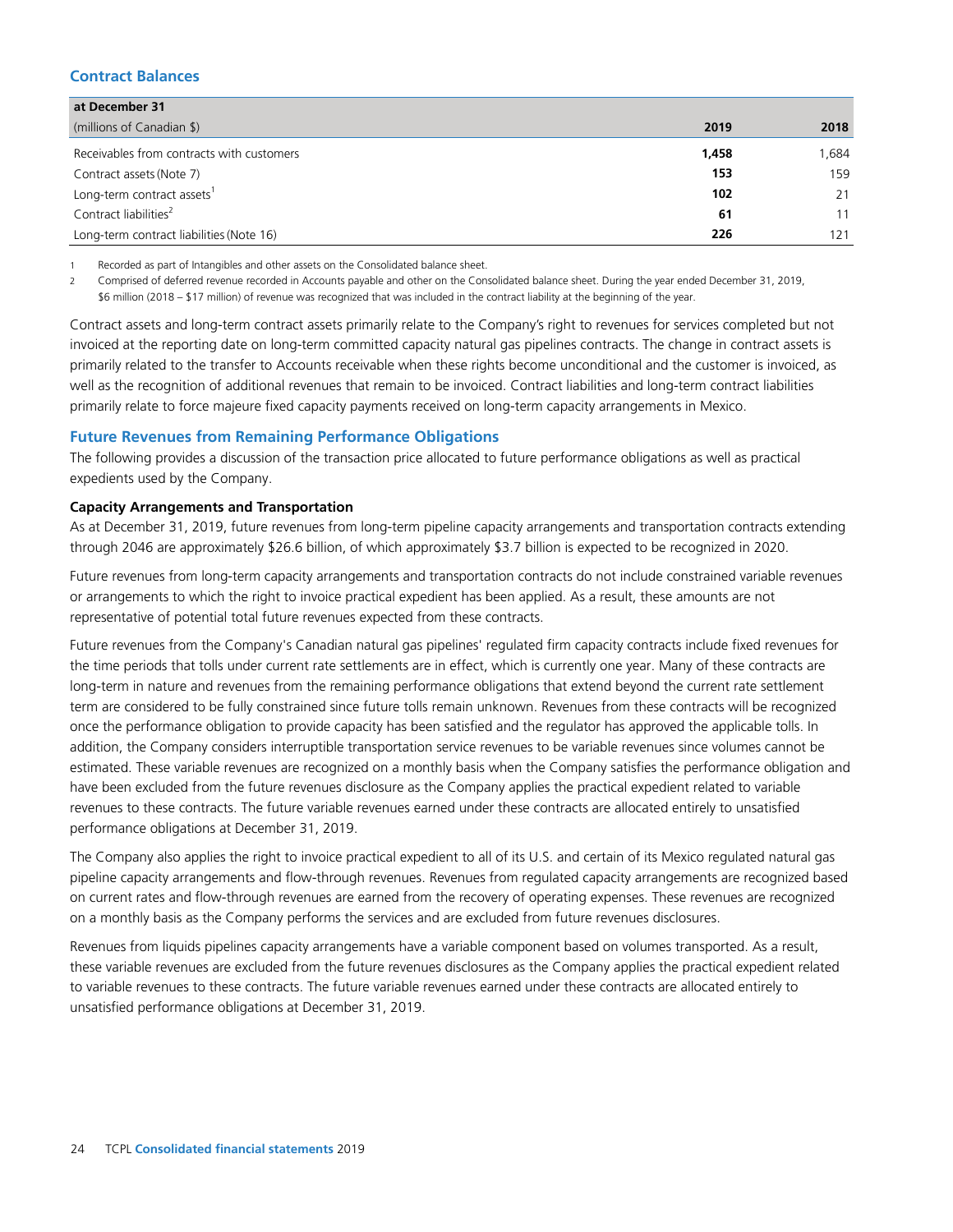### **Power Generation**

The Company has long-term power generation contracts extending through 2028. Revenues from power generation have a variable component related to market prices that are subject to factors outside the Company's influence. These revenues are considered to be fully constrained and are recognized on a monthly basis when the Company satisfies the performance obligation. The Company applies the practical expedient related to variable revenues to these contracts. As a result, future revenues from these contracts are excluded from the disclosures.

### **Natural Gas Storage and Other**

As at December 31, 2019, future revenues from long-term natural gas storage and other contracts extending through 2026 are approximately \$0.8 billion, of which approximately \$414 million is expected to be recognized in 2020. The Company applies the practical expedients related to contracts that are for a duration of one year or less and where it recognizes variable consideration, and therefore excludes the related revenues from the future revenues disclosure. As a result, these amounts are lower than the potential total future revenues from these contracts.

# **6. ASSETS HELD FOR SALE**

# **Ontario Natural Gas-Fired Power Plants**

On July 30, 2019, TCPL entered into an agreement to sell the Halton Hills and Napanee power plants as well as its 50 per cent interest in Portlands Energy Centre to a third party for proceeds of approximately \$2.87 billion, subject to timing of the close and related adjustments. The sale is expected to close by the end of first quarter 2020 subject to conditions which include regulatory approvals and Napanee completing construction and reaching commercial operations as outlined in the agreement. TCPL expects this sale to result in a total pre-tax loss of approximately \$380 million (\$280 million after tax), with \$279 million of the pre-tax loss (\$194 million after tax) recorded at December 31, 2019 after classifying the net assets as held for sale. The remaining loss will be recorded on or before closing of the transaction.

At December 31, 2019, the related assets and liabilities in the Power and Storage segment were classified as held for sale as follows:

| (millions of Canadian \$)                         |       |
|---------------------------------------------------|-------|
| Assets held for sale                              |       |
| Inventories                                       | 11    |
| Other current assets                              | 3     |
| Plant, property and equipment                     | 2,502 |
| Equity investments                                | 276   |
| Intangible and other assets                       | 15    |
| Total assets held for sale                        | 2,807 |
| Liabilities related to assets held for sale       |       |
| Other long-term liabilities                       | 8     |
| Total liabilities related to assets held for sale | 8     |

1 Included in Accounts payable and other on the Consolidated balance sheet.

# **Coolidge Generating Station**

On May 21, 2019, TCPL completed the sale of its Coolidge generating station, which was reported as Assets held for sale at December 31, 2018. Refer to Note 26, Acquisitions and dispositions, for additional information.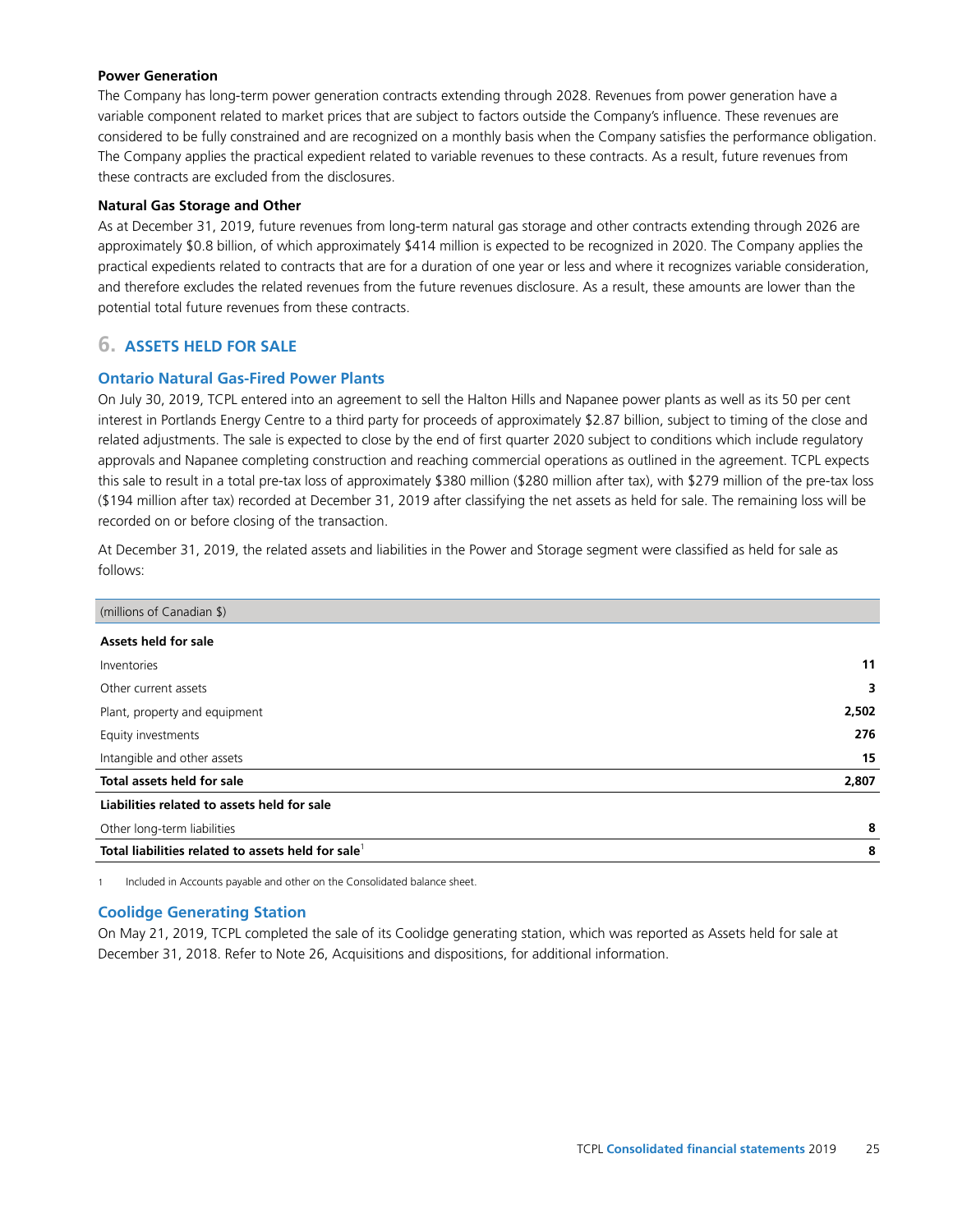# **7. OTHER CURRENT ASSETS**

| at December 31                               |      |       |
|----------------------------------------------|------|-------|
| (millions of Canadian \$)                    | 2019 | 2018  |
| Fair value of derivative contracts (Note 24) | 190  | 737   |
| Contract assets (Note 5)                     | 153  | 159   |
| Prepaid expenses                             | 60   | 41    |
| Cash provided as collateral                  | 52   | 55    |
| Regulatory assets (Note 11)                  | 43   | 83    |
| Other                                        | 129  | 105   |
|                                              | 627  | 1,180 |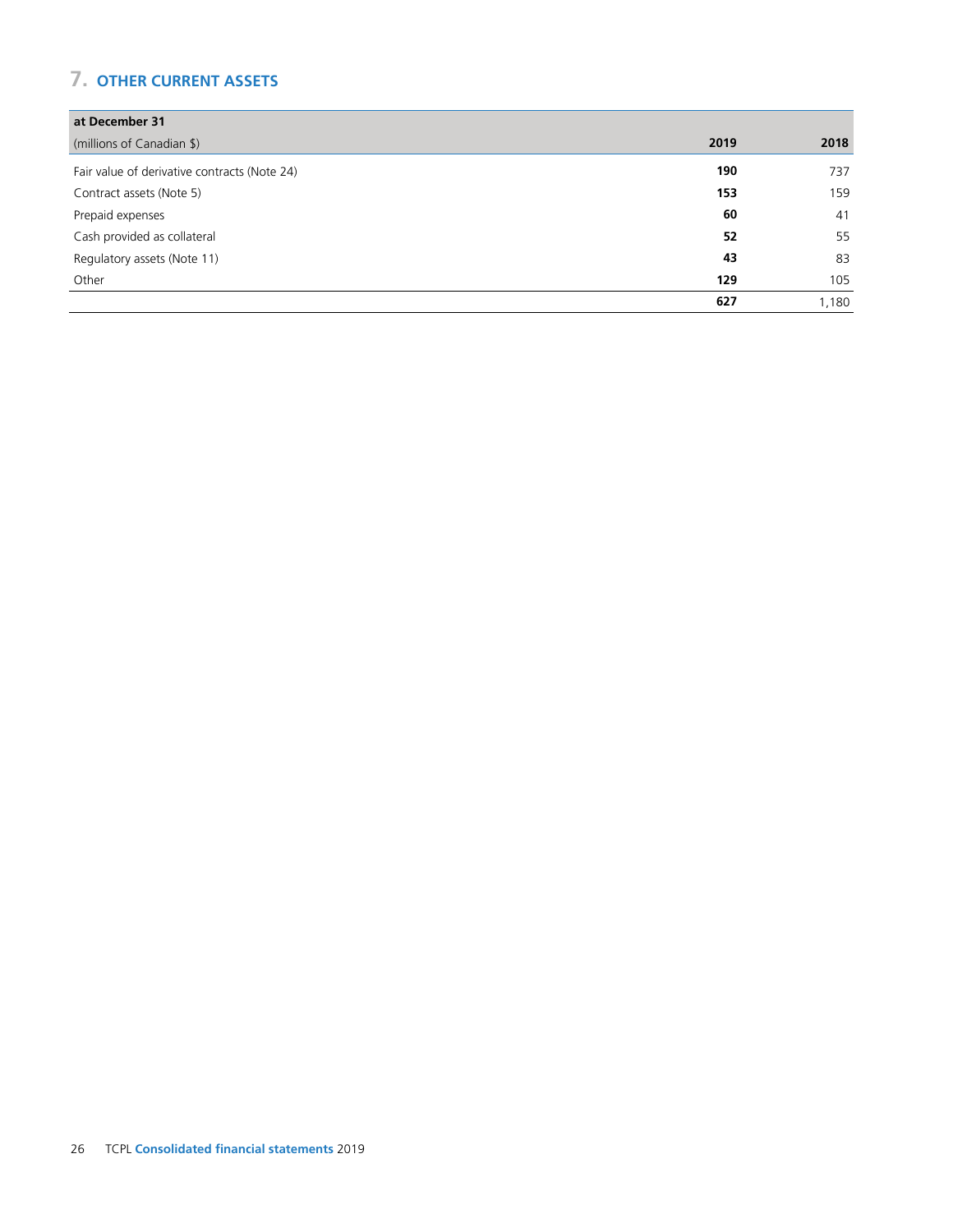# **8. PLANT, PROPERTY AND EQUIPMENT**

|                                                   |        | 2019                                      |                                 |        | 2018                                      |                                 |
|---------------------------------------------------|--------|-------------------------------------------|---------------------------------|--------|-------------------------------------------|---------------------------------|
| at December 31<br>(millions of Canadian \$)       | Cost   | <b>Accumulated</b><br><b>Depreciation</b> | <b>Net</b><br><b>Book Value</b> | Cost   | <b>Accumulated</b><br><b>Depreciation</b> | <b>Net</b><br><b>Book Value</b> |
| <b>Canadian Natural Gas Pipelines</b>             |        |                                           |                                 |        |                                           |                                 |
| <b>NGTL System</b>                                |        |                                           |                                 |        |                                           |                                 |
| Pipeline                                          | 11,556 | 4,846                                     | 6,710                           | 10,764 | 4,500                                     | 6,264                           |
| Compression                                       | 4,205  | 1,771                                     | 2,434                           | 3,289  | 1,677                                     | 1,612                           |
| Metering and other                                | 1,296  | 609                                       | 687                             | 1,247  | 613                                       | 634                             |
|                                                   | 17,057 | 7,226                                     | 9,831                           | 15,300 | 6,790                                     | 8,510                           |
| Under construction                                | 3,181  |                                           | 3,181                           | 2,111  |                                           | 2,111                           |
|                                                   | 20,238 | 7,226                                     | 13,012                          | 17,411 | 6,790                                     | 10,621                          |
| Canadian Mainline                                 |        |                                           |                                 |        |                                           |                                 |
| Pipeline                                          | 10,145 | 7,109                                     | 3,036                           | 10,077 | 6,777                                     | 3,300                           |
| Compression                                       | 3,867  | 2,823                                     | 1,044                           | 3,642  | 2,656                                     | 986                             |
| Metering and other                                | 643    | 219                                       | 424                             | 652    | 241                                       | 411                             |
|                                                   | 14,655 | 10,151                                    | 4,504                           | 14,371 | 9,674                                     | 4,697                           |
| Under construction                                | 60     |                                           | 60                              | 149    |                                           | 149                             |
|                                                   | 14,715 | 10,151                                    | 4,564                           | 14,520 | 9.674                                     | 4,846                           |
| Other Canadian Natural Gas Pipelines <sup>1</sup> |        |                                           |                                 |        |                                           |                                 |
| Other                                             | 1,861  | 1,455                                     | 406                             | 1,842  | 1,420                                     | 422                             |
| Under construction                                | 1,276  |                                           | 1,276                           | 124    |                                           | 124                             |
|                                                   | 3,137  | 1,455                                     | 1,682                           | 1,966  | 1,420                                     | 546                             |
|                                                   | 38,090 | 18,832                                    | 19,258                          | 33,897 | 17,884                                    | 16,013                          |
| <b>U.S. Natural Gas Pipelines</b>                 |        |                                           |                                 |        |                                           |                                 |
| Columbia Gas                                      |        |                                           |                                 |        |                                           |                                 |
| Pipeline                                          | 9,708  | 389                                       | 9,319                           | 6,711  | 251                                       | 6,460                           |
| Compression                                       | 4,094  | 206                                       | 3,888                           | 2,932  | 132                                       | 2,800                           |
| Metering and other                                | 3.244  | 125                                       | 3,119                           | 2,884  | 75                                        | 2,809                           |
|                                                   | 17,046 | 720                                       | 16,326                          | 12,527 | 458                                       | 12,069                          |
| Under construction                                | 425    |                                           | 425                             | 4,347  |                                           | 4,347                           |
|                                                   | 17,471 | 720                                       | 16,751                          | 16,874 | 458                                       | 16,416                          |
| ANR                                               |        |                                           |                                 |        |                                           |                                 |
| Pipeline                                          | 1,594  | 472                                       | 1,122                           | 1,600  | 443                                       | 1,157                           |
| Compression                                       | 2,050  | 436                                       | 1,614                           | 1,978  | 388                                       | 1,590                           |
| Metering and other                                | 1,245  | 355                                       | 890                             | 1,217  | 324                                       | 893                             |
|                                                   | 4,889  | 1,263                                     | 3,626                           | 4,795  | 1,155                                     | 3,640                           |
| Under construction                                | 252    |                                           | 252                             | 272    |                                           | 272                             |
|                                                   | 5,141  | 1,263                                     | 3,878                           | 5,067  | 1,155                                     | 3,912                           |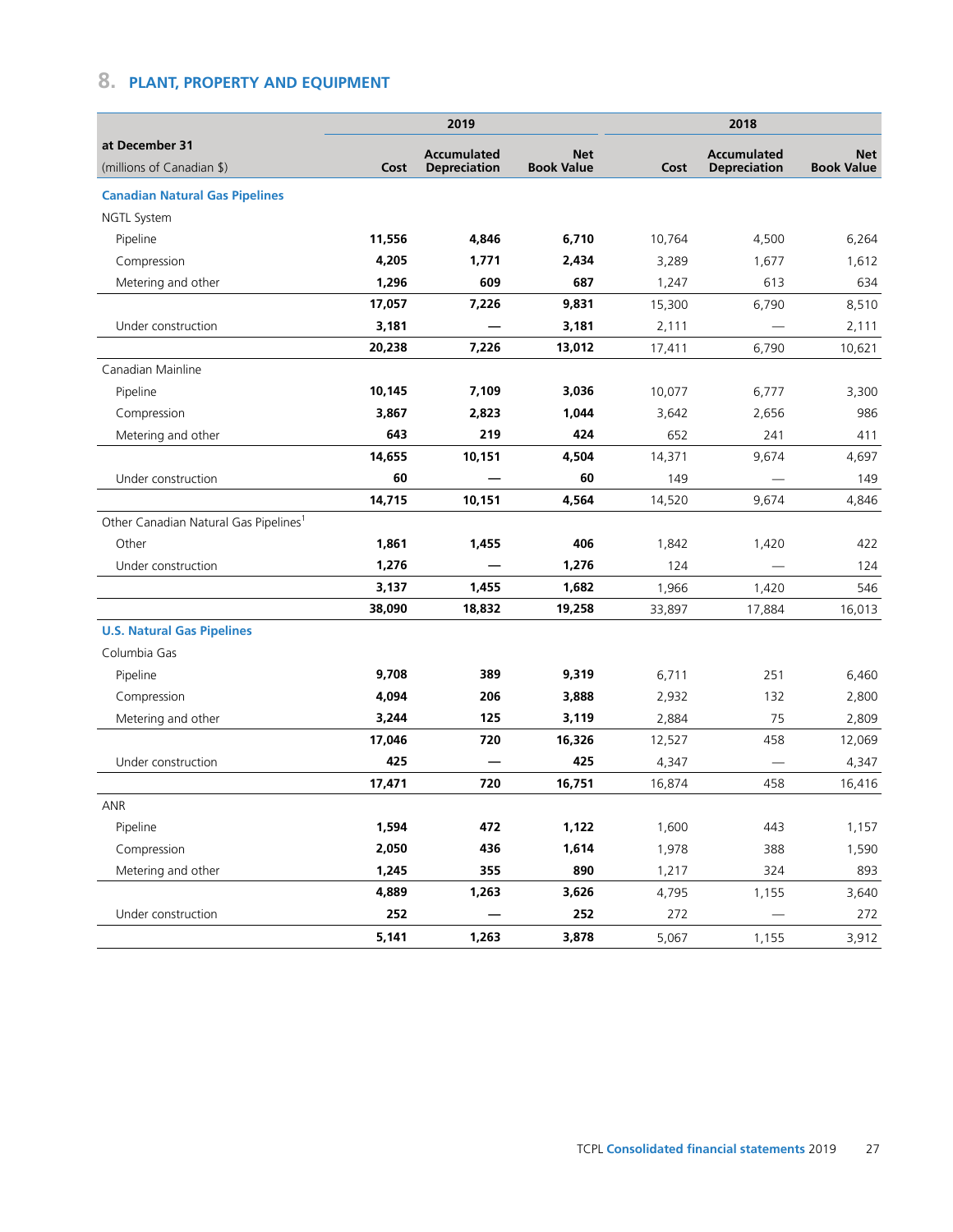|                                             |        | 2019                                      |                                 |        | 2018                                      |                                 |
|---------------------------------------------|--------|-------------------------------------------|---------------------------------|--------|-------------------------------------------|---------------------------------|
| at December 31<br>(millions of Canadian \$) | Cost   | <b>Accumulated</b><br><b>Depreciation</b> | <b>Net</b><br><b>Book Value</b> | Cost   | <b>Accumulated</b><br><b>Depreciation</b> | <b>Net</b><br><b>Book Value</b> |
| Other U.S. Natural Gas Pipelines            |        |                                           |                                 |        |                                           |                                 |
| <b>GTN</b>                                  | 2,257  | 969                                       | 1,288                           | 2,322  | 951                                       | 1,371                           |
| Great Lakes                                 | 2,090  | 1,208                                     | 882                             | 2,180  | 1,251                                     | 929                             |
| Columbia Gulf                               | 2,597  | 114                                       | 2,483                           | 1,753  | 74                                        | 1,679                           |
| Midstream <sup>2</sup>                      | 302    | 42                                        | 260                             | 1,212  | 91                                        | 1,121                           |
| Other $3$                                   | 1,228  | 574                                       | 654                             | 1,190  | 474                                       | 716                             |
|                                             | 8,474  | 2,907                                     | 5,567                           | 8,657  | 2,841                                     | 5,816                           |
| Under construction                          | 164    |                                           | 164                             | 846    |                                           | 846                             |
|                                             | 8,638  | 2,907                                     | 5,731                           | 9,503  | 2,841                                     | 6,662                           |
|                                             | 31,250 | 4,890                                     | 26,360                          | 31,444 | 4,454                                     | 26,990                          |
| <b>Mexico Natural Gas Pipelines</b>         |        |                                           |                                 |        |                                           |                                 |
| Pipeline                                    | 2,988  | 340                                       | 2,648                           | 3,172  | 301                                       | 2,871                           |
| Compression                                 | 486    | 54                                        | 432                             | 506    | 41                                        | 465                             |
| Metering and other                          | 643    | 124                                       | 519                             | 640    | 91                                        | 549                             |
|                                             | 4,117  | 518                                       | 3,599                           | 4,318  | 433                                       | 3,885                           |
| Under construction                          | 2,321  |                                           | 2,321                           | 1,990  |                                           | 1,990                           |
|                                             | 6,438  | 518                                       | 5,920                           | 6,308  | 433                                       | 5,875                           |
| <b>Liquids Pipelines</b>                    |        |                                           |                                 |        |                                           |                                 |
| Keystone Pipeline System                    |        |                                           |                                 |        |                                           |                                 |
| Pipeline                                    | 9,378  | 1,403                                     | 7,975                           | 9,780  | 1,271                                     | 8,509                           |
| Pumping equipment                           | 1,035  | 204                                       | 831                             | 1,065  | 184                                       | 881                             |
| Tanks and other                             | 3,488  | 556                                       | 2,932                           | 3,598  | 488                                       | 3,110                           |
|                                             | 13,901 | 2,163                                     | 11,738                          | 14,443 | 1,943                                     | 12,500                          |
| Under construction                          | 47     |                                           | 47                              | 18     |                                           | 18                              |
|                                             | 13,948 | 2,163                                     | 11,785                          | 14,461 | 1,943                                     | 12,518                          |
| Intra-Alberta Pipelines <sup>4</sup>        |        |                                           |                                 |        |                                           |                                 |
| Pipeline                                    | 138    | 2                                         | 136                             | 762    | 22                                        | 740                             |
| Pumping equipment                           |        |                                           |                                 | 104    | 3                                         | 101                             |
| Tanks and other                             | 56     | 2                                         | 54                              | 291    | 8                                         | 283                             |
|                                             | 194    | 4                                         | 190                             | 1,157  | 33                                        | 1,124                           |
| Under construction                          |        |                                           |                                 | 84     |                                           | 84                              |
|                                             | 194    | 4                                         | 190                             | 1,241  | 33                                        | 1,208                           |
|                                             | 14,142 | 2,167                                     | 11,975                          | 15,702 | 1,976                                     | 13,726                          |
| <b>Power and Storage</b>                    |        |                                           |                                 |        |                                           |                                 |
| Natural Gas <sup>5,6</sup>                  | 1,256  | 522                                       | 734                             | 2,062  | 708                                       | 1,354                           |
| Natural Gas Storage and Other               | 742    | 181                                       | 561                             | 741    | 169                                       | 572                             |
|                                             | 1,998  | 703                                       | 1,295                           | 2,803  | 877                                       | 1,926                           |
| Under construction <sup>6</sup>             | 6      |                                           | 6                               | 1,735  |                                           | 1,735                           |
|                                             | 2,004  | 703                                       | 1,301                           | 4,538  | 877                                       | 3,661                           |
| <b>Corporate</b>                            | 883    | 208                                       | 675                             | 448    | 210                                       | 238                             |
|                                             | 92,807 | 27,318                                    | 65,489                          | 92,337 | 25,834                                    | 66,503                          |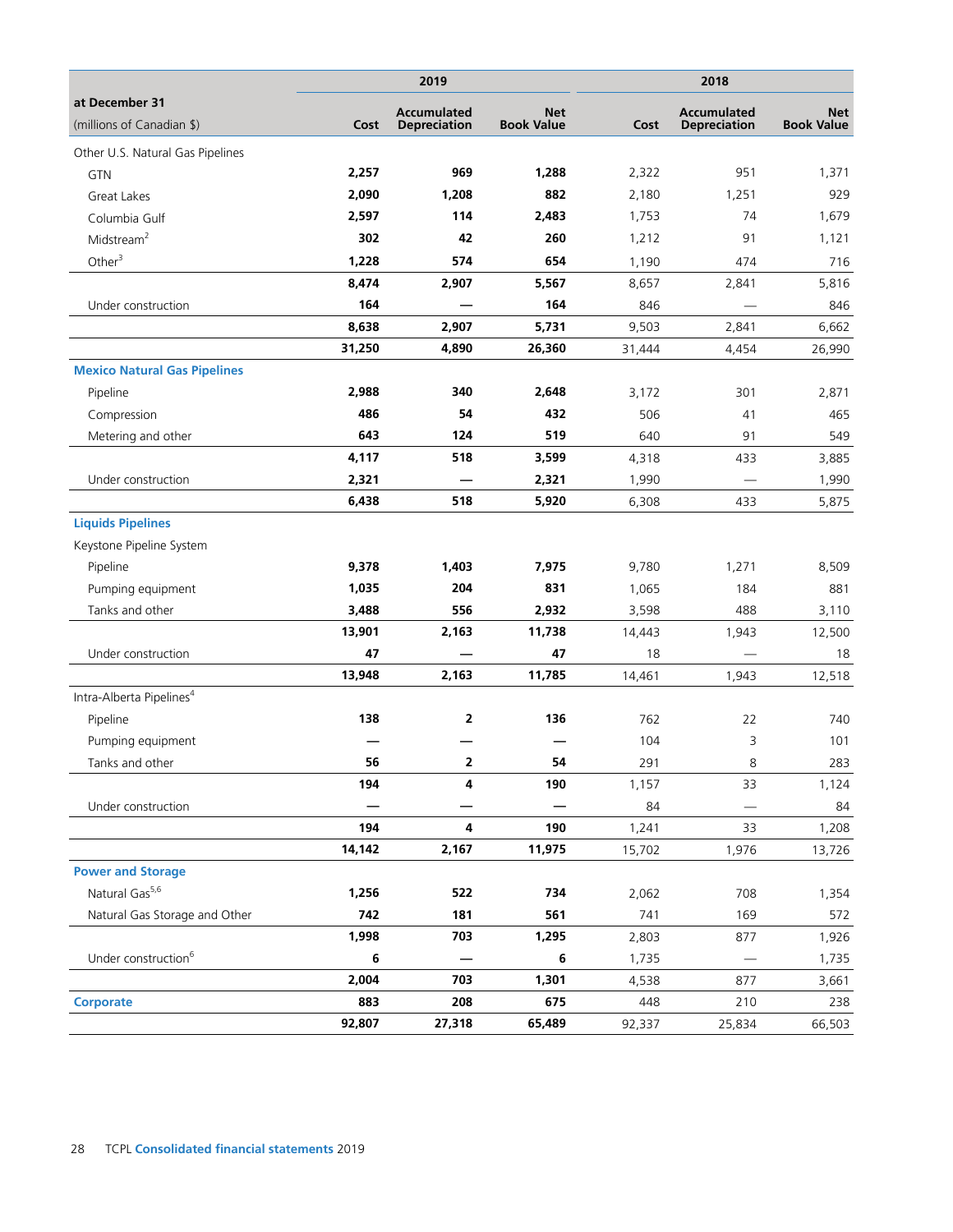- 1 Includes Foothills, Ventures LP, Great Lakes Canada and Coastal GasLink.
- 2 The Company completed the sale of certain Columbia midstream assets on August 1, 2019. Refer to Note 26, Acquisitions and dispositions, for additional information.
- 3 Includes Portland, North Baja, Tuscarora and Crossroads.
- 4 The Company completed the sale of an 85 per cent equity interest in Northern Courier on July 17, 2019 and recorded its remaining 15 per cent interest as an equity investment. Refer to Note 10, Equity Investments, and Note 26, Acquisitions and dispositions, for additional information.
- 5 Includes Grandview, Bécancour and the Alberta cogeneration natural gas-fired facilities at December 31, 2019.
- 6 The Company completed the sale of the Coolidge generating station on May 21, 2019. Refer to Note 26, Acquisition and dispositions, for additional information. At July 30, 2019, the cost and accumulated depreciation of the Halton Hills and Napanee power plants were reclassified as Assets held for sale. Refer to Note 6, Assets held for sale, for additional information.

#### **Coastal GasLink**

In December 2019, TCPL entered into an agreement to sell a 65 per cent equity interest in Coastal GasLink to KKR-Keats Pipeline Investors II (Canada) Ltd. (KKR) and a subsidiary of Alberta Investment Management Corporation (AIMCo), which is expected to close in the first half of 2020.

In conjunction with this sale, the Company will provide an option to the 20 First Nations that have executed agreements with Coastal GasLink to acquire a 10 per cent equity interest in Coastal GasLink on similar terms to what has been agreed with KKR and AIMCo.

#### **Bison Impairment**

At December 31, 2018, the Company evaluated its investment in its Bison natural gas pipeline for impairment in connection with the termination of certain customer transportation agreements. The termination of these agreements released the Company from providing any future services. With the loss of these future cash flows and the persistence of unfavourable market conditions which have inhibited system flows on the pipeline, the Company determined that the asset's remaining carrying value was no longer recoverable and recognized a non-cash impairment charge of \$722 million pre tax in its U.S. Natural Gas Pipelines segment. The non-cash charge was recorded in Goodwill and other asset impairment charges in the Consolidated statement of income. As Bison is a TC PipeLines, LP asset, in which the Company had a 25.5 per cent interest, the Company's share of the impairment charge, after tax and net of non-controlling interests, was \$140 million.

The termination of the transportation agreements resulted in the receipt of \$130 million in termination payments which were recorded in Revenues in 2018. The Company's share of this amount, after tax and net of non-controlling interests, was \$25 million.

#### **Energy East and Related Projects Impairment**

In October 2017, the Company informed the NEB that it would not proceed with the Energy East, Eastern Mainline and Upland projects. Based on this decision, the Company evaluated the carrying value of its Property, plant and equipment related to the Eastern Mainline project including AFUDC. Due to the inability to reach a regulatory decision for this project, there were no recoveries of costs from third parties. As a result, the Company recognized a non-cash impairment charge of \$83 million (\$64 million after tax) in the Liquids Pipelines segment. The non-cash charge was recorded in Goodwill and other asset impairment charges in the Consolidated statement of income.

#### **Energy Turbine Impairment**

At December 31, 2017, the Company recognized a non-cash impairment charge of \$21 million (\$16 million after tax) in the Power and Storage segment related to the remaining carrying value of certain equipment after determining that it was no longer recoverable. This turbine equipment was previously purchased for a power development project that did not proceed. The non-cash charge was recorded in Goodwill and other asset impairment charges in the Consolidated statement of income.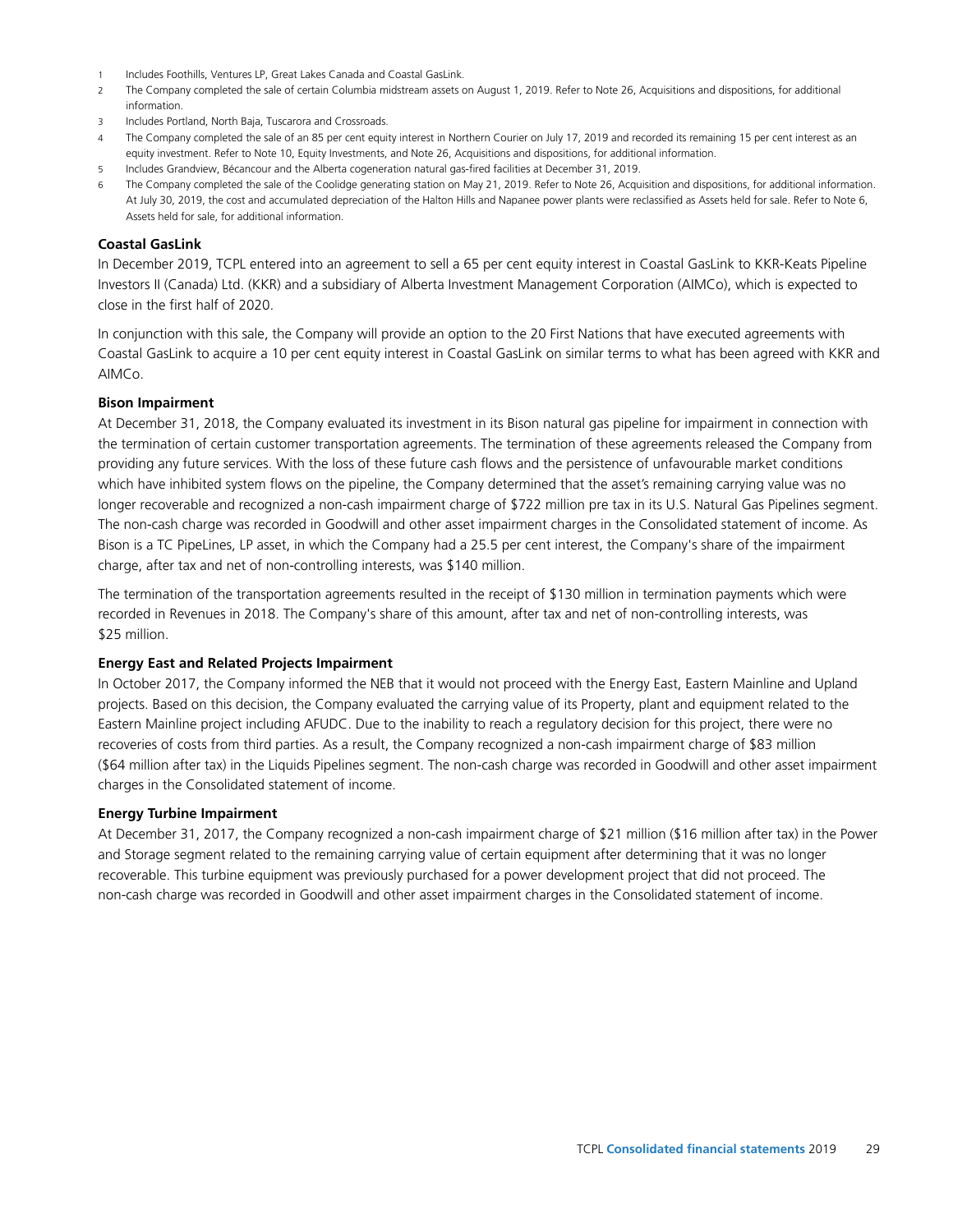# **9. LEASES**

On January 1, 2019, the Company adopted the FASB's new lease guidance using optional transition relief. Results reported for 2019 reflect the application of the new guidance while the 2018 and 2017 comparative results were prepared and reported under previous leases guidance.

### **Impact of New Lease Guidance on Date of Adoption**

The following table illustrates the impact of the adoption of the new lease guidance on the Company's previously reported Consolidated balance sheet line items:

| (millions of Canadian \$)     | As reported December 31, 2018 | Adjustment | <b>January 1, 2019</b> |
|-------------------------------|-------------------------------|------------|------------------------|
| Plant, property and equipment | 66,503                        | 585        | 67,088                 |
| Accounts payable and other    | 5.426                         | 57         | 5.483                  |
| Other long-term liabilities   | .008                          | 528        | 1.536                  |

### **As a Lessee**

The Company has operating leases for corporate offices, other various premises, equipment and land. Some leases have an option to renew for periods of one to 25 years, and some may include options to terminate the lease within one year. Payments due under lease contracts include fixed payments plus, for many of the Company's leases, variable payments such as a proportionate share of the buildings' property taxes, insurance and common area maintenance. The Company subleases some of the leased premises.

Operating lease cost is as follows:

| year ended December 31            |      |
|-----------------------------------|------|
| (millions of Canadian \$)         | 2019 |
| Operating lease cost <sup>1</sup> | 117  |
| Sublease income                   | (11) |
| Net operating lease cost          | 106  |

1 Includes short-term leases and variable lease costs.

Other information related to operating leases is noted in the following tables:

| year ended December 31                                                           |          |
|----------------------------------------------------------------------------------|----------|
| (millions of Canadian \$)                                                        | 2019     |
| Cash paid for amounts included in the measurement of operating lease liabilities | 76       |
| ROU assets obtained in exchange for new operating lease liabilities              | 9        |
|                                                                                  |          |
| at December 31                                                                   | 2019     |
| Weighted average remaining lease term                                            | 10 years |

Weighted average discount rate **3.5%**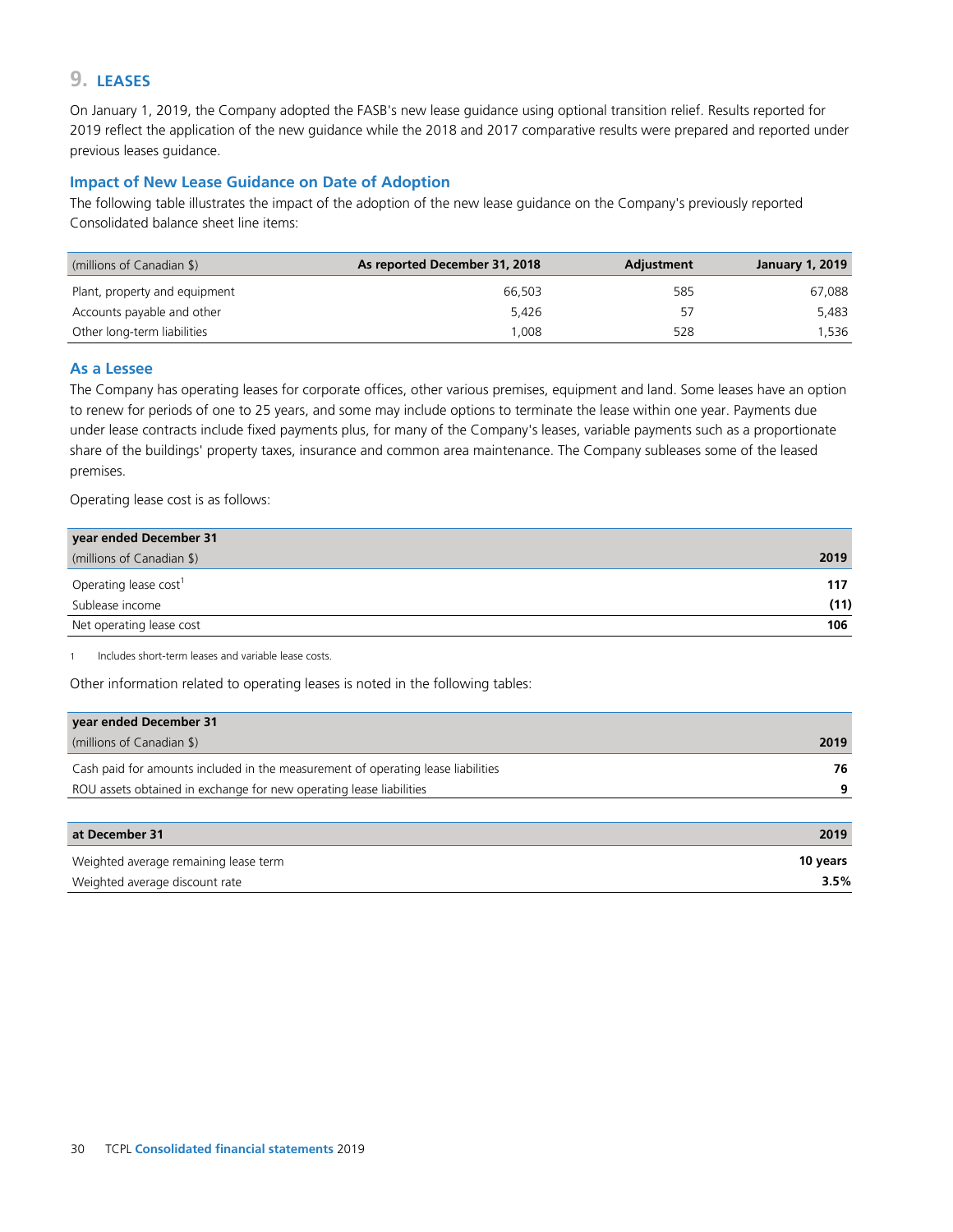Maturities of operating lease liabilities and where they are disclosed on the Consolidated balance sheet as at December 31, 2019 are as follows:

| (millions of Canadian \$)      |       |
|--------------------------------|-------|
| 2020                           | 73    |
| 2021                           | 69    |
| 2022                           | 59    |
| 2023                           | 58    |
| 2024                           | 57    |
| Thereafter                     | 323   |
| Total operating lease payments | 639   |
| Imputed interest               | (107) |
| Operating lease liabilities    | 532   |

The amounts recognized on TCPL's Consolidated balance sheet for its operating lease liabilities as at December 31, 2019 are reported as follows:

| (millions of Canadian \$)             |     |
|---------------------------------------|-----|
| Accounts payable and other            | 56  |
| Other long-term liabilities (Note 16) | 476 |
|                                       | 532 |

Future payments reported under previous lease guidance for the Company's operating leases as at December 31, 2018 were as follows:

| (millions of Canadian \$) | Minimum operating lease payments |
|---------------------------|----------------------------------|
| 2019                      | 81                               |
| 2020                      | 78                               |
| 2021                      | 76                               |
| 2022                      | 69                               |
| 2023                      | 67                               |
| Thereafter                | 390                              |
|                           | 761                              |

As at December 31, 2019, the carrying value of the ROU assets recorded under operating leases was \$530 million and is included in Plant, property and equipment on the Consolidated balance sheet.

Net rental expense on operating leases in 2018 and 2017 was \$84 million and \$93 million, respectively.

# **As a Lessor**

The Grandview and Bécancour power plants in the Power and Storage segment are accounted for as operating leases. In addition, the Company has long-term PPAs for the sale of power for the Power and Storage lease assets which expire between 2024 and 2026.

The Northern Courier pipeline in the Liquids Pipelines segment is accounted for as an operating lease and has a liquids transportation contract expiring in 2042. On July 17, 2019, TCPL completed the sale of an 85 per cent equity interest in Northern Courier and now uses the equity method to account for its remaining 15 per cent interest in the Company's consolidated financial statements. Refer to Note 26, Acquisitions and dispositions, for additional information. As a result, only the operating lease income prior to this sale has been included in this lease disclosure.

Some leases contain variable lease payments that are based on operating hours and the reimbursement of variable costs, and options to purchase the underlying asset at fair value or based on a formula considering the remaining fixed payments. Lessees have rights under some leases to terminate under certain circumstances.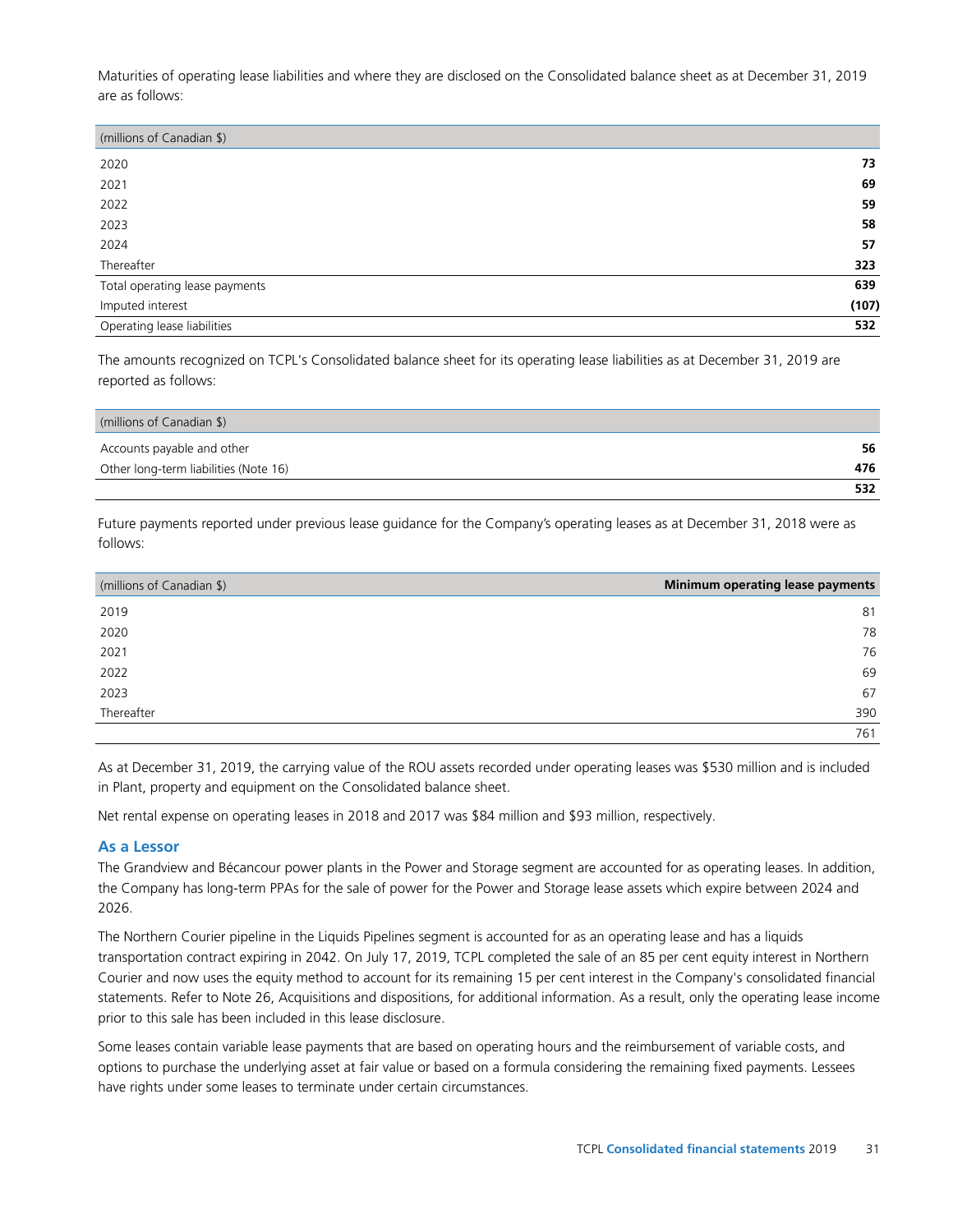The Company also leases liquids tanks which are accounted for as operating leases.

The fixed portion of the operating lease income recorded by the Company for the year ended December 31, 2019 was \$180 million. Operating lease income in 2018 and 2017 was \$373 million and \$251 million, respectively.

Future lease payments to be received under operating leases as at December 31, 2019 are as follows:

| (millions of Canadian \$) | <b>Future lease payments</b> |
|---------------------------|------------------------------|
| 2020                      | 123                          |
| 2021                      | 116                          |
| 2022                      | 111                          |
| 2023                      | 109                          |
| 2024                      | 109                          |
| Thereafter                | 164                          |
|                           | 732                          |

The cost and accumulated depreciation for facilities accounted for as operating leases was \$834 million and \$301 million, respectively, at December 31, 2019 ( 2018 – \$2,007 million and \$324 million, respectively).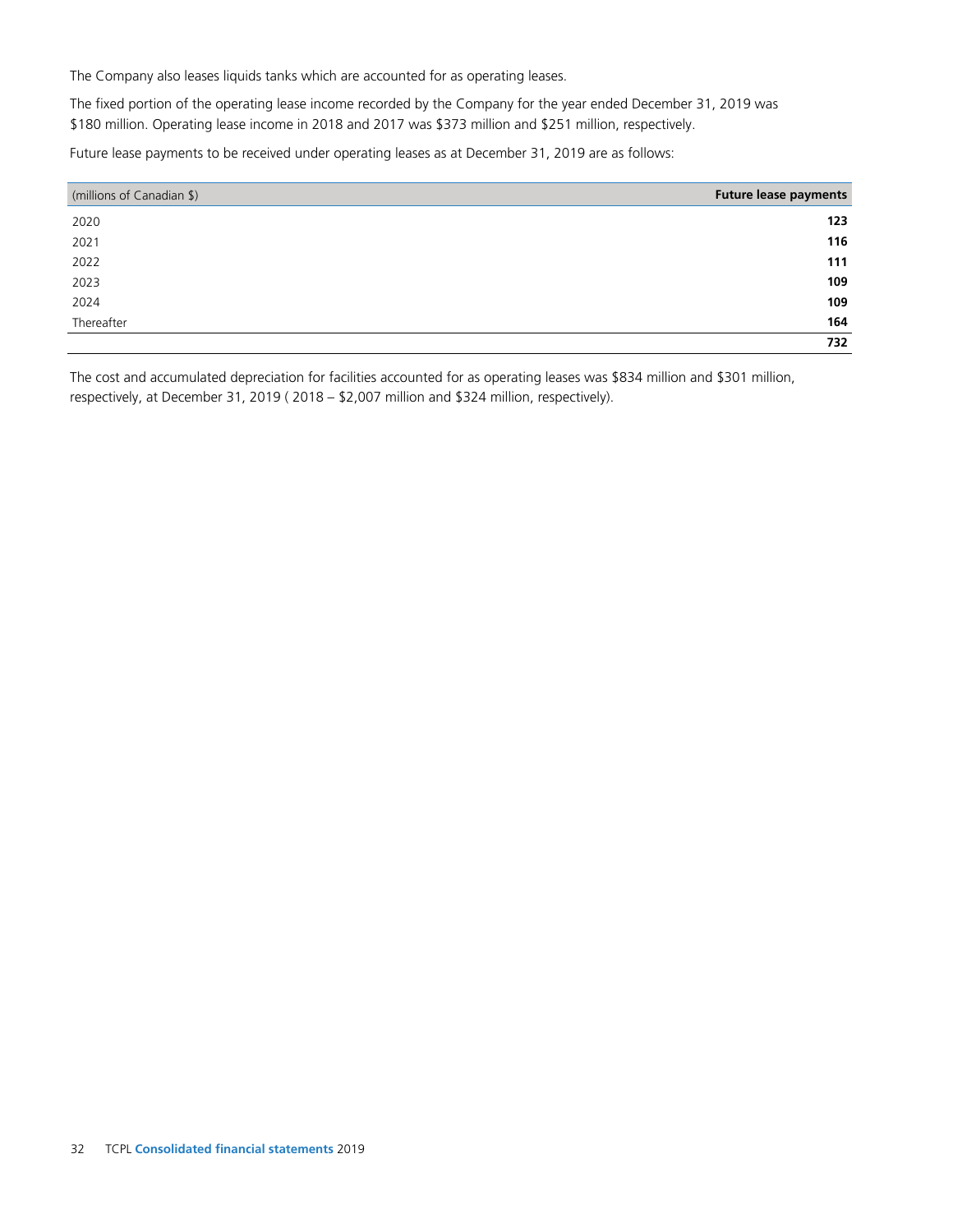# **10. EQUITY INVESTMENTS**

| (millions of Canadian \$)            | Ownership<br>Interest at<br><b>December 31, 2019</b> | Income/(Loss) from Equity<br><b>Investments</b><br>year ended December 31 |                          |      | Equity<br><b>Investments</b><br>at December 31 |       |
|--------------------------------------|------------------------------------------------------|---------------------------------------------------------------------------|--------------------------|------|------------------------------------------------|-------|
|                                      |                                                      |                                                                           |                          |      |                                                |       |
|                                      |                                                      | <b>Canadian Natural Gas Pipelines</b>                                     |                          |      |                                                |       |
| <b>TQM</b>                           | 50.0%                                                | 12                                                                        | 12                       | 11   | 79                                             | 71    |
| <b>U.S. Natural Gas Pipelines</b>    |                                                      |                                                                           |                          |      |                                                |       |
| Northern Border <sup>1</sup>         | 50.0%                                                | 91                                                                        | 87                       | 87   | 549                                            | 677   |
| Millennium                           | 47.5%                                                | 92                                                                        | 75                       | 66   | 496                                            | 511   |
| Iroquois <sup>2</sup>                | 50.0%                                                | 54                                                                        | 60                       | 59   | 241                                            | 291   |
| Pennant Midstream <sup>3</sup>       | nil                                                  | 12                                                                        | 17                       | 11   |                                                | 256   |
| Other                                | Various                                              | 15                                                                        | 17                       | 17   | 112                                            | 113   |
| <b>Mexico Natural Gas Pipelines</b>  |                                                      |                                                                           |                          |      |                                                |       |
| Sur de Texas <sup>4</sup>            | 60.0%                                                | 3                                                                         | 27                       | 66   | 600                                            | 627   |
| TransGas                             | nil                                                  |                                                                           |                          | (12) |                                                |       |
| <b>Liquids Pipelines</b>             |                                                      |                                                                           |                          |      |                                                |       |
| Grand Rapids <sup>5</sup>            | 50.0%                                                | 56                                                                        | 65                       | 17   | 1,028                                          | 1,028 |
| Northern Courier <sup>6</sup>        | 15.0%                                                | 14                                                                        | $\overline{\phantom{0}}$ |      | 62                                             |       |
| Other <sup>7</sup>                   | Various                                              |                                                                           | (1)                      | (20) | 19                                             | 21    |
| <b>Power and Storage</b>             |                                                      |                                                                           |                          |      |                                                |       |
| Bruce Power <sup>8</sup>             | 48.4%                                                | 527                                                                       | 311                      | 434  | 3,256                                          | 3,166 |
| Portlands Energy Centre <sup>9</sup> | 50.0%                                                | 35                                                                        | 36                       | 31   |                                                | 289   |
| TransCanada Turbines                 | 50.0%                                                | 9                                                                         | 8                        | 6    | 64                                             | 63    |
|                                      |                                                      | 920                                                                       | 714                      | 773  | 6,506                                          | 7,113 |

1 At December 31, 2019, the difference between the carrying value of the investment and the underlying equity in the net assets of Northern Border Pipeline Company was US\$116 million (2018 – US\$115 million) due mainly to the fair value assessment of assets at the time of acquisition.

2 At December 31, 2019, the difference between the carrying value of the investment and the underlying equity in the net assets of Iroquois was US\$40 million (2018 – US\$41 million) due mainly to the fair value assessment of the assets at the time of acquisitions.

3 On August 1, 2019, TCPL completed the sale of certain Columbia midstream assets, including the Company's investment in Pennant Midstream, to a third party. Refer to Note 26, Acquisitions and dispositions, for additional information.

4 TCPL has a 60 per cent ownership interest in Sur de Texas which, as a jointly controlled entity, applies the equity method of accounting. Income from equity investments recorded in the Corporate segment reflects the Company's proportionate share of Sur de Texas foreign exchange gains and losses on the peso-denominated loans from affiliates which are fully offset in Interest income and other in the Consolidated statement of income. Sur de Texas was placed into service in September 2019.

5 At December 31, 2019, the difference between the carrying value of the investment and the underlying equity in the net assets of Grand Rapids was \$101 million (2018 – \$102 million) due mainly to interest capitalized during construction and the fair value of guarantees. Grand Rapids was placed in service in August 2017.

6 On July 17, 2019, TCPL completed the sale of an 85 per cent equity interest in Northern Courier, and it now applies the equity method to account for its 15 per cent retained equity interest in the jointly controlled entity. Refer to Note 26, Acquisitions and dispositions, for additional information. At December 31, 2019, the difference between the carrying value of the investment and the underlying equity in the net assets of Northern Courier was \$62 million due mainly to the fair value of guarantees and the fair value assessment of assets at the time of partial monetization.

7 Includes investments in HoustonLink Pipeline Company LLC and Canaport Energy East Marine Terminal Limited Partnership. At December 31, 2019 and 2018, the Canaport Energy East Marine Terminal Limited Partnership investment was nil.

8 At December 31, 2019, the difference between the carrying value of the investment and the underlying equity in the net assets of Bruce Power was \$829 million (2018 – \$870 million) due mainly to capitalized interest and the fair value assessment of assets at the time of acquisitions.

9 Investment in Portlands Energy Centre was reclassed to Assets held for sale following an agreement effective July 30, 2019 to sell the investment to a third party. Refer to Note 6, Assets held for sale, for additional information. At December 31, 2019, the difference between the carrying value of the investment and the underlying equity in the net assets of Portlands Energy Centre was \$76 million (2018 – \$73 million) due mainly to capitalized interest.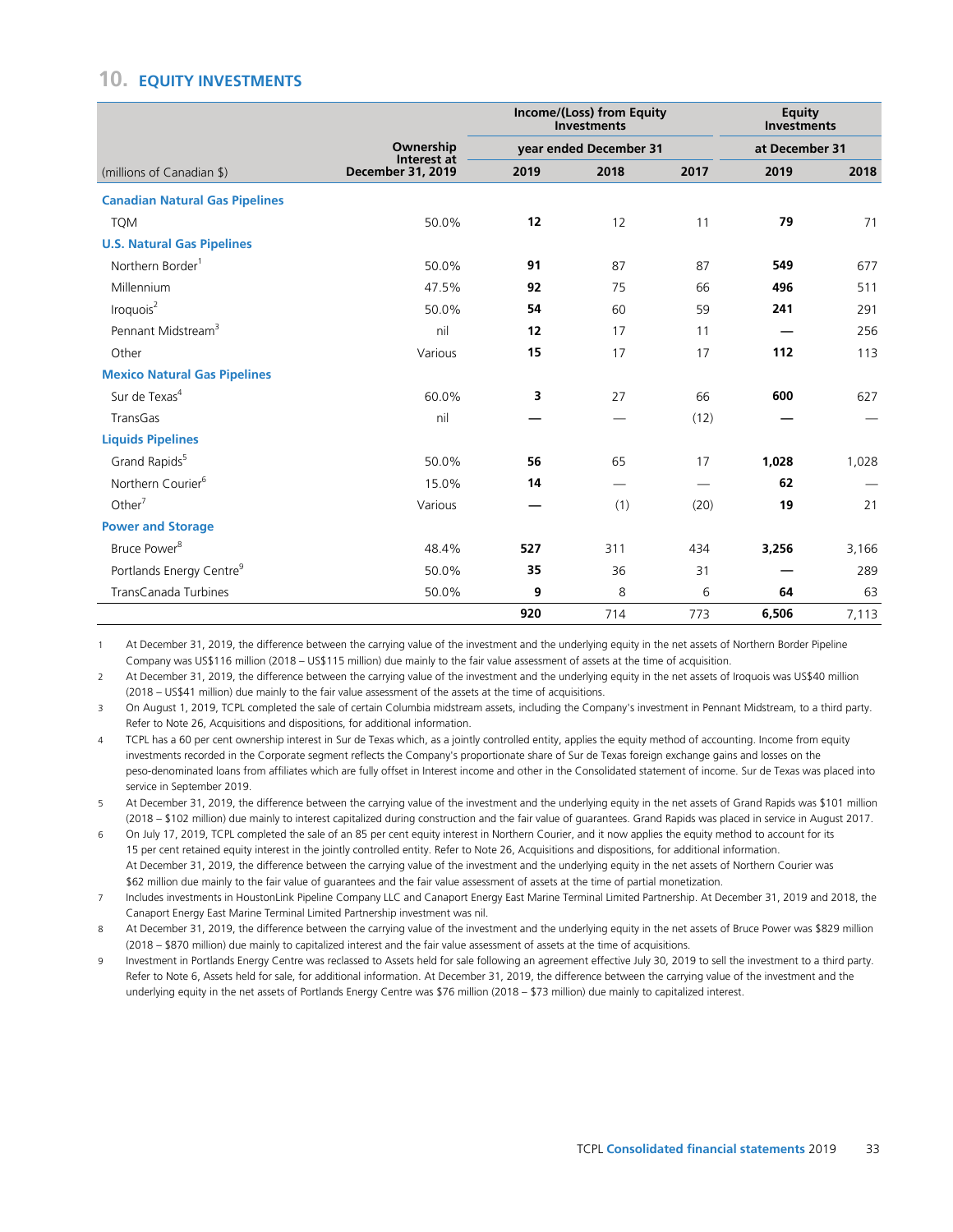### **TransGas de Occidente S.A. Impairment**

In August 2017, TCPL recognized an impairment charge of \$12 million on its 46.5 per cent equity investment in TransGas de Occidente S.A. (TransGas). TransGas constructed and operated a natural gas pipeline in Colombia for a 20-year contract term. As per the terms of the agreement, upon completion of the 20-year contract in August 2017, TransGas transferred its pipeline assets to Transportadora de Gas Internacional S.A. The non-cash impairment charge represented the write-down of the remaining carrying value of the equity investment which was recognized in Income from equity investments in the Consolidated statement of income in the Mexico Natural Gas Pipelines segment.

### **Canaport Energy East Marine Terminal Limited Partnership Impairment**

In October 2017, the Company informed the NEB that it would not be proceeding with the Energy East, Eastern Mainline and Upland projects. As a result, in October 2017, the Company recognized a non-cash impairment charge of \$20 million in Income from equity investments in its Liquids Pipelines segment which represented the total carrying value of the equity investment in the Canaport Energy East Marine Terminal Limited Partnership.

### **Distributions and Contributions**

Distributions received from equity investments for the year ended December 31, 2019 were \$1,399 million (2018 – \$1,106 million; 2017 – \$1,332 million), of which \$186 million (2018 – \$121 million; 2017 – \$362 million) was included in Investing activities in the Consolidated statement of cash flows with respect to distributions received from Bruce Power and Northern Border from their respective financing programs.

Contributions made to equity investments for the year ended December 31, 2019 were \$602 million (2018 – \$1,015 million; 2017 – \$1,681 million) and are included in Investing activities in the Consolidated statement of cash flows. For 2019, contributions include \$32 million (2018 – \$179 million; 2017 – \$977 million) related to TCPL's proportionate share of the Sur de Texas debt financing requirements.

# **Summarized Financial Information of Equity Investments**

| year ended December 31          |         |           |         |
|---------------------------------|---------|-----------|---------|
| (millions of Canadian \$)       | 2019    | 2018      | 2017    |
| <b>Income</b>                   |         |           |         |
| Revenues                        | 5,693   | 4,836     | 4,913   |
| Operating and other expenses    | (3,408) | (3, 545)  | (2,993) |
| Net income                      | 1,990   | 1,515     | 1,636   |
| Net income attributable to TCPL | 920     | 714       | 773     |
|                                 |         |           |         |
| at December 31                  |         |           |         |
| (millions of Canadian \$)       |         | 2019      | 2018    |
| <b>Balance Sheet</b>            |         |           |         |
| Current assets                  |         | 2,305     | 2,209   |
| Non-current assets              |         | 21,865    | 20,647  |
| Current liabilities             |         | (2,060)   | (2,049) |
| Non-current liabilities         |         | (11, 461) | (9,042) |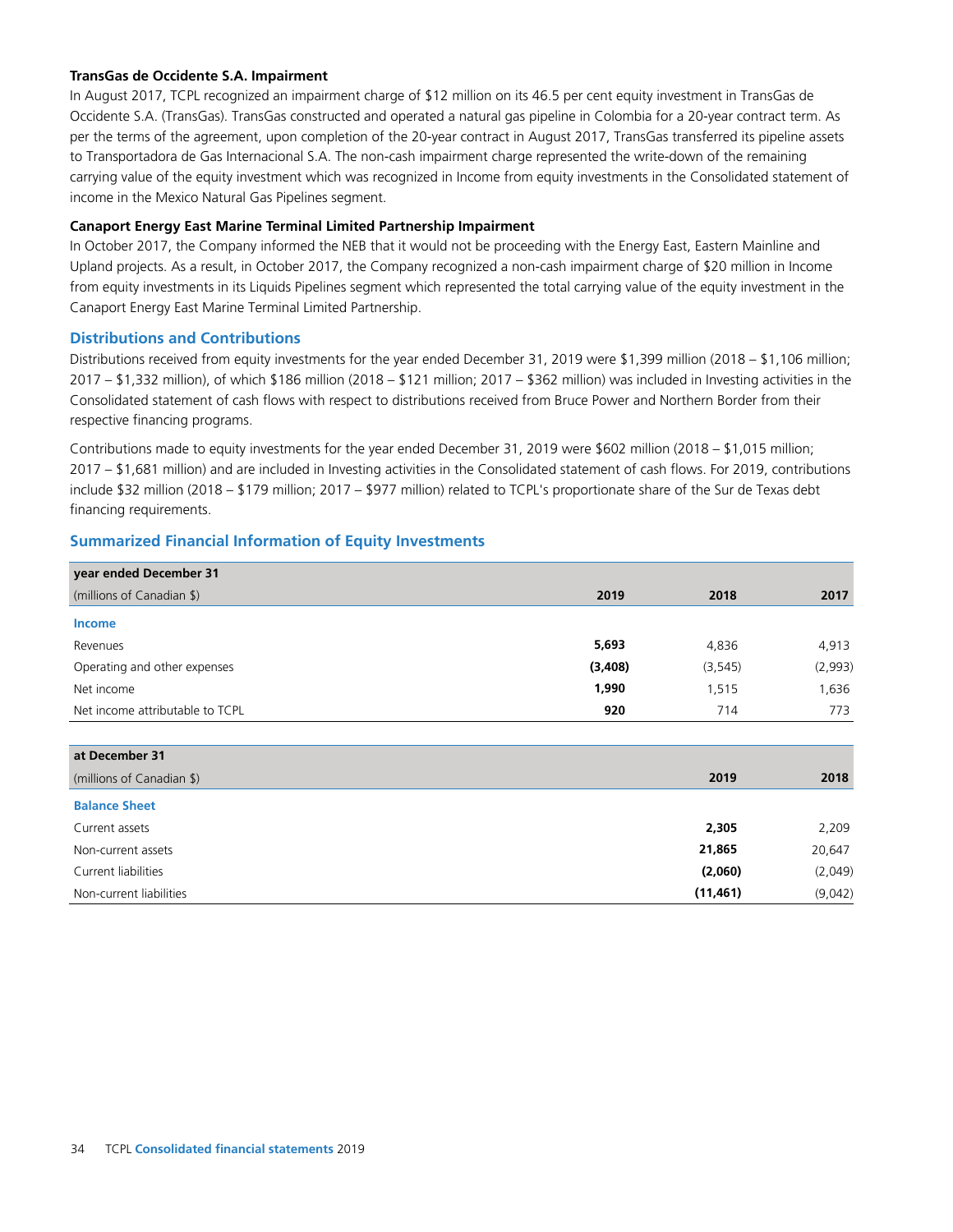### **Loan receivable from affiliate**

TCPL holds a 60 per cent equity interest in a joint venture with IEnova to build, own and operate the Sur de Texas pipeline. In 2017, TCPL entered into a MXN 21.3 billion unsecured revolving credit facility with the joint venture, which bears interest at a floating rate and matures in March 2022. At December 31, 2019, the Company's Consolidated balance sheet included a MXN 20.9 billion or \$1.4 billion (2018 – MXN 18.9 billion or \$1.3 billion) loan receivable from the Sur de Texas joint venture which represents TCPL's proportionate share of long-term debt financing to the joint venture. Interest income and other included interest income of \$147 million in 2019 (2018 – \$120 million; 2017 – \$34 million) from this joint venture with a corresponding proportionate share of interest expense recorded in Income from equity investments in the Mexico Natural Gas Pipelines segment. Interest income and other also included foreign exchange gains of \$53 million in 2019 (2018 – losses of \$5 million; 2017 – losses of \$63 million) from this joint venture with a corresponding proportionate share of Sur de Texas foreign exchange gains and losses recorded in Income from equity investments in the Corporate segment.

# **11. RATE-REGULATED BUSINESSES**

TCPL's businesses that apply RRA currently include almost all of the Canadian, U.S. and Mexico natural gas pipelines and regulated U.S. natural gas storage operations. Rate-regulated businesses account for and report assets and liabilities consistent with the resulting economic impact of the regulators' established rates, provided the rates are designed to recover the costs of providing the regulated service and the competitive environment makes it probable that such rates can be charged and collected. Certain expenses and credits subject to utility regulation or rate determination that would otherwise be reflected in the statement of income are deferred on the balance sheet and are expected to be recovered from or refunded to customers in future service rates.

### **Canadian Regulated Operations**

The majority of TCPL's Canadian natural gas pipelines were regulated by the NEB under the National Energy Board Act (NEB Act) up to August 28, 2019 when the Canadian Energy Regulator Act (CER Act) came into effect, replacing the NEB Act, and the NEB was replaced by the CER. The impact assessment and decision-making for designated major transboundary pipeline projects also changed with the implementation of the new Impact Assessment Act (IA Act) on August 28, 2019, which requires designated projects to be assessed by the Impact Assessment Agency of Canada, formerly the Canadian Environmental Assessment Agency. All TCPL projects submitted to the NEB for review prior to August 28, 2019 will continue to be assessed under the previous NEB Act in accordance with the transitional rules under the CER Act.

The CER regulates the construction and operation of facilities, and the terms and conditions of services, including rates, for the Company's Canadian regulated natural gas transmission systems under federal jurisdiction.

TCPL's Canadian natural gas transmission services are supplied under natural gas transportation tariffs that provide for cost recovery, including return of and return on capital as approved by the NEB or CER. Rates charged for these services are typically set through a process that involves filing an application with the regulator wherein forecasted operating costs, including a return of and on capital, determine the revenue requirement for the upcoming year or multiple years. To the extent actual costs and revenues are more or less than forecasted costs and revenues, the regulators generally allow the difference to be deferred to a future period and recovered or refunded in rates at that time. Differences between actual and forecasted costs that the regulator does not allow to be deferred are included in the determination of net income in the year they occur. The Company's most significant regulated Canadian natural gas pipelines, based on total operated pipe length, are described below.

#### **NGTL System**

NGTL System's 2019 results reflect the terms of the 2018-2019 Revenue Requirement Settlement (the 2018-2019 Settlement) which includes an ROE of 10.1 per cent on 40 per cent deemed common equity, a mechanism for sharing variances above and below a fixed annual operating, maintenance and administration amount and flow-through treatment of all other costs.

#### **Canadian Mainline**

The Canadian Mainline currently operates under the terms of the 2015-2030 Tolls Application approved in 2014 (the NEB 2014 Decision). The terms of the settlement include an ROE of 10.1 per cent on deemed common equity of 40 per cent, an incentive mechanism that has both upside and downside risk and a \$20 million after-tax annual TCPL contribution to reduce the revenue requirement. Toll stabilization is achieved through the use of deferral accounts, namely the bridging amortization account and the long-term adjustment account (LTAA), to capture the surplus or shortfall between the Company's revenues and cost of service for each year over the 2015-2020 six-year fixed toll term of the NEB 2014 Decision. The NEB 2014 Decision also directed TCPL to file an application to review tolls for the 2018-2020 period. In December 2018, an NEB decision was received on the 2018-2020 Tolls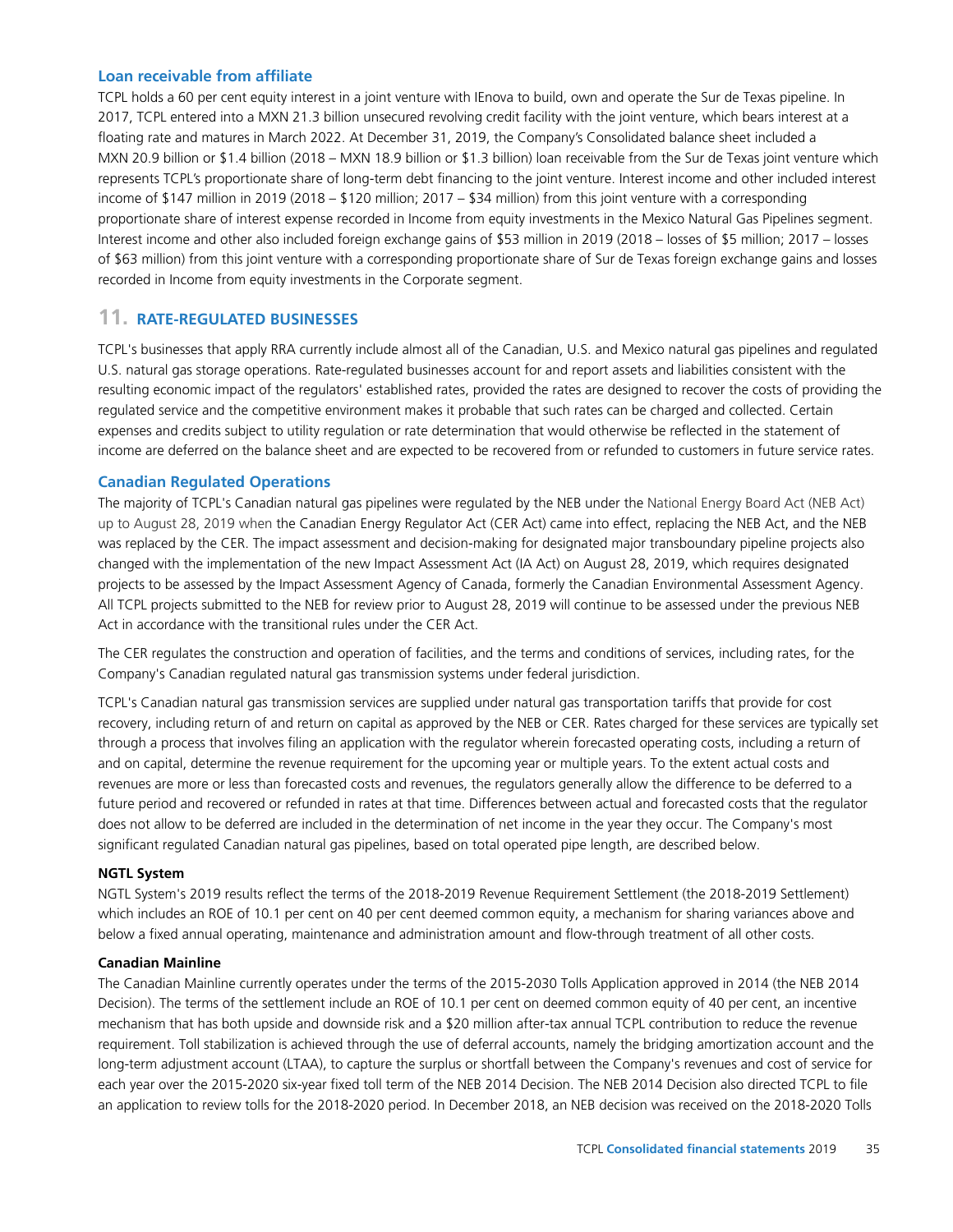Review (NEB 2018 Decision) which included an accelerated amortization of the December 31, 2017 LTAA balance and an increase to the composite depreciation rate from 3.2 per cent to 3.9 per cent.

# **U.S. Regulated Operations**

TCPL's U.S. regulated natural gas pipelines operate under the provisions of the Natural Gas Act of 1938, the Natural Gas Policy Act of 1978 (NGA) and the Energy Policy Act of 2005, and are subject to the jurisdiction of the FERC. The NGA grants the FERC authority over the construction and operation of pipelines and related facilities, including the regulation of tariffs which incorporates maximum and minimum rates for services and allows U.S. regulated natural gas pipelines to discount or negotiate rates on a non-discriminatory basis. The Company's most significant regulated U.S. natural gas pipelines, based on effective ownership and total operated pipe length, are described below.

In 2018, FERC prescribed changes (2018 FERC Actions) related to H.R.1, the Tax Cuts and Jobs Act (U.S. Tax Reform), and income taxes for rate-making purposes in a master limited partnership (MLP) that impact future earnings and cash flows of FERC-regulated pipelines. FERC issued a Revised Policy Statement which created a presumption that entities whose earnings are not taxed through a corporation should not be permitted to recover an income tax allowance in their cost-of-service rates. In addition, FERC established that, to the extent an entity's income tax allowance should be eliminated from rates, it must also eliminate existing accumulated deferred income tax (ADIT) asset and liability balances from rate base.

These 2018 FERC Actions also established a process and schedule by which all FERC-regulated interstate pipelines and natural gas storage facilities had to either (i) file a new uncontested rate settlement or (ii) file a FERC Form 501-G that quantified the isolated impact of U.S. Tax Reform and provided four options to address the impact for rate-making purposes.

### **Columbia Gas**

Columbia Gas' natural gas transportation and storage services are provided under a tariff at rates subject to FERC approval. A FERC-approved modernization settlement provided for cost recovery and return on investment of up to US\$1.5 billion from 2013-2017 to modernize the Columbia Gas system thereby improving system integrity and enhancing service reliability and flexibility. An extension of this settlement was approved by the FERC in 2016 which allows for the cost recovery and return on additional expanded scope investment of US\$1.1 billion over a three-year period through 2020.

### **ANR Pipeline**

ANR Pipeline operates under rates established through a FERC-approved rate settlement in 2016. Under terms of the 2016 settlement, neither ANR Pipeline nor the settling parties could file for new rates to become effective earlier than August 1, 2019. However, ANR Pipeline is required to file for new rates to be effective no later than August 1, 2022.

# **Columbia Gulf**

Columbia Gulf reached a rate settlement with its customers, which was approved by FERC in December 2019, increasing Columbia Gulf's recourse rates to take effect on August 1, 2020. This settlement establishes a rate case and tariff filing moratorium through August 1, 2022 and Columbia Gulf is required to file a general rate case under section 4 of the NGA no later than January 31, 2027, with new rates to be effective August 1, 2027.

### **TC PipeLines, LP**

TCPL owns a 25.5 per cent interest in TC PipeLines, LP, which has ownership interests in eight wholly-owned or partially-owned natural gas pipelines serving major markets in the U.S. As TC PipeLines, LP is an MLP, all pipelines it owns wholly or in part were impacted by the 2018 FERC Actions which required these pipelines to eliminate their existing ADIT balance from rate base. Refer to Note 17, Income taxes, for additional information regarding the impact of these changes to TCPL.

### **Great Lakes**

Great Lakes reached a rate settlement with its customers, which was approved by FERC in February 2018, decreasing Great Lakes' maximum transportation rates by 27 per cent effective October 2017. This settlement does not contain a moratorium and Great Lakes will be required to file for new rates no later than March 31, 2022, with new rates to be effective October 1, 2022. In 2018, as a result of the 2018 FERC Actions noted above, Great Lakes made a limited Section 4 filing which had the effect of reducing rates by two per cent from what was in place previously. The reduction in rates became effective on February 1, 2019 after the limited Section 4 filing was accepted by FERC.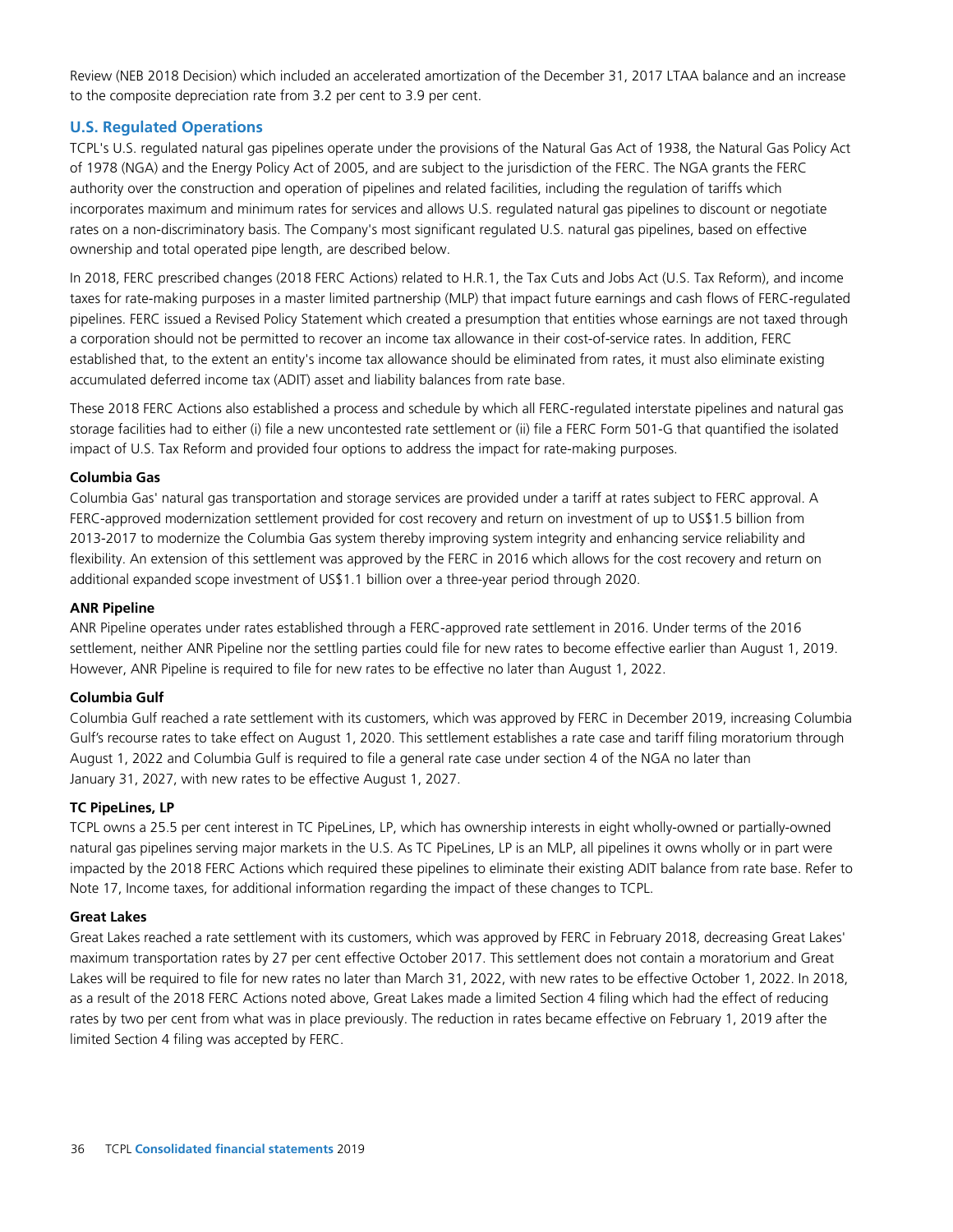## **Mexico Regulated Operations**

TCPL's Mexico natural gas pipelines are regulated by the CRE and operate in accordance with CRE-approved tariffs. The rates in effect on TCPL's Mexico natural gas pipelines were established based on CRE-approved contracts that provide for cost recovery, including a return of and on invested capital.

## **Regulatory Assets and Liabilities**

| at December 31                                                                      |                |       | Remaining<br>Recovery/       |
|-------------------------------------------------------------------------------------|----------------|-------|------------------------------|
| (millions of Canadian \$)                                                           | 2019           | 2018  | Settlement<br>Period (years) |
| <b>Regulatory Assets</b>                                                            |                |       |                              |
| Deferred income taxes <sup>1</sup>                                                  | 1,088          | 1,051 | n/a                          |
| Operating and debt-service regulatory assets <sup>2</sup>                           | $\overline{2}$ | 12    | 1                            |
| Pensions and other post-retirement benefits <sup>1,3</sup>                          | 417            | 379   | n/a                          |
| Foreign exchange on long-term debt <sup>1,4</sup>                                   | 16             | 46    | $1 - 10$                     |
| Other                                                                               | 107            | 143   | n/a                          |
|                                                                                     | 1,630          | 1,631 |                              |
| Less: Current portion included in Other current assets (Note 7)                     | 43             | 83    |                              |
|                                                                                     | 1,587          | 1,548 |                              |
| <b>Regulatory Liabilities</b>                                                       |                |       |                              |
| Operating and debt-service regulatory liabilities <sup>2</sup>                      | 139            | 96    | 1                            |
| Pensions and other post-retirement benefits <sup>3</sup>                            | 35             | 53    | n/a                          |
| ANR related post-employment and retirement benefits other than pension <sup>5</sup> | 41             | 54    | n/a                          |
| Long-term adjustment account <sup>6</sup>                                           | 660            | 1,015 | $1 - 47$                     |
| Bridging amortization account <sup>6</sup>                                          | 428            | 305   | 11                           |
| Pipeline abandonment trust balance <sup>7</sup>                                     | 1,462          | 1,113 | n/a                          |
| Cost of removal <sup>8</sup>                                                        | 253            | 261   | n/a                          |
| Deferred income taxes <sup>1</sup>                                                  | 151            | 165   | n/a                          |
| Deferred income taxes - U.S. Tax Reform <sup>9</sup>                                | 1.239          | 1,394 | n/a                          |
| Other                                                                               | 60             | 65    | n/a                          |
|                                                                                     | 4,468          | 4,521 |                              |
| Less: Current portion included in Accounts payable and other (Note 15)              | 696            | 591   |                              |
|                                                                                     | 3,772          | 3.930 |                              |

1 These regulatory assets or liabilities are underpinned by non-cash transactions or are recovered without an allowance for return as approved by the regulator. Accordingly, these regulatory assets or liabilities are not included in rate base and do not yield a return on investment during the recovery period.

2 Operating and debt-service regulatory assets and liabilities represent the accumulation of cost and revenue variances to be included in determination of tolls in the following year.

3 These balances represent the regulatory offset to pension plan and other post-retirement obligations to the extent the amounts are expected to be collected from or refunded to customers in future rates.

- 4 Foreign exchange on long-term debt of the NGTL System represents the variance resulting from revaluing foreign currency-denominated debt instruments to the current foreign exchange rate from the historical foreign exchange rate at the time of issue. Foreign exchange gains and losses realized when foreign debt matures or is redeemed early are expected to be recovered or refunded through the determination of future tolls.
- 5 This balance represents the amount ANR estimates it would be required to refund to its customers for post-retirement and post-employment benefit amounts collected through its FERC-approved rates that have not been used to pay benefits to its employees. Pursuant to a FERC-approved rate settlement, \$11 million (US\$8 million) of the regulatory liability balance at December 31, 2018 (which accumulated between January 2007 and July 2016) was fully amortized at July 31, 2019. The remaining \$41 million (US\$32 million) balance at December 31, 2019 which was accumulated prior to 2007 is subject to resolution through future regulatory proceedings and, accordingly, a settlement period cannot be determined at this time.

6 These regulatory accounts are used to capture Canadian Mainline revenue and cost variances plus toll stabilization adjustments during the 2015-2030 settlement term. The 2019 LTAA balance of \$660 million consists of \$488 million to be amortized in 2020 with the remaining balance to be amortized over 47 years.

7 This balance represents the amounts collected in tolls from shippers, and are included in the LMCI restricted investments, to fund future abandonment of the Company's CER-regulated pipeline facilities.

8 This balance represents anticipated costs of removal that have been, and continue to be, included in depreciation rates and collected in the service rates of certain rate-regulated operations for future costs to be incurred.

9 These balances represent the impact of U.S. Tax Reform. The regulatory liabilities will be amortized over varying terms that approximate the expected reversal of the underlying deferred tax liabilities that gave rise to the regulatory liabilities under the Reverse South Georgia Methodology. Refer to Note 17, Income taxes, for additional information on U.S. Tax Reform.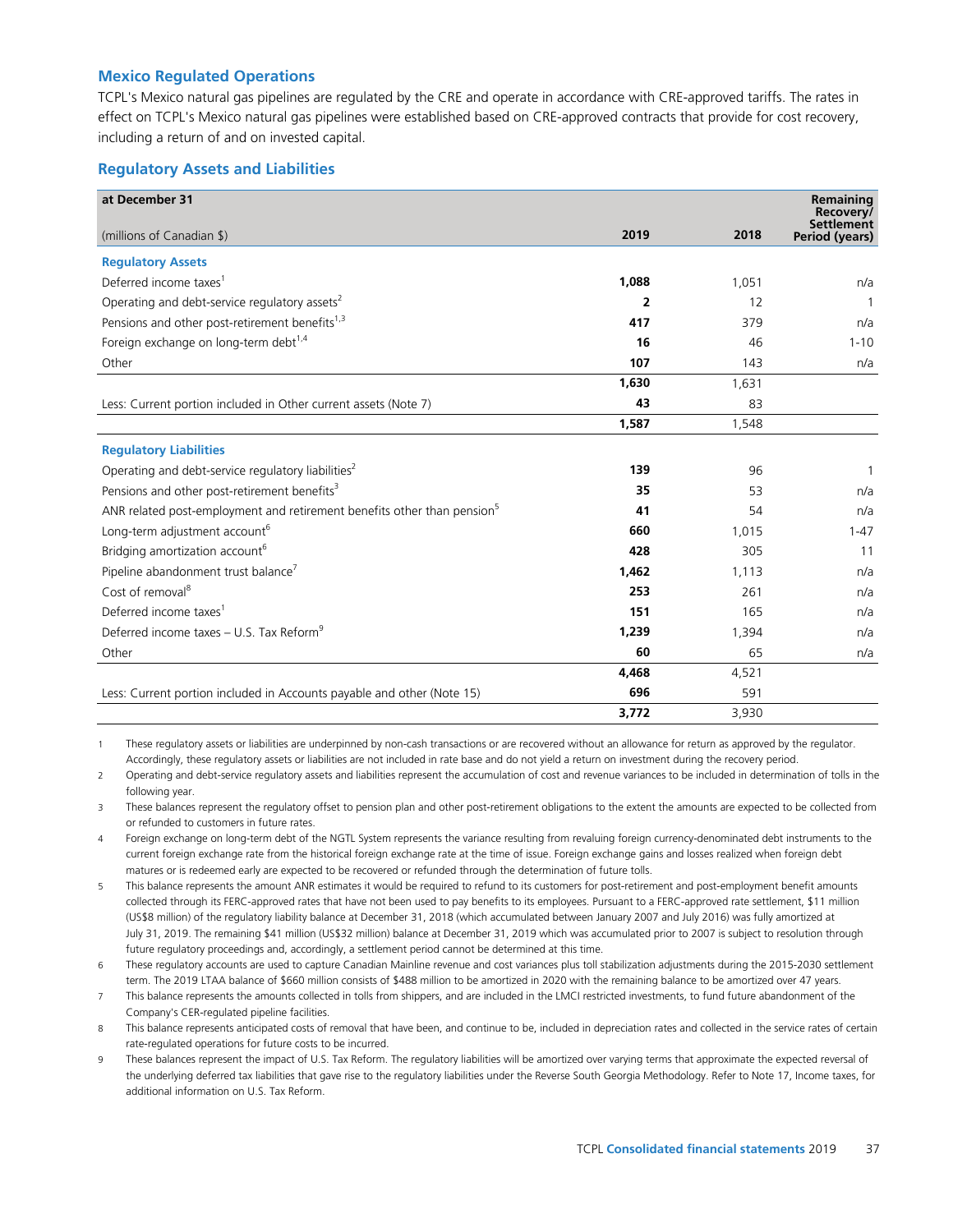# **12. GOODWILL**

The Company has recorded the following Goodwill on its acquisitions:

| (millions of Canadian \$)           | <b>U.S. Natural</b><br><b>Gas Pipelines</b> |
|-------------------------------------|---------------------------------------------|
| Balance at January 1, 2018          | 13,084                                      |
| Tuscarora impairment charge         | (79)                                        |
| Foreign exchange rate changes       | 1,173                                       |
| Balance at December 31, 2018        | 14,178                                      |
| Sale of Columbia midstream assets   | (595)                                       |
| Foreign exchange rate changes       | (696)                                       |
| <b>Balance at December 31, 2019</b> | 12,887                                      |

As part of the annual goodwill impairment assessment, the Company evaluated qualitative factors impacting the fair value of the underlying reporting units. It was determined that it was more likely than not that the fair value of the reporting units exceeded their carrying amounts, including goodwill, and therefore, goodwill was not impaired.

## **Sale of Columbia Midstream Assets**

On August 1, 2019, TCPL completed the sale of certain Columbia midstream assets to a third party. As these assets constitute a business, and there is goodwill within this reporting unit, \$595 million of Columbia's goodwill allocated to these assets was released and netted in the pre-tax gain on sale. The amount released was determined based on the relative fair values of the assets sold and the portion of the reporting unit retained. The fair value of the reporting unit was determined using a discounted cash flow analysis. Refer to Note 26, Acquisitions and dispositions, for additional details.

#### **Tuscarora**

In 2018, the Company finalized its regulatory filing for Tuscarora in response to the 2018 FERC Actions and Form 501-G requirements. Subsequently, Tuscarora reached a new rates settlement-in-principle with its customers and FERC approved these new rates on May 2, 2019. This, combined with changes to other valuation assumptions responsive to Tuscarora's commercial environment, resulted in a determination that the fair value of Tuscarora did not exceed its carrying value, including goodwill. The fair value of the reporting unit was determined using a discounted cash flow analysis. The expected cash flows were discounted using a risk-adjusted discount rate to determine the fair value. As a result, the Company recorded a goodwill impairment charge of \$79 million pre-tax within the U.S. Natural Gas Pipelines segment. This non-cash charge was recorded in Goodwill and other asset impairment charges in the Consolidated statement of income. As Tuscarora is a TC PipeLines, LP asset, the Company's share of this amount, after tax and net of non-controlling interests, was \$15 million. The gross goodwill and accumulated impairment losses related to Tuscarora were US\$82 million and US\$59 million, respectively, at December 31, 2019 and December 31, 2018.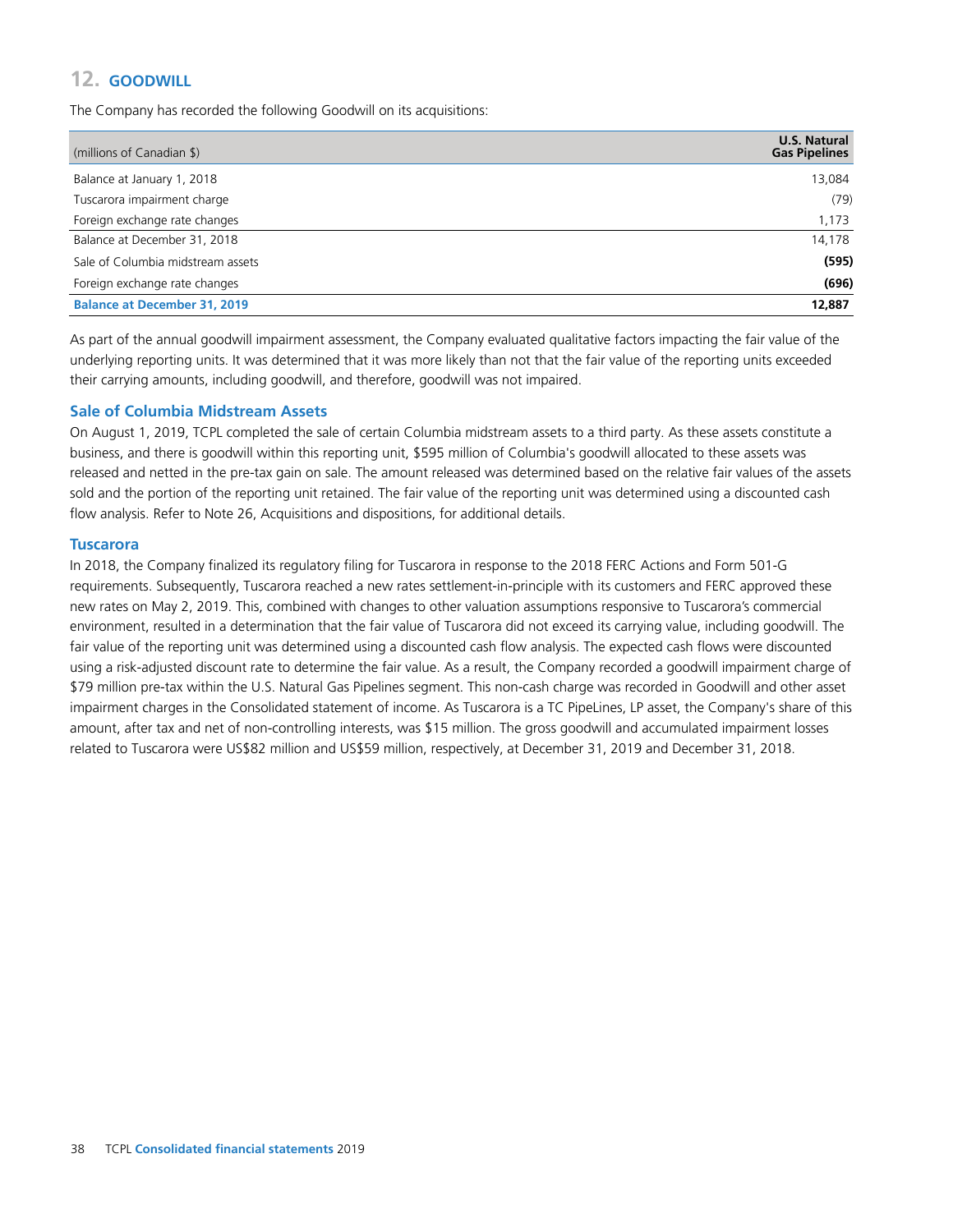# **13. INTANGIBLE AND OTHER ASSETS**

| at December 31                               |       |       |
|----------------------------------------------|-------|-------|
| (millions of Canadian \$)                    | 2019  | 2018  |
| Capital projects in development              | 1,715 | 1,051 |
| Employee post-retirement benefits (Note 23)  | 162   | 192   |
| Deferred income tax assets (Note 17)         | 20    | 288   |
| Fair value of derivative contracts (Note 24) |       | 61    |
| Other                                        | 247   | 295   |
|                                              | 2,151 | 1,887 |

## **Capital projects in development**

## **Keystone XL**

In January 2018, the Company recommenced capitalizing development costs related to Keystone XL. At December 31, 2019, the amount included in Capital projects in development for this project was \$1.5 billion (2018 – \$0.8 billion). A portion of the carrying value is recoverable from shippers under certain conditions.

## **Reimbursement of Coastal GasLink pipeline costs**

In accordance with provisions in the agreements with the LNG Canada joint venture participants, all five parties elected to reimburse TCPL for their share of costs incurred prior to receiving the Final Investment Decision on the Coastal GasLink pipeline project. In November 2018, the Company received payments totaling \$470 million which were recorded as a reduction of the carrying value of Coastal GasLink.

#### **Prince Rupert Gas Transmission**

In July 2017, the Company was notified that Pacific Northwest LNG would not be proceeding with its proposed LNG project and that Progress Energy (Progress) would be terminating its agreement with TCPL for the development of the PRGT project. In accordance with the terms of the agreement, all project costs incurred to advance the project, including carrying charges, were fully recoverable upon termination and in October 2017 the Company received the \$634 million reimbursement from Progress.

#### **Energy East and Related Projects Impairment**

In October 2017, the Company informed the NEB that it would not proceed with the Energy East, Eastern Mainline and Upland projects. Based on this decision, the Company evaluated its Capital projects in development balance related to the Energy East and Upland projects including AFUDC. As a result, the Company recognized a non-cash impairment charge of \$1,153 million (\$870 million after tax) in the Liquids Pipelines segment. The non-cash charge was recorded in Goodwill and other asset impairment charges in the Consolidated statement of income.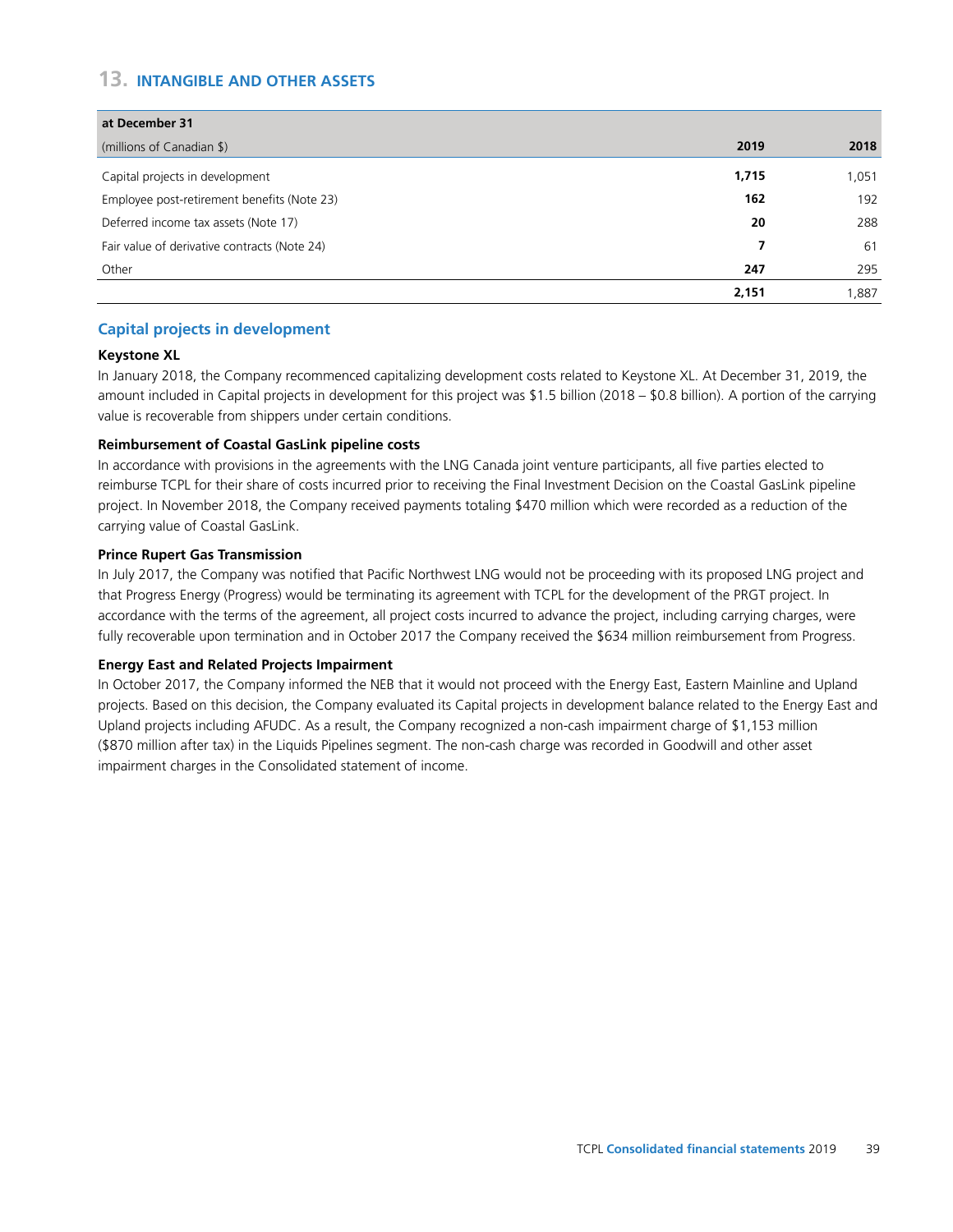# 14. NOTES PAYABLE

|                                                     |                               | 2019                                                                       |                               | 2018                                                                       |
|-----------------------------------------------------|-------------------------------|----------------------------------------------------------------------------|-------------------------------|----------------------------------------------------------------------------|
| (millions of Canadian \$, unless otherwise noted)   | Outstanding at<br>December 31 | Weighted<br>Average<br><b>Interest Rate</b><br>per Annum<br>at December 31 | Outstanding at<br>December 31 | Weighted<br>Average<br><b>Interest Rate</b><br>per Annum<br>at December 31 |
| Canada                                              | 4.034                         | 2.1%                                                                       | 2,117                         | 2.5%                                                                       |
| U.S. $(2019 - nil; 2018 - US$448)$                  |                               |                                                                            | 611                           | 3.1%                                                                       |
| Mexico (2019 - US\$205; 2018 - US\$25) <sup>2</sup> | 266                           | 2.7%                                                                       | 34                            | 3.3%                                                                       |
|                                                     | 4.300                         |                                                                            | 2.762                         |                                                                            |

1 At December 31, 2019, Notes payable consisted of Canadian dollar denominated notes of \$1,353 million (2018 – \$961 million) and U.S. dollar denominated notes of US\$2,068 million (2018 – US\$847 million).

2 The demand senior unsecured revolving credit facility for the Company's Mexico subsidiary can be drawn in either Mexican pesos or U.S. dollars, up to the total facility amount of MXN 5.0 billion or the equivalent in U.S. dollars.

At December 31, 2019, Notes payable consists of short-term borrowings in Canada by TCPL and in Mexico by a wholly-owned Mexican subsidiary.

At December 31, 2019, total committed revolving and demand credit facilities were \$12.6 billion (2018 – \$12.9 billion). When drawn, interest on these lines of credit is charged at negotiated floating rates of Canadian and U.S. banks, and at other negotiated financial bases. These unsecured credit facilities included the following:

| at December 31                         |                                                                                                                                                                                                |                  |                                   |                    |                                   |
|----------------------------------------|------------------------------------------------------------------------------------------------------------------------------------------------------------------------------------------------|------------------|-----------------------------------|--------------------|-----------------------------------|
|                                        | (billions of Canadian \$, unless otherwise noted)                                                                                                                                              |                  | 2019                              |                    | 2018                              |
| <b>Borrower</b>                        | <b>Description</b>                                                                                                                                                                             | <b>Matures</b>   | <b>Total</b><br><b>Facilities</b> | Unused<br>Capacity | <b>Total</b><br><b>Facilities</b> |
|                                        | Committed, syndicated, revolving, extendible, senior unsecured credit facilities':                                                                                                             |                  |                                   |                    |                                   |
| <b>TCPL</b>                            | Supports TCPL's Canadian dollar commercial paper<br>program and for general corporate purposes                                                                                                 | December<br>2024 | 3.0                               | 3.0                | 3.0                               |
| <b>TCPL/TCPL USA/</b><br>Columbia/TAIL | Supports TCPL's and TCPL USA's U.S. dollar<br>commercial paper programs and for general<br>corporate purposes of the borrowers, quaranteed<br>by TCPL                                          | December<br>2020 | <b>US 4.5</b>                     | <b>US 4.5</b>      | <b>US 4.5</b>                     |
| <b>TCPL/TCPL USA/</b><br>Columbia/TAIL | For general corporate purposes of the borrowers,<br>guaranteed by TCPL                                                                                                                         | December<br>2022 | <b>US 1.0</b>                     | <b>US 1.0</b>      | US 1.0                            |
| <b>TCPL/TCPL USA</b>                   | Demand senior unsecured revolving credit facilities <sup>1</sup> :<br>Supports the issuance of letters of credit and<br>provides additional liquidity; TCPL USA facility<br>guaranteed by TCPL | Demand           | 2.1                               | 1.1                | 2.1                               |
| Mexico subsidiary <sup>2</sup>         | For Mexico general corporate purposes,<br>quaranteed by TCPL                                                                                                                                   | Demand           | <b>MXN 5.0</b>                    | <b>MXN 1.1</b>     | <b>MXN 5.0</b>                    |

1 Provisions of various credit arrangements with the Company's subsidiaries can restrict their ability to declare and pay dividends or make distributions under certain circumstances. If such restrictions apply, they may, in turn, have an impact on the Company's ability to declare and pay dividends on common shares. These credit arrangements also require the Company to comply with various affirmative and negative covenants and maintain certain financial ratios. At December 31, 2019, the Company was in compliance with all debt covenants.

2 The demand senior unsecured revolving credit facility for the Company's Mexico subsidiary can be drawn in either Mexican pesos or U.S. dollars, up to the total facility amount of MXN 5.0 billion or the equivalent in U.S. dollars.

For the year ended December 31, 2019, the cost to maintain the above facilities was \$11 million (2018 – \$12 million; 2017 – \$7 million).

At December 31, 2019, the Company's operated affiliates had an additional \$0.8 billion (2018 – \$0.8 billion) of undrawn capacity on third-party committed credit facilities.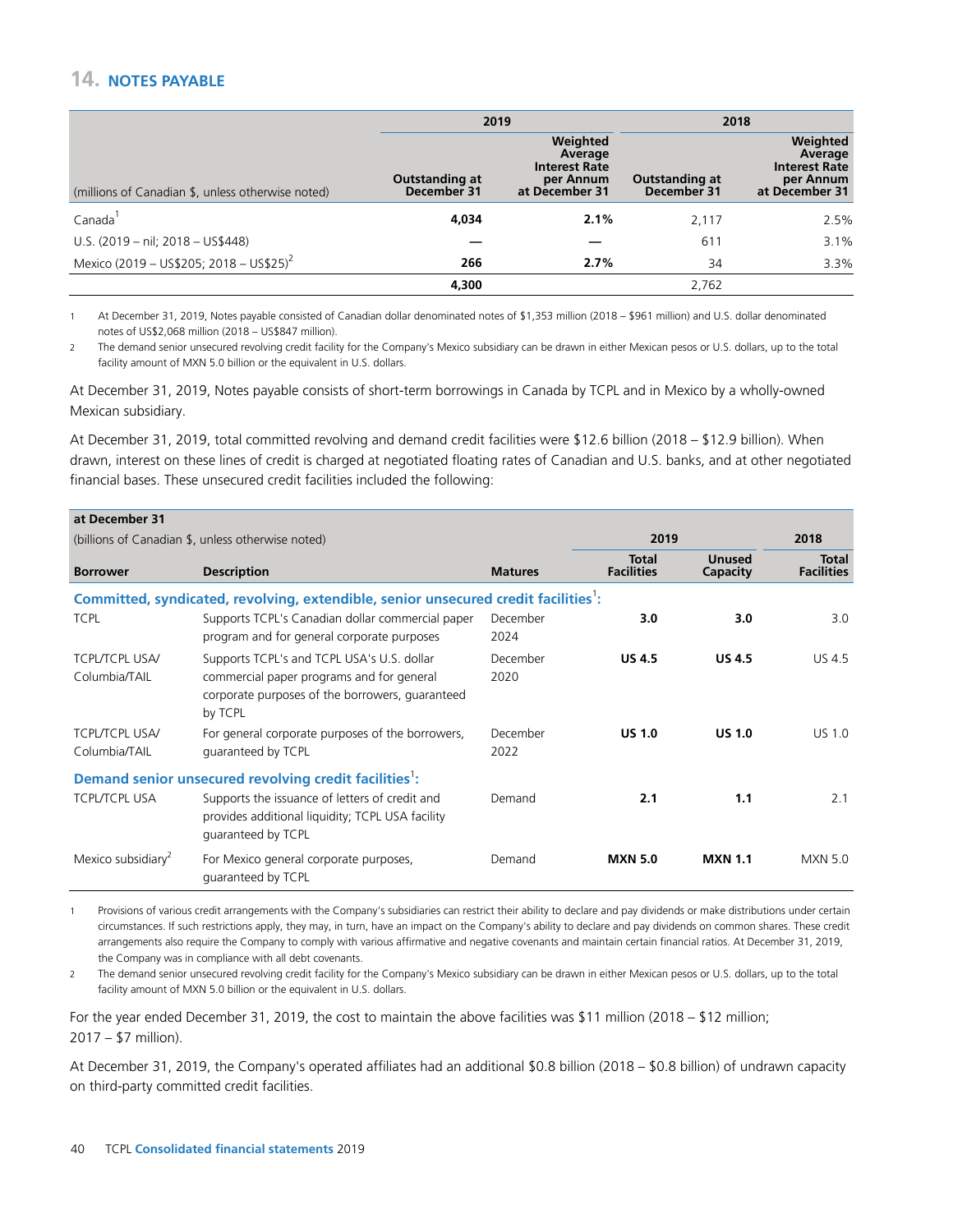# **15. ACCOUNTS PAYABLE AND OTHER**

| at December 31                                     |       |       |
|----------------------------------------------------|-------|-------|
| (millions of Canadian \$)                          | 2019  | 2018  |
| Trade payables                                     | 3,314 | 3,224 |
| Regulatory liabilities (Note 11)                   | 696   | 591   |
| Fair value of derivative contracts (Note 24)       | 115   | 922   |
| Unredeemed shares of Columbia Pipeline Group, Inc. |       | 357   |
| Other                                              | 420   | 332   |
|                                                    | 4.545 | 5,426 |

On October 22, 2019, TCPL made a payment to dissenting Columbia Pipeline Group, Inc. shareholders in the amount of \$373 million (US\$284 million), representing the appraised value of their shares pursuant to a court decision, which affirmed the original Columbia Pipeline Group, Inc. share purchase price of US\$25.50 per share.

## **16. OTHER LONG-TERM LIABILITIES**

| at December 31                               |       |       |
|----------------------------------------------|-------|-------|
| (millions of Canadian \$)                    | 2019  | 2018  |
| Employee post-retirement benefits (Note 23)  | 540   | 569   |
| Operating lease obligations (Note 9)         | 476   |       |
| Long-term contract liabilities (Note 5)      | 226   | 121   |
| Fair value of derivative contracts (Note 24) | 81    | 42    |
| Asset retirement obligations                 | 62    | 90    |
| Guarantees                                   | 32    | 12    |
| Other                                        | 197   | 174   |
|                                              | 1,614 | 1,008 |

# **17. INCOME TAXES**

## **U.S. Tax Reform**

As part of U.S. Tax Reform, the enacted U.S. federal corporate income tax rate was reduced from 35 per cent to 21 per cent effective January 1, 2018 and resulted in a remeasurement of existing deferred income tax assets and deferred income tax liabilities related to the Company's U.S. businesses to reflect the new lower income tax rate as at December 31, 2017.

For the Company's U.S. businesses not subject to RRA, the reduction in enacted income tax rates resulted in a decrease in net deferred income tax liabilities and a deferred income tax recovery of \$816 million in 2017. For the Company's U.S. businesses subject to RRA, the reduction in income tax rates resulted in a reduction in net deferred income tax liabilities and the recognition of a net regulatory liability of \$1,686 million on the Consolidated balance sheet at December 31, 2017.

Net deferred income tax liabilities related to the cumulative remeasurements of employee post-retirement benefits included in AOCI were also adjusted with a corresponding increase in deferred income tax expense of \$12 million in 2017.

Given the significance of the legislation, the U.S. Securities and Exchange Commission (SEC) staff issued guidance which allowed registrants to record provisional amounts at December 31, 2017 which could be adjusted as additional information became available, prepared or analyzed during a measurement period not to exceed one year.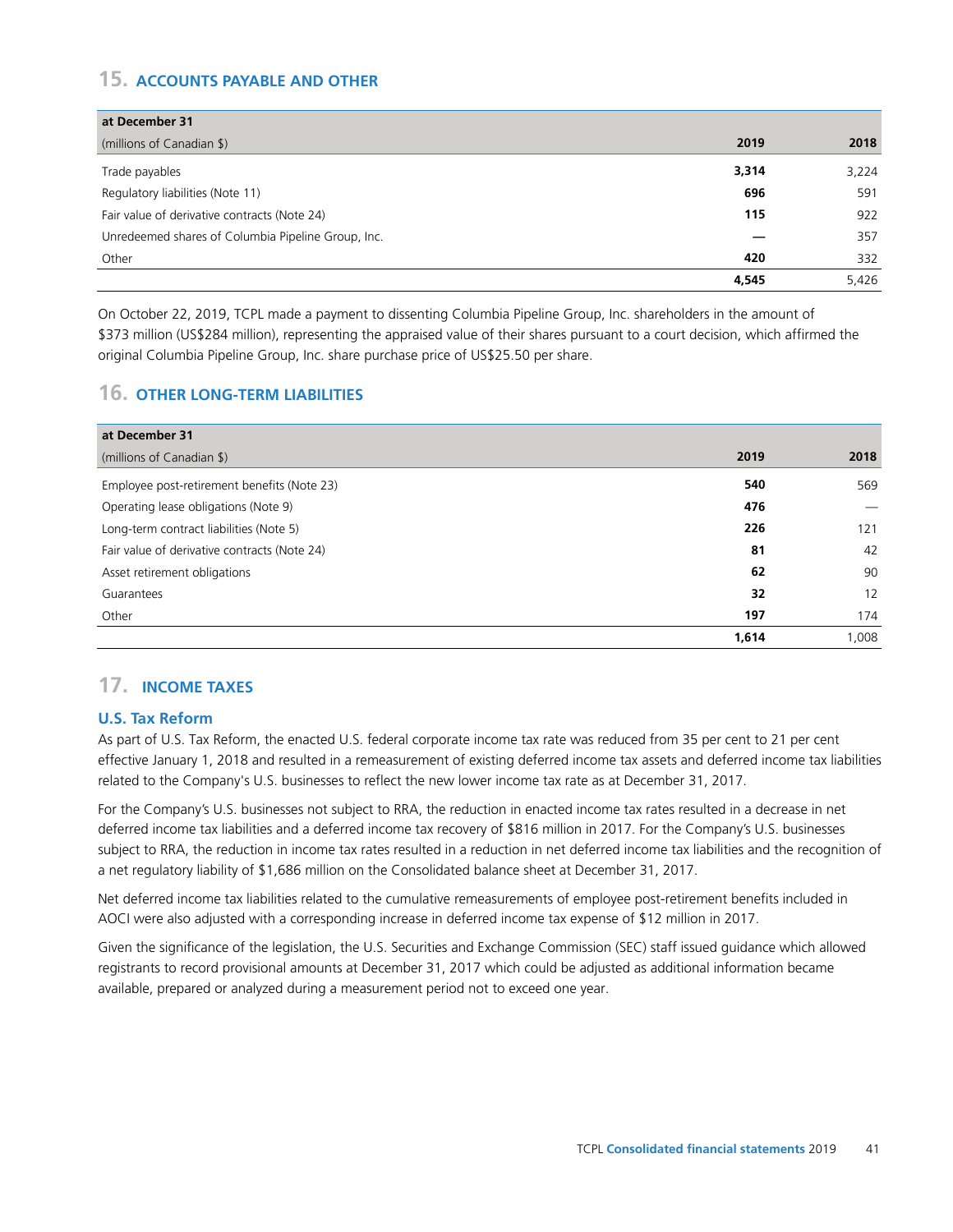At December 31, 2017, the Company considered amounts recorded related to U.S. Tax Reform to be reasonable estimates, however, certain amounts were provisional as the Company's interpretation, assessment and presentation of the impact of the tax law change were further clarified with additional guidance from regulatory, tax and accounting authorities received in 2018. With additional guidance provided during the permitted one-year measurement period, and upon finalizing its 2017 annual tax returns for its U.S. businesses, the Company recognized further adjustments to its deferred income tax liability and net regulatory liability balances as well as an additional deferred income tax recovery of \$52 million in 2018.

In accordance with FERC Form 501-G and uncontested rate settlement filings, the ADIT balances for all pipelines held wholly or in part by TC PipeLines, LP were eliminated from their respective rate bases. As a result, net regulatory liabilities recorded for these assets pursuant to U.S. Tax Reform were written off, resulting in a further deferred income tax recovery of \$115 million in 2018.

Under U.S. Tax Reform, the U.S. Treasury and the U.S. Internal Revenue Service issued proposed regulations in late 2018 which provided administrative guidance and clarified certain aspects of new laws with respect to interest deductibility, base erosion and anti-abuse tax (BEAT), the new dividend received deduction and anti-hybrid rules. In 2019, the U.S. Treasury and the U.S. Internal Revenue Service issued final BEAT regulations which did not have a material impact on the Company. The remaining proposed regulations are complex and comprehensive, and considerable uncertainty continues to exist pending release of the final regulations which is expected to occur in early 2020. If the proposed regulations are enacted as currently drafted, they are not expected to have a material impact on the Company's consolidated financial statements as at December 31, 2019.

#### **Mexico Tax Reform**

In late 2019, Mexico passed tax reform legislation related to, among other things, interest deductibility and tax reporting. These changes did not have an impact on the 2019 consolidated financial statements. The Company is currently assessing the impact for 2020 and future years.

#### **Alberta Tax Rate Reduction**

In June 2019, a reduction to the Alberta corporate tax rate was enacted. For the Company's Canadian businesses not subject to RRA, this resulted in a decrease in net deferred income tax liabilities and a deferred income tax recovery of \$34 million. For the Company's Canadian businesses subject to RRA, this rate change resulted in the reduction of both net deferred income tax liabilities and long-term regulatory assets of \$83 million on the Consolidated balance sheet at December 31, 2019.

## **Provision for Income Taxes**

| year ended December 31                          |      |       |       |
|-------------------------------------------------|------|-------|-------|
| (millions of Canadian \$)                       | 2019 | 2018  | 2017  |
| <b>Current</b>                                  |      |       |       |
| Canada                                          | 65   | 66    | 113   |
| Foreign <sup>1</sup>                            | 615  | 250   | 36    |
|                                                 | 680  | 316   | 149   |
| <b>Deferred</b>                                 |      |       |       |
| Canada                                          | (47) | 19    | (203) |
| Foreign                                         | 84   | 235   | 751   |
| Foreign – U.S. Tax Reform and 2018 FERC Actions |      | (167) | (804) |
|                                                 | 37   | 87    | (256) |
| <b>Income Tax Expense/(Recovery)</b>            | 717  | 403   | (107) |

1 The December 31, 2019 current foreign Income tax expense mainly relates to the Columbian midstream sale that closed on August 1, 2019. Refer to Note 26, Acquisitions and dispositions, for additional information.

## **Geographic Components of Income before Income Taxes**

| year ended December 31     |       |       |       |
|----------------------------|-------|-------|-------|
| (millions of Canadian \$)  | 2019  | 2018  | 2017  |
| Canada                     | 1,009 | 317   | (408) |
| Foreign                    | 4,043 | 3,516 | 3,645 |
| Income before Income Taxes | 5,052 | 3,833 | 3,237 |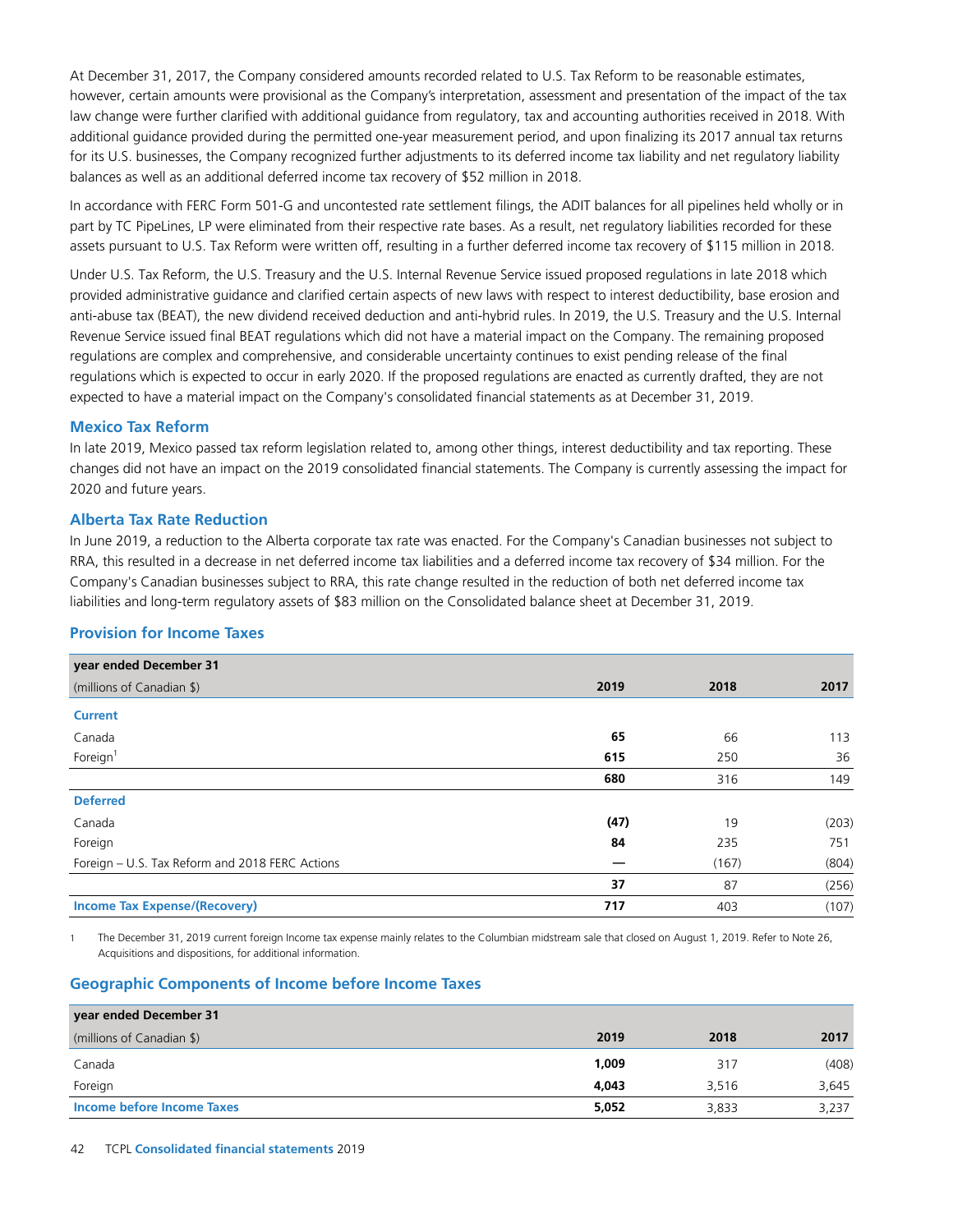# **Reconciliation of Income Tax Expense/(Recovery)**

| year ended December 31                                        |       |       |       |
|---------------------------------------------------------------|-------|-------|-------|
| (millions of Canadian \$)                                     | 2019  | 2018  | 2017  |
| Income before income taxes                                    | 5,052 | 3,833 | 3,237 |
| Federal and provincial statutory tax rate                     | 26.5% | 27.0% | 27.0% |
| Expected income tax expense                                   | 1,339 | 1,035 | 874   |
| Valuation allowance release                                   | (259) |       |       |
| Foreign income tax rate differentials                         | (206) | (432) | (81)  |
| Income tax differential related to regulated operations       | (159) | (54)  | (42)  |
| (Income)/loss from non-controlling interests                  | (78)  | 50    | (64)  |
| Alberta tax rate reduction                                    | (34)  |       |       |
| Non-taxable portion of capital gains                          | (28)  | (11)  | (42)  |
| Non-deductible goodwill on the Columbia midstream disposition | 154   |       |       |
| U.S. Tax Reform and 2018 FERC Actions                         |       | (167) | (804) |
| Asset impairment charges                                      |       |       | 34    |
| Non-deductible amounts                                        |       |       | 4     |
| Other                                                         | (12)  | (18)  | 14    |
| <b>Income Tax Expense/(Recovery)</b>                          | 717   | 403   | (107) |

# **Deferred Income Tax Assets and Liabilities**

| at December 31                                                                     |       |       |
|------------------------------------------------------------------------------------|-------|-------|
| (millions of Canadian \$)                                                          | 2019  | 2018  |
| <b>Deferred Income Tax Assets</b>                                                  |       |       |
| Tax loss and credit carryforwards                                                  | 1,046 | 1,238 |
| Regulatory and other deferred amounts                                              | 692   | 858   |
| Difference in accounting and tax bases of impaired assets and assets held for sale | 538   | 574   |
| Unrealized foreign exchange losses on long-term debt                               | 260   | 491   |
| Financial instruments                                                              | 23    |       |
| Other                                                                              | 53    | 258   |
|                                                                                    | 2,612 | 3,419 |
| Less: Valuation allowance                                                          | 673   | 1,159 |
|                                                                                    | 1,939 | 2,260 |
| <b>Deferred Income Tax Liabilities</b>                                             |       |       |
| Difference in accounting and tax bases of plant, property and equipment and PPAs   | 6,197 | 6,449 |
| Equity investments                                                                 | 1,087 | 1,069 |
| Taxes on future revenue requirement                                                | 232   | 300   |
| Other                                                                              | 106   | 180   |
|                                                                                    | 7,622 | 7,998 |
| <b>Net Deferred Income Tax Liabilities</b>                                         | 5,683 | 5,738 |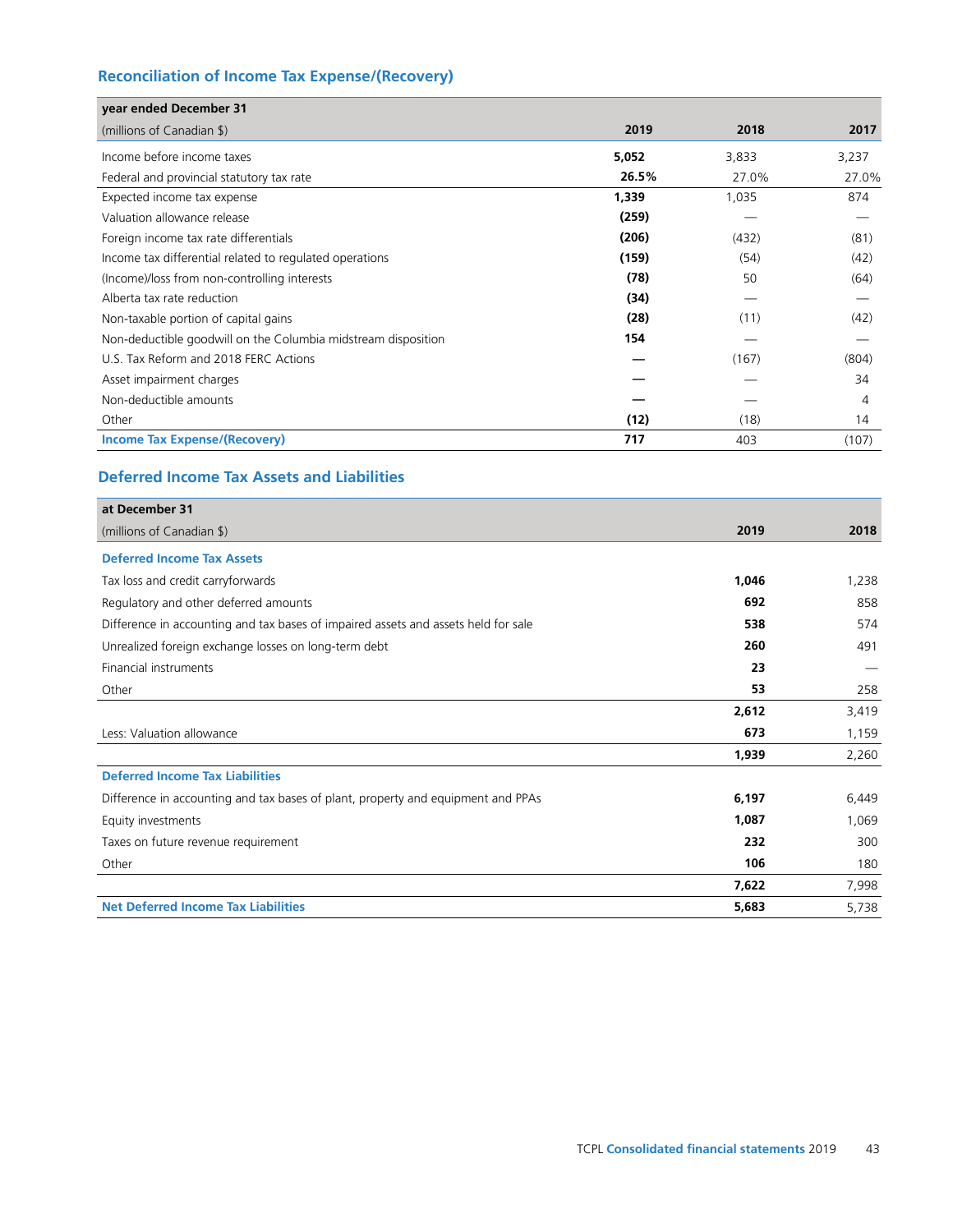The above deferred tax amounts have been classified on the Consolidated balance sheet as follows:

| at December 31                             |                |
|--------------------------------------------|----------------|
| (millions of Canadian \$)                  | 2019<br>2018   |
| <b>Deferred Income Tax Assets</b>          |                |
| Intangible and other assets (Note 13)      | 288<br>20      |
| <b>Deferred Income Tax Liabilities</b>     |                |
| Deferred income tax liabilities            | 6,026<br>5.703 |
| <b>Net Deferred Income Tax Liabilities</b> | 5,683<br>5,738 |

At December 31, 2019, the Company has recognized the benefit of non-capital loss carryforwards of \$1,929 million (2018 – \$1,867 million) for federal and provincial purposes in Canada, which expire from 2030 to 2039. In addition, the Company has not yet recognized the benefit of capital loss carryforwards of \$598 million (2018 – \$821 million) for federal and provincial purposes in Canada. The Company also has Ontario minimum tax credits of \$102 million (2018 – \$91 million), which expire from 2026 to 2039.

At December 31, 2019, the Company has fully recognized the benefit of net operating loss carryforwards of US\$1,098 million (2018 – US\$889 million) for federal purposes in the U.S., which expire from 2029 to 2037.

At December 31, 2019, the Company has recognized the benefit of net operating loss carryforwards of US\$4 million (2018 – US\$3 million) in Mexico, which expire from 2024 to 2029.

The Company recorded a valuation allowance of \$673 million and \$1,159 million against the deferred income tax asset balances as at December 31, 2019 and December 31, 2018, respectively. The decrease in the valuation allowance is primarily a result of the foreign exchange movement on unrecognized capital losses, realized capital gains and the rationalization of legal entities. These changes resulted in a deferred income tax recovery of \$259 million being recognized in 2019. As of each reporting date, the Company considers new evidence, both positive and negative, that could affect its view of the future realization of deferred tax assets. As at December 31, 2019, the Company determined there was sufficient positive evidence to conclude that it is more likely than not that the net deferred tax assets will be realized.

## **Unremitted Earnings of Foreign Investments**

Income taxes have not been provided on the unremitted earnings of foreign investments that the Company does not intend to repatriate in the foreseeable future. Deferred income tax liabilities would have increased at December 31, 2019 by approximately \$648 million (2018 – \$619 million) if there had been a provision for these taxes.

#### **Income Tax Payments**

Income tax payments of \$712 million, net of refunds, were made in 2019 (2018 – payments, net of refunds, of \$338 million; 2017 – payments, net of refunds, of \$247 million).

## **Reconciliation of Unrecognized Tax Benefit**

Below is the reconciliation of the annual changes in the total unrecognized tax benefit:

| at December 31                                   |      |      |      |
|--------------------------------------------------|------|------|------|
| (millions of Canadian \$)                        | 2019 | 2018 | 2017 |
| Unrecognized tax benefit at beginning of year    | 18   | 13   | 15   |
| Gross increases – tax positions in prior years   | 12   | 13   |      |
| Gross decreases $-$ tax positions in prior years | (1)  | (5)  | (1)  |
| Gross increases – tax positions in current year  |      |      |      |
| Lapse of statutes of limitations                 |      | (3)  | (3)  |
| <b>Unrecognized Tax Benefit at End of Year</b>   | 29   | 18   | 13   |

Subject to the results of audit examinations by taxing authorities and other legislative amendments, TCPL does not anticipate further adjustments to the unrecognized tax benefits during the next 12 months that would have a material impact on its financial statements.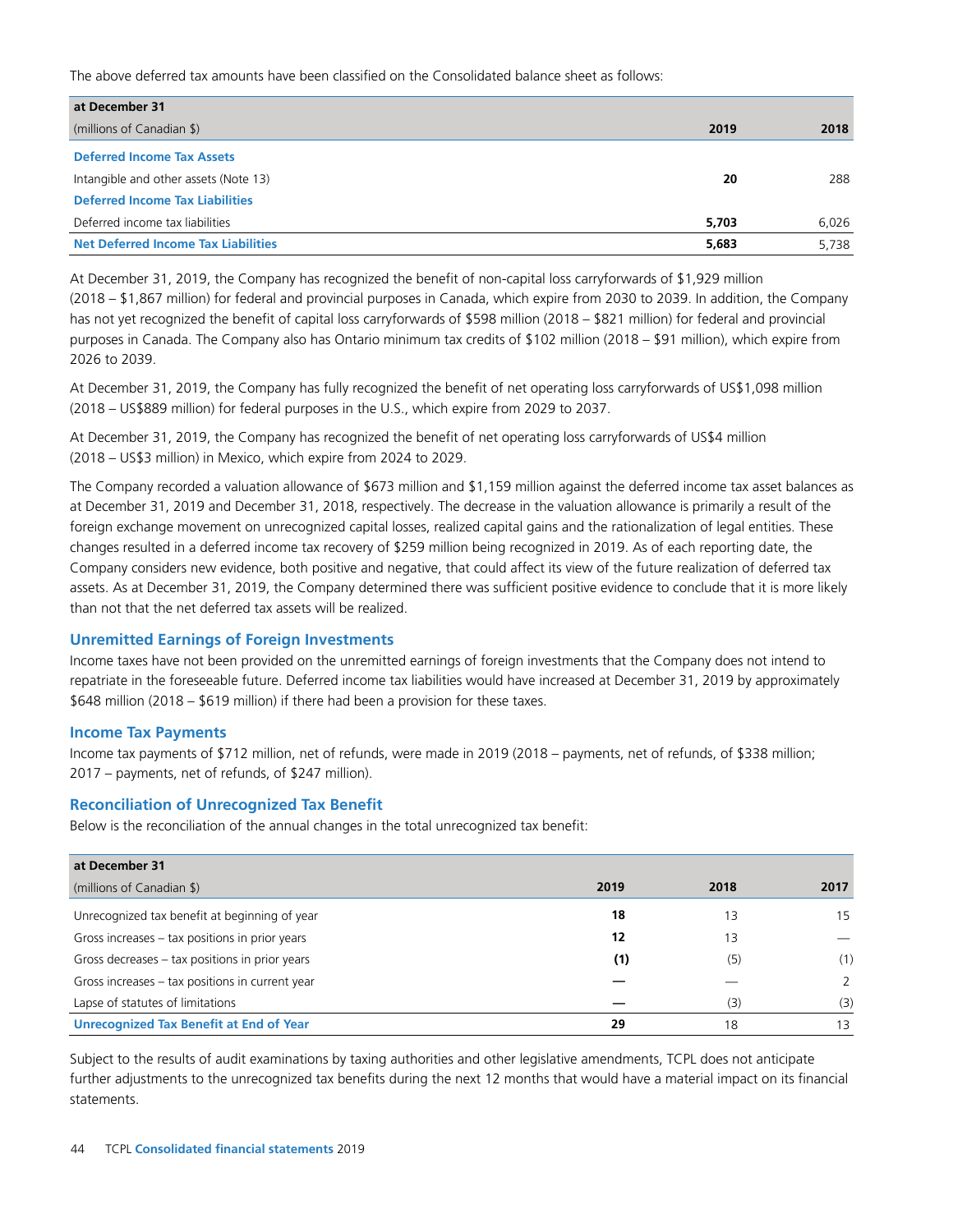TCPL and its subsidiaries are subject to either Canadian federal and provincial income tax, U.S. federal, state and local income tax or the relevant income tax in other international jurisdictions. The Company has substantially concluded all Canadian federal and provincial income tax matters for the years through 2011. Substantially all material U.S. federal, state and local income tax matters have been concluded for years through 2013. Substantially all material Mexico income tax matters have been concluded for years through 2013.

TCPL's practice is to recognize interest and penalties related to income tax uncertainties in Income tax expense. Income tax expense for the year ended December 31, 2019 reflects \$2 million of interest expense (2018 – nil of interest expense; 2017 – nil of interest expense). At December 31, 2019, the Company accrued \$5 million in interest expense (December 31, 2018 – \$3 million). The Company incurred no penalties associated with income tax uncertainties related to Income tax expense for the years ended December 31, 2019, 2018 and 2017 and no penalties were accrued as at December 31, 2019 and 2018.

## **18. LONG-TERM DEBT**

|                                                                                 |                                 | 2019                                 |                                      | 2018                                 |                                      |
|---------------------------------------------------------------------------------|---------------------------------|--------------------------------------|--------------------------------------|--------------------------------------|--------------------------------------|
| <b>Outstanding amounts</b><br>(millions of Canadian \$, unless otherwise noted) | <b>Maturity</b><br><b>Dates</b> | <b>Outstanding at</b><br>December 31 | <b>Interest</b><br>Rate <sup>1</sup> | <b>Outstanding at</b><br>December 31 | <b>Interest</b><br>Rate <sup>1</sup> |
| <b>TRANSCANADA PIPELINES LIMITED</b>                                            |                                 |                                      |                                      |                                      |                                      |
| Debentures                                                                      |                                 |                                      |                                      |                                      |                                      |
| Canadian                                                                        | 2020                            | 250                                  | 11.8%                                | 350                                  | 11.4%                                |
| U.S. (2019 and 2018 - US\$400)                                                  | 2021                            | 518                                  | 9.9%                                 | 546                                  | 9.9%                                 |
| Medium Term Notes                                                               |                                 |                                      |                                      |                                      |                                      |
| Canadian                                                                        | 2021 to 2049                    | 9,491                                | 4.6%                                 | 7,504                                | 4.8%                                 |
| Senior Unsecured Notes                                                          |                                 |                                      |                                      |                                      |                                      |
| U.S. (2019 - US\$14,792; 2018 - US\$17,192)                                     | 2020 to 2049                    | 19,174                               | 5.2%                                 | 23,456                               | 5.1%                                 |
|                                                                                 |                                 | 29,433                               |                                      | 31,856                               |                                      |
| <b>NOVA GAS TRANSMISSION LTD.</b>                                               |                                 |                                      |                                      |                                      |                                      |
| Debentures and Notes                                                            |                                 |                                      |                                      |                                      |                                      |
| Canadian                                                                        | 2024                            | 100                                  | 9.9%                                 | 100                                  | 9.9%                                 |
| U.S. (2019 and 2018 - US\$200)                                                  | 2023                            | 259                                  | 7.9%                                 | 273                                  | 7.9%                                 |
| Medium Term Notes                                                               |                                 |                                      |                                      |                                      |                                      |
| Canadian                                                                        | 2025 to 2030                    | 504                                  | 7.4%                                 | 504                                  | 7.4%                                 |
| U.S. (2019 and 2018 – US\$33)                                                   | 2026                            | 42                                   | 7.5%                                 | 44                                   | 7.5%                                 |
|                                                                                 |                                 | 905                                  |                                      | 921                                  |                                      |
| <b>COLUMBIA PIPELINE GROUP, INC.</b>                                            |                                 |                                      |                                      |                                      |                                      |
| Senior Unsecured Notes                                                          |                                 |                                      |                                      |                                      |                                      |
| U.S. (2019 and 2018 – US\$2,250) <sup>2</sup>                                   | 2020 to 2045                    | 2,916                                | 4.4%                                 | 3,070                                | 4.4%                                 |
| <b>TC PIPELINES, LP</b>                                                         |                                 |                                      |                                      |                                      |                                      |
| Unsecured Loan Facility                                                         |                                 |                                      |                                      |                                      |                                      |
| U.S. (2019 - nil; 2018 - US\$40)                                                |                                 |                                      |                                      | 55                                   | 3.8%                                 |
| Unsecured Term Loan                                                             |                                 |                                      |                                      |                                      |                                      |
| U.S. (2019 - US\$450; 2018 - US\$500)                                           | 2022                            | 583                                  | 2.9%                                 | 682                                  | 3.6%                                 |
| Senior Unsecured Notes                                                          |                                 |                                      |                                      |                                      |                                      |
| U.S. (2019 and 2018 - US\$1,200)                                                | 2021 to 2027                    | 1,556                                | 4.4%                                 | 1,637                                | 4.4%                                 |
|                                                                                 |                                 | 2,139                                |                                      | 2,374                                |                                      |
| <b>ANR PIPELINE COMPANY</b>                                                     |                                 |                                      |                                      |                                      |                                      |
| Senior Unsecured Notes                                                          |                                 |                                      |                                      |                                      |                                      |
| U.S. (2019 and 2018 - US\$672)                                                  | 2021 to 2026                    | 872                                  | 7.2%                                 | 918                                  | 7.2%                                 |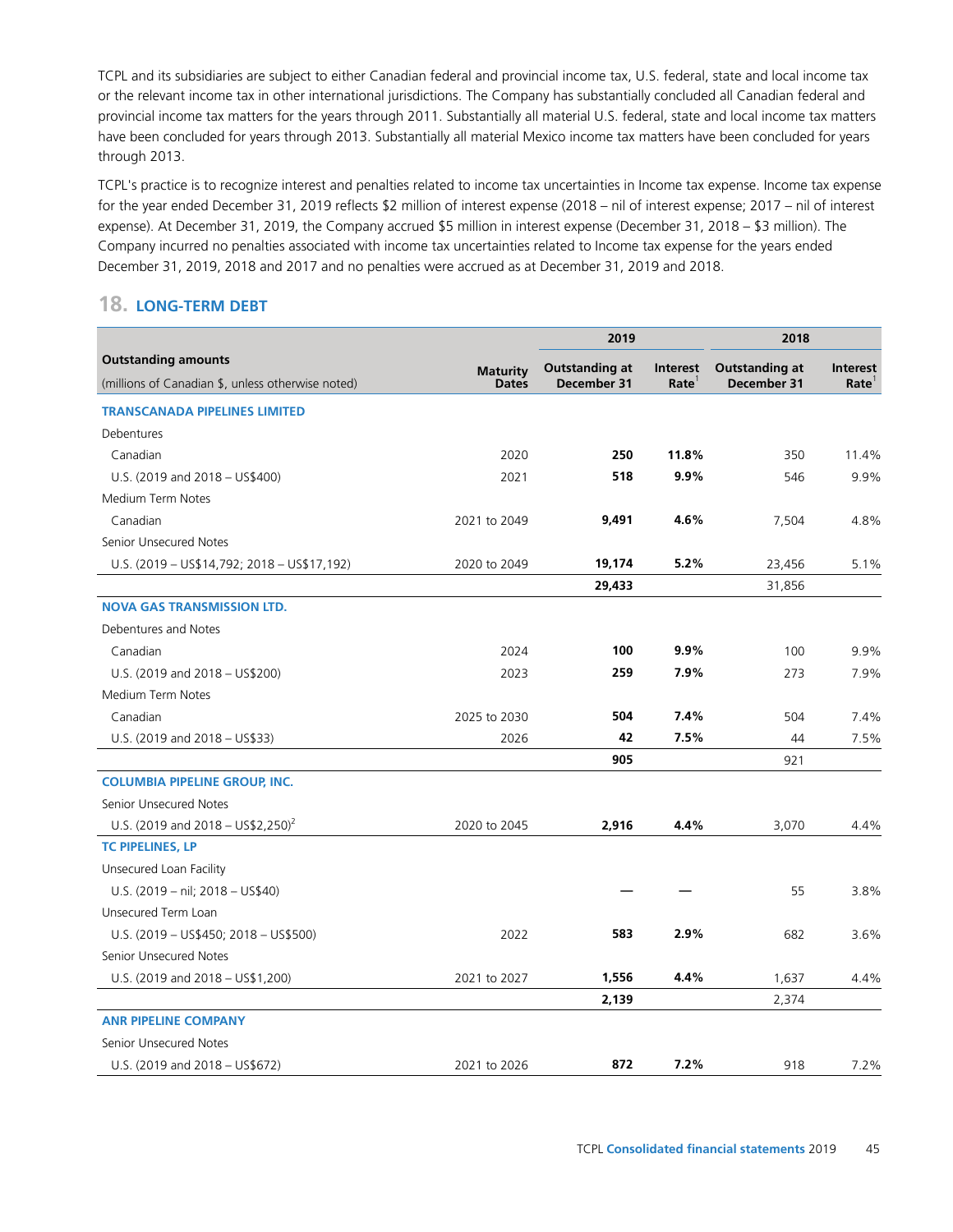|                                                         |                 | 2019                  |                   | 2018                  |                   |
|---------------------------------------------------------|-----------------|-----------------------|-------------------|-----------------------|-------------------|
| <b>Outstanding amounts</b>                              | <b>Maturity</b> | <b>Outstanding at</b> | Interest          | <b>Outstanding at</b> | Interest          |
| (millions of Canadian \$, unless otherwise noted)       | <b>Dates</b>    | December 31           | Rate <sup>1</sup> | December 31           | Rate <sup>1</sup> |
| <b>GAS TRANSMISSION NORTHWEST LLC</b>                   |                 |                       |                   |                       |                   |
| Unsecured Term Loan                                     |                 |                       |                   |                       |                   |
| U.S. (2019 - nil; 2018 - US\$35)                        |                 |                       |                   | 48                    | 3.3%              |
| Senior Unsecured Notes                                  |                 |                       |                   |                       |                   |
| U.S. (2019 and 2018 - US\$250)                          | 2020 to 2035    | 324                   | 5.6%              | 341                   | 5.6%              |
|                                                         |                 | 324                   |                   | 389                   |                   |
| <b>GREAT LAKES GAS TRANSMISSION LIMITED PARTNERSHIP</b> |                 |                       |                   |                       |                   |
| Senior Unsecured Notes                                  |                 |                       |                   |                       |                   |
| U.S. (2019 - US\$219; 2018 - US\$240)                   | 2021 to 2030    | 284                   | 7.7%              | 327                   | 7.7%              |
| <b>PORTLAND NATURAL GAS TRANSMISSION SYSTEM</b>         |                 |                       |                   |                       |                   |
| Unsecured Loan Facility                                 |                 |                       |                   |                       |                   |
| U.S. (2019 - US\$39; 2018 - US\$19)                     | 2023            | 51                    | 3.0%              | 26                    | 3.6%              |
| <b>TUSCARORA GAS TRANSMISSION COMPANY</b>               |                 |                       |                   |                       |                   |
| Unsecured Term Loan                                     |                 |                       |                   |                       |                   |
| U.S. (2019 - US\$23; 2018 - US\$24)                     | 2020            | 30                    | 2.8%              | 33                    | 3.5%              |
| <b>NORTH BAJA PIPELINE, LLC</b>                         |                 |                       |                   |                       |                   |
| Unsecured Term Loan                                     |                 |                       |                   |                       |                   |
| U.S. (2019 and 2018 - US\$50)                           | 2021            | 65                    | 2.8%              | 68                    | 3.5%              |
|                                                         |                 | 37.019                |                   | 39,982                |                   |
| Current portion of long-term debt                       |                 | (2,705)               |                   | (3, 462)              |                   |
| Unamortized debt discount and issue costs               |                 | (228)                 |                   | (241)                 |                   |
| Fair value adjustments <sup>3</sup>                     |                 | 194                   |                   | 230                   |                   |
|                                                         |                 | 34,280                |                   | 36.509                |                   |

1 Interest rates are the effective interest rates except for those pertaining to long-term debt issued for the Company's Canadian regulated natural gas operations, in which case the weighted average interest rate is presented as approved by the regulators. The effective interest rate is calculated by discounting the expected future interest payments, adjusted for loan fees, premiums and discounts. Weighted average and effective interest rates are stated as at the respective outstanding dates.

2 Certain subsidiaries of Columbia have guaranteed the principal payments of Columbia's senior unsecured notes. Each guarantor of Columbia's obligations is required to comply with covenants under the debt indenture and in the event of default, the guarantors would be obligated to pay the principal and related interest.

3 The fair value adjustments include \$193 million (2018 – \$232 million) related to the acquisition of Columbia. These adjustments also include an increase of \$1 million (2018 – decrease of \$2 million) related to hedged interest rate risk. Refer to Note 24, Risk management and financial instruments, for additional information.

#### **Principal Repayments**

At December 31, 2019, principal repayments for the next five years on the Company's long-term debt are approximately as follows:

| (millions of Canadian \$)              | 2020  | 2021 | 2022 | 2023 | 2024 |
|----------------------------------------|-------|------|------|------|------|
| Principal repayments on long-term debt | 2.705 | .966 | .932 | .897 | 289  |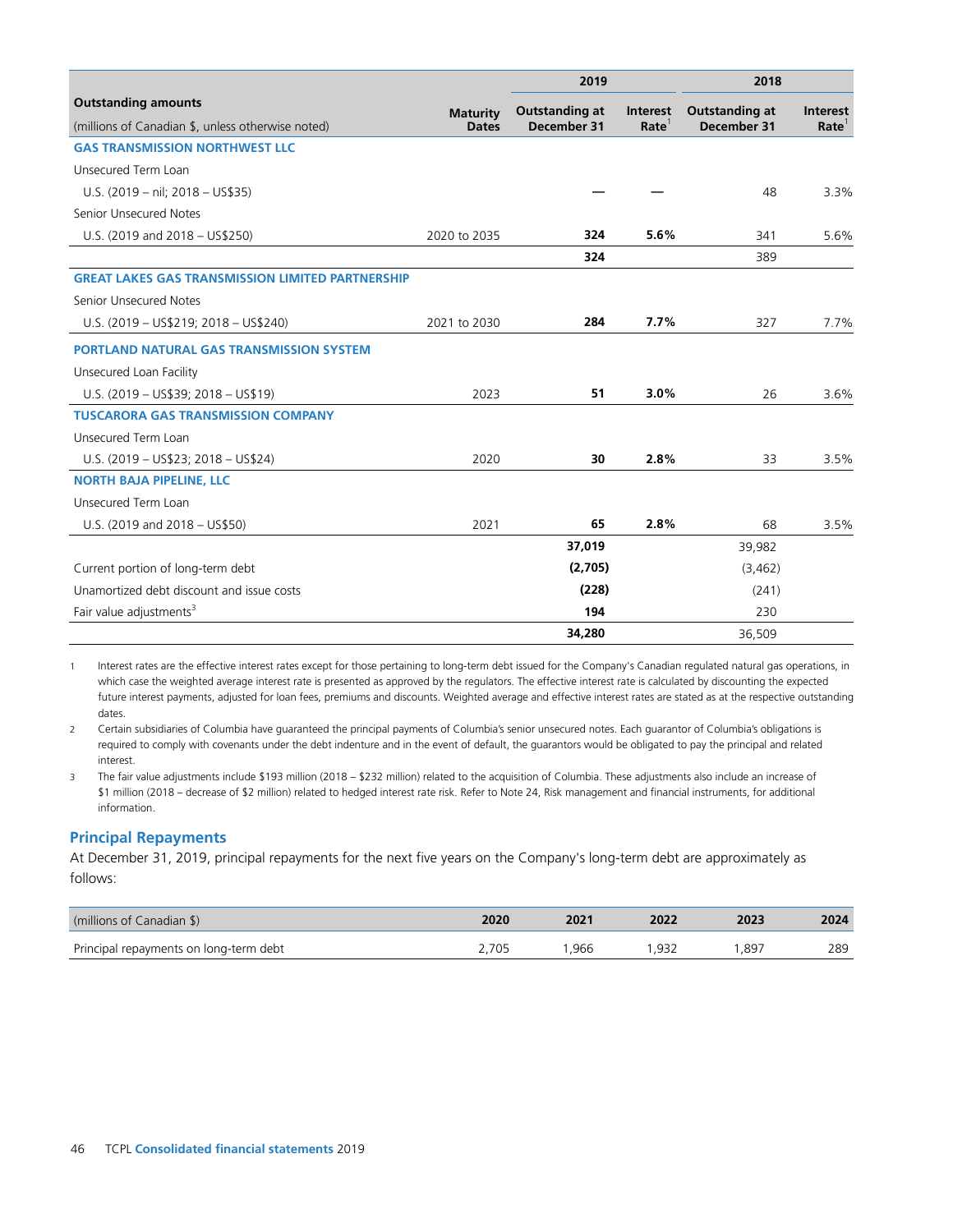## **Long-Term Debt Issued**

The Company issued long-term debt over the three years ended December 31, 2019 as follows:

| (millions of Canadian \$, unless otherwise noted)            |                   |                         |                      |               |                      |
|--------------------------------------------------------------|-------------------|-------------------------|----------------------|---------------|----------------------|
| Company                                                      | <b>Issue Date</b> | <b>Type</b>             | <b>Maturity Date</b> | <b>Amount</b> | <b>Interest Rate</b> |
| <b>TRANSCANADA PIPELINES LIMITED</b>                         |                   |                         |                      |               |                      |
|                                                              | September 2019    | Medium Term Notes       | September 2029       | 700           | 3.00%                |
|                                                              | September 2019    | Medium Term Notes       | <b>July 2048</b>     | 300           | 4.18% $1$            |
|                                                              | April 2019        | Medium Term Notes       | October 2049         | 1,000         | 4.34%                |
|                                                              | October 2018      | Senior Unsecured Notes  | March 2049           | US 1,000      | 5.10%                |
|                                                              | October 2018      | Senior Unsecured Notes  | May 2028             | <b>US 400</b> | 4.25% $^{2}$         |
|                                                              | <b>July 2018</b>  | Medium Term Notes       | <b>July 2048</b>     | 800           | 4.18%                |
|                                                              | <b>July 2018</b>  | Medium Term Notes       | March 2028           | 200           | 3.39% $3$            |
|                                                              | May 2018          | Senior Unsecured Notes  | May 2028             | US 1,000      | 4.25%                |
|                                                              | May 2018          | Senior Unsecured Notes  | May 2048             | US 1,000      | 4.875%               |
|                                                              | May 2018          | Senior Unsecured Notes  | May 2038             | <b>US 500</b> | 4.75%                |
|                                                              | November 2017     | Senior Unsecured Notes  | November 2019        | <b>US 550</b> | Floating             |
|                                                              | November 2017     | Senior Unsecured Notes  | November 2019        | <b>US 700</b> | 2.125%               |
|                                                              | September 2017    | Medium Term Notes       | March 2028           | 300           | 3.39%                |
|                                                              | September 2017    | Medium Term Notes       | September 2047       | 700           | 4.33%                |
| NORTHERN COURIER PIPELINE LIMITED PARTNERSHIP <sup>4,5</sup> |                   |                         |                      |               |                      |
|                                                              | <b>July 2019</b>  | Senior Secured Notes    | June 2042            | 1,000         | 3.365%               |
| <b>NORTH BAJA PIPELINE, LLC</b>                              |                   |                         |                      |               |                      |
|                                                              | December 2018     | Unsecured Term Loan     | December 2021        | <b>US 50</b>  | Floating             |
| <b>PORTLAND NATURAL GAS TRANSMISSION SYSTEM</b>              |                   |                         |                      |               |                      |
|                                                              | April 2018        | Unsecured Loan Facility | April 2023           | <b>US 19</b>  | Floating             |
| <b>TUSCARORA GAS TRANSMISSION COMPANY</b>                    |                   |                         |                      |               |                      |
|                                                              | August 2017       | Unsecured Term Loan     | August 2020          | <b>US 25</b>  | Floating             |
| <b>TC PIPELINES, LP</b>                                      |                   |                         |                      |               |                      |
|                                                              | May 2017          | Senior Unsecured Notes  | May 2027             | <b>US 500</b> | 3.90%                |

1 Reflects coupon rate on re-opening of a pre-existing medium-term notes (MTN) issue. The MTNs were issued at a premium to par, resulting in a re-issuance yield of 3.991 per cent.

2 Reflects coupon rate on re-opening of a pre-existing senior unsecured notes issue. The notes were issued at a discount to par, resulting in a re-issuance yield of 4.439 per cent.

3 Reflects coupon rate on re-opening of a pre-existing MTN issue. The MTNs were issued at a discount to par, resulting in a re-issuance yield of 3.41 per cent.

4 Principal and interest payments are made semi-annually over the life of the senior secured notes.

5 Subsequent to the debt issuance, TCPL completed the sale of an 85 per cent equity interest in Northern Courier. The Company's remaining 15 per cent interest is accounted for using the equity method. Refer to Note 26, Acquisitions and dispositions, for additional information.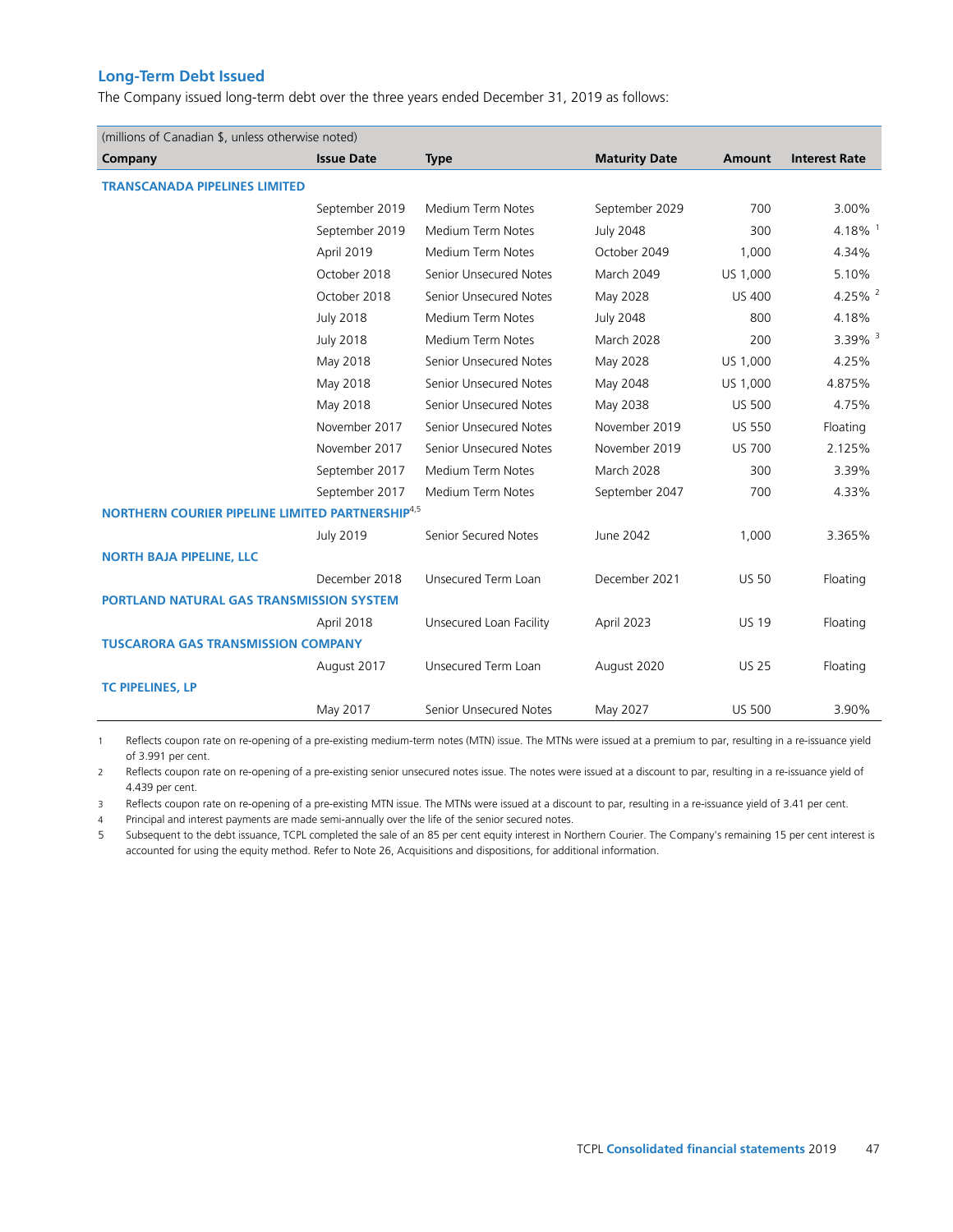# **Long-Term Debt Retired/Repaid**

The Company retired/repaid long-term debt over the three years ended December 31, 2019 as follows:

| (millions of Canadian \$, unless otherwise noted)       |                                      |                                          |               |                      |  |
|---------------------------------------------------------|--------------------------------------|------------------------------------------|---------------|----------------------|--|
| Company                                                 | Retirement/<br><b>Repayment Date</b> | <b>Type</b>                              | <b>Amount</b> | <b>Interest Rate</b> |  |
| <b>TRANSCANADA PIPELINES LIMITED</b>                    |                                      |                                          |               |                      |  |
|                                                         | November 2019                        | Senior Unsecured Notes                   | <b>US 700</b> | 2.125%               |  |
|                                                         | November 2019                        | Senior Unsecured Notes                   | <b>US 550</b> | Floating             |  |
|                                                         | May 2019                             | Medium Term Notes                        | 13            | 9.35%                |  |
|                                                         | March 2019                           | Debentures                               | 100           | 10.50%               |  |
|                                                         | January 2019                         | Senior Unsecured Notes                   | <b>US 750</b> | 7.125%               |  |
|                                                         | January 2019                         | Senior Unsecured Notes                   | <b>US 400</b> | 3.125%               |  |
|                                                         | August 2018                          | Senior Unsecured Notes                   | <b>US 850</b> | 6.50%                |  |
|                                                         | March 2018                           | Debentures                               | 150           | 9.45%                |  |
|                                                         | January 2018                         | Senior Unsecured Notes                   | <b>US 500</b> | 1.875%               |  |
|                                                         | January 2018                         | Senior Unsecured Notes                   | <b>US 250</b> | Floating             |  |
|                                                         | December 2017                        | Debentures                               | 100           | 9.80%                |  |
|                                                         | November 2017                        | Senior Unsecured Notes                   | US 1,000      | 1.625%               |  |
|                                                         | June 2017                            | Acquisition Bridge Facility <sup>1</sup> | US 1,513      | Floating             |  |
|                                                         | February 2017                        | Acquisition Bridge Facility <sup>1</sup> | <b>US 500</b> | Floating             |  |
|                                                         | January 2017                         | Medium Term Notes                        | 300           | 5.10%                |  |
| <b>TC PIPELINES, LP</b>                                 |                                      |                                          |               |                      |  |
|                                                         | June 2019                            | Unsecured Term Loan                      | <b>US 50</b>  | Floating             |  |
|                                                         | December 2018                        | Unsecured Term Loan                      | <b>US 170</b> | Floating             |  |
| <b>GAS TRANSMISSION NORTHWEST LLC</b>                   |                                      |                                          |               |                      |  |
|                                                         | May 2019                             | Unsecured Term Loan                      | <b>US35</b>   | Floating             |  |
| <b>COLUMBIA PIPELINE GROUP, INC.</b>                    |                                      |                                          |               |                      |  |
|                                                         | June 2018                            | Senior Unsecured Notes                   | <b>US 500</b> | 2.45%                |  |
| <b>PORTLAND NATURAL GAS TRANSMISSION SYSTEM</b>         |                                      |                                          |               |                      |  |
|                                                         | May 2018                             | Senior Secured Notes                     | <b>US 18</b>  | 5.90%                |  |
| <b>GREAT LAKES GAS TRANSMISSION LIMITED PARTNERSHIP</b> |                                      |                                          |               |                      |  |
|                                                         | March 2018                           | Senior Unsecured Notes                   | <b>US9</b>    | 6.73%                |  |
| <b>TUSCARORA GAS TRANSMISSION COMPANY</b>               |                                      |                                          |               |                      |  |
|                                                         | August 2017                          | Senior Secured Notes                     | <b>US 12</b>  | 3.82%                |  |
| <b>TRANSCANADA PIPELINE USA LTD.</b>                    |                                      |                                          |               |                      |  |
|                                                         | June 2017                            | Acquisition Bridge Facility <sup>1</sup> | <b>US 630</b> | Floating             |  |
|                                                         | April 2017                           | Acquisition Bridge Facility <sup>1</sup> | US 1,070      | Floating             |  |

1 These facilities were put in place to finance a portion of the Columbia acquisition and were fully retired in 2017.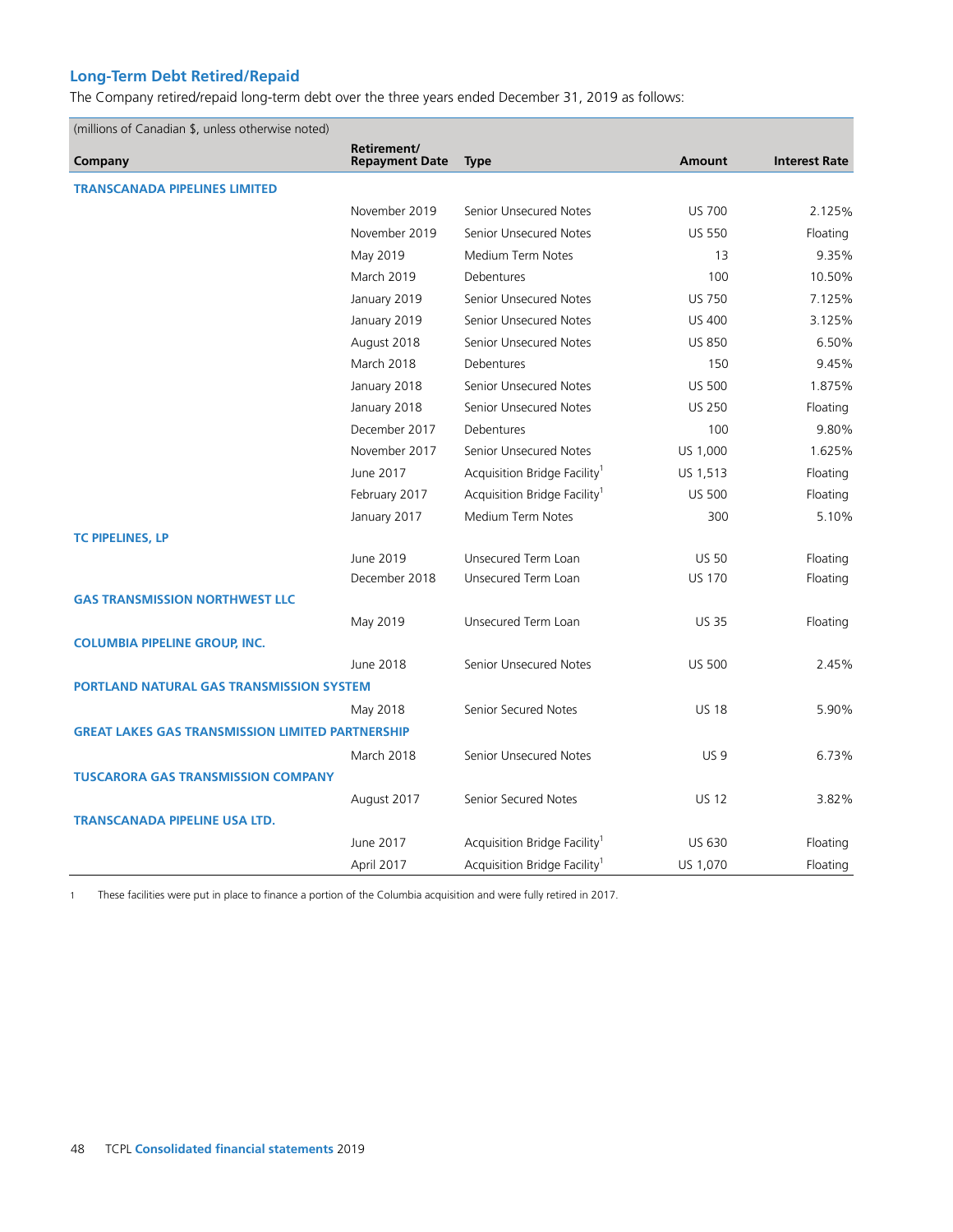## **Interest Expense**

| year ended December 31                                |       |       |       |
|-------------------------------------------------------|-------|-------|-------|
| (millions of Canadian \$)                             | 2019  | 2018  | 2017  |
| Interest on long-term debt                            | 1,931 | 1,877 | 1,794 |
| Interest on junior subordinated notes                 | 427   | 391   | 348   |
| Interest on short-term debt                           | 240   | 187   | 101   |
| Capitalized interest                                  | (186) | (124) | (173) |
| Amortization and other financial charges <sup>1</sup> | 55    | 48    | 67    |
|                                                       | 2,467 | 2.379 | 2,137 |

1 Amortization and other financial charges includes amortization of transaction costs and debt discounts calculated using the effective interest method and losses on derivatives used to manage the Company's exposure to changes in interest rates.

The Company made interest payments of \$2,435 million in 2019 (2018 – \$2,268 million; 2017 – \$2,055 million) on long-term debt, junior subordinated notes and short-term debt, net of interest capitalized.

# **19. JUNIOR SUBORDINATED NOTES**

|                                                                                     |                         | 2019                          |                                          | 2018                                 |                                   |
|-------------------------------------------------------------------------------------|-------------------------|-------------------------------|------------------------------------------|--------------------------------------|-----------------------------------|
| <b>Outstanding loan amount</b><br>(millions of Canadian \$, unless otherwise noted) | <b>Maturity</b><br>Date | Outstanding at<br>December 31 | <b>Effective</b><br><b>Interest Rate</b> | <b>Outstanding at</b><br>December 31 | <b>Effective</b><br>Interest Rate |
| <b>TRANSCANADA PIPELINES LIMITED<sup>2</sup></b>                                    |                         |                               |                                          |                                      |                                   |
| US\$1,000 notes issued 2007 at 6.35% <sup>3</sup>                                   | 2067                    | 1.296                         | 5.1%                                     | 1,364                                | 5.6%                              |
| US\$750 notes issued 2015 at 5.875% <sup>4,5</sup>                                  | 2075                    | 972                           | $6.0\%$                                  | 1,024                                | 6.5%                              |
| US\$1,200 notes issued 2016 at 6.125% <sup>4,5</sup>                                | 2076                    | 1,556                         | 6.7%                                     | 1,637                                | $7.2\%$                           |
| US\$1,500 notes issued 2017 at 5.55% <sup>4,5</sup>                                 | 2077                    | 1.944                         | $5.7\%$                                  | 2,047                                | 6.2%                              |
| \$1,500 notes issued 2017 at 4.90% <sup>4,5</sup>                                   | 2077                    | 1.500                         | 5.4%                                     | 1,500                                | 5.5%                              |
| US\$1,100 notes issued 2019 at 5.75% <sup>4,5</sup>                                 | 2079                    | 1.426                         | 6.3%                                     |                                      |                                   |
|                                                                                     |                         | 8.694                         |                                          | 7,572                                |                                   |
| Unamortized debt discount and issue costs                                           |                         | (80)                          |                                          | (64)                                 |                                   |
|                                                                                     |                         | 8,614                         |                                          | 7,508                                |                                   |

1 The effective interest rate is calculated by discounting the expected future interest payments using the coupon rate and any estimated future rate resets, adjusted for issue costs and discounts.

2 The Junior subordinated notes are subordinated in right of payment to existing and future senior indebtedness or other obligations of TCPL.

3 In May 2017, Junior subordinated notes of US\$1 billion converted from a fixed rate of 6.35 per cent to a floating rate that is reset quarterly to the three-month LIBOR plus 2.21 per cent.

4 The Junior subordinated notes were issued to TransCanada Trust, a financing trust subsidiary wholly-owned by TCPL. While the obligations of the Trust are fully and unconditionally guaranteed by TCPL on a subordinated basis, the Trust is not consolidated in TCPL's financial statements since TCPL does not have a variable interest in the Trust and the only substantive assets of the Trust are junior subordinated notes of TCPL.

5 The coupon rate is initially a fixed interest rate for the first 10 years and converts to a floating rate thereafter.

In September 2019, TransCanada Trust (the Trust) issued US\$1.1 billion of Trust Notes – Series 2019-A to third party investors with a fixed interest rate of 5.50 per cent for the first 10 years converting to a floating rate thereafter. All of the proceeds of the issuance by the Trust were loaned to TCPL for US\$1.1 billion of junior subordinated notes of TCPL at an initial fixed rate of 5.75 per cent, including a 0.25 per cent administration charge. The rate will reset commencing September 2029 until September 2049 to the then three-month LIBOR plus 4.404 per cent per annum; from September 2049 until September 2079, the interest rate will reset to the then three-month LIBOR plus 5.154 per cent per annum. Refer to Note 24, Risk management and financial instruments, for additional information regarding the expected impact to the Company with the cessation of the LIBOR at the end of 2021. The junior subordinated notes are callable at TCPL's option at any time on or after September 15, 2029 at 100 per cent of the principal amount plus accrued and unpaid interest to the date of redemption.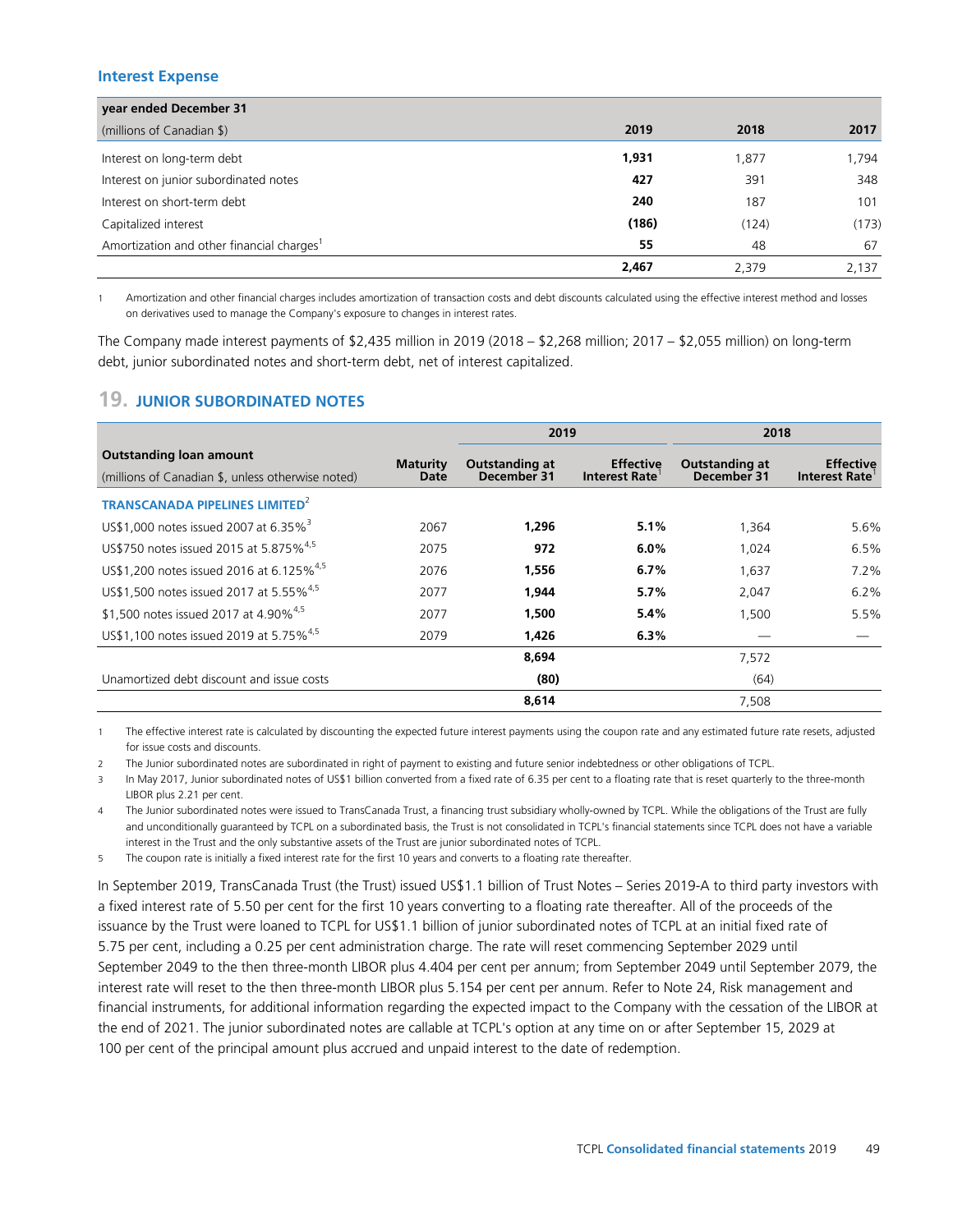In May 2017, the Trust issued \$1.5 billion of Trust Notes – Series 2017-B to third-party investors with a fixed interest rate of 4.65 per cent for the first ten years converting to a floating rate thereafter. All of the proceeds of the issuance by the Trust were loaned to TCPL for \$1.5 billion of junior subordinated notes of TCPL at an initial fixed rate of 4.90 per cent, including a 0.25 per cent administration charge. The rate will reset commencing May 2027 until May 2047 to the then three-month Bankers' Acceptance rate plus 3.33 per cent per annum; from May 2047 until May 2077, the interest rate will reset to the then three-month Bankers' Acceptance rate plus 4.08 per cent per annum. The junior subordinated notes are redeemable at TCPL's option at any time on or after May 18, 2027 at 100 per cent of the principal amount plus accrued and unpaid interest to the date of redemption.

In March 2017, the Trust issued US\$1.5 billion of Trust Notes – Series 2017-A to third party investors with a fixed interest rate of 5.30 per cent for the first ten years converting to a floating rate thereafter. All of the proceeds of the issuance by the Trust were loaned to TCPL for US\$1.5 billion of junior subordinated notes of TCPL at an initial fixed rate of 5.55 per cent, including a 0.25 per cent administration charge. The rate will reset commencing March 2027 until March 2047 to the then three-month LIBOR plus 3.458 per cent per annum; from March 2047 until March 2077, the interest rate will reset to the then three-month LIBOR plus 4.208 per cent per annum. The junior subordinated notes are redeemable at TCPL's option at any time on or after March 15, 2027 at 100 per cent of the principal amount plus accrued and unpaid interest to the date of redemption.

Pursuant to the terms of the notes issued between the Trust and TCPL (the Trust Notes) and related agreements, in certain circumstances (1) TCPL may issue deferral preferred shares to holders of the Trust Notes in lieu of interest; and (2) TC Energy and TCPL would be prohibited from declaring or paying dividends on or redeeming their outstanding preferred shares (or, if none are outstanding, their respective common shares) until all deferral preferred shares are redeemed by TCPL. The Trust Notes may also be automatically exchanged for preferred shares of TCPL upon certain kinds of bankruptcy and insolvency events. All of these preferred shares would rank equally with any other outstanding first preferred shares of TCPL.

## **20. NON-CONTROLLING INTERESTS**

The Company's Non-controlling interests included on the Consolidated balance sheet are as follows:

| at December 31                               |       |      |
|----------------------------------------------|-------|------|
| (millions of Canadian \$)                    | 2019  | 2018 |
| Non-controlling interest in TC PipeLines, LP | 1.634 | .655 |

The Company's Net income/(loss) attributable to non-controlling interests included in the Consolidated statement of income are as follows:

| year ended December 31                                                            |      |       |      |
|-----------------------------------------------------------------------------------|------|-------|------|
| (millions of Canadian \$)                                                         | 2019 | 2018  | 2017 |
| Non-controlling interest in TC PipeLines, LP                                      | 293  | (185) | 220  |
| Non-controlling interest in Portland Natural Gas Transmission System <sup>1</sup> |      |       | 9    |
| Non-controlling interest in Columbia Pipeline Partners LP <sup>2</sup>            |      |       | 9    |
|                                                                                   | 293  | (185) | 238  |

1 Non-controlling interest in 2017 for the period January to May when TCPL sold its remaining interest in Portland to TC PipeLines, LP.

2 Non-controlling interest up to the February 17, 2017 acquisition of all publicly held common units of Columbia Pipeline Partners LP.

## **TC PipeLines, LP**

During 2019, the non-controlling interest in TC PipeLines, LP remained at 74.5 per cent. In 2018, the non-controlling interest in TC PipeLines, LP ranged between 74.3 per cent and 74.5 per cent, and in 2017, between 73.2 per cent and 74.3 per cent, due to periodic issuances of common units in TC PipeLines, LP to third parties under an at-the-market issuance program.

## **Portland Natural Gas Transmission System**

In June 2017, TCPL sold its remaining 11.81 per cent directly held interest in Portland Natural Gas Transmission System (Portland) to TC PipeLines, LP and, as a result, since that date, non-controlling interest in Portland has been nil. Refer to Note 26, Acquisitions and dispositions, for additional information.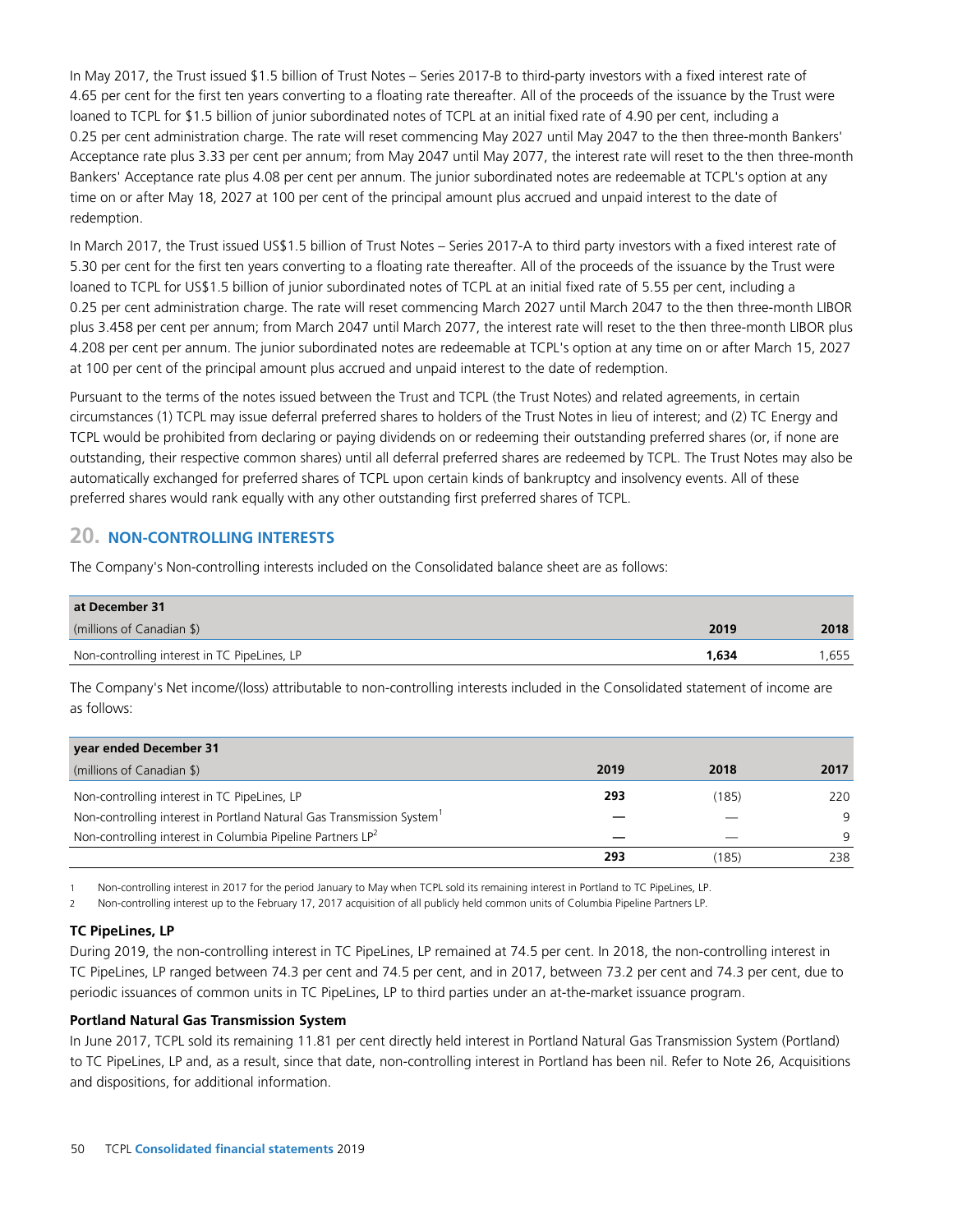#### **Columbia Pipeline Partners LP**

In February 2017, TCPL acquired all outstanding publicly held common units of Columbia Pipeline Partners LP at a price of US\$17.00 and a stub period distribution payment of US\$0.10 per common unit for an aggregate transaction value of US\$921 million. As this was a transaction between entities under common control, it was recognized in equity.

## **Common Units of TC PipeLines, LP Subject to Rescission**

At December 31, 2016, \$106 million (US\$82 million) of TC PipeLines, LP common units were recorded as Common units subject to rescission or redemption and classified outside equity on the Consolidated balance sheet. The Company classified these 1.6 million common units outside of equity because the potential rescission right of units were not within the control of the Company. At December 31, 2017, all rescission rights previously classified outside of equity had lapsed and been reclassified to equity.

# **21. COMMON SHARES**

|                                         | <b>Number of Shares</b> | <b>Amount</b>             |
|-----------------------------------------|-------------------------|---------------------------|
|                                         | (thousands)             | (millions of Canadian \$) |
| Outstanding at January 1, 2017          | 859,135                 | 20,981                    |
| Issuance of common shares for cash      | 12,499                  | 780                       |
| Outstanding at December 31, 2017        | 871,634                 | 21,761                    |
| Issuance of common shares for cash      | 15,572                  | 845                       |
| Outstanding at December 31, 2018        | 887,206                 | 22,606                    |
| Issuance of common shares for cash      | 14,776                  | 925                       |
| <b>Outstanding at December 31, 2019</b> | 901,982                 | 23,531                    |

## **Common Shares Issued and Outstanding**

The Company is authorized to issue an unlimited number of common shares without par value. TCPL issued the following common shares to TC Energy during 2019:

- 3.8 million shares on January 31, 2019 for proceeds of \$214 million
- 3.5 million shares on April 30, 2019 for proceeds of \$226 million
- 3.7 million shares on July 31, 2019 for proceeds of \$238 million
- 3.8 million shares on October 31, 2019 for proceeds of \$247 million.

## **Restrictions on Dividends**

Provisions of various credit arrangements with the Company's subsidiaries can restrict their ability to declare and pay dividends or make distributions under certain circumstances. If such restrictions apply, they may, in turn, have an impact on the Company's ability to declare and pay dividends on common shares. At December 31, 2019, the Company had no restrictions to declare or pay dividends.

## **Stock Options**

TC Energy's Stock Option Plan permits options for the purchase of TC Energy common shares to be awarded to certain employees, including officers. The contractual life of options granted is seven years. Options may be exercised at a price determined at the time the option is awarded and vest on the anniversary date in each of the three years following the award. Forfeiture of stock options results from their expiration and, if not previously vested, upon resignation or termination of the option holder's employment.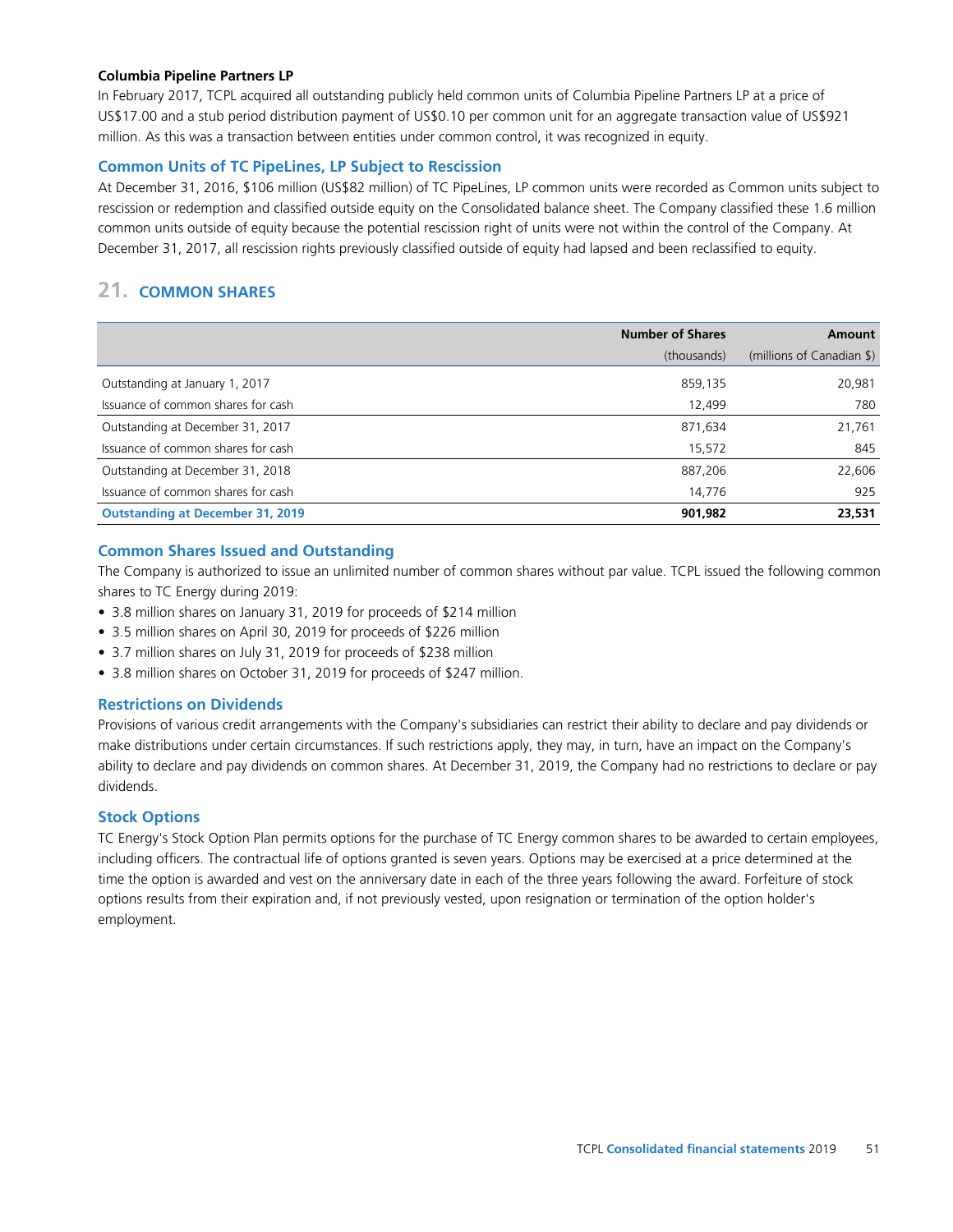TC Energy used a binomial model for determining the fair value of options granted applying the following weighted average assumptions:

| year ended December 31             | 2019   | 2018    | 2017   |
|------------------------------------|--------|---------|--------|
| Weighted average fair value        | \$6.37 | \$5.80  | \$7.22 |
| Expected life (years) <sup>1</sup> | 5.7    | 5.7     | 5.7    |
| Interest rate                      | 1.9%   | $2.1\%$ | 1.2%   |
| Volatility <sup>2</sup>            | 19%    | 16%     | 18%    |
| Dividend yield                     | 5.0%   | 4.2%    | 3.6%   |

1 Expected life is based on historical exercise activity.

2 Volatility is derived based on the average of both the historical and implied volatility of the Company's common shares.

The amount expensed for TC Energy stock options, with a corresponding increase in Additional paid-in capital, was \$12 million in 2019 (2018 – \$13 million; 2017 – \$12 million). At December 31, 2019, unrecognized compensation costs related to non-vested stock options was \$14 million. The cost is expected to be fully recognized over a weighted average period of 1.7 years.

The following table summarizes additional stock option information:

| year ended December 31                            |             |             |             |
|---------------------------------------------------|-------------|-------------|-------------|
| (millions of Canadian \$, unless otherwise noted) | 2019        | 2018        | 2017        |
| Total intrinsic value of options exercised        | 75          | 10          | 28          |
| Total fair value of options that have vested      | 143         | 101         | 140         |
| Total options vested                              | 2.1 million | 2.1 million | 2.3 million |

As at December 31, 2019, the aggregate intrinsic value of the total options exercisable was \$76 million and the aggregate intrinsic value of options outstanding was \$122 million.

## **22. OTHER COMPREHENSIVE (LOSS)/INCOME AND ACCUMULATED OTHER COMPREHENSIVE LOSS**

Components of OCI, including the portion attributable to non-controlling interests and related tax effects, are as follows:

| year ended December 31, 2019                                                                         | <b>Before Tax</b> | <b>Income Tax</b><br>Recovery/ | Net of Tax |
|------------------------------------------------------------------------------------------------------|-------------------|--------------------------------|------------|
| (millions of Canadian \$)                                                                            | Amount            | (Expense)                      | Amount     |
| Foreign currency translation losses on net investment in foreign operations                          | (914)             | (30)                           | (944)      |
| Reclassification of foreign currency translation gains on disposal of foreign<br>operations          | (13)              |                                | (13)       |
| Change in fair value of net investment hedges                                                        | 46                | (11)                           | 35         |
| Change in fair value of cash flow hedges                                                             | (78)              | 16                             | (62)       |
| Reclassification to net income of gains and losses on cash flow hedges                               | 19                | (5)                            | 14         |
| Unrealized actuarial gains and losses on pension and other post-retirement benefit<br>plans          | (15)              | 5                              | (10)       |
| Reclassification of actuarial gains and losses on pension and other post-retirement<br>benefit plans | 14                | (4)                            | 10         |
| Other comprehensive loss on equity investments                                                       | (114)             | 32                             | (82)       |
| <b>Other Comprehensive Loss</b>                                                                      | (1,055)           | 3                              | (1,052)    |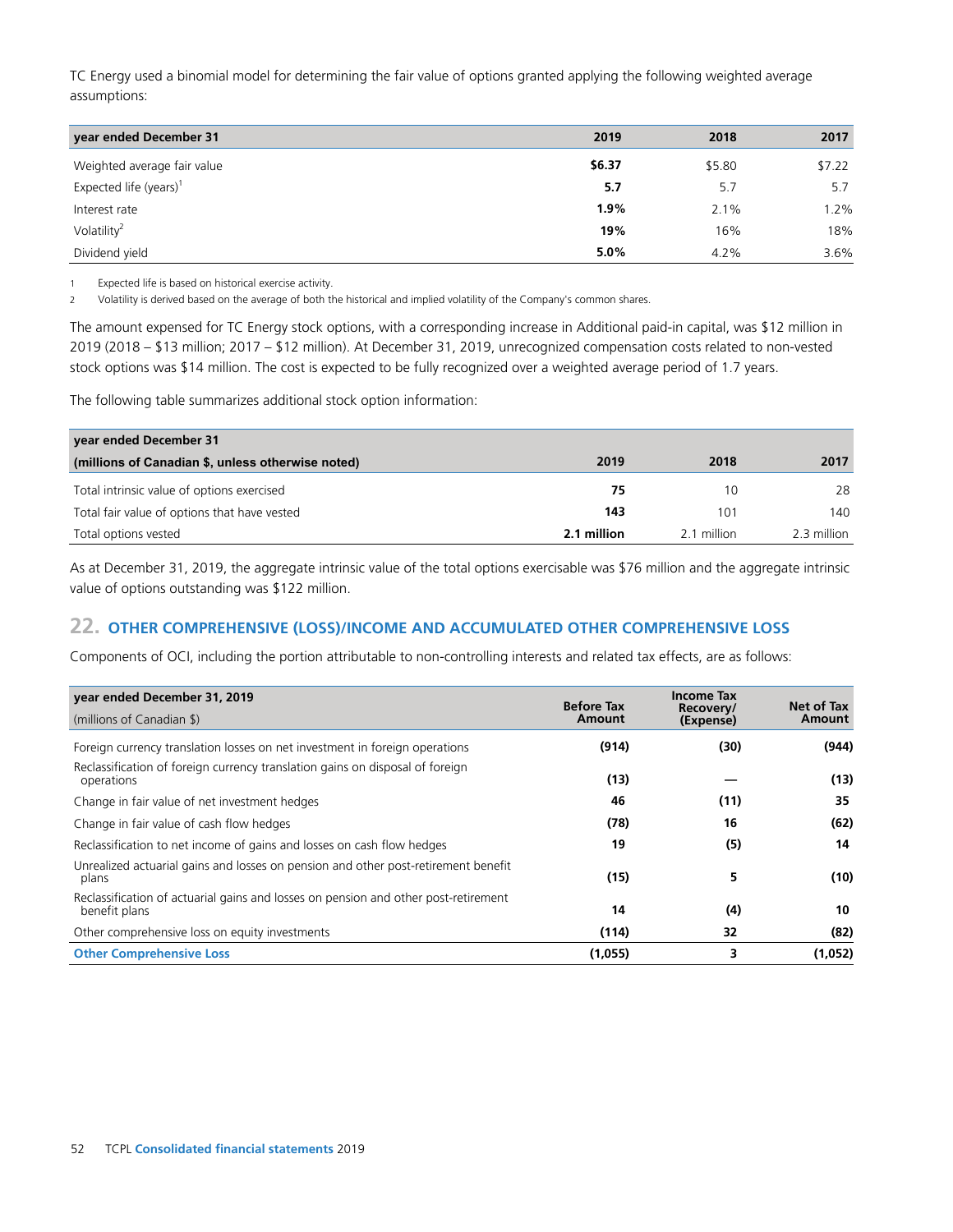| year ended December 31, 2018                                                                         | <b>Before Tax</b> | <b>Income Tax</b>      | Net of Tax |
|------------------------------------------------------------------------------------------------------|-------------------|------------------------|------------|
| (millions of Canadian \$)                                                                            | Amount            | Recovery/<br>(Expense) | Amount     |
| Foreign currency translation gains on net investment in foreign operations                           | 1.323             | 35                     | 1,358      |
| Change in fair value of net investment hedges                                                        | (57)              | 15                     | (42)       |
| Change in fair value of cash flow hedges                                                             | (14)              | 4                      | (10)       |
| Reclassification to net income of gains and losses on cash flow hedges                               | 27                | (6)                    | 21         |
| Unrealized actuarial gains and losses on pension and other post-retirement benefit<br>plans          | (153)             | 39                     | (114)      |
| Reclassification of actuarial gains and losses on pension and other post-retirement<br>benefit plans | 20                | (5)                    | 15         |
| Other comprehensive income on equity investments                                                     | 113               | (27)                   | 86         |
| <b>Other Comprehensive Income</b>                                                                    | 1,259             | 55                     | 1,314      |

| year ended December 31, 2017                                                                         | <b>Before Tax</b> | <b>Income Tax</b><br>Recovery/ | Net of Tax |
|------------------------------------------------------------------------------------------------------|-------------------|--------------------------------|------------|
| (millions of Canadian \$)                                                                            | Amount            | (Expense)                      | Amount     |
| Foreign currency translation losses on net investment in foreign operations                          | (746)             | (3)                            | (749)      |
| Reclassification of foreign currency translation gains on disposal of foreign<br>operations          | (77)              |                                | (77)       |
| Change in fair value of cash flow hedges                                                             | 3                 |                                | 3          |
| Reclassification to net income of gains and losses on cash flow hedges                               | (3)               |                                | (2)        |
| Unrealized actuarial gains and losses on pension and other post-retirement benefit<br>plans          | (14)              | 3                              | (11)       |
| Reclassification of actuarial gains and losses on pension and other post-retirement<br>benefit plans | 21                | (5)                            | 16         |
| Other comprehensive loss on equity investments                                                       | (141)             | 35                             | (106)      |
| <b>Other Comprehensive Loss</b>                                                                      | (957)             | 31                             | (926)      |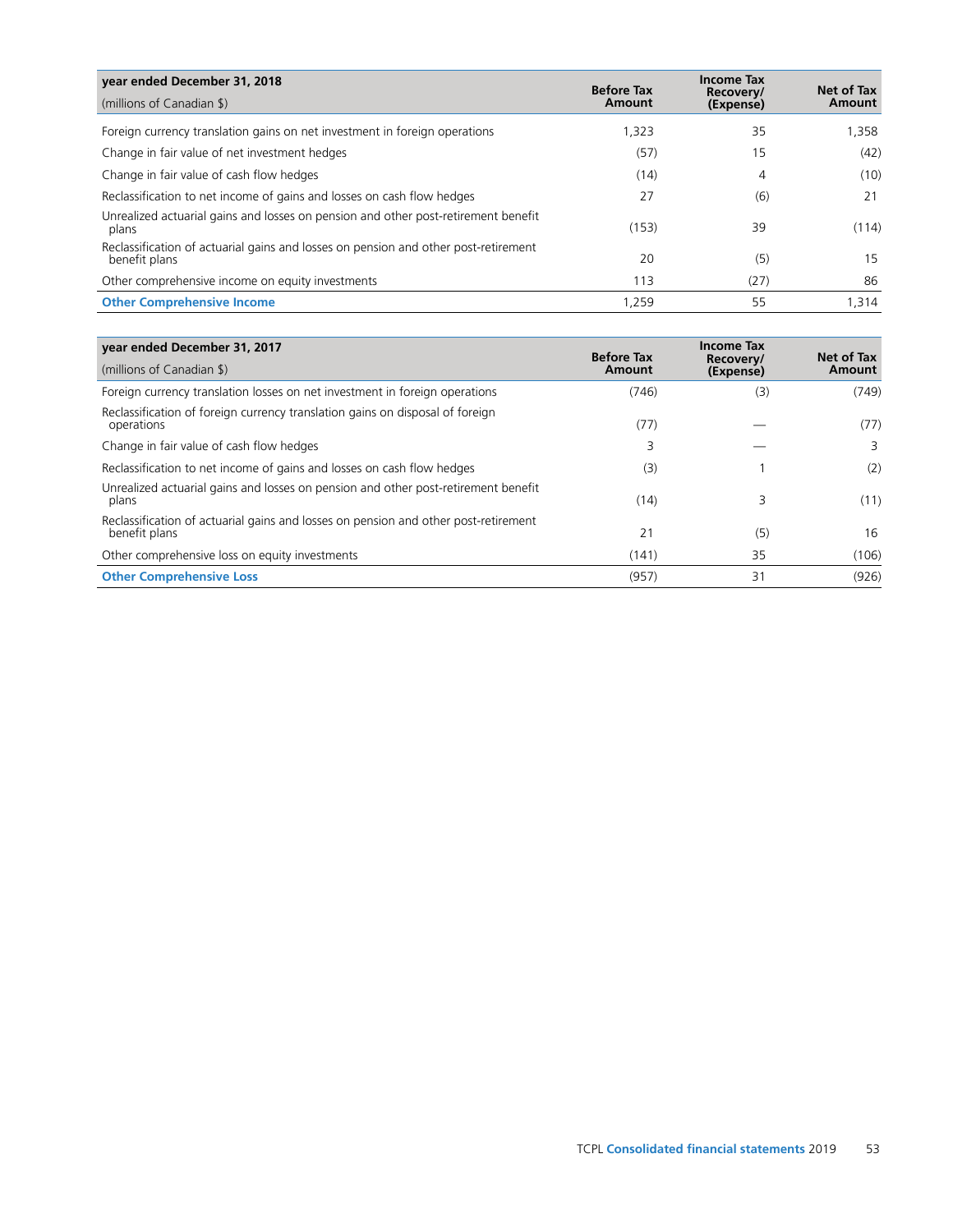#### The changes in AOCI by component are as follows:

|                                                                                 | Currency<br><b>Translation</b><br><b>Adjustments</b> | Cash<br><b>Flow</b><br><b>Hedges</b> | <b>Pension and</b><br><b>Other Post-</b><br><b>Retirement</b><br><b>Benefit Plan</b><br><b>Adjustments</b> | <b>Equity</b><br><b>Investments</b> | Total <sup>'</sup> |
|---------------------------------------------------------------------------------|------------------------------------------------------|--------------------------------------|------------------------------------------------------------------------------------------------------------|-------------------------------------|--------------------|
| AOCI balance at January 1, 2017                                                 | (376)                                                | (28)                                 | (208)                                                                                                      | (348)                               | (960)              |
| Other comprehensive loss before reclassifications <sup>2,3</sup>                | (590)                                                | (1)                                  | (11)                                                                                                       | (117)                               | (719)              |
| Amounts reclassified from AOCI                                                  | (77)                                                 | (2)                                  | 16                                                                                                         | 11                                  | (52)               |
| Net current period other comprehensive (loss)/income                            | (667)                                                | (3)                                  | 5                                                                                                          | (106)                               | (771)              |
| AOCI balance at December 31, 2017                                               | (1,043)                                              | (31)                                 | (203)                                                                                                      | (454)                               | (1,731)            |
| Other comprehensive income/(loss) before reclassifications <sup>2</sup>         | 1,150                                                | (9)                                  | (114)                                                                                                      | 72                                  | 1,099              |
| Amounts reclassified from AOCI                                                  |                                                      | 16                                   | 15                                                                                                         | 12                                  | 43                 |
| Net current period other comprehensive income/(loss)                            | 1,150                                                | $\overline{7}$                       | (99)                                                                                                       | 84                                  | 1,142              |
| Reclassification of AOCI to retained earnings resulting from U.S.<br>Tax Reform |                                                      | 1                                    | (12)                                                                                                       | (6)                                 | (17)               |
| AOCI balance at December 31, 2018                                               | 107                                                  | (23)                                 | (314)                                                                                                      | (376)                               | (606)              |
| Other comprehensive loss before reclassifications <sup>2</sup>                  | (824)                                                | (49)                                 | (10)                                                                                                       | (86)                                | (969)              |
| Amounts reclassified from AOCI <sup>4,5</sup>                                   | (13)                                                 | 14                                   | 10                                                                                                         | 5                                   | 16                 |
| Net current period other comprehensive (loss)                                   | (837)                                                | (35)                                 |                                                                                                            | (81)                                | (953)              |
| AOCI balance at December 31, 2019                                               | (730)                                                | (58)                                 | (314)                                                                                                      | (457)                               | (1, 559)           |

1 All amounts are net of tax. Amounts in parentheses indicate losses recorded to OCI.

2 In 2019, other comprehensive loss before reclassifications on currency translation adjustments, cash flow hedges and equity investments are net of non-controlling interest losses of \$85 million (2018 – \$166 million gains; 2017 – \$159 million losses), \$13 million (2018 – \$1 million losses; 2017 – \$4 million gains) and \$1 million (2018 and 2017 – nil), respectively.

3 Other comprehensive loss before reclassification on pension and other post-retirement benefit plan adjustments includes a \$27 million reduction on settlements and curtailments.

4 Losses related to cash flow hedges reported in AOCI and expected to be reclassified to net income in the next 12 months are estimated to be \$18 million (\$13 million, net of tax) at December 31, 2019. These estimates assume constant commodity prices, interest rates and foreign exchange rates over time, however, the amounts reclassified will vary based on the actual value of these factors at the date of settlement.

5 In 2019, non-controlling interest gains related to amounts reclassified from AOCI on cash flow hedges and equity investments was nil.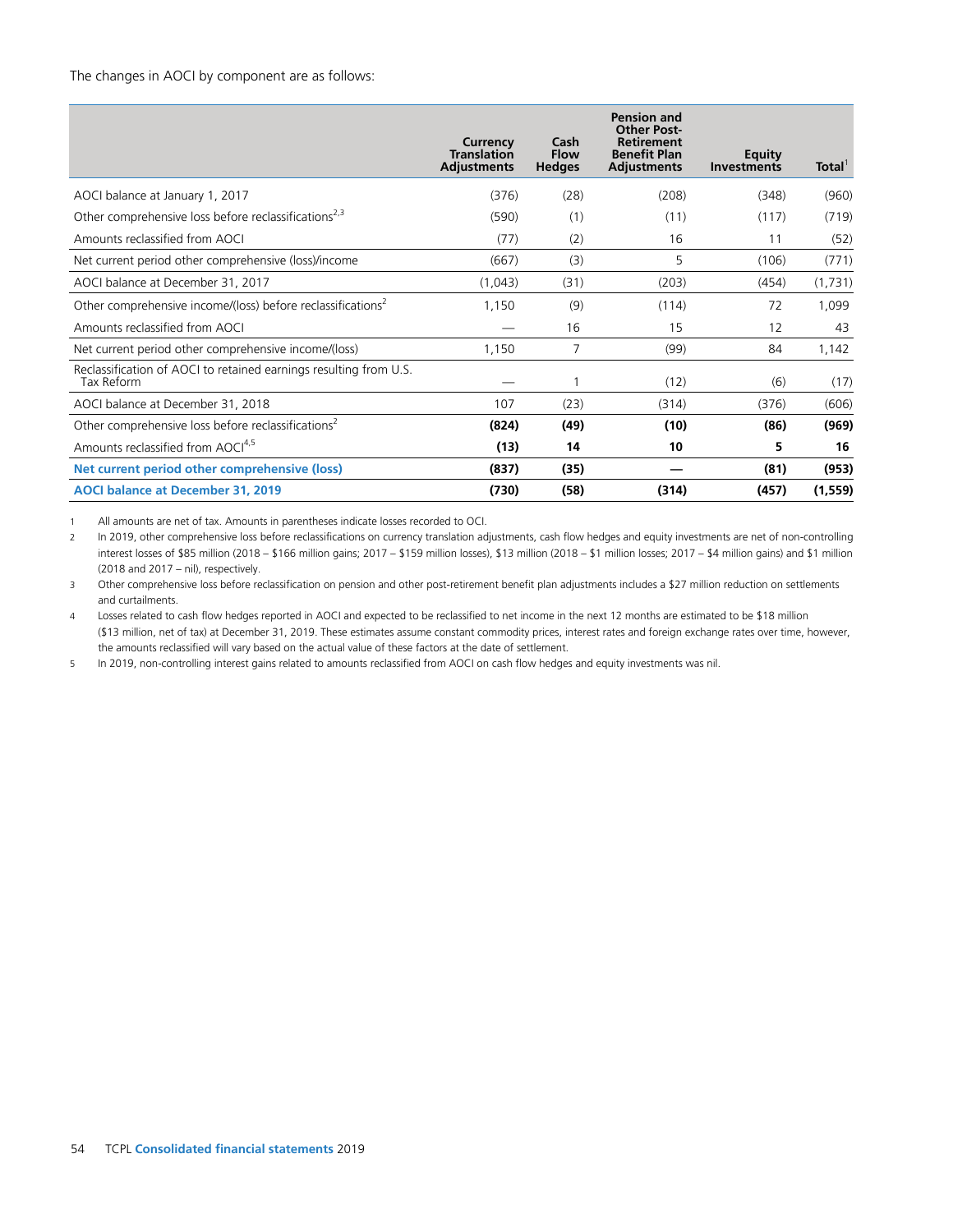Details about reclassifications out of AOCI into the Consolidated statement of income are as follows:

|                                                                                        |      | <b>Amounts Reclassified</b><br>From AOCI <sup>1</sup> |                               |                                                  |
|----------------------------------------------------------------------------------------|------|-------------------------------------------------------|-------------------------------|--------------------------------------------------|
| year ended December 31                                                                 |      |                                                       |                               | <b>Affected Line Item</b><br>in the Consolidated |
| (millions of Canadian \$)                                                              | 2019 | 2018                                                  | 2017                          | <b>Statement of Income</b>                       |
| Cash flow hedges                                                                       |      |                                                       |                               |                                                  |
| Commodities                                                                            | (7)  | (4)                                                   | 20                            | Revenues (Power and Storage)                     |
| Interest                                                                               | (12) | (18)                                                  | (17)                          | Interest expense                                 |
|                                                                                        | (19) | (22)                                                  | 3                             | Total before tax                                 |
|                                                                                        | 5    | 6                                                     | (1)                           | Income tax expense                               |
|                                                                                        | (14) | (16)                                                  | $\overline{2}$                | Net of tax $1,3$                                 |
| Pension and other post-retirement benefit plan adjustments                             |      |                                                       |                               |                                                  |
| Amortization of actuarial gains and losses                                             | (14) | (16)                                                  | (15)                          | Plant operating costs and other <sup>2</sup>     |
| Settlement charge                                                                      |      | (4)                                                   | (2)                           | Plant operating costs and other <sup>2</sup>     |
|                                                                                        | (14) | (20)                                                  | (17)                          | Total before tax                                 |
|                                                                                        | 4    | 5                                                     | 5                             | Income tax expense                               |
|                                                                                        | (10) | (15)                                                  | (12)                          | Net of tax $1$                                   |
| Equity investments                                                                     |      |                                                       |                               |                                                  |
| Equity income                                                                          | (8)  | (16)                                                  | (15)                          | Income from equity investments                   |
|                                                                                        | 3    | 4                                                     | 4                             | Income tax expense                               |
|                                                                                        | (5)  | (12)                                                  | (11)                          | Net of $tax^{1,3}$                               |
| Currency translation adjustments                                                       |      |                                                       |                               |                                                  |
| Realization of foreign currency translation gains on<br>disposal of foreign operations | 13   |                                                       | 77                            | (Loss)/gain on assets held for<br>sale/sold      |
|                                                                                        |      |                                                       | $\overbrace{\phantom{aaaaa}}$ | Income tax expense                               |
|                                                                                        | 13   |                                                       | 77                            | Net of tax $1$                                   |

1 Amounts in parentheses indicate expenses to the Consolidated statement of income.

2 These AOCI components are included in the computation of net benefit cost. Refer to Note 23, Employee post-retirement benefits, for additional information.

3 Amounts reclassified from AOCI on cash flow hedges and equity investments are net of non-controlling interest gains of nil (2018 – \$5 million; 2017 – nil) and nil (2018 – \$2 million; 2017 – nil), respectively.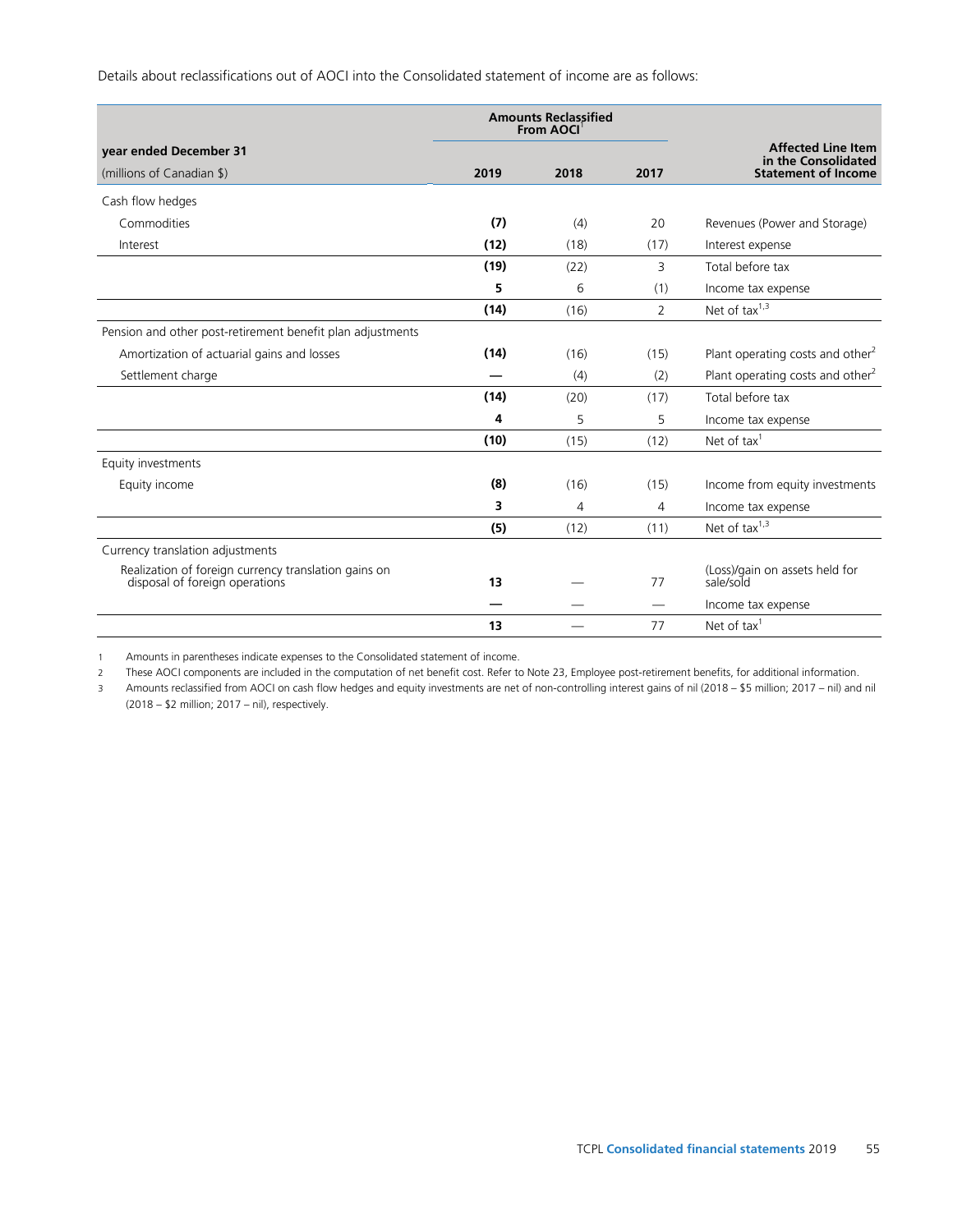# **23. EMPLOYEE POST-RETIREMENT BENEFITS**

The Company sponsors DB Plans for its employees. Pension benefits provided under the DB Plans are based on years of service and highest average earnings over three consecutive years of employment. Effective January 1, 2019, there were certain amendments made to the Canadian DB Plan for new members whereby, subsequent to that date, benefits provided for these new members are based on years of service and highest average earnings over five consecutive years of employment. Upon commencement of retirement, pension benefits in the Canadian DB Plan increase annually by a portion of the increase in the Consumer Price Index. Net actuarial gains or losses are amortized out of AOCI over the EARSL of employees, which is approximately nine years at December 31, 2019 (2018 and 2017 – nine years).

On December 31, 2017, the Columbia DB Plan merged with TCPL's U.S. DB Plan. Members accruing benefits in the Columbia DB Plan as of December 31, 2017 were provided an option to either continue receiving benefits in the Columbia DB Plan or instead participate in the existing U.S. DC Plan. In addition, on January 1, 2018, the Columbia other post-retirement benefit plan merged with TCPL's U.S. other post-retirement benefit plan.

The Company also provides its employees with a savings plan in Canada, DC Plans consisting of 401(k) Plans in the U.S. and post-employment benefits other than pensions, including termination benefits and life insurance and medical benefits beyond those provided by government-sponsored plans. Net actuarial gains or losses for the plans are amortized out of AOCI over the EARSL of employees, which was approximately 11 years at December 31, 2019 (2018 and 2017 – 12 years). In 2019, the Company expensed \$61 million (2018 – \$59 million; 2017 – \$42 million) for the savings and DC Plans.

In April 2017, the Company U.S. DB Plan was closed to non-union new entrants. All non-union hires now participate in the DC Plan.

Total cash contributions by the Company for employee post-retirement benefits were as follows:

| year ended December 31              |      |      |      |
|-------------------------------------|------|------|------|
| (millions of Canadian \$)           | 2019 | 2018 | 2017 |
| DB Plans                            | 122  | 103  | 163  |
| Other post-retirement benefit plans | 22   | 23   |      |
| Savings and DC Plans                | 61   | 59   | 42   |
|                                     | 205  | 185  | 212  |

Current Canadian pension legislation allows for partial funding of solvency requirements over a number of years through letters of credit in lieu of cash contributions, up to certain limits. As such, in addition to the cash contributions noted above, the Company provided a \$12 million letter of credit to the Canadian DB Plan in 2019 (2018 – \$17 million; 2017 – \$27 million), resulting in a total of \$289 million provided to the Canadian DB Plan under letters of credit at December 31, 2019.

The most recent actuarial valuation of the pension plans for funding purposes was as at January 1, 2019 and the next required valuation will be as at January 1, 2020.

In December 2018, the Company recorded a settlement resulting from lump sum payments made in 2018 to certain terminated non-union vested participants in the Company's U.S. DB Plan related to voluntary cash settlement options available to these participants. The impact of the settlement was determined using assumptions consistent with those employed at December 31, 2017. The settlement reduced the Company's U.S. DB Plan's unrealized actuarial losses by \$4 million, which was included in OCI, and resulted in a settlement charge of \$4 million which was recorded in net benefit costs in 2018. Effective December 1, 2018, the plan was amended to include this unlimited lump sum payment option for certain union employees who were not previously eligible.

In 2017, as a result of settlements and curtailments that occurred upon the completion of the U.S. Northeast power generation asset sales, interim remeasurements were performed on TCPL's U.S. DB Plan and other post-retirement benefit plans. The impact of these remeasurements reduced the U.S. DB Plan's unrealized actuarial losses by \$3 million, which was included in OCI, and resulted in a settlement charge of \$2 million which was recorded in net benefit cost in 2017. These remeasurements had no impact on the other post-retirement benefit plan's unrealized actuarial losses.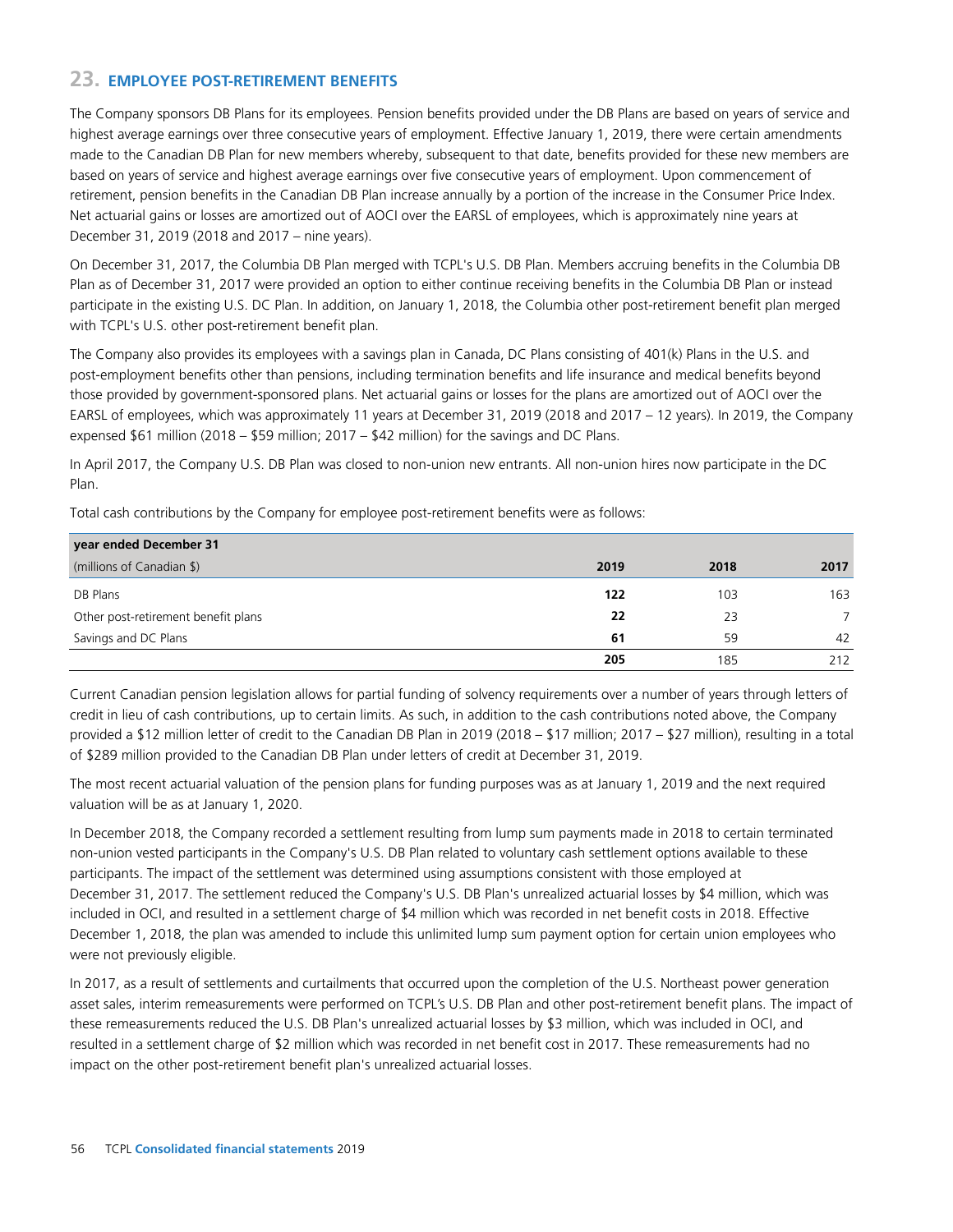The Company's funded status at December 31 is comprised of the following:

| at December 31                                   | <b>Pension</b><br><b>Benefit Plans</b> |       | <b>Other Post-Retirement</b><br><b>Benefit Plans</b> |                |
|--------------------------------------------------|----------------------------------------|-------|------------------------------------------------------|----------------|
| (millions of Canadian \$)                        | 2019                                   | 2018  | 2019                                                 | 2018           |
| <b>Change in Benefit Obligation</b> <sup>1</sup> |                                        |       |                                                      |                |
| Benefit obligation - beginning of year           | 3,653                                  | 3,646 | 430                                                  | 375            |
| Service cost                                     | 126                                    | 121   | 5                                                    | $\overline{4}$ |
| Interest cost                                    | 142                                    | 134   | 17                                                   | 14             |
| Employee contributions                           | 5                                      | 5     |                                                      |                |
| Benefits paid                                    | (213)                                  | (177) | (24)                                                 | (23)           |
| Actuarial loss/(gain)                            | 394                                    | (92)  | 13                                                   | 43             |
| Settlement                                       |                                        | (71)  |                                                      |                |
| Foreign exchange rate changes                    | (49)                                   | 87    | (14)                                                 | 17             |
| Benefit obligation - end of year                 | 4,058                                  | 3,653 | 427                                                  | 430            |
| <b>Change in Plan Assets</b>                     |                                        |       |                                                      |                |
| Plan assets at fair value - beginning of year    | 3,321                                  | 3,451 | 376                                                  | 365            |
| Actual return on plan assets                     | 505                                    | (73)  | 52                                                   | (15)           |
| Employer contributions <sup>2</sup>              | 122                                    | 103   | 22                                                   | 23             |
| Employee contributions                           | 5                                      | 5     |                                                      |                |
| Benefits paid                                    | (212)                                  | (176) | (24)                                                 | (27)           |
| Settlement                                       |                                        | (71)  |                                                      |                |
| Foreign exchange rate changes                    | (48)                                   | 82    | (20)                                                 | 30             |
| Plan assets at fair value – end of year          | 3,693                                  | 3,321 | 406                                                  | 376            |
| <b>Funded Status - Plan Deficit</b>              | (365)                                  | (332) | (21)                                                 | (54)           |

1 The benefit obligation for the Company's pension benefit plans represents the projected benefit obligation. The benefit obligation for the Company's other post-retirement benefit plans represents the accumulated post-retirement benefit obligation.

2 Excludes a \$12 million letter of credit provided to the Canadian DB Plan for funding purposes (2018 – \$17 million).

The amounts recognized on the Company's Consolidated balance sheet for its DB Plans and other post-retirement benefits plans are as follows:

| at December 31                        | <b>Pension</b><br><b>Benefit Plans</b> |       | <b>Other Post-Retirement</b><br><b>Benefit Plans</b> |       |
|---------------------------------------|----------------------------------------|-------|------------------------------------------------------|-------|
| (millions of Canadian \$)             | 2019                                   | 2018  | 2019                                                 | 2018  |
| Intangible and other assets (Note 13) |                                        |       | 162                                                  | 192   |
| Accounts payable and other            |                                        | (1)   | (8)                                                  | (8)   |
| Other long-term liabilities (Note 16) | (365)                                  | (331) | (175)                                                | (238) |
|                                       | (365)                                  | (332) | (21)                                                 | (54)  |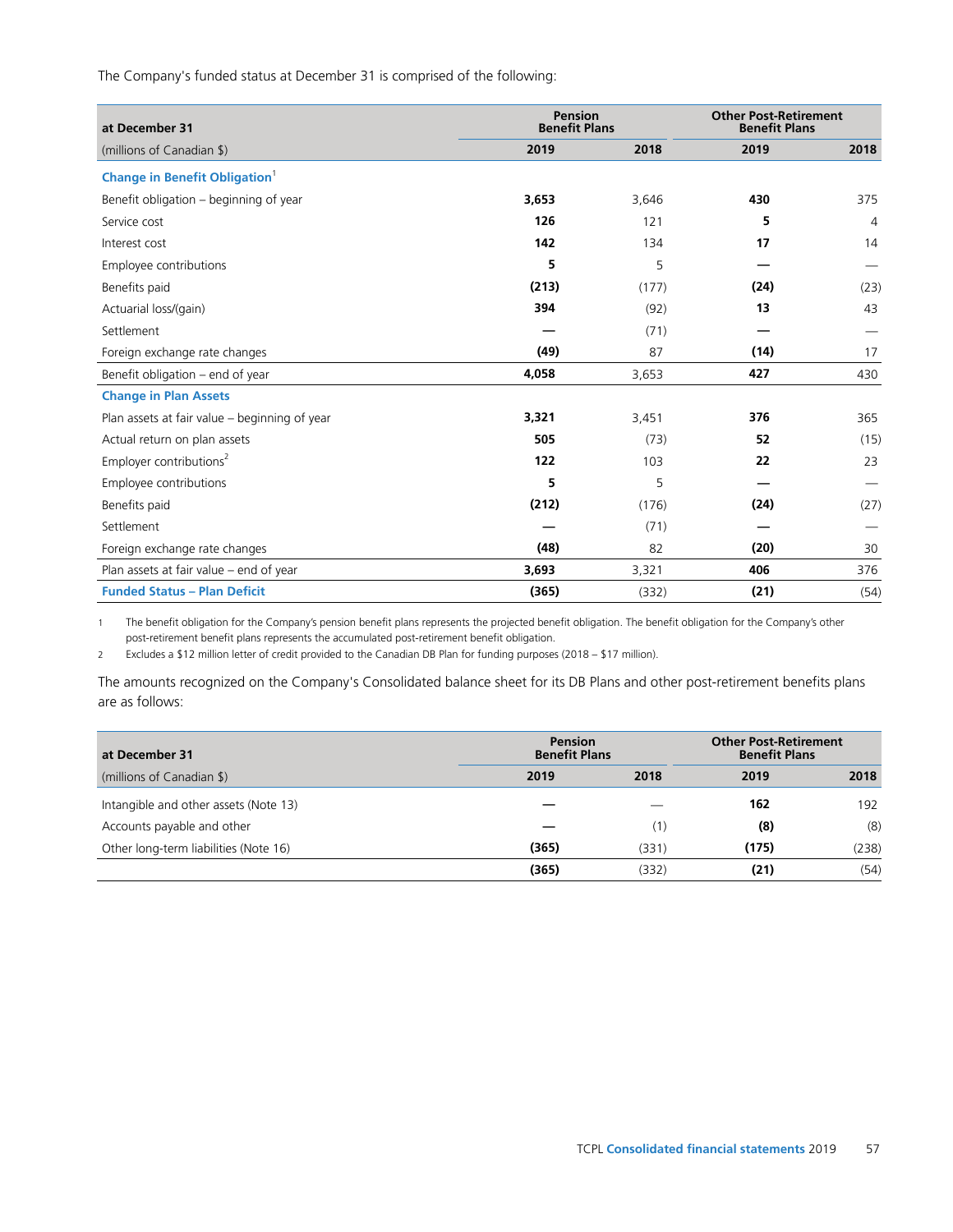Included in the above benefit obligation and fair value of plan assets were the following amounts for plans that are not fully funded:

| at December 31                            | Pension<br><b>Benefit Plans</b> |         | <b>Other Post-Retirement</b><br><b>Benefit Plans</b> |       |  |
|-------------------------------------------|---------------------------------|---------|------------------------------------------------------|-------|--|
| (millions of Canadian \$)                 | 2019                            | 2018    | 2019                                                 | 2018  |  |
| Projected benefit obligation <sup>1</sup> | (4,058)                         | (3,653) | (182)                                                | (246) |  |
| Plan assets at fair value                 | 3.693                           | 3.321   |                                                      |       |  |
| <b>Funded Status - Plan Deficit</b>       | (365)                           | (332)   | (182)                                                | (246) |  |

1 The projected benefit obligation for the pension benefit plans differs from the accumulated benefit obligation in that it includes an assumption with respect to future compensation levels.

The funded status based on the accumulated benefit obligation for all DB Plans is as follows:

| at December 31                      |         |         |
|-------------------------------------|---------|---------|
| (millions of Canadian \$)           | 2019    | 2018    |
| Accumulated benefit obligation      | (3,719) | (3,347) |
| Plan assets at fair value           | 3.693   | 3,321   |
| <b>Funded Status - Plan Deficit</b> | (26)    | (26)    |

Included in the above accumulated benefit obligation and fair value of plan assets are the following amounts in respect of plans that are not fully funded.

| at December 31                      |         |          |
|-------------------------------------|---------|----------|
| (millions of Canadian \$)           | 2019    | 2018     |
| Accumulated benefit obligation      | (2,397) | (3, 347) |
| Plan assets at fair value           | 2,351   | 3,321    |
| <b>Funded Status - Plan Deficit</b> | (46)    | (26)     |

The Company pension plans' weighted average asset allocations and target allocations by asset category were as follows:

|                   | Percentage of<br><b>Plan Assets</b> |      | <b>Target Allocations</b> |  |  |
|-------------------|-------------------------------------|------|---------------------------|--|--|
| at December 31    | 2019                                | 2018 | 2019                      |  |  |
| Debt securities   | 32%                                 | 33%  | 25% to 45%                |  |  |
| Equity securities | 58%                                 | 56%  | 40% to 70%                |  |  |
| Alternatives      | 10%                                 | 11%  | 5% to 15%                 |  |  |
|                   | 100%                                | 100% |                           |  |  |

Debt and equity securities include the Company's debt and common shares as follows:

| at December 31            |      |      | Percentage of<br><b>Plan Assets</b> |      |
|---------------------------|------|------|-------------------------------------|------|
| (millions of Canadian \$) | 2019 | 2018 | 2019                                | 2018 |
| Debt securities           | q    |      | 0.2%                                | 0.3% |
| Equity securities         | 15   |      | 0.4%                                | 0.2% |

Pension plan assets are managed on a going concern basis, subject to legislative restrictions, and are diversified across asset classes to maximize returns at an acceptable level of risk. Asset mix strategies consider plan demographics and may include traditional equity and debt securities as well as alternative assets such as infrastructure, private equity, real estate and derivatives to diversify risk. Derivatives are not used for speculative purposes and the use of leveraged derivatives is prohibited.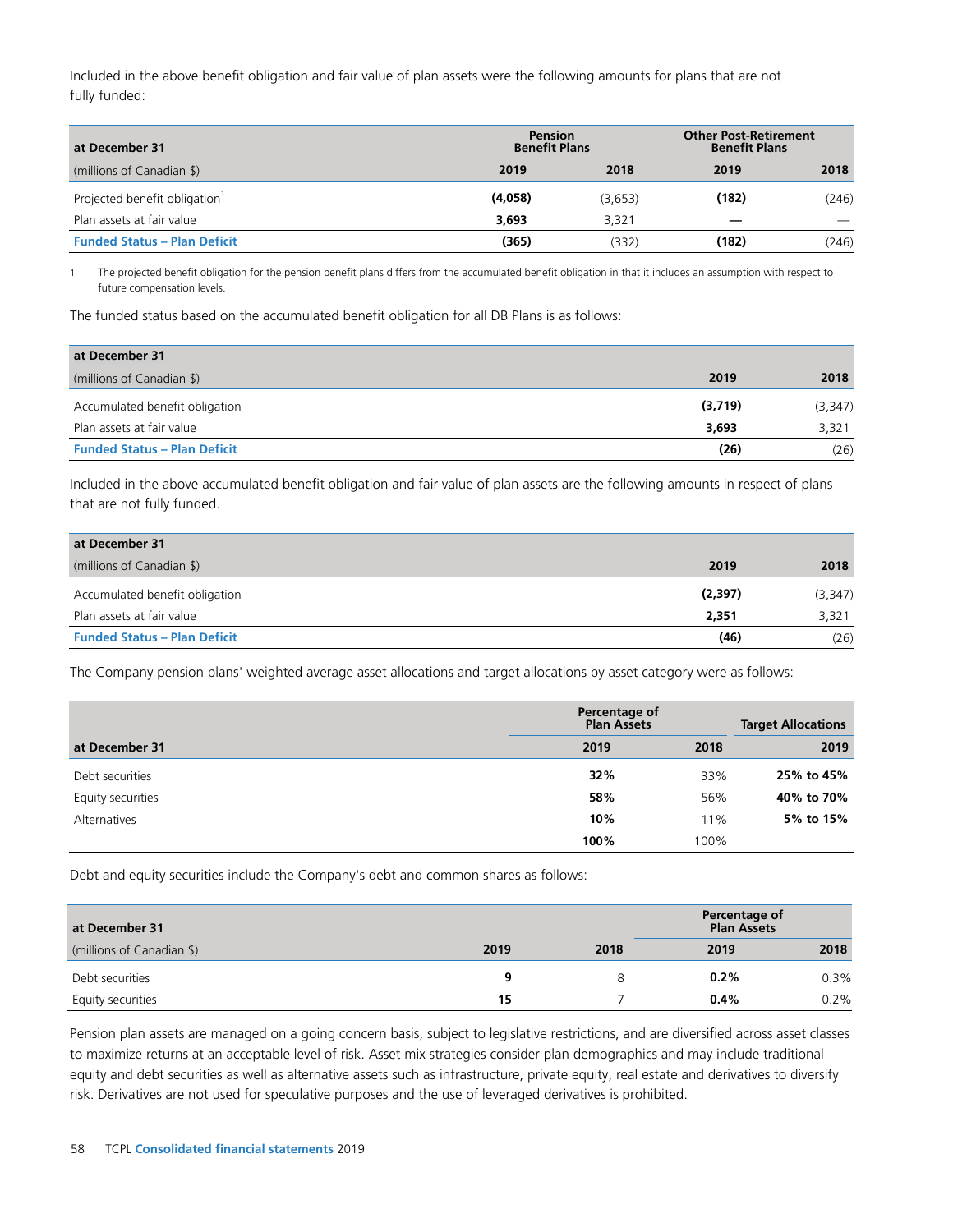All investments are measured at fair value using market prices. Where the fair value cannot be readily determined by reference to generally available price quotations, the fair value is determined by considering the discounted cash flows on a risk-adjusted basis and by comparison to similar assets which are publicly traded. In Level I, the fair value of assets is determined by reference to quoted prices in active markets for identical assets that the Company has the ability to access at the measurement date. In Level II, the fair value of assets is determined using valuation techniques such as option pricing models and extrapolation using significant inputs which are observable directly or indirectly. In Level III, the fair value of assets is determined using a market approach based on inputs that are unobservable and significant to the overall fair value measurement.

The following table presents plan assets for DB Plans and other post-retirement benefits measured at fair value, which have been categorized into the three categories based on a fair value hierarchy. For additional information on the fair value hierarchy, refer to Note 24, Risk management and financial instruments.

| at December 31            | <b>Quoted Prices in</b><br><b>Active Markets</b><br>(Level I) |       | <b>Significant Other</b><br>Observable<br><b>Inputs</b><br>(Level II) |                | Significant<br>Unobservable<br><b>Inputs</b><br>(Level III) |      | <b>Total</b> |                          | Percentage of<br><b>Total Portfolio</b> |                |
|---------------------------|---------------------------------------------------------------|-------|-----------------------------------------------------------------------|----------------|-------------------------------------------------------------|------|--------------|--------------------------|-----------------------------------------|----------------|
| (millions of Canadian \$) | 2019                                                          | 2018  | 2019                                                                  | 2018           | 2019                                                        | 2018 | 2019         | 2018                     | 2019                                    | 2018           |
| <b>Asset Category</b>     |                                                               |       |                                                                       |                |                                                             |      |              |                          |                                         |                |
| Cash and Cash Equivalents | 58                                                            | 48    |                                                                       |                |                                                             |      | 58           | 48                       | 1                                       | $\mathbf{1}$   |
| <b>Equity Securities:</b> |                                                               |       |                                                                       |                |                                                             |      |              |                          |                                         |                |
| Canadian                  | 402                                                           | 355   | 189                                                                   | 138            |                                                             |      | 591          | 493                      | 14                                      | 13             |
| U.S.                      | 523                                                           | 460   | 156                                                                   | 116            |                                                             |      | 679          | 576                      | 17                                      | 16             |
| International             | 46                                                            | 40    | 320                                                                   | 281            |                                                             |      | 366          | 321                      | 9                                       | 9              |
| Global                    | 136                                                           | 116   | 297                                                                   | 268            |                                                             |      | 433          | 384                      | 11                                      | 10             |
| Emerging                  | 8                                                             | 8     | 126                                                                   | 138            |                                                             |      | 134          | 146                      | 3                                       | $\overline{4}$ |
| Fixed Income Securities:  |                                                               |       |                                                                       |                |                                                             |      |              |                          |                                         |                |
| Canadian Bonds:           |                                                               |       |                                                                       |                |                                                             |      |              |                          |                                         |                |
| Federal                   |                                                               |       | 198                                                                   | 186            |                                                             |      | 198          | 186                      | 5                                       | 5              |
| Provincial                |                                                               |       | 246                                                                   | 198            |                                                             |      | 246          | 198                      | 6                                       | 5              |
| Municipal                 |                                                               |       | 12                                                                    | 8              |                                                             |      | 12           | 8                        |                                         | 1              |
| Corporate                 |                                                               |       | 125                                                                   | 112            |                                                             |      | 125          | 112                      | 3                                       | 3              |
| U.S. Bonds:               |                                                               |       |                                                                       |                |                                                             |      |              |                          |                                         |                |
| Federal                   | 421                                                           | 350   | $\overline{7}$                                                        |                |                                                             |      | 428          | 350                      | 11                                      | 9              |
| State                     |                                                               |       |                                                                       |                |                                                             |      |              | $\overline{\phantom{0}}$ |                                         |                |
| Municipal                 |                                                               |       | $\mathbf{1}$                                                          |                |                                                             |      | 1            |                          |                                         |                |
| Corporate                 | 67                                                            | 145   | 120                                                                   | 51             |                                                             |      | 187          | 196                      | 5                                       | 5              |
| International:            |                                                               |       |                                                                       |                |                                                             |      |              |                          |                                         |                |
| Government                | $\overline{7}$                                                | 6     | 4                                                                     | $\overline{4}$ |                                                             |      | 11           | 10                       |                                         | $\overline{1}$ |
| Corporate                 |                                                               | 19    | 52                                                                    | 18             |                                                             |      | 52           | 37                       | 1                                       | $\mathbf{1}$   |
| Mortgage backed           | 46                                                            | 128   | $\overline{7}$                                                        |                |                                                             |      | 53           | 128                      | 1                                       | 3              |
| Other Investments:        |                                                               |       |                                                                       |                |                                                             |      |              |                          |                                         |                |
| Real estate               |                                                               |       |                                                                       |                | 196                                                         | 196  | 196          | 196                      | 5                                       | 5              |
| Infrastructure            |                                                               |       |                                                                       |                | 181                                                         | 163  | 181          | 163                      | 4                                       | $\overline{4}$ |
| Private equity funds      |                                                               |       |                                                                       |                | $\overline{\mathbf{2}}$                                     | 3    | 2            | 3                        |                                         | $\mathbf{1}$   |
| Funds held on deposit     | 146                                                           | 142   |                                                                       |                | —                                                           |      | 146          | 142                      | 4                                       | 4              |
|                           | 1,860                                                         | 1,817 | 1,860                                                                 | 1,518          | 379                                                         | 362  | 4,099        | 3,697                    | 100                                     | 100            |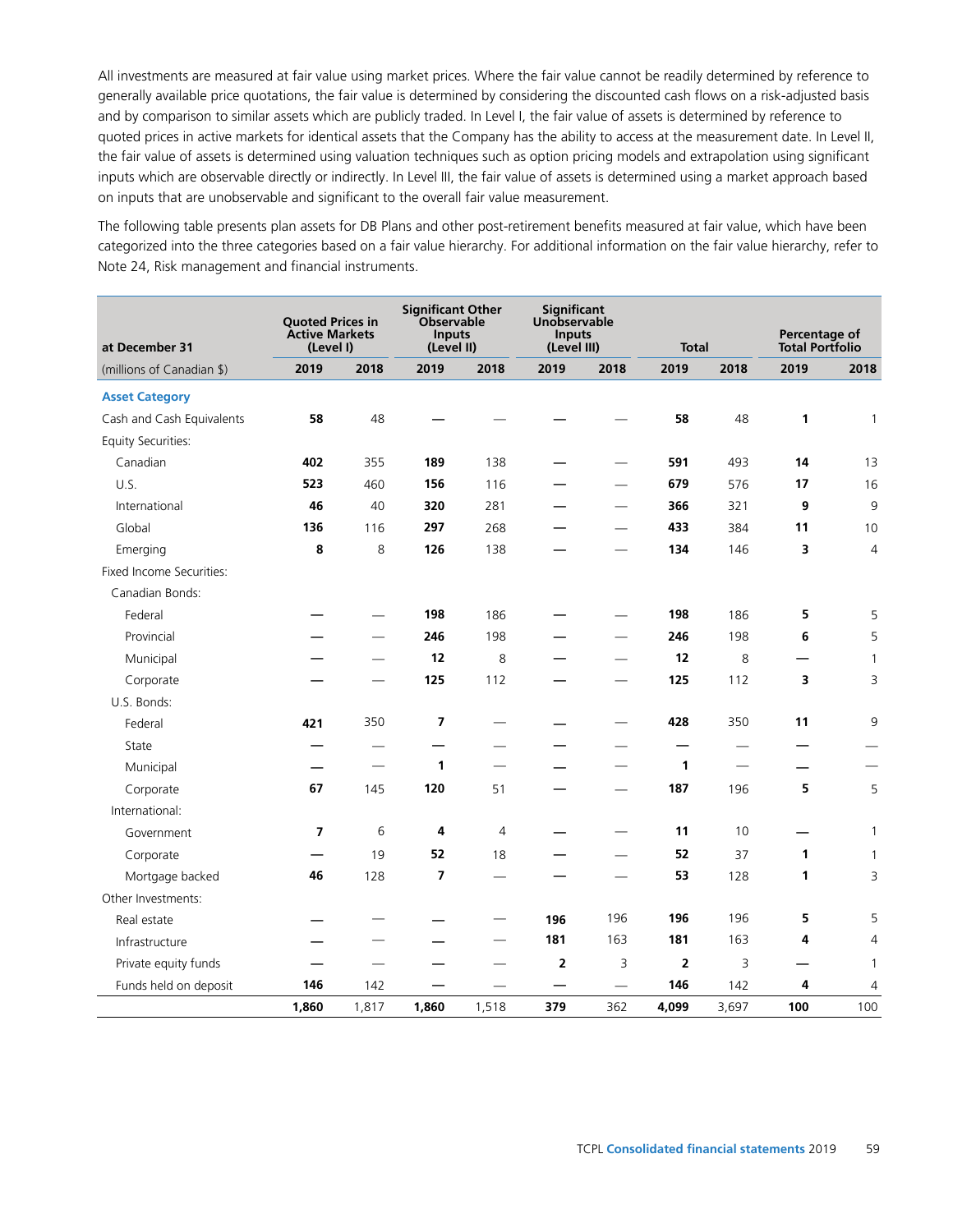The following table presents the net change in the Level III fair value category:

| (millions of Canadian \$, pre-tax)  |      |
|-------------------------------------|------|
| Balance at December 31, 2017        | 216  |
| Purchases and sales                 | 127  |
| Realized and unrealized gains       | 19   |
| Balance at December 31, 2018        | 362  |
| Purchases and sales                 | 35   |
| Realized and unrealized losses      | (18) |
| <b>Balance at December 31, 2019</b> | 379  |

The Company's expected funding contributions in 2020 are approximately \$116 million for the DB Plans, approximately \$7 million for the other post-retirement benefit plans and approximately \$62 million for the savings plan and DC Plans. The Company expects to provide an additional estimated \$12 million letter of credit to the Canadian DB Plan for the funding of solvency requirements.

The following are estimated future benefit payments, which reflect expected future service:

| (millions of Canadian \$) | Pension<br><b>Benefits</b> | <b>Other Post-</b><br>Retirement<br><b>Benefits</b> |
|---------------------------|----------------------------|-----------------------------------------------------|
| 2020                      | 195                        | 25                                                  |
| 2021                      | 199                        | 25                                                  |
| 2022                      | 203                        | 24                                                  |
| 2023                      | 207                        | 24                                                  |
| 2024                      | 209                        | 24                                                  |
| 2025 to 2029              | 1,084                      | 117                                                 |

The rate used to discount pension and other post-retirement benefit plan obligations was developed based on a yield curve of primarily corporate AA bond yields at December 31, 2019. This yield curve is used to develop spot rates that vary based on the duration of the obligations. The estimated future cash flows for the pension and other post-retirement obligations were matched to the corresponding rates on the spot rate curve to derive a weighted average discount rate.

The significant weighted average actuarial assumptions adopted in measuring the Company's benefit obligations were as follows:

|                               | <b>Pension</b><br><b>Benefit Plans</b> | <b>Other Post-Retirement</b><br><b>Benefit Plans</b> |       |       |
|-------------------------------|----------------------------------------|------------------------------------------------------|-------|-------|
| at December 31                | 2019                                   | 2018                                                 | 2019  | 2018  |
| Discount rate                 | 3.20%                                  | 3.90%                                                | 3.35% | 4.10% |
| Rate of compensation increase | $3.00\%$                               | 3.00%                                                |       |       |

The significant weighted average actuarial assumptions adopted in measuring the Company's net benefit plan costs were as follows:

|                                                  | <b>Pension</b><br><b>Benefit Plans</b> |          |         | <b>Other Post-Retirement</b><br><b>Benefit Plans</b> |       |       |
|--------------------------------------------------|----------------------------------------|----------|---------|------------------------------------------------------|-------|-------|
| year ended December 31                           | 2019                                   | 2018     | 2017    | 2019                                                 | 2018  | 2017  |
| Discount rate                                    | 3.90%                                  | 3.60%    | 3.95%   | 4.10%                                                | 3.70% | 4.15% |
| Expected long-term rate of return on plan assets | 6.60%                                  | 6.70%    | 6.50%   | 4.30%                                                | 4.00% | 6.05% |
| Rate of compensation increase                    | $3.00\%$                               | $3.00\%$ | $.20\%$ |                                                      |       |       |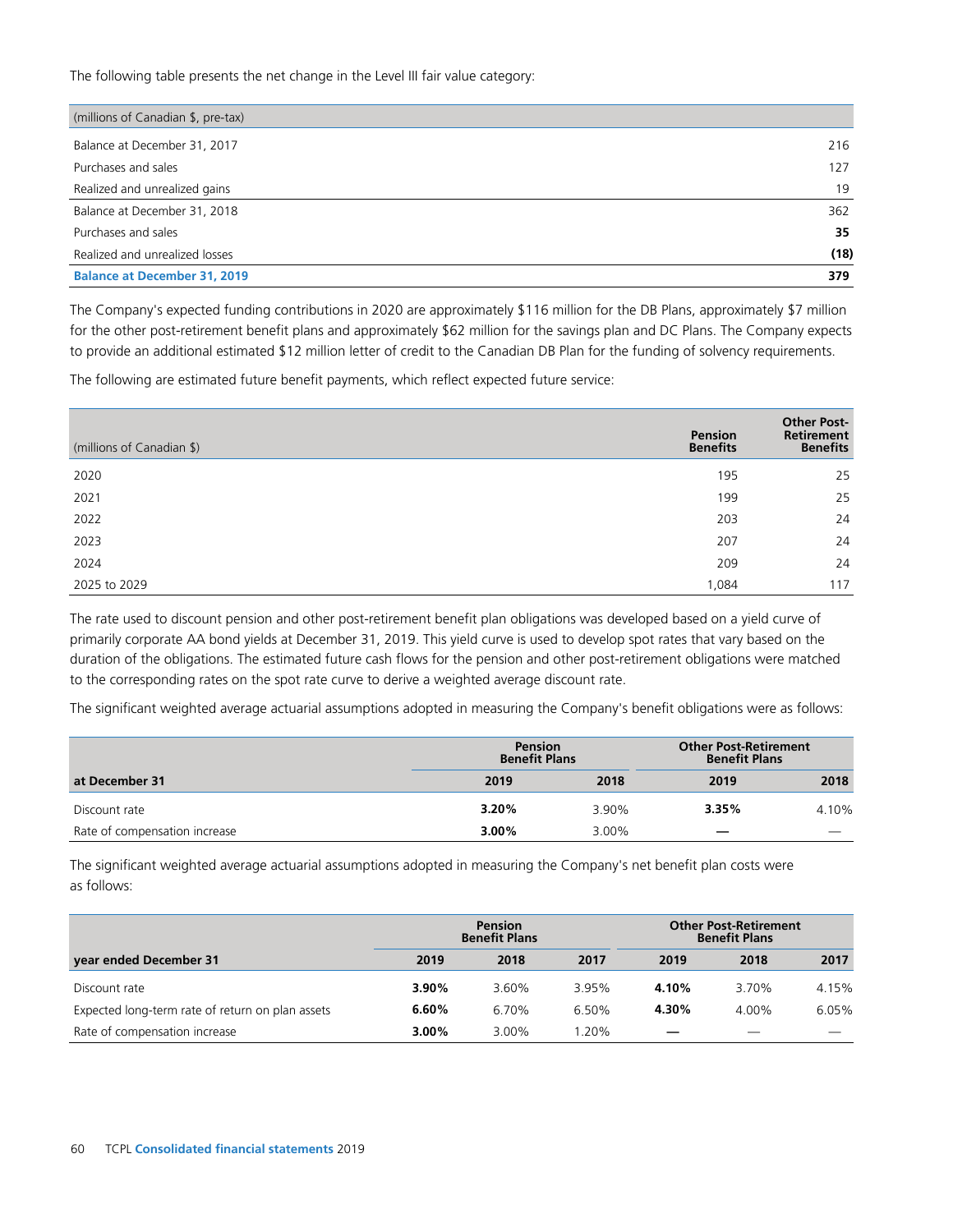The overall expected long-term rate of return on plan assets is based on historical and projected rates of return for the portfolio in aggregate and for each asset class in the portfolio. Assumed projected rates of return are selected after analyzing historical experience and estimating future levels and volatility of returns. Asset class benchmark returns, asset mix and anticipated benefit payments from plan assets are also considered in determining the overall expected rate of return. The discount rate is based on market interest rates of high-quality bonds that match the timing and benefits expected to be paid under each plan.

A 6.30 per cent weighted-average annual rate of increase in the per capita cost of covered health care benefits was assumed for 2020 measurement purposes. The rate was assumed to decrease gradually to 4.50% by 2029 and remain at this level thereafter. A one per cent change in assumed health care cost trend rates would have the following effects:

| (millions of Canadian \$)                               | Increase | <b>Decrease</b> |
|---------------------------------------------------------|----------|-----------------|
| Effect on total of service and interest cost components |          |                 |
| Effect on post-retirement benefit obligation            |          | (25)            |

The net benefit cost recognized for the Company's pension benefit plans and other post-retirement benefit plans is as follows:

| at December 31                                    | <b>Pension</b><br><b>Benefit Plans</b> |       |       | <b>Other Post-Retirement</b><br><b>Benefit Plans</b> |                |                |
|---------------------------------------------------|----------------------------------------|-------|-------|------------------------------------------------------|----------------|----------------|
| (millions of Canadian \$)                         | 2019                                   | 2018  | 2017  | 2019                                                 | 2018           | 2017           |
| Service cost <sup>1</sup>                         | 126                                    | 121   | 108   | 5                                                    | $\overline{4}$ | $\overline{4}$ |
| Other components of net benefit cost <sup>1</sup> |                                        |       |       |                                                      |                |                |
| Interest cost                                     | 142                                    | 134   | 122   | 17                                                   | 14             | 14             |
| Expected return on plan assets                    | (222)                                  | (221) | (178) | (15)                                                 | (16)           | (21)           |
| Amortization of actuarial loss                    | 12                                     | 15    | 14    | 2                                                    |                |                |
| Amortization of regulatory asset                  | 14                                     | 18    | 37    | $\overline{2}$                                       |                |                |
| Settlement charge - regulatory asset              |                                        |       | 2     |                                                      |                |                |
| Settlement charge - AOCI                          |                                        | 4     | 2     |                                                      |                |                |
|                                                   | (54)                                   | (50)  | (1)   | 6                                                    | (1)            | (5)            |
| <b>Net Benefit Cost Recognized</b>                | 72                                     | 71    | 107   | 11                                                   | 3              | (1)            |

1 Service cost and other components of net benefit cost are included in Plant operating costs and other in the Consolidated statement of income.

Pre-tax amounts recognized in AOCI were as follows:

|                                             |                                   | 2019                                                |                                   | 2018                                                | 2017                              |                                                            |
|---------------------------------------------|-----------------------------------|-----------------------------------------------------|-----------------------------------|-----------------------------------------------------|-----------------------------------|------------------------------------------------------------|
| at December 31<br>(millions of Canadian \$) | <b>Pension</b><br><b>Benefits</b> | Other Post-<br><b>Retirement</b><br><b>Benefits</b> | <b>Pension</b><br><b>Benefits</b> | <b>Other Post-</b><br>Retirement<br><b>Benefits</b> | <b>Pension</b><br><b>Benefits</b> | <b>Other Post-</b><br><b>Retirement</b><br><b>Benefits</b> |
| Net loss                                    | 398                               | 20                                                  | 364                               | 53                                                  | 273                               |                                                            |

The estimated net loss for the DB Plans and for the other post-retirement benefit plans that will be amortized from AOCI into net periodic benefit cost in 2020 is \$21 million and \$2 million, respectively.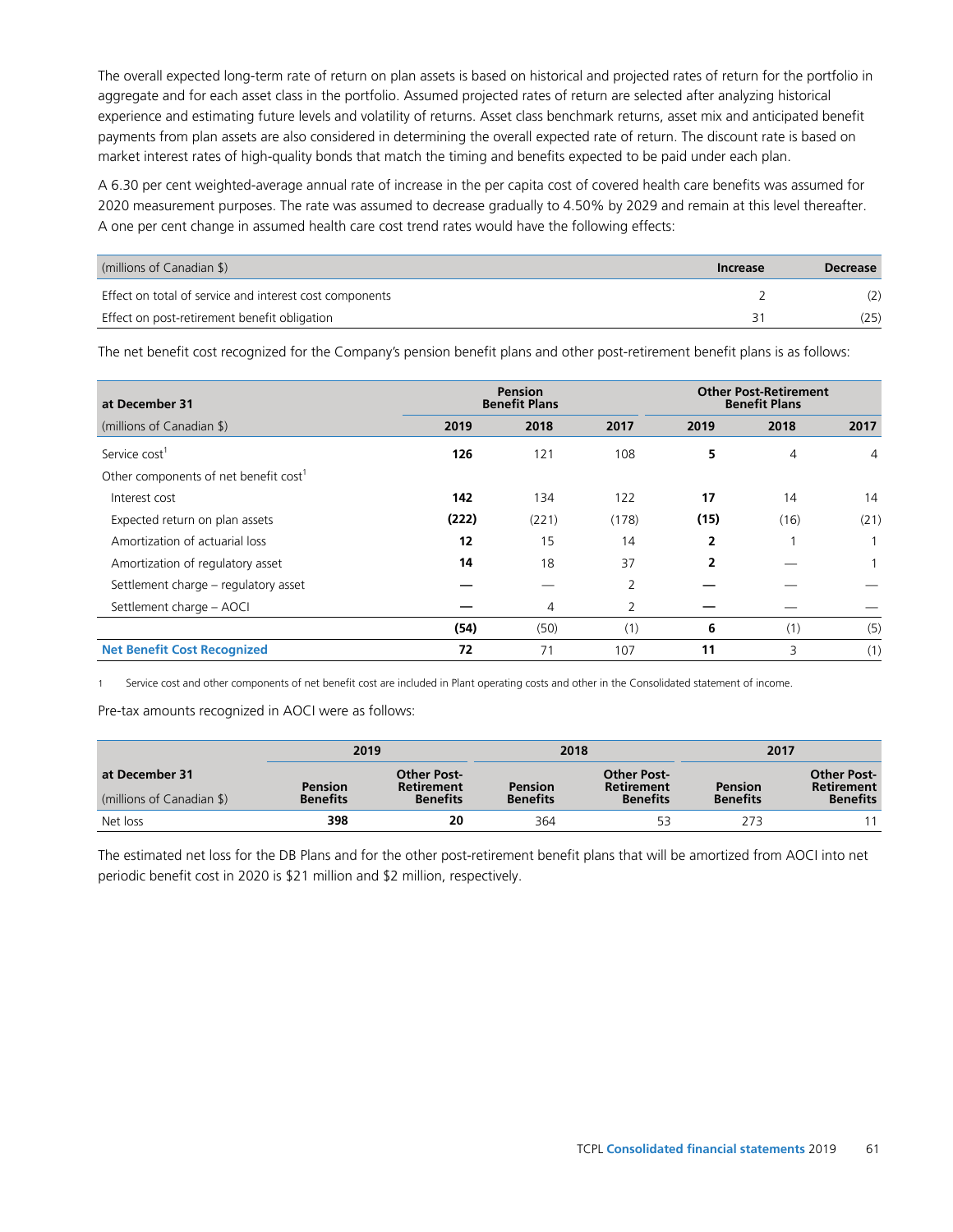Pre-tax amounts recognized in OCI were as follows:

|                                                     |                            | 2019                                         |                                   | 2018                                                       | 2017                              |                                                            |
|-----------------------------------------------------|----------------------------|----------------------------------------------|-----------------------------------|------------------------------------------------------------|-----------------------------------|------------------------------------------------------------|
| at December 31<br>(millions of Canadian \$)         | Pension<br><b>Benefits</b> | Other Post-<br>Retirement<br><b>Benefits</b> | <b>Pension</b><br><b>Benefits</b> | <b>Other Post-</b><br><b>Retirement</b><br><b>Benefits</b> | <b>Pension</b><br><b>Benefits</b> | <b>Other Post-</b><br><b>Retirement</b><br><b>Benefits</b> |
| Amortization of net loss from<br>AOCI to net income | (12)                       | (2)                                          | (15)                              | (1)                                                        | (18)                              | (1)                                                        |
| Curtailment                                         |                            |                                              |                                   |                                                            | (14)                              | (2)                                                        |
| Settlement                                          |                            |                                              | (4)                               |                                                            | (11)                              |                                                            |
| Funded status adjustment                            | 52                         | (37)                                         | 110                               | 43                                                         | 46                                | (7)                                                        |
|                                                     | 40                         | (39)                                         | 91                                | 42                                                         |                                   | (10)                                                       |

## **24. RISK MANAGEMENT AND FINANCIAL INSTRUMENTS**

## **Risk Management Overview**

TCPL has exposure to market risk and counterparty credit risk, and has strategies, policies and limits in place to manage the impact of these risks on earnings, cash flow and shareholder value.

Risk management strategies, policies and limits are designed to ensure TCPL's risks and related exposures are in line with the Company's business objectives and risk tolerance. Market risk and counterparty credit risk are managed within limits established by the Company's Board of Directors, implemented by senior management and monitored by the Company's risk management and internal audit groups. The Board of Directors' Audit Committee oversees how management monitors compliance with market risk and counterparty credit risk management policies and procedures, and oversees management's review of the adequacy of the risk management framework.

#### **Market Risk**

The Company constructs and invests in energy infrastructure projects, purchases and sells commodities, issues short-term and long-term debt, including amounts in foreign currencies, and invests in foreign operations. Certain of these activities expose the Company to market risk from changes in commodity prices, foreign exchange rates and interest rates, which may affect the Company's earnings and the value of the financial instruments it holds. The Company assesses contracts used to manage market risk to determine whether all, or a portion, meets the definition of a derivative.

Derivative contracts the Company uses to assist in managing the exposure to market risk may consist of the following:

- Forwards and futures contracts agreements to purchase or sell a specific financial instrument or commodity at a specified price and date in the future
- Swaps agreements between two parties to exchange streams of payments over time according to specified terms
- Options agreements that convey the right, but not the obligation of the purchaser to buy or sell a specific amount of a financial instrument or commodity at a fixed price, either at a fixed date or at any time within a specified period.

#### **Commodity price risk**

The following strategies may be used to manage exposure to commodity price risk in the Company's non-regulated businesses:

- In the Company's power generation business, TCPL manages the exposure to fluctuating commodity prices through long-term contracts and hedging activities including selling and purchasing power and natural gas in forward markets
- In the Company's non-regulated natural gas storage business, TCPL's exposure to seasonal natural gas price spreads is managed with a portfolio of third-party storage capacity contracts and through offsetting purchases and sales of natural gas in forward markets to lock in future positive margins
- In the Company's liquids marketing business, TCPL enters into pipeline and storage terminal capacity contracts, as well as crude purchase and sale agreements. TCPL fixes a portion of its exposure on these contracts by entering into derivative instruments to manage its variable price fluctuations that arise from physical liquids transactions.

In May 2019, TCPL sold its remaining U.S. Power marketing contracts completing the divestiture of its U.S. Northeast power business which began in 2017, greatly reducing its exposure to electricity price risk.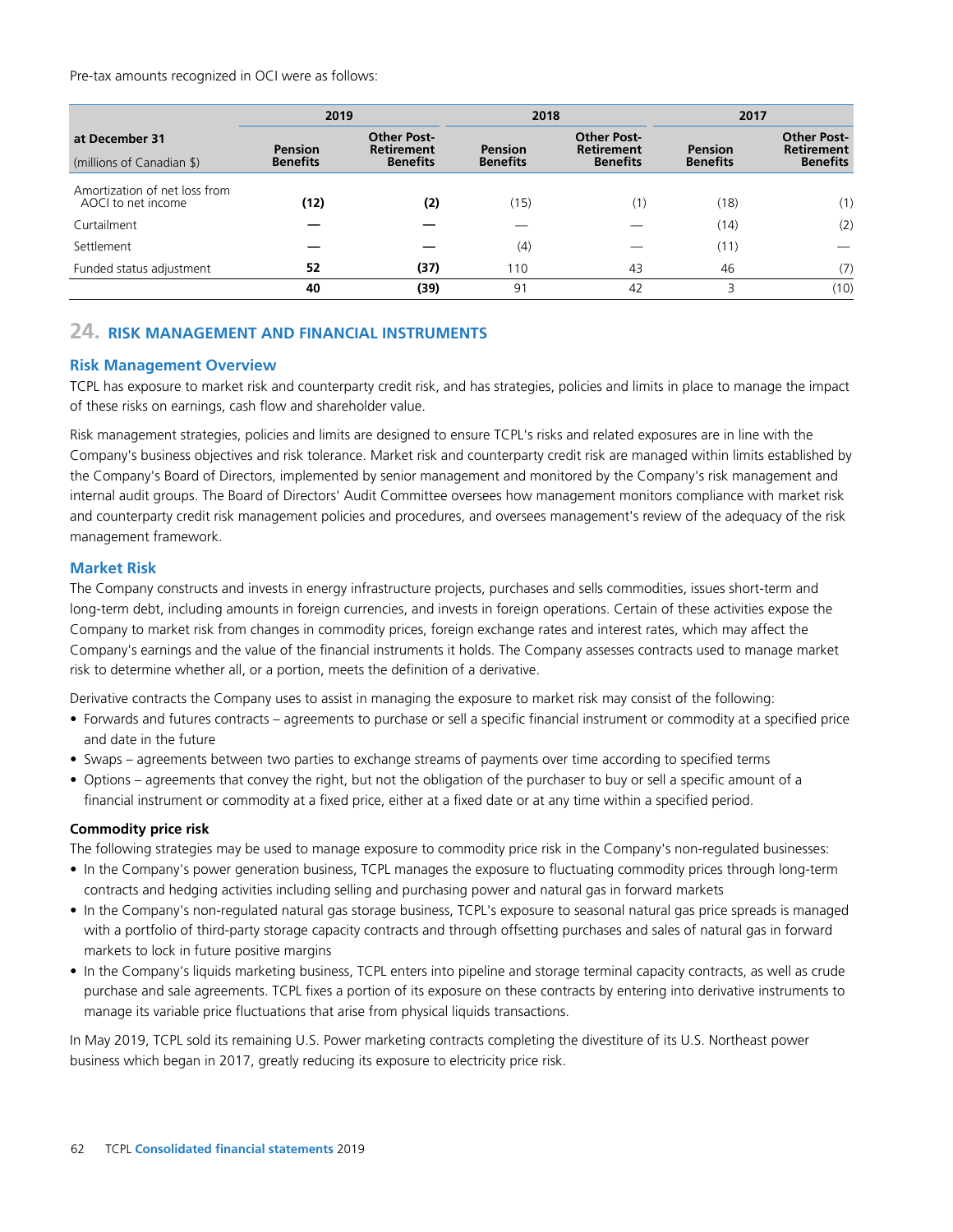#### **Interest rate risk**

TCPL utilizes short-term and long-term debt to finance its operations which exposes the Company to interest rate risk. TCPL typically pays fixed rates of interest on its long-term debt and floating rates on its commercial paper programs and amounts drawn on its credit facilities. A small portion of TCPL's long-term debt is at floating interest rates. In addition, the Company is exposed to interest rate risk on financial instruments and contractual obligations containing variable interest rate components. The Company manages its interest rate risk using interest rate swaps.

Many of TCPL's financial instruments and contractual obligations with variable rate components reference the London Interbank Offered Rate (LIBOR). This rate will cease to be published at the end of 2021 and will likely be replaced by a secured overnight financing rate. The Company will continue to monitor developments and the impact, if any, on the business.

#### **Foreign exchange risk**

TCPL generates revenues and incurs expenses and capital expenditures that are denominated in currencies other than Canadian dollars. As a result, the Company's earnings and cash flows are exposed to currency fluctuations.

A portion of TCPL's businesses generate earnings in U.S. dollars, but since its financial results are reported in Canadian dollars, changes in the value of the U.S. dollar against the Canadian dollar can affect its net income. As the Company's U.S. dollardenominated operations continue to grow, this exposure increases. A portion of this risk is offset by interest expense on U.S. dollar-denominated debt. The balance of the exposure is actively managed on a rolling one-year basis using foreign exchange derivatives, however, the natural exposure beyond that period remains.

#### **Net investment hedges**

The Company hedges a portion of its net investment in foreign operations (on an after-tax basis) with U.S. dollar-denominated debt, cross-currency swaps and foreign exchange options.

The fair values and notional amounts for the derivatives designated as a net investment hedge were as follows:

|                                                                                | 2019                |                           | 2018                |                           |  |
|--------------------------------------------------------------------------------|---------------------|---------------------------|---------------------|---------------------------|--|
| at December 31<br>(millions of Canadian \$, unless otherwise noted)            | Fair<br>Value $1,2$ | <b>Notional</b><br>Amount | Fair<br>Value $1,2$ | <b>Notional</b><br>Amount |  |
| U.S. dollar cross-currency interest rate swaps (maturing $2023$ ) <sup>3</sup> |                     | <b>US 100</b>             | (43)                | <b>US 300</b>             |  |
| U.S. dollar foreign exchange options (maturing 2020 to 2021)                   | 10                  | <b>US 3.000</b>           | (47)                | US 2.500                  |  |
|                                                                                | 13                  | <b>US 3.100</b>           | (90)                | US 2.800                  |  |

1 Fair value equals carrying value.

2 No amounts have been excluded from the assessment of hedge effectiveness.

In 2019, Net income includes net realized gains of nil (2018 – gains of \$2 million) related to the interest component of cross-currency swap settlements which are reported within Interest expense.

The notional amounts and fair value of U.S. dollar-denominated debt designated as a net investment hedge were as follows:

| at December 31                                    |                    |                    |
|---------------------------------------------------|--------------------|--------------------|
| (millions of Canadian \$, unless otherwise noted) | 2019               | 2018               |
| Notional amount                                   | 29,300 (US 22,600) | 31,000 (US 22,700) |
| Fair value                                        | 33,400 (US 25,700) | 31,700 (US 23,200) |

## **Counterparty Credit Risk**

TCPL's exposure to counterparty credit risk consists of its cash and cash equivalents, accounts receivable, available-for-sale assets, the fair value of derivative assets and a loan receivable.

During the year, continued low natural gas prices presented increased financial challenges for some of our natural gas shippers that resulted in restructuring and bankruptcy for certain shipper entities with no significant negative impact to the Company's 2019 earnings or cash flow. The Company monitors its counterparties and reviews its accounts receivable regularly and, if needed, the Company records allowances for doubtful accounts using the specific identification method. At December 31, 2019 and 2018, there were no significant amounts past due or impaired, no significant credit risk concentration and no significant credit losses during the year.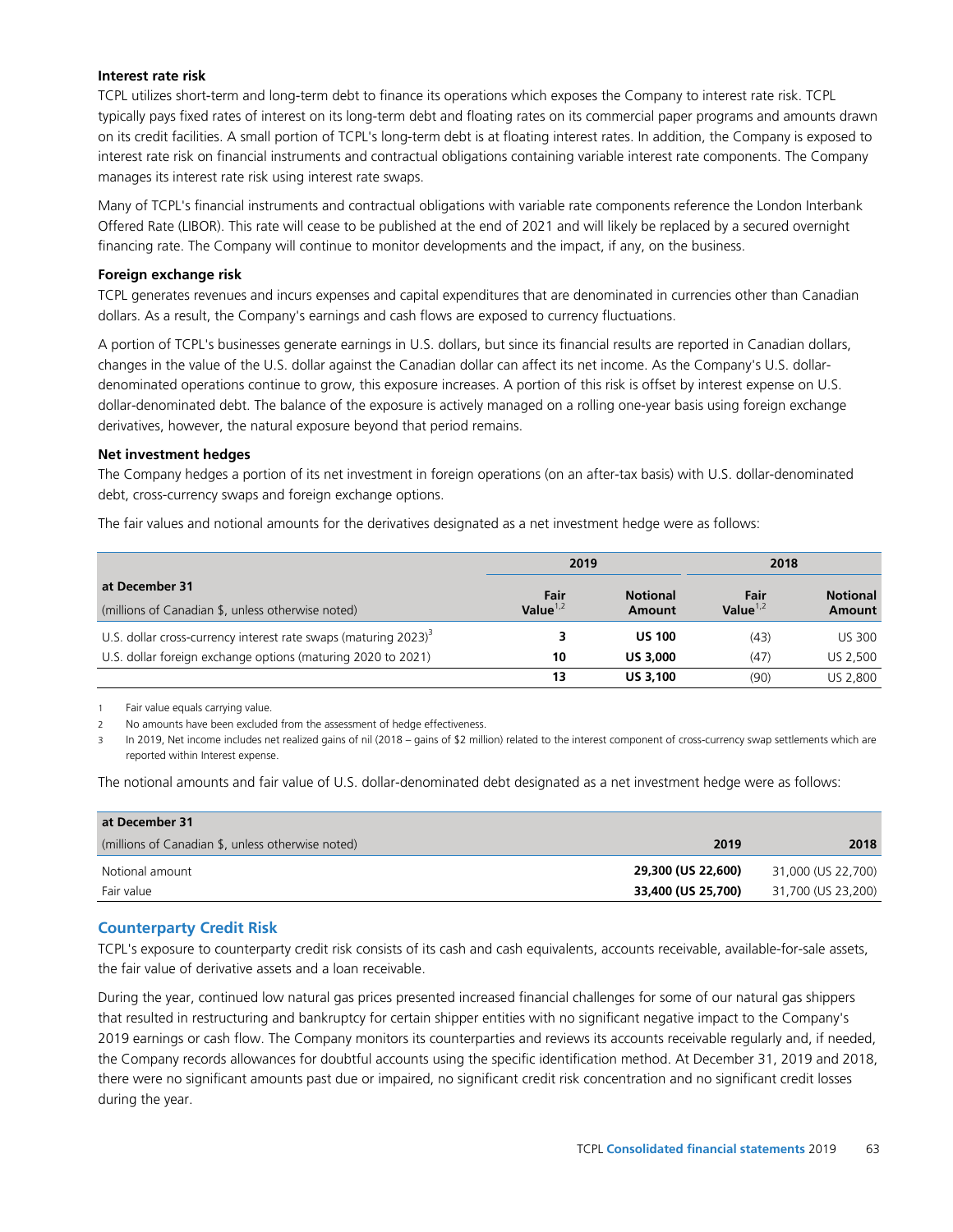At times, the Company's counterparties may endure financial challenges resulting from commodity price and market volatility, economic instability and political or regulatory changes. In addition to actively monitoring these situations, there are a number of factors that mitigate TCPL's counterparty credit risk exposure in the event of default, including:

- contractual rights and remedies together with the utilization of contractually-based financial assurances
- current regulatory frameworks governing certain TCPL operations
- competitive position of the Company's assets and the demand for the Company's services, and
- potential recovery of unpaid amounts through bankruptcy and similar proceedings.

TCPL has significant credit and performance exposures to financial institutions because they hold cash deposits and provide committed credit lines and letters of credit that help manage the Company's exposure to counterparties and provide liquidity in commodity, foreign exchange and interest rate derivative markets.

## **Fair Value of Non-Derivative Financial Instruments**

Available-for-sale assets are recorded at fair value which is calculated using quoted market prices where available. Certain non-derivative financial instruments included in cash and cash equivalents, accounts receivable, intangible and other assets, notes payable, accounts payable and other, due to affiliate, accrued interest and other long-term liabilities have carrying amounts that approximate their fair value due to the nature of the item or the short time to maturity. Each of these instruments are classified in Level II of the fair value hierarchy.

Credit risk has been taken into consideration when calculating the fair value of non-derivative financial instruments.

#### **Balance Sheet Presentation of Non-Derivative Financial Instruments**

The following table details the fair value of non-derivative financial instruments, excluding those where carrying amounts approximate fair value, and would be classified in Level II of the fair value hierarchy:

|                                                                    | 2019      | 2018         |          |           |
|--------------------------------------------------------------------|-----------|--------------|----------|-----------|
| at December 31                                                     | Carrying  | Fair         | Carrying | Fair      |
| (millions of Canadian \$)                                          | Amount    | <b>Value</b> | Amount   | Value     |
| Long-term debt, including current portion <sup>1,2</sup> (Note 18) | (36, 985) | (43, 187)    | (39.971) | (42, 284) |
| Junior subordinated notes (Note 19)                                | (8,614)   | (8, 777)     | (7,508)  | (6,665)   |
|                                                                    | (45, 599) | (51.964)     | (47.479) | (48, 949) |

<sup>1</sup> Long-term debt is recorded at amortized cost, except for US\$200 million (2018 – US\$750 million) that is attributed to hedged risk and recorded at fair value.

2 Net income in 2019 included unrealized losses of \$3 million (2018 – \$2 million) for fair value adjustments attributable to the hedged interest rate risk associated with interest rate swap fair value hedging relationships on US\$200 million of long-term debt at December 31, 2019 (2018 – US\$750 million). There were no other unrealized gains or losses from fair value adjustments to the non-derivative financial instruments.

## **Available-for-Sale Assets Summary**

The following tables summarize additional information about the Company's restricted investments that are classified as availablefor-sale assets:

|                                                    | 2019                                         |                                        | 2018                                         |                                        |  |
|----------------------------------------------------|----------------------------------------------|----------------------------------------|----------------------------------------------|----------------------------------------|--|
| at December 31<br>(millions of Canadian \$)        | <b>LMCI Restricted</b><br><b>Investments</b> | <b>Other Restricted</b><br>Investments | <b>LMCI Restricted</b><br><b>Investments</b> | <b>Other Restricted</b><br>Investments |  |
| Fair value of fixed income securities <sup>2</sup> |                                              |                                        |                                              |                                        |  |
| Maturing within 1 year                             |                                              | 6                                      |                                              | 22                                     |  |
| Maturing within 1-5 years                          | 26                                           | 100                                    |                                              | 110                                    |  |
| Maturing within 5-10 years                         | 801                                          |                                        | 140                                          |                                        |  |
| Maturing after 10 years                            | 61                                           |                                        | 952                                          |                                        |  |
| Fair value of equity securities <sup>2</sup>       | 556                                          |                                        |                                              |                                        |  |
|                                                    | 1,444                                        | 106                                    | 1,092                                        | 132                                    |  |

1 Other restricted investments have been set aside to fund insurance claim losses to be paid by the Company's wholly-owned captive insurance subsidiary.

2 Available-for-sale assets are recorded at fair value and included in Other current assets and Restricted investments on the Company's Consolidated balance sheet.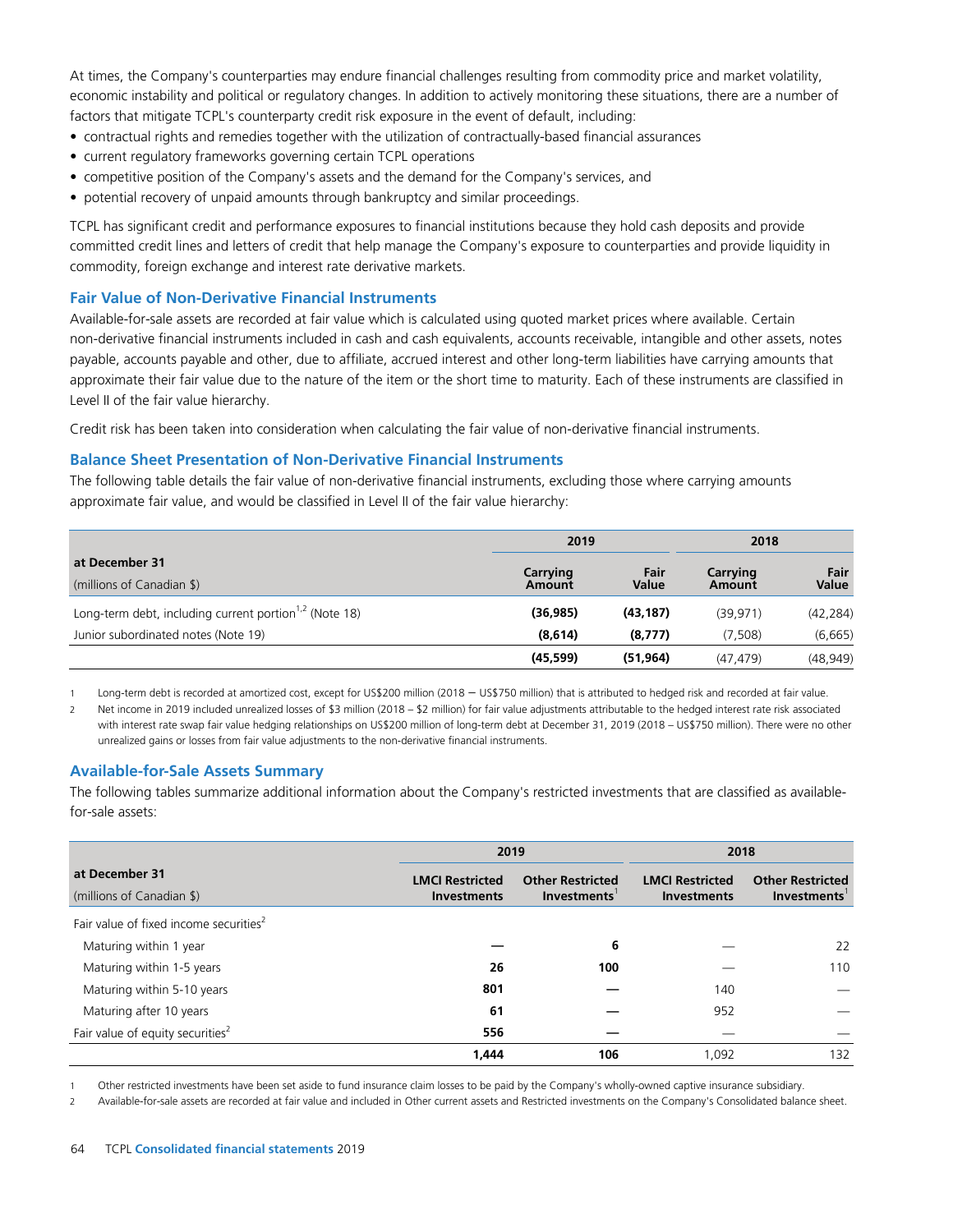|                                                     | 2019<br>2018                             |                                                 | 2017                                     |                                    |                                           |                                    |
|-----------------------------------------------------|------------------------------------------|-------------------------------------------------|------------------------------------------|------------------------------------|-------------------------------------------|------------------------------------|
| year ended December 31<br>(millions of Canadian \$) | <b>LMCI</b><br>restricted<br>investments | Other<br>restricted<br>investments <sup>2</sup> | <b>LMCI</b><br>restricted<br>investments | Other<br>restricted<br>investments | <b>LMCI</b><br>restricted<br>investments' | Other<br>restricted<br>investments |
| Net unrealized gains/(losses)                       | 32                                       |                                                 |                                          |                                    | (3)                                       |                                    |
| Net realized gains/(losses) $3$                     | 60                                       |                                                 | (4)                                      |                                    |                                           |                                    |

1 Gains and losses arising from changes in the fair value of LMCI restricted investments impact the subsequent amounts to be collected through tolls to cover future pipeline abandonment costs. As a result, the Company records these gains and losses as regulatory assets or liabilities.

2 Gains and losses on other restricted investments are included in Interest income and other in the Company's Consolidated statement of income.

Realized gains and losses on the sale of LMCI restricted investments are determined using the average cost basis.

## **Fair Value of Derivative Instruments**

The fair value of foreign exchange and interest rate derivatives has been calculated using the income approach which uses year-end market rates and applies a discounted cash flow valuation model. The fair value of commodity derivatives has been calculated using quoted market prices where available. In the absence of quoted market prices, third-party broker quotes or other valuation techniques have been used. The fair value of options has been calculated using the Black-Scholes pricing model. Credit risk has been taken into consideration when calculating the fair value of derivative instruments. Unrealized gains and losses on derivative instruments are not necessarily representative of the amounts that will be realized on settlement.

In some cases, even though the derivatives are considered to be effective economic hedges, they do not meet the specific criteria for hedge accounting treatment or are not designated as a hedge and are accounted for at fair value with changes in fair value recorded in net income in the period of change. This may expose the Company to increased variability in reported earnings because the fair value of the derivative instruments can fluctuate significantly from period to period.

The recognition of gains and losses on derivatives for Canadian natural gas regulated pipeline exposures is determined through the regulatory process. Gains and losses arising from changes in the fair value of derivatives accounted for as part of RRA, including those that qualify for hedge accounting treatment, are expected to be recovered or refunded through the tolls charged by the Company. As a result, these gains and losses are deferred as regulatory assets or regulatory liabilities and are refunded to or collected from the ratepayers in subsequent years when the derivative settles.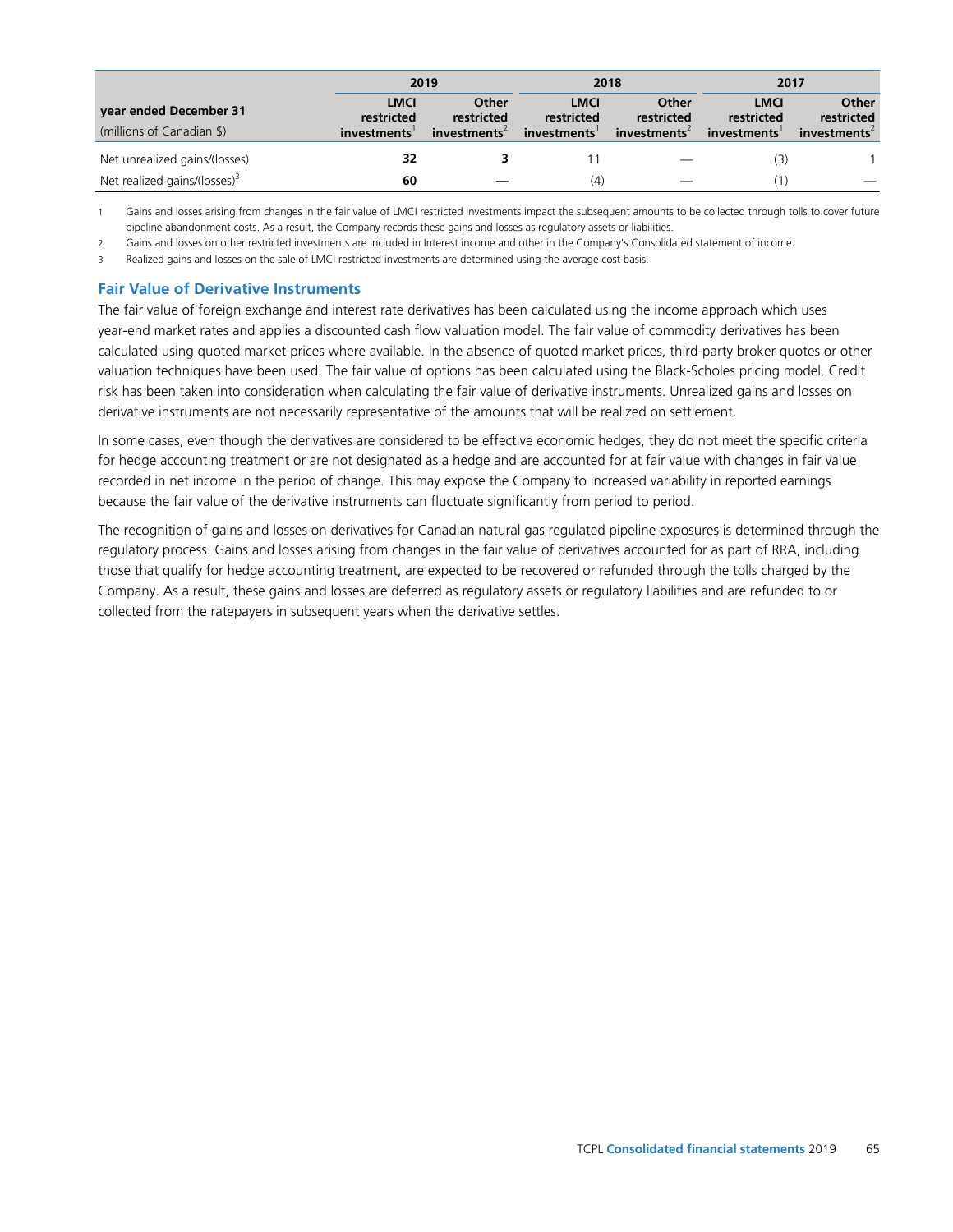## **Balance Sheet Presentation of Derivative Instruments**

The balance sheet classification of the fair value of derivative instruments as at December 31, 2019 is as follows:

| at December 31, 2019<br>(millions of Canadian \$) | <b>Cash Flow</b><br><b>Hedges</b> | <b>Fair Value</b><br><b>Hedges</b> | <b>Net</b><br>Investment<br><b>Hedges</b> | <b>Held for</b><br><b>Trading</b> | <b>Total Fair</b><br>Value of<br><b>Derivative</b><br><b>Instruments</b> |
|---------------------------------------------------|-----------------------------------|------------------------------------|-------------------------------------------|-----------------------------------|--------------------------------------------------------------------------|
| Other current assets (Note 7)                     |                                   |                                    |                                           |                                   |                                                                          |
| Commodities <sup>2</sup>                          |                                   |                                    |                                           | 118                               | 118                                                                      |
| Foreign exchange                                  |                                   |                                    | 10                                        | 61                                | 71                                                                       |
| Interest rate                                     |                                   | 1                                  |                                           |                                   | 1                                                                        |
|                                                   |                                   | $\mathbf{1}$                       | 10                                        | 179                               | 190                                                                      |
| Intangible and other assets (Note 13)             |                                   |                                    |                                           |                                   |                                                                          |
| Foreign exchange                                  |                                   |                                    | 5                                         |                                   | 5                                                                        |
| Interest rate                                     | $\overline{2}$                    |                                    |                                           |                                   | 2                                                                        |
|                                                   | $\overline{2}$                    |                                    | 5                                         |                                   | $\overline{7}$                                                           |
| <b>Total Derivative Assets</b>                    | 2                                 | 1                                  | 15                                        | 179                               | 197                                                                      |
| Accounts payable and other (Note 15)              |                                   |                                    |                                           |                                   |                                                                          |
| Commodities <sup>2</sup>                          | (4)                               |                                    |                                           | (104)                             | (108)                                                                    |
| Foreign exchange                                  |                                   |                                    | (1)                                       | (3)                               | (4)                                                                      |
| Interest rate                                     | (3)                               |                                    |                                           |                                   | (3)                                                                      |
|                                                   | (7)                               |                                    | (1)                                       | (107)                             | (115)                                                                    |
| Other long-term liabilities (Note 16)             |                                   |                                    |                                           |                                   |                                                                          |
| Commodities <sup>2</sup>                          | (6)                               |                                    |                                           | (11)                              | (17)                                                                     |
| Foreign exchange                                  |                                   |                                    | (1)                                       |                                   | (1)                                                                      |
| Interest rate                                     | (63)                              |                                    |                                           |                                   | (63)                                                                     |
|                                                   | (69)                              |                                    | (1)                                       | (11)                              | (81)                                                                     |
| <b>Total Derivative Liabilities</b>               | (76)                              |                                    | (2)                                       | (118)                             | (196)                                                                    |
| <b>Total Derivatives</b>                          | (74)                              | 1                                  | 13                                        | 61                                | 1                                                                        |

1 Fair value equals carrying value.

2 Includes purchases and sales of power, natural gas and liquids.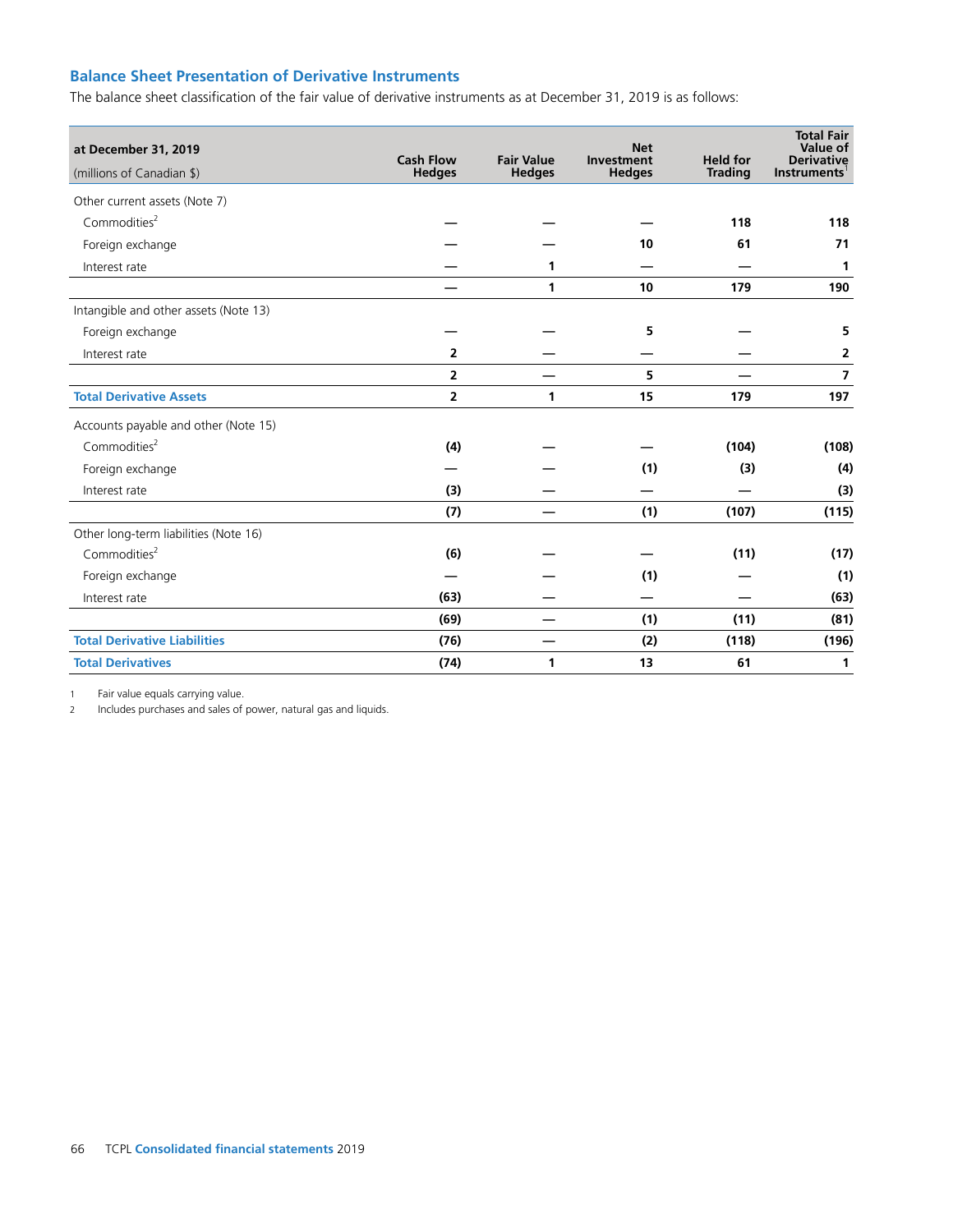The balance sheet classification of the fair value of derivative instruments as at December 31, 2018 is as follows:

| at December 31, 2018<br>(millions of Canadian \$) | <b>Cash Flow</b><br><b>Hedges</b> | <b>Fair Value</b><br><b>Hedges</b> | <b>Net</b><br>Investment<br><b>Hedges</b> | <b>Held for</b><br><b>Trading</b> | <b>Total Fair</b><br>Value of<br><b>Derivative</b><br><b>Instruments</b> |
|---------------------------------------------------|-----------------------------------|------------------------------------|-------------------------------------------|-----------------------------------|--------------------------------------------------------------------------|
| Other current assets (Note 7)                     |                                   |                                    |                                           |                                   |                                                                          |
| Commodities <sup>2</sup>                          | $\mathbf{1}$                      |                                    |                                           | 716                               | 717                                                                      |
| Foreign exchange                                  |                                   |                                    | 16                                        | 1                                 | 17                                                                       |
| Interest rate                                     | 3                                 |                                    |                                           |                                   | 3                                                                        |
|                                                   | $\overline{4}$                    |                                    | 16                                        | 717                               | 737                                                                      |
| Intangible and other assets (Note 13)             |                                   |                                    |                                           |                                   |                                                                          |
| Commodities <sup>2</sup>                          | $\mathbf{1}$                      |                                    |                                           | 50                                | 51                                                                       |
| Foreign exchange                                  |                                   |                                    |                                           |                                   | 1                                                                        |
| Interest rate                                     | 8                                 | 1                                  |                                           |                                   | 9                                                                        |
|                                                   | 9                                 | $\mathbf{1}$                       | $\mathbf{1}$                              | 50                                | 61                                                                       |
| <b>Total Derivative Assets</b>                    | 13                                | $\mathbf{1}$                       | 17                                        | 767                               | 798                                                                      |
| Accounts payable and other (Note 15)              |                                   |                                    |                                           |                                   |                                                                          |
| Commodities <sup>2</sup>                          | (4)                               |                                    |                                           | (622)                             | (626)                                                                    |
| Foreign exchange                                  |                                   |                                    | (105)                                     | (188)                             | (293)                                                                    |
| Interest rate                                     |                                   | (3)                                |                                           |                                   | (3)                                                                      |
|                                                   | (4)                               | (3)                                | (105)                                     | (810)                             | (922)                                                                    |
| Other long-term liabilities (Note 16)             |                                   |                                    |                                           |                                   |                                                                          |
| Commodities <sup>2</sup>                          |                                   |                                    |                                           | (28)                              | (28)                                                                     |
| Foreign exchange                                  |                                   |                                    | (2)                                       |                                   | (2)                                                                      |
| Interest rate                                     | (11)                              | (1)                                |                                           |                                   | (12)                                                                     |
|                                                   | (11)                              | (1)                                | (2)                                       | (28)                              | (42)                                                                     |
| <b>Total Derivative Liabilities</b>               | (15)                              | (4)                                | (107)                                     | (838)                             | (964)                                                                    |
| <b>Total Derivatives</b>                          | (2)                               | (3)                                | (90)                                      | (71)                              | (166)                                                                    |

1 Fair value equals carrying value.

2 Includes purchases and sales of power, natural gas and liquids.

The majority of derivative instruments held for trading have been entered into for risk management purposes and all are subject to the Company's risk management strategies, policies and limits. These include derivatives that have not been designated as hedges or do not qualify for hedge accounting treatment but have been entered into as economic hedges to manage the Company's exposures to market risk.

## **Derivatives in fair value hedging relationships**

The following table details amounts recorded on the Consolidated balance sheet in relation to cumulative adjustments for fair value hedges included in the carrying amount of the hedged liabilities:

| at December 31                    | <b>Carrying amount</b> |         | Fair value hedging adjustments |      |
|-----------------------------------|------------------------|---------|--------------------------------|------|
| (millions of Canadian \$)         | 2019                   | 2018    | 2019                           | 2018 |
| Current portion of long-term debt |                        | (748)   |                                | 3    |
| Long-term debt                    | (260)                  | (273)   | (1)                            |      |
|                                   | (260)                  | (1.021) | (1)                            |      |

1 At December 31, 2019 and 2018, adjustments for discontinued hedging relationships included in these balances were nil.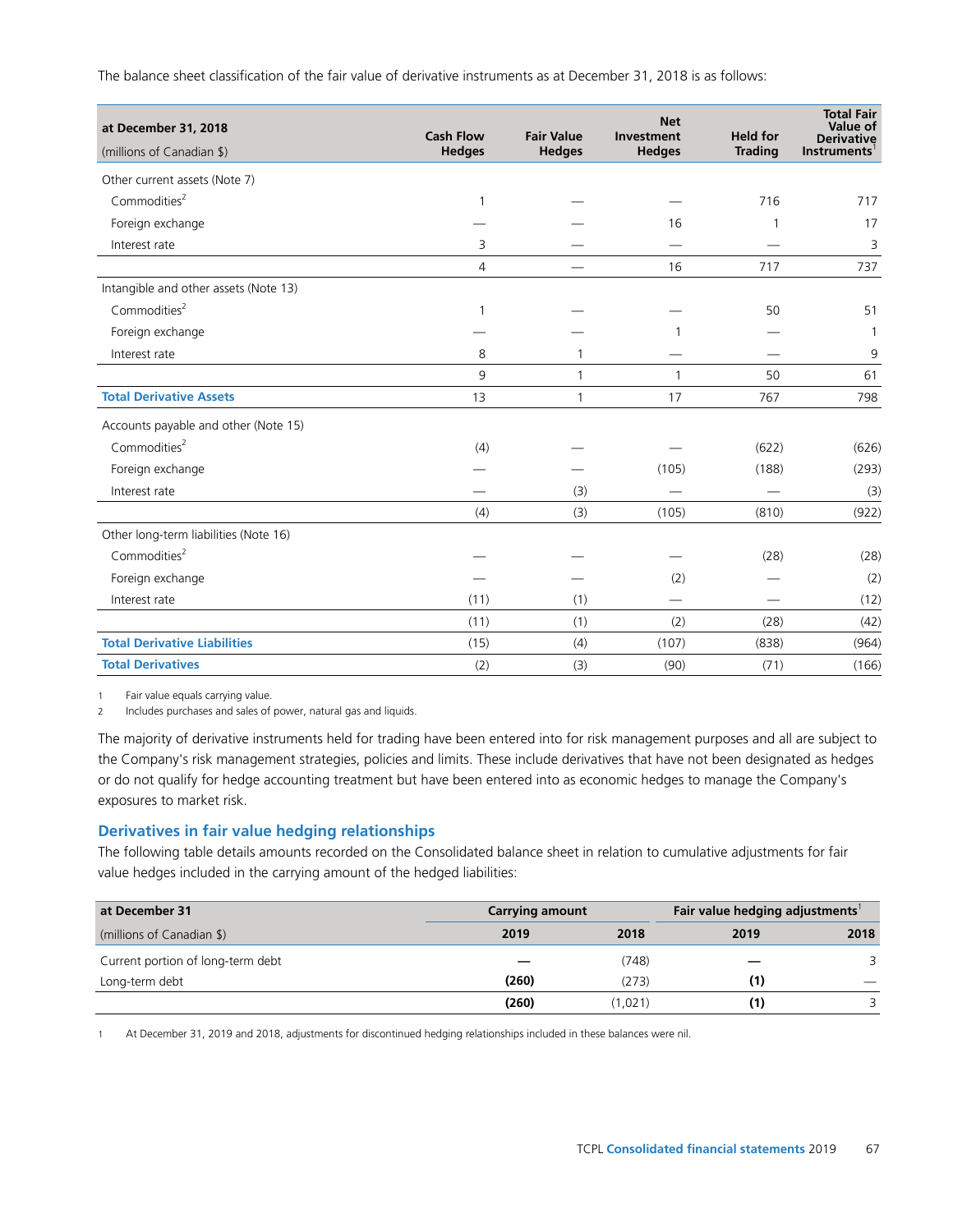## **Notional and Maturity Summary**

The maturity and notional amount or quantity outstanding related to the Company's derivative instruments excluding hedges of the net investment in foreign operations is as follows:

| at December 31, 2019      | Power     | <b>Natural Gas</b> | <b>Liquids</b> | Foreign<br>Exchange | <b>Interest</b><br>Rate |
|---------------------------|-----------|--------------------|----------------|---------------------|-------------------------|
| Purchases <sup>1</sup>    | 492       | 14                 | 39             |                     |                         |
| Sales <sup>1</sup>        | 2,089     | 22                 | 53             |                     |                         |
| Millions of U.S. dollars  |           |                    |                | 3,153               | 1,600                   |
| Millions of Mexican pesos |           |                    |                | 800                 |                         |
| Maturity dates            | 2020-2024 | 2020-2027          | 2020           | 2020                | 2020-2030               |

1 Volumes for power, natural gas and liquids derivatives are in GWh, Bcf and MMBbls respectively.

| at December 31, 2018     | Power     | <b>Natural Gas</b>       | Liquids                  | Foreign<br>Exchange | <b>Interest</b><br>Rate |
|--------------------------|-----------|--------------------------|--------------------------|---------------------|-------------------------|
| Purchases'               | 23,865    | 44                       | 59                       | _                   |                         |
| Sales <sup>1</sup>       | 17,689    | 56                       | 79                       | _                   |                         |
| Millions of U.S. dollars | __        | $\overline{\phantom{a}}$ | $\overline{\phantom{a}}$ | 3,862               | 1.650                   |
| Maturity dates           | 2019-2023 | 2019-2027                | 2019                     | 2019                | 2019-2030               |

1 Volumes for power, natural gas and liquids derivatives are in GWh, Bcf and MMBbls respectively.

## **Unrealized and Realized (Losses)/Gains on Derivative Instruments**

The following summary does not include hedges of the net investment in foreign operations.

| year ended December 31                                 |                |       |              |
|--------------------------------------------------------|----------------|-------|--------------|
| (millions of Canadian \$)                              | 2019           | 2018  | 2017         |
| Derivative instruments held for trading <sup>1</sup>   |                |       |              |
| Amount of unrealized (losses)/gains in the year        |                |       |              |
| Commodities <sup>2</sup>                               | (111)          | 28    | 62           |
| Foreign exchange                                       | 245            | (248) | 88           |
| Interest rate                                          |                |       | (1)          |
| Amount of realized gains/(losses) in the year          |                |       |              |
| Commodities                                            | 378            | 351   | (107)        |
| Foreign exchange                                       | (70)           | (24)  | 18           |
| Interest rate                                          |                |       | $\mathbf{1}$ |
| <b>Derivative instruments in hedging relationships</b> |                |       |              |
| Amount of realized (losses)/gains in the year          |                |       |              |
| Commodities                                            | (6)            | (1)   | 23           |
| Foreign exchange                                       |                |       | 5            |
| Interest rate                                          | $\overline{2}$ | (1)   |              |

1 Realized and unrealized gains and losses on held-for-trading derivative instruments used to purchase and sell commodities are included on a net basis in Revenues. Realized and unrealized gains and losses on interest rate and foreign exchange held-for-trading derivative instruments are included on a net basis in Interest expense and Interest income and other, respectively.

2 In 2019, 2018 and 2017, there were no gains or losses included in Net Income relating to discontinued cash flow hedges where it was probable that the anticipated transaction would not occur.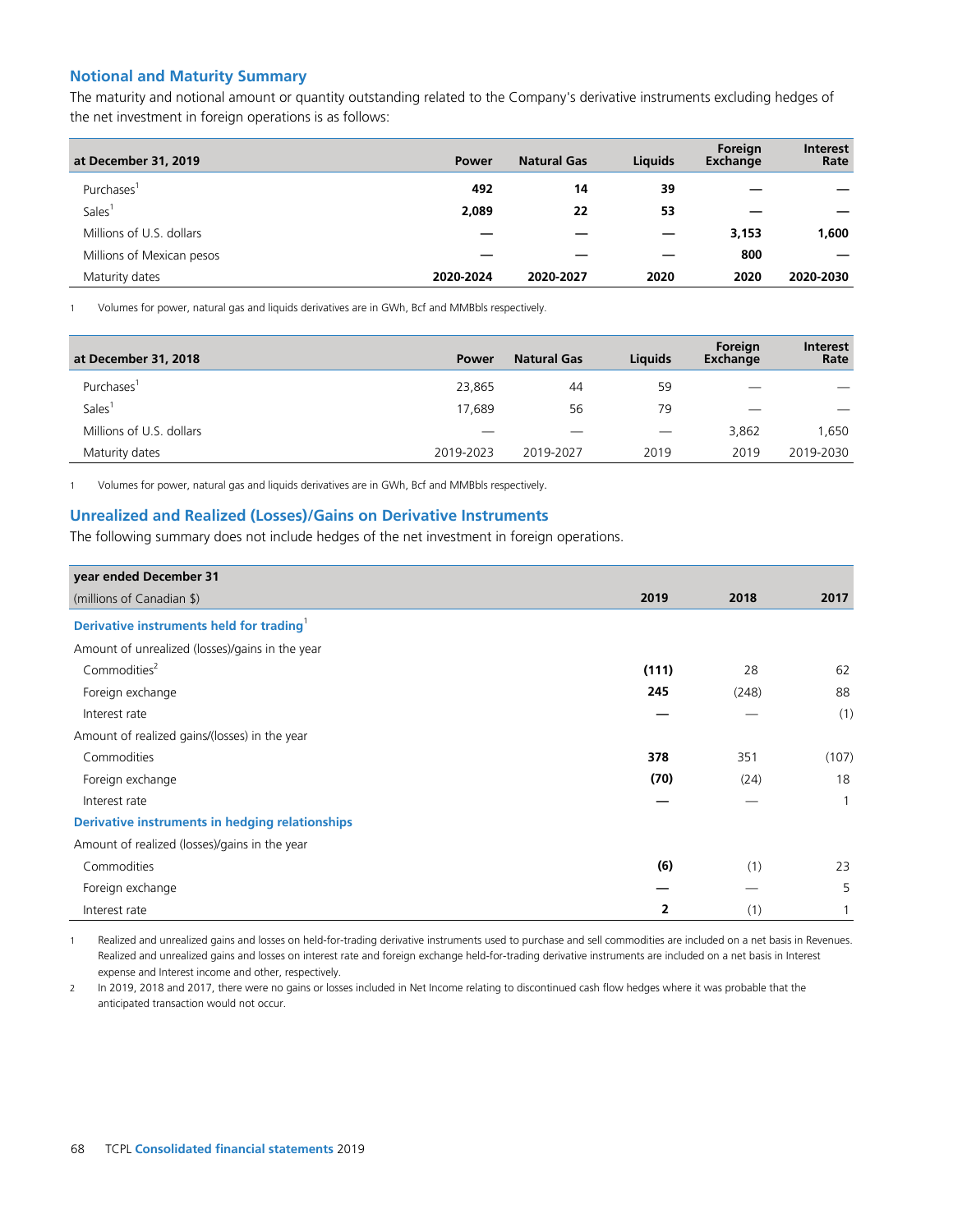#### **Derivatives in cash flow hedging relationships**

The components of OCI (Note 22) related to derivatives in cash flow hedging relationships including the portion attributable to non-controlling interests are as follows:

| year ended December 31                                                        |      |      |      |
|-------------------------------------------------------------------------------|------|------|------|
| (millions of Canadian \$, pre-tax)                                            | 2019 | 2018 | 2017 |
| Change in fair value of derivative instruments recognized in OCI <sup>1</sup> |      |      |      |
| Commodities                                                                   | (15) | (1)  | (1)  |
| Interest rate                                                                 | (63) | (13) | 4    |
|                                                                               | (78) | (14) |      |

1 No amounts have been excluded from the assessment of hedge effectiveness. Amounts in parentheses indicate losses recorded to OCI and AOCI.

#### **Effect of fair value and cash flow hedging relationships**

The following table details amounts presented in the Consolidated statement of income in which the effects of fair value or cash flow hedging relationships are recorded.

| year ended December 31                                                                              |      |      |      |  |
|-----------------------------------------------------------------------------------------------------|------|------|------|--|
| (millions of Canadian \$)                                                                           | 2019 | 2018 | 2017 |  |
| <b>Fair Value Hedges</b>                                                                            |      |      |      |  |
| Interest rate contracts <sup>1</sup>                                                                |      |      |      |  |
| Hedged items                                                                                        | (19) | (71) | (74) |  |
| Derivatives designated as hedging instruments                                                       |      | (4)  |      |  |
| <b>Cash Flow Hedges</b>                                                                             |      |      |      |  |
| Reclassification of (losses)/gains on derivative instruments from AOCI to net income <sup>2,3</sup> |      |      |      |  |
| Interest rate contracts <sup>1</sup>                                                                | (12) | (22) | (17) |  |
| Commodity contracts <sup>4</sup>                                                                    | (7)  | (5)  | 20   |  |

1 Presented within Interest expense in the Consolidated statement of income.

2 Refer to Note 22, Other comprehensive (loss)/income and accumulated other comprehensive loss, for the components of OCI related to derivatives in cash flow hedging relationships including the portion attributable to non-controlling interests.

3 There are no amounts recognized in earnings that were excluded from effectiveness testing.

4 Presented within Revenues (Power and Storage) in the Consolidated statement of income.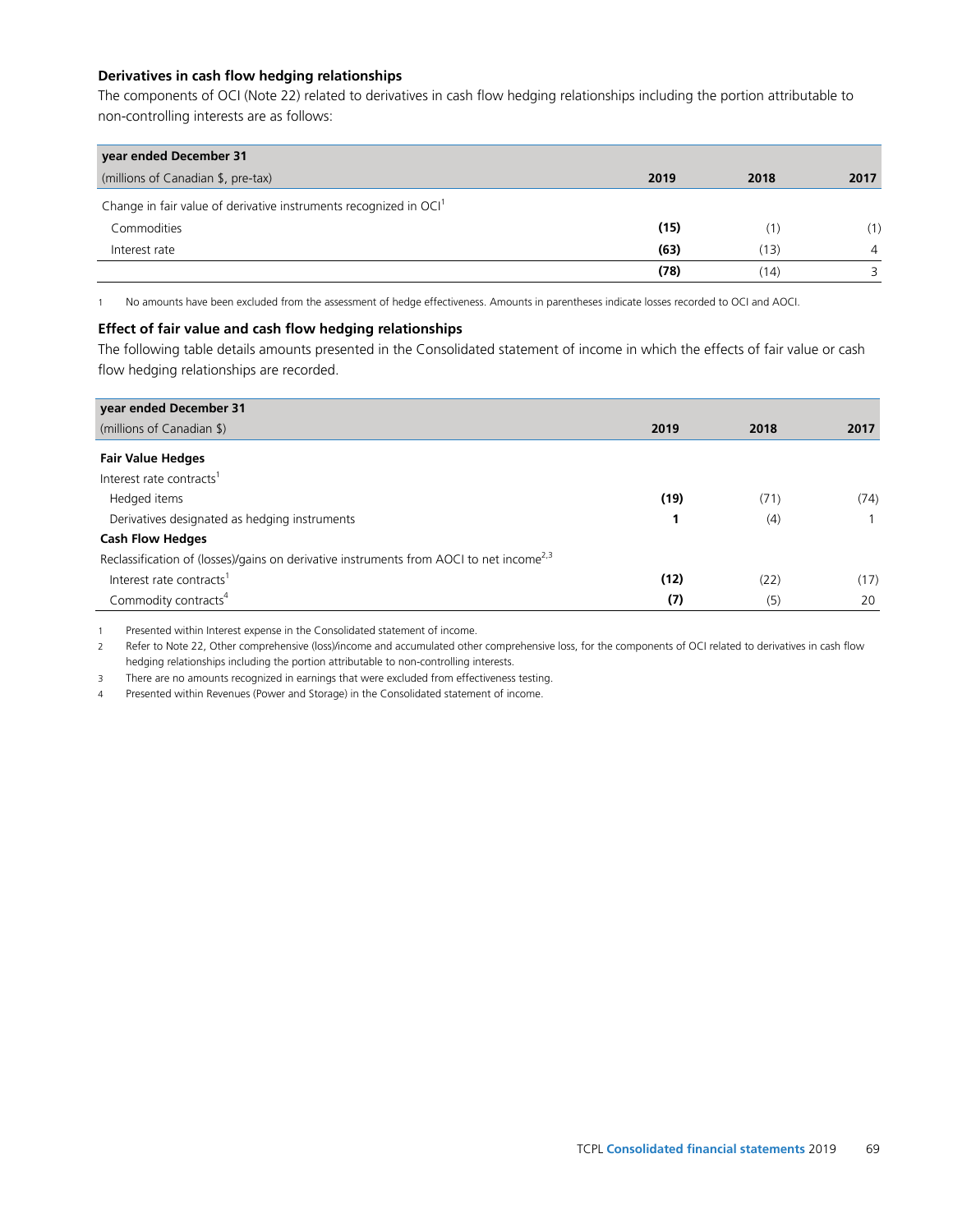#### **Offsetting of derivative instruments**

The Company enters into derivative contracts with the right to offset in the normal course of business as well as in the event of default. TCPL has no master netting agreements, however, similar contracts are entered into containing rights to offset. The Company has elected to present the fair value of derivative instruments with the right to offset on a gross basis on the Consolidated balance sheet. The following tables show the impact on the presentation of the fair value of derivative instrument assets and liabilities had the Company elected to present these contracts on a net basis:

| at December 31, 2019                     | <b>Gross Derivative</b> | <b>Amounts Available</b> |                    |  |
|------------------------------------------|-------------------------|--------------------------|--------------------|--|
| (millions of Canadian \$)                | <b>Instruments</b>      | for Offset <sup>1</sup>  | <b>Net Amounts</b> |  |
| <b>Derivative instrument assets</b>      |                         |                          |                    |  |
| Commodities                              | 118                     | (76)                     | 42                 |  |
| Foreign exchange                         | 76                      | (5)                      | 71                 |  |
| Interest rate                            | 3                       | (1)                      | 2                  |  |
|                                          | 197                     | (82)                     | 115                |  |
| <b>Derivative instrument liabilities</b> |                         |                          |                    |  |
| Commodities                              | (125)                   | 76                       | (49)               |  |
| Foreign exchange                         | (5)                     | 5                        |                    |  |
| Interest rate                            | (66)                    | 1                        | (65)               |  |
|                                          | (196)                   | 82                       | (114)              |  |

1 Amounts available for offset do not include cash collateral pledged or received.

| at December 31, 2018                     | <b>Gross Derivative</b> | <b>Amounts Available</b> |                    |  |
|------------------------------------------|-------------------------|--------------------------|--------------------|--|
| (millions of Canadian \$)                | <b>Instruments</b>      | for Offset <sup>1</sup>  | <b>Net Amounts</b> |  |
| <b>Derivative instrument assets</b>      |                         |                          |                    |  |
| Commodities                              | 768                     | (626)                    | 142                |  |
| Foreign exchange                         | 18                      | (18)                     |                    |  |
| Interest rate                            | 12                      | (4)                      | 8                  |  |
|                                          | 798                     | (648)                    | 150                |  |
| <b>Derivative instrument liabilities</b> |                         |                          |                    |  |
| Commodities                              | (654)                   | 626                      | (28)               |  |
| Foreign exchange                         | (295)                   | 18                       | (277)              |  |
| Interest rate                            | (15)                    | 4                        | (11)               |  |
|                                          | (964)                   | 648                      | (316)              |  |

1 Amounts available for offset do not include cash collateral pledged or received.

With respect to the derivative instruments presented above, the Company provided cash collateral of \$58 million and letters of credit of \$25 million at December 31, 2019 (2018 – \$143 million and \$22 million, respectively) to its counterparties. At December 31, 2019, the Company held no cash collateral and no letters of credit (2018 – nil and \$1 million, respectively) from counterparties on asset exposures.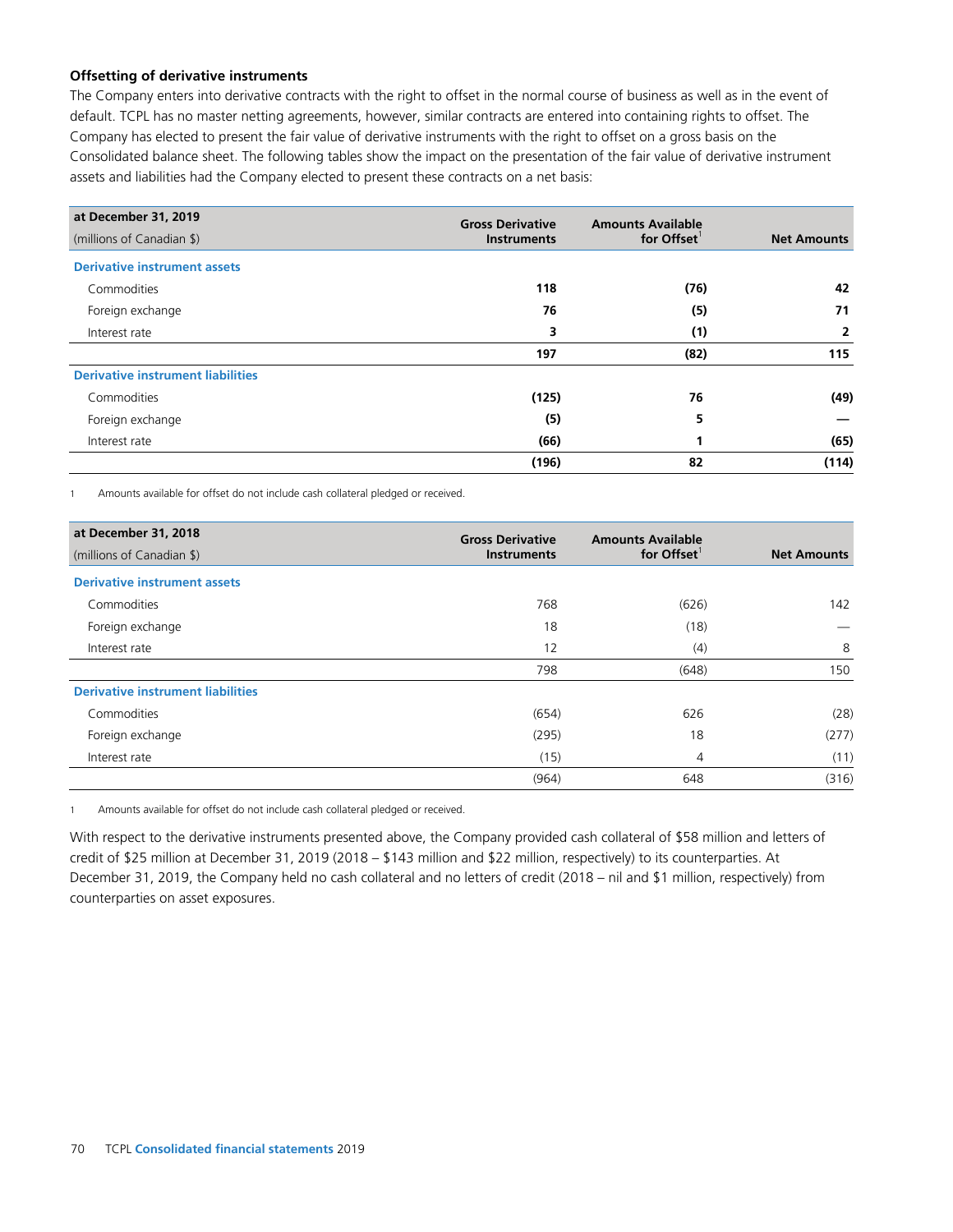#### **Credit-risk-related contingent features of derivative instruments**

Derivative contracts entered into to manage market risk often contain financial assurance provisions that allow parties to the contracts to manage credit risk. These provisions may require collateral to be provided if a credit-risk-related contingent event occurs, such as a downgrade in the Company's credit rating to non-investment grade. The Company may also need to provide collateral if the fair value of its derivative financial instruments exceeds pre-defined exposure limits.

Based on contracts in place and market prices at December 31, 2019, the aggregate fair value of all derivative instruments with credit-risk-related contingent features that were in a net liability position was \$4 million (2018 – \$6 million), for which the Company has provided no collateral in the normal course of business. If the credit-risk-related contingent features in these agreements were triggered on December 31, 2019, the Company would have been required to provide collateral of \$4 million (2018 – \$6 million) to its counterparties. Collateral may also need to be provided should the fair value of derivative instruments exceed pre-defined contractual exposure limit thresholds.

The Company has sufficient liquidity in the form of cash and undrawn committed revolving bank lines to meet these contingent obligations should they arise.

#### **Fair Value Hierarchy**

The Company's financial assets and liabilities recorded at fair value have been categorized into three categories based on a fair value hierarchy.

| <b>Levels</b> | How fair value has been determined                                                                                                                                                                                                                                          |
|---------------|-----------------------------------------------------------------------------------------------------------------------------------------------------------------------------------------------------------------------------------------------------------------------------|
| Level I       | Quoted prices in active markets for identical assets and liabilities that the Company has the ability to access at<br>the measurement date. An active market is a market in which frequency and volume of transactions provides<br>pricing information on an ongoing basis. |
| Level II      | This category includes interest rate and foreign exchange derivative assets and liabilities where fair value is<br>determined using the income approach and commodity derivatives where fair value is determined using the<br>market approach.                              |
|               | Inputs include published exchange rates, interest rates, interest rate swap curves, yield curves and broker quotes<br>from external data service providers.                                                                                                                 |
| Level III     | This category mainly includes long-dated commodity transactions in certain markets where liquidity is low and<br>the Company uses the most observable inputs available or, if not available, long-term broker quotes to estimate<br>the fair value for these transactions.  |
|               | There is uncertainty caused by using unobservable market data which may not accurately reflect possible future<br>changes in fair value.                                                                                                                                    |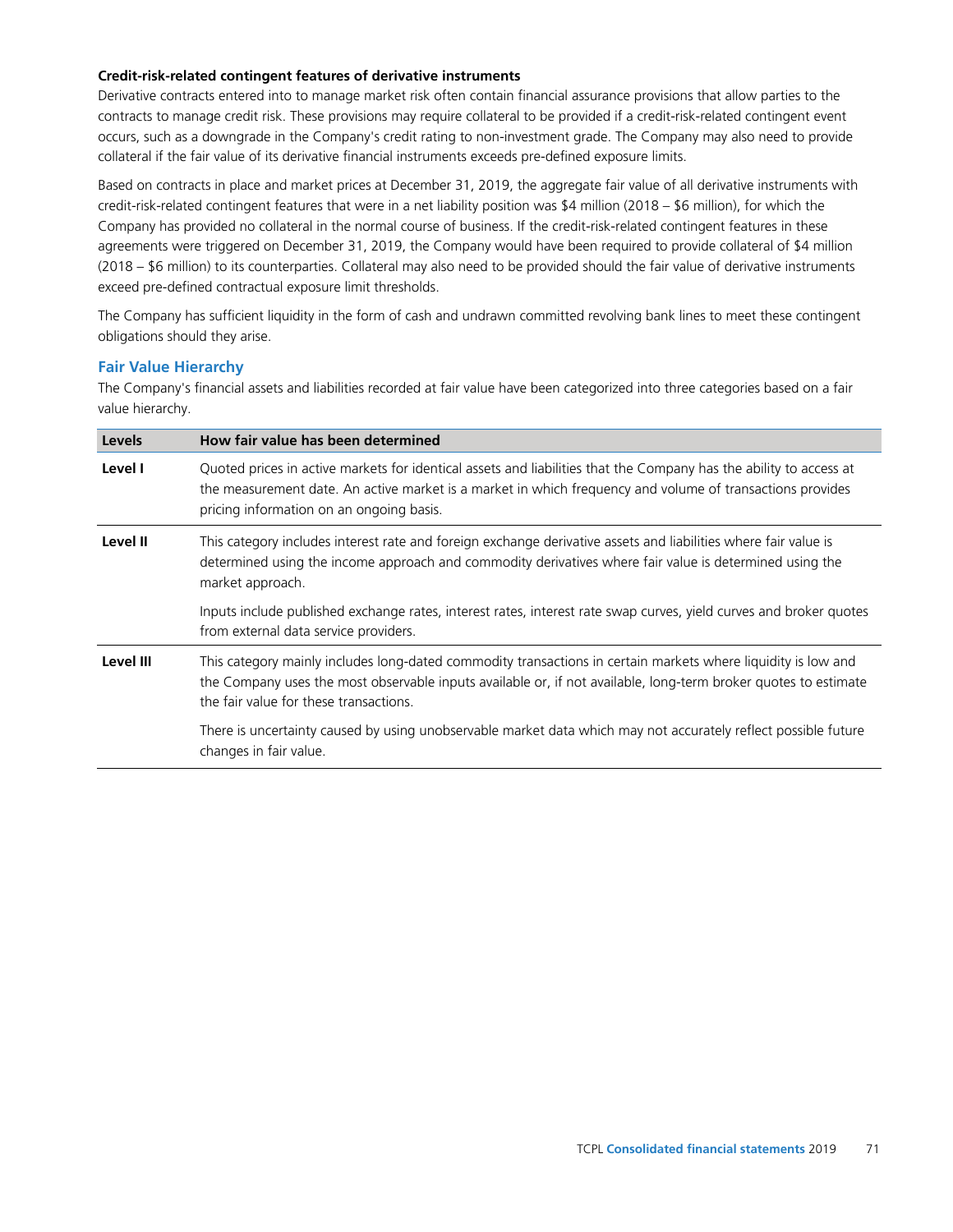The fair value of the Company's derivative assets and liabilities measured on a recurring basis, including both current and non-current portions, are categorized as follows:

| at December 31, 2019<br>(millions of Canadian \$) | <b>Quoted Prices in</b><br><b>Active Markets</b><br>(Level I) | Significant<br>Other<br><b>Observable</b><br>Inputs (Level II) $^1$ | <b>Significant</b><br><b>Unobservable</b><br><b>Inputs</b><br>(Level $III$ ) <sup>1</sup> | <b>Total</b> |
|---------------------------------------------------|---------------------------------------------------------------|---------------------------------------------------------------------|-------------------------------------------------------------------------------------------|--------------|
| Derivative Instrument Assets                      |                                                               |                                                                     |                                                                                           |              |
| Commodities                                       | 81                                                            | 37                                                                  |                                                                                           | 118          |
| Foreign exchange                                  |                                                               | 76                                                                  |                                                                                           | 76           |
| Interest rate                                     |                                                               | 3                                                                   |                                                                                           | 3            |
| Derivative Instrument Liabilities                 |                                                               |                                                                     |                                                                                           |              |
| Commodities                                       | (77)                                                          | (41)                                                                | (7)                                                                                       | (125)        |
| Foreign exchange                                  |                                                               | (5)                                                                 |                                                                                           | (5)          |
| Interest rate                                     |                                                               | (66)                                                                |                                                                                           | (66)         |
|                                                   | 4                                                             | 4                                                                   | (7)                                                                                       | $\mathbf{1}$ |

1 There were no transfers from Level II to Level III for the year ended December 31, 2019.

| at December 31, 2018              | <b>Quoted Prices in</b><br><b>Active Markets</b> | <b>Significant</b><br>Other<br><b>Observable</b> | Significant<br><b>Unobservable</b><br><b>Inputs</b> |              |
|-----------------------------------|--------------------------------------------------|--------------------------------------------------|-----------------------------------------------------|--------------|
| (millions of Canadian \$)         | (Level I)                                        | Inputs (Level II) $^1$                           | (Level III) $^1$                                    | <b>Total</b> |
| Derivative Instrument Assets      |                                                  |                                                  |                                                     |              |
| Commodities                       | 581                                              | 187                                              |                                                     | 768          |
| Foreign exchange                  |                                                  | 18                                               |                                                     | 18           |
| Interest rate                     |                                                  | 12                                               |                                                     | 12           |
| Derivative Instrument Liabilities |                                                  |                                                  |                                                     |              |
| Commodities                       | (555)                                            | (95)                                             | (4)                                                 | (654)        |
| Foreign exchange                  |                                                  | (295)                                            |                                                     | (295)        |
| Interest rate                     |                                                  | (15)                                             |                                                     | (15)         |
|                                   | 26                                               | (188)                                            | (4)                                                 | (166)        |

1 There were no transfers from Level II to Level III for the year ended December 31, 2018.

The following table presents the net change in fair value of derivative assets and liabilities classified in Level III of the fair value hierarchy:

| (millions of Canadian \$, pre-tax)          | 2019 | 2018 |
|---------------------------------------------|------|------|
| Balance at beginning of year                | (4)  | (7)  |
| Transfers out of Level III                  | 4    | 5.   |
| Total (losses)/gains included in Net income | (3)  | 8    |
| Total losses included in OCI                | (4)  |      |
| Settlements                                 |      | (9)  |
| Foreign exchange                            |      | (1)  |
| Balance at end of year <sup>1</sup>         | (7)  | (4)  |

1 Revenues include unrealized losses of \$3 million attributed to derivatives in the Level III category that were still held at December 31, 2019 (2018 – unrealized losses of \$5 million).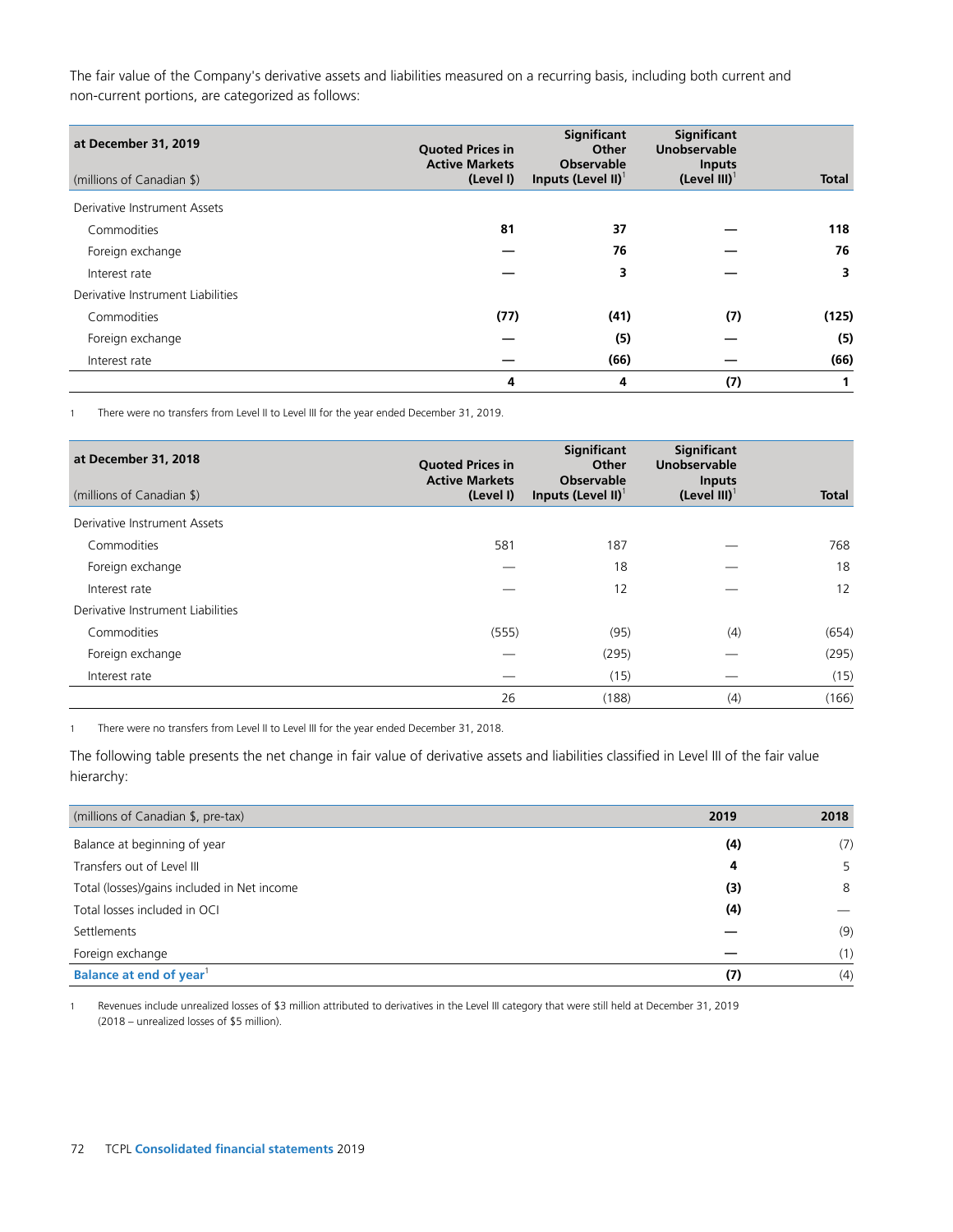# **25. CHANGES IN OPERATING WORKING CAPITAL**

| year ended December 31                                  |      |      |       |
|---------------------------------------------------------|------|------|-------|
| (millions of Canadian \$)                               | 2019 | 2018 | 2017  |
| Decrease/(increase) in Accounts receivable              | 21   | (68) | (573) |
| Increase in Inventories                                 | (42) | (49) | (38)  |
| Decrease in Assets held for sale                        |      |      | 14    |
| (Increase)/decrease in Other current assets             | (15) | 45   | 189   |
| Increase/(decrease) in Accounts payable and other       | 337  | (68) | 149   |
| (Decrease)/increase in Accrued interest                 | (33) | 41   | 12    |
| Decrease in Liabilities related to Assets held for sale |      |      | (25)  |
| Decrease/(increase) in Operating Working Capital        | 268  | (99) | (272) |

## **26. ACQUISITIONS AND DISPOSITIONS**

## **U.S. Natural Gas Pipelines**

## **Columbia Midstream Assets**

On August 1, 2019, TCPL completed the sale of certain Columbia midstream assets to a third party for approximately US\$1.3 billion before post-closing adjustments.

The Company recorded a pre-tax gain on sale of \$21 million (\$152 million after-tax loss) including the impact of \$4 million of foreign currency translation gains that were reclassified from AOCI to net income and the release of \$595 million of Columbia goodwill allocated to these assets that is not deductible for income tax purposes. The pre-tax gain is included in (Loss)/gain on assets held for sale/sold in the Consolidated statement of income. This sale did not include any interest in Columbia Energy Ventures Company, the Company's minerals business in the Appalachian basin.

## **Iroquois Gas Transmission System and Portland Natural Gas Transmission System**

In June 2017, the Company closed the sale of 49.34 per cent of its 50 per cent interest in Iroquois, along with an option to sell the remaining 0.66 per cent at a later date, to TC PipeLines, LP. At the same time, the Company closed the sale of its remaining 11.81 per cent interest in Portland to TC PipeLines, LP. Proceeds from these transactions were US\$765 million, before post-closing adjustments, and were comprised of US\$597 million in cash and US\$168 million representing a proportionate share of Iroquois and Portland debt.

## **Liquids Pipelines**

#### **Northern Courier**

On July 17, 2019, TCPL completed the sale of an 85 per cent equity interest in Northern Courier pipeline to a third party for gross proceeds of \$144 million before post-closing adjustments resulting in a pre-tax gain of \$69 million after recording the Company's remaining 15 per cent interest at fair value. The pre-tax gain is included in (Loss)/gain on assets held for sale/sold in the Consolidated statement of income. On an after-tax basis, the gain of \$115 million reflects the utilization of previously unrecognized tax loss benefits. Preceding the equity sale, Northern Courier pipeline issued \$1.0 billion of long-term, non-recourse debt with all proceeds paid to TCPL.

TCPL remains the operator of the Northern Courier pipeline and is using the equity method to account for its remaining 15 per cent interest in the Company's consolidated financial statements.

## **Power and Storage**

#### **Coolidge Generating Station**

In December 2018, the Company entered into an agreement to sell its Coolidge generating station in Arizona to SWG Coolidge Holdings, LLC (SWG). Salt River Project Agriculture Improvement and Power District (SRP), the PPA counterparty, subsequently exercised its contractual right of first refusal (ROFR) on a sale to a third party and the Company terminated the agreement with SWG.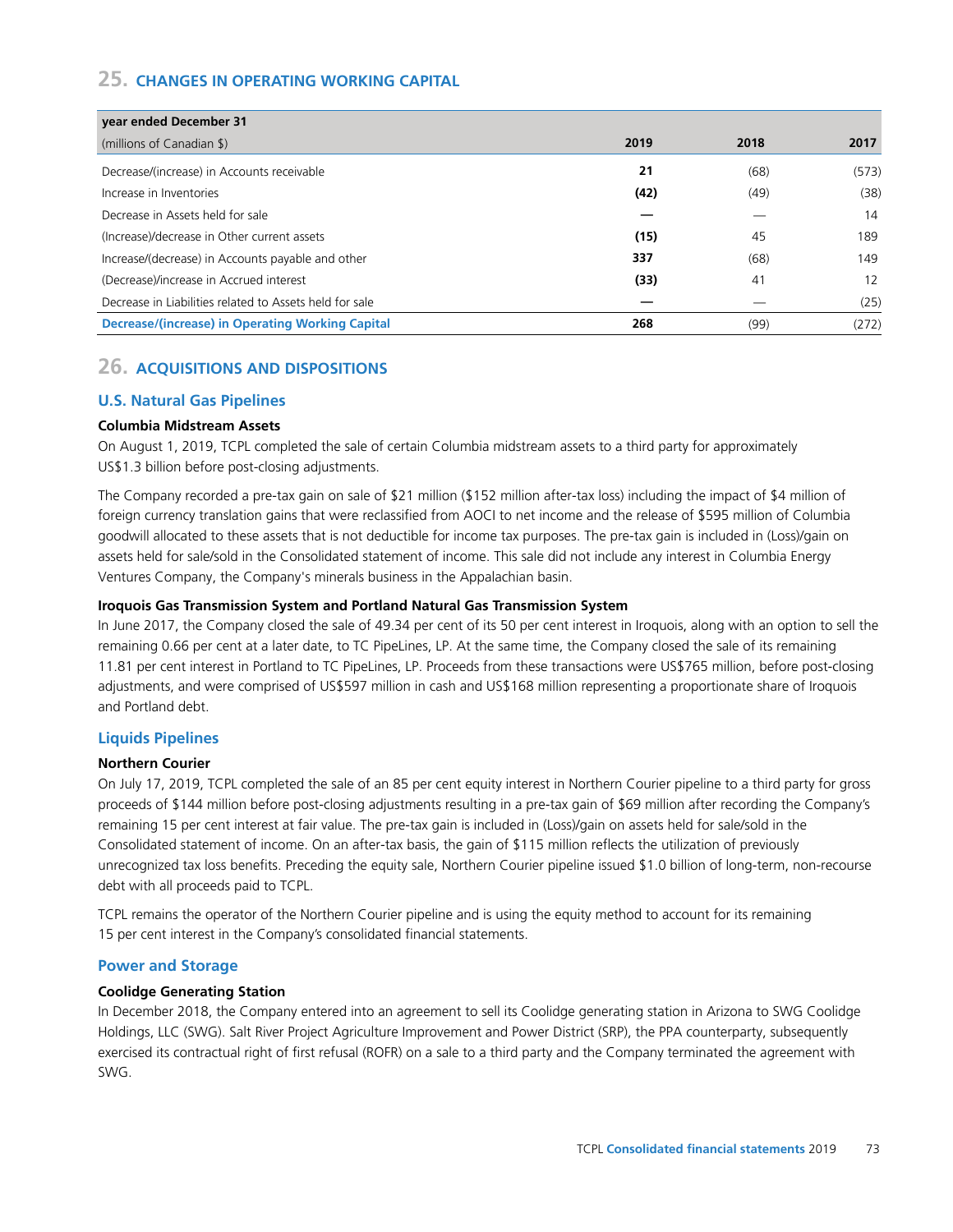On May 21, 2019, the Company completed the sale to SRP, as per the terms of their ROFR, for proceeds of US\$448 million before post-closing adjustments. As a result, the Company recorded a pre-tax gain on sale of \$68 million (\$54 million after tax) including the impact of \$9 million of foreign currency translation gains which were reclassified from AOCI to net income. The pre-tax gain is included in (Loss)/gain on assets held for sale/sold in the Consolidated statement of income.

## **Cartier Wind**

In October 2018, the Company completed the sale of its 62 per cent interest in the Cartier Wind power facilities to Innergex Renewable Energy Inc for proceeds of \$630 million before post-closing adjustments. As a result, the Company recorded a gain on sale of \$170 million (\$143 million after tax) which is included in (Loss)/gain on assets held for sale/sold in the Consolidated statement of income.

#### **Ontario Solar Assets**

In December 2017, the Company completed the sale of its Ontario solar assets to a third party for proceeds of \$541 million before post-closing adjustments. As a result, the Company recorded a gain on sale of \$127 million (\$136 million after tax) which is included in (Loss)/gain on assets held for sale/sold in the Consolidated statement of income.

#### **U.S. Northeast Power Assets**

In 2018, upon finalizing its 2017 annual tax returns for its U.S. operations, the Company recorded a \$27 million income tax recovery related to the sale of its U.S. Northeast power generation assets.

In April 2017, the Company completed the sale of TC Hydro for proceeds of approximately US\$1.07 billion before post-closing adjustments and recorded a gain on sale of \$715 million (\$440 million after tax), including the impact of \$5 million of foreign currency translation gains which were reclassified from AOCI to net income.

In June 2017, the Company completed the sale of Ravenswood, Ironwood, Kibby Wind and Ocean State Power for proceeds of approximately US\$2.029 billion before post-closing adjustments. In 2016, the Company recorded a loss of \$829 million (\$863 million after tax) which included the impact of \$70 million of foreign currency translation gains that were reclassified from AOCI to net income on close. The Company recorded an additional loss on sale of \$211 million (\$167 million after tax) in 2017 which included \$2 million in foreign currency translation gains. This additional loss primarily related to adjustments to the purchase price and repair costs for an unplanned outage at Ravenswood prior to close of the sale.

Gains and losses from these sales were included in (Loss)/gain on assets held for sale/sold in the Consolidated statement of income.

# **27. COMMITMENTS, CONTINGENCIES AND GUARANTEES**

## **Commitments**

TCPL and its affiliates have long-term natural gas transportation and natural gas purchase arrangements as well as other purchase obligations, all of which are transacted at market prices and in the normal course of business. Purchases under these contracts in 2019 were \$236 million (2018 – \$207 million; 2017 – \$214 million).

Capital expenditure commitments include obligations related to the construction of growth projects and are based on the projects proceeding as planned. Changes to these projects, including cancellation, would reduce or possibly eliminate these commitments as a result of cost mitigation efforts. At December 31, 2019, TCPL had the following capital expenditure commitments:

- approximately \$4.5 billion for its Canadian natural gas pipelines, primarily related to construction costs associated with the Coastal GasLink pipeline and NGTL System expansion projects. Upon close of the sale of a 65 per cent interest in Coastal GasLink and establishment of a secured construction credit facility, project commitments will be predominantly funded by project-level financing and equity partners. Refer to Note 8, Plant, property and equipment, for additional information
- approximately \$0.1 billion for its U.S. natural gas pipelines, primarily related to construction costs associated with Columbia Gas and ANR pipeline projects
- approximately \$0.2 billion for its Mexico natural gas pipelines, primarily related to construction of the Villa de Reyes and Tula pipeline projects
- approximately \$0.2 billion for its Liquids pipelines, primarily related to the development of Keystone XL
- approximately \$0.7 billion for its Power and Storage business, primarily related to the Company's proportionate share of commitments for Bruce Power's life extension program.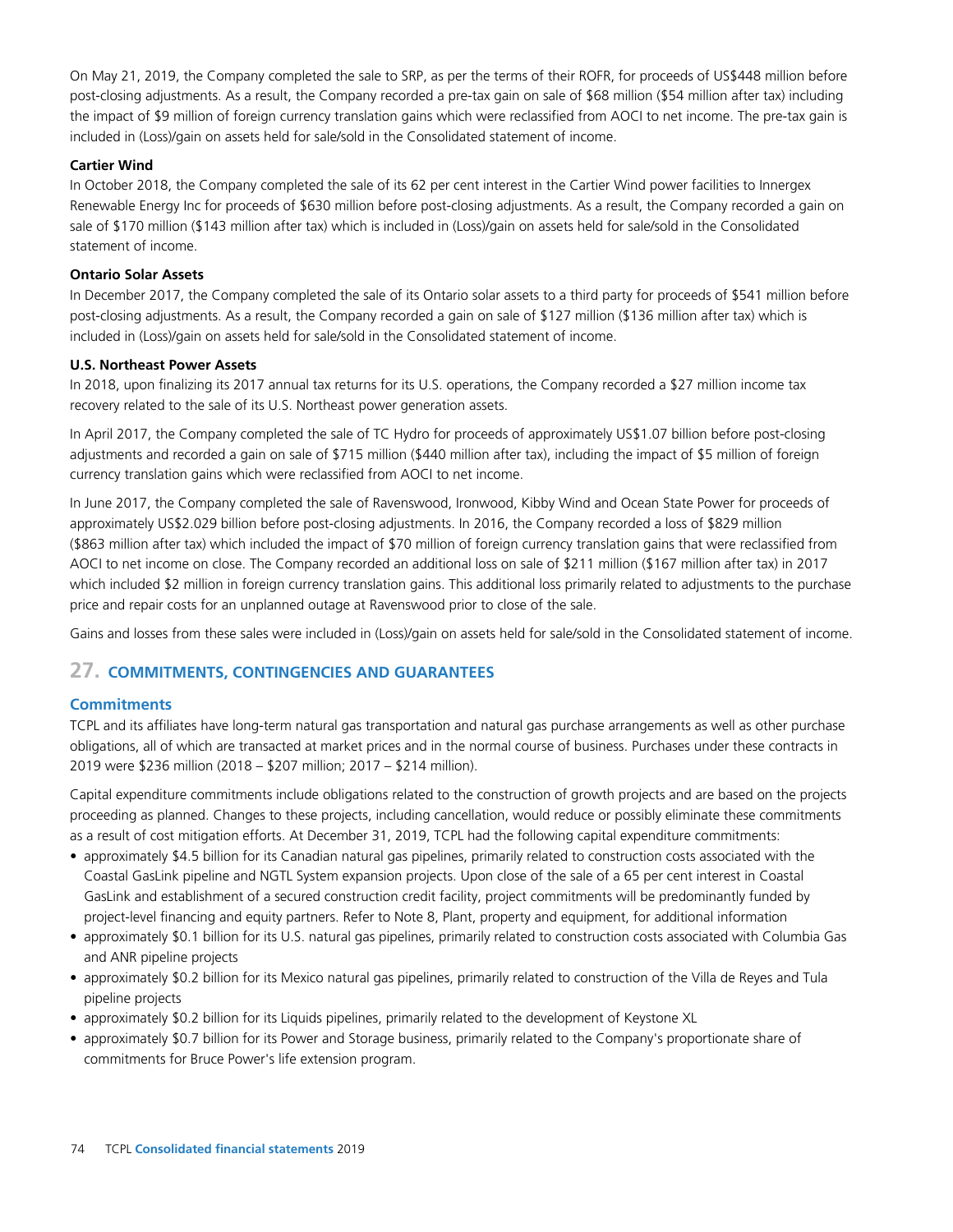## **Contingencies**

TCPL is subject to laws and regulations governing environmental quality and pollution control. As at December 31, 2019, the Company had accrued approximately \$39 million (2018 – \$40 million) related to operating facilities, which represents the present value of the estimated future amount it expects to spend to remediate the sites. However, additional liabilities may be incurred as assessments take place and remediation efforts continue.

TCPL and its subsidiaries are subject to various legal proceedings, arbitrations and actions arising in the normal course of business. The amounts involved in such proceedings are not reasonably estimable as the final outcome of such legal proceedings cannot be predicted with certainty. It is the opinion of management that the ultimate resolution of such proceedings and actions will not have a material impact on the Company's consolidated financial position or results of operations.

#### **Guarantees**

As part of its role as operator of the Northern Courier pipeline, TCPL has guaranteed the financial performance of the pipeline related to delivery and terminalling of bitumen and diluent and contingent financial obligations under sub-lease agreements.

TCPL and its partner on the Sur de Texas pipeline, IEnova, have jointly guaranteed the financial performance of the entity which owns the pipeline. Such agreements include a guarantee and a letter of credit which are primarily related to construction services and the delivery of natural gas.

TCPL and its joint venture partner on Bruce Power, BPC Generation Infrastructure Trust, have each severally guaranteed certain contingent financial obligations of Bruce Power related to a lease agreement and contractor and supplier services.

The Company and its partners in certain other jointly-owned entities have either (i) jointly and severally, (ii) jointly, (iii) severally or (iv) exclusively guaranteed the financial performance of these entities. Such agreements include guarantees and letters of credit which are primarily related to delivery of natural gas, construction services and the payment of liabilities. For certain of these entities, any payments made by TCPL under these guarantees in excess of its ownership interest are to be reimbursed by its partners.

The carrying value of these guarantees has been recorded in Accounts payable and other and Other long-term liabilities on the Consolidated balance sheet. Information regarding the Company's guarantees is as follows:

|                              |             | 2019             |                       | 2018             |                       |
|------------------------------|-------------|------------------|-----------------------|------------------|-----------------------|
| at December 31               |             | <b>Potential</b> |                       | <b>Potential</b> |                       |
| (millions of Canadian \$)    | <b>Term</b> | <b>Exposure</b>  | <b>Carrying Value</b> | <b>Exposure</b>  | <b>Carrying Value</b> |
| Northern Courier pipeline    | to 2055     | 300              | 27                    |                  |                       |
| Sur de Texas                 | to 2020     | 109              |                       | 183              | 1.                    |
| <b>Bruce Power</b>           | to 2021     | 88               |                       | 88               |                       |
| Other jointly-owned entities | to 2059     | 100              | 10                    | 104              | 11                    |
|                              |             | 597              | 37                    | 375              | 12                    |

1 TCPL's share of the potential estimated current or contingent exposure.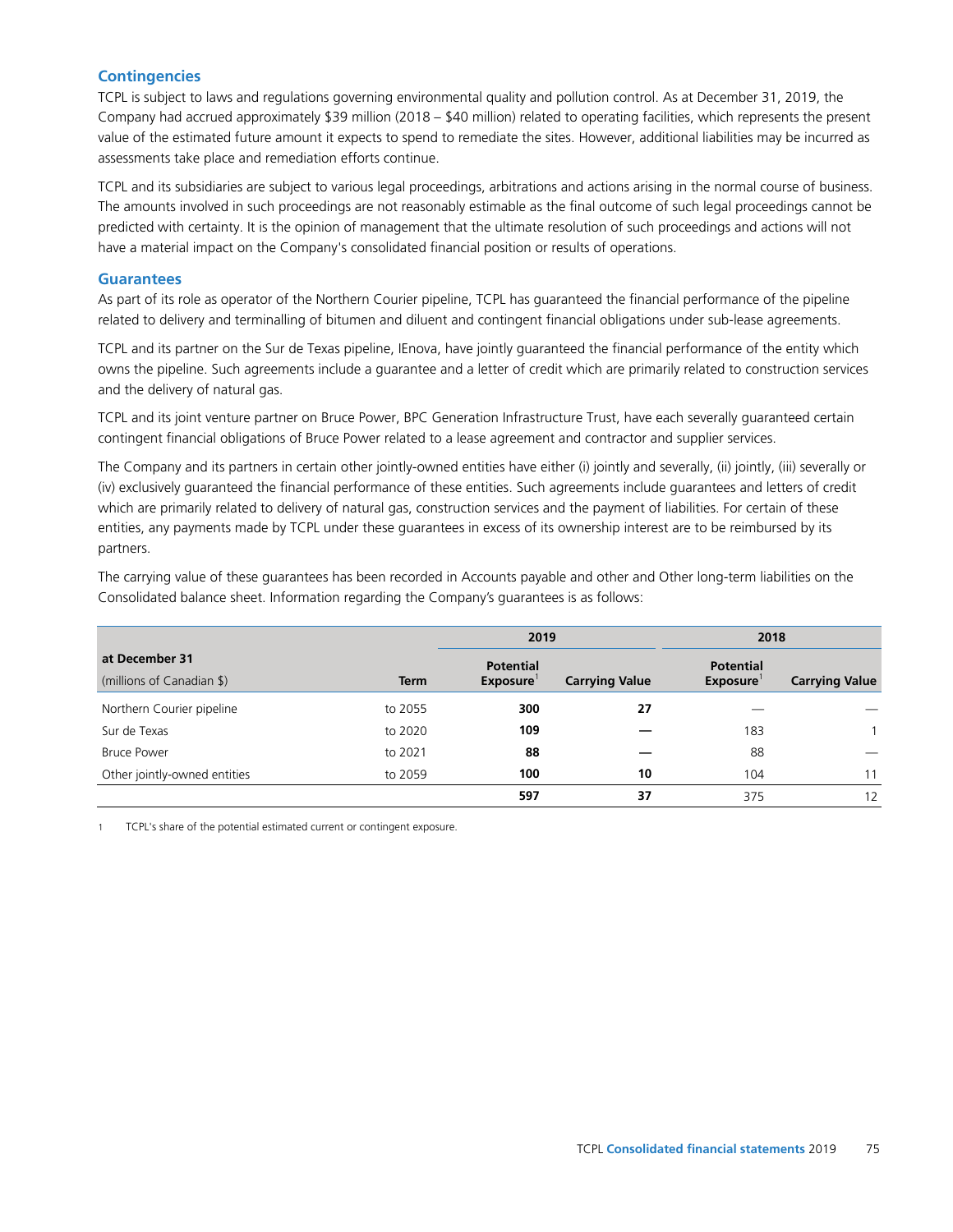## **28. CORPORATE RESTRUCTURING COSTS**

In mid-2015, the Company commenced a business restructuring and transformation initiative to reduce overall costs and maximize the effectiveness and efficiency of its existing operations. The Company incurred corporate restructuring costs and recorded a provision to allow for planned severance costs in future years, as well as expected future losses under lease commitments.

Cumulatively to December 31, 2019, the Company has incurred costs of \$86 million for employee severance and \$61 million for lease commitments, net of \$158 million related to costs that were recoverable through regulatory and tolling structures. The remaining lease commitments provision at December 31, 2019 is expected to be fully realized by 2027.

Changes in the restructuring liability were as follows:

| (millions of Canadian \$)                              | <b>Employee</b><br><b>Severance</b> | Lease<br><b>Commitments</b> | <b>Total</b> |
|--------------------------------------------------------|-------------------------------------|-----------------------------|--------------|
| Restructuring liability as at December 31, 2017        | 9                                   | 53                          | 62           |
| Restructuring charges <sup>1</sup>                     |                                     | 42                          | 42           |
| Accretion expense                                      |                                     |                             |              |
| Cash payments                                          | (9)                                 | (15)                        | (24)         |
| Restructuring liability as at December 31, 2018        |                                     | 81                          | 81           |
| Accretion expense                                      |                                     |                             | 2            |
| Cash payments                                          |                                     | (14)                        | (14)         |
| <b>Restructuring liability as at December 31, 2019</b> |                                     | 69                          | 69           |

At December 31, 2018, the Company recorded an additional \$21 million in Plant operating costs and other in the Consolidated statement of income and \$21 million as a regulatory asset on the Consolidated balance sheet related to costs that are recoverable through regulatory and tolling structures in future periods.

## **29. RELATED PARTY TRANSACTIONS**

Related party transactions are conducted in the normal course of business and are measured at the exchange amount, which is the amount of consideration established and agreed to by the related parties.

The following amounts are included in Due to affiliates:

|                              |                      | 2019                       |                                          | 2018                       |                                          |
|------------------------------|----------------------|----------------------------|------------------------------------------|----------------------------|------------------------------------------|
| (millions of Canadian \$)    | <b>Maturity Date</b> | Outstanding<br>December 31 | <b>Effective</b><br><b>Interest Rate</b> | Outstanding<br>December 31 | <b>Effective</b><br><b>Interest Rate</b> |
| Credit Facility <sup>1</sup> | Demand               | 3.892                      | $-$ % <sup>2</sup>                       | 3.617                      | 3.95%                                    |

1 TCPL has an unsecured \$4.5 billion credit facility with TC Energy. Interest on this facility is charged at the prime rate per annum.

2 As at November 28, 2019, TC Energy and TCPL agreed to advance funds on a non-interest bearing basis.

In 2019, Interest expense included \$134 million of interest charges as a result of inter-affiliate borrowing (2018 – \$114 million; 2017 – \$68 million).

At December 31, 2019, Accounts payable and other included \$20 million due to TC Energy (December 31, 2018 – \$19 million). The Company made interest payments of \$119 million to TC Energy in 2019 (2018 – \$99 million; 2017 – \$68 million).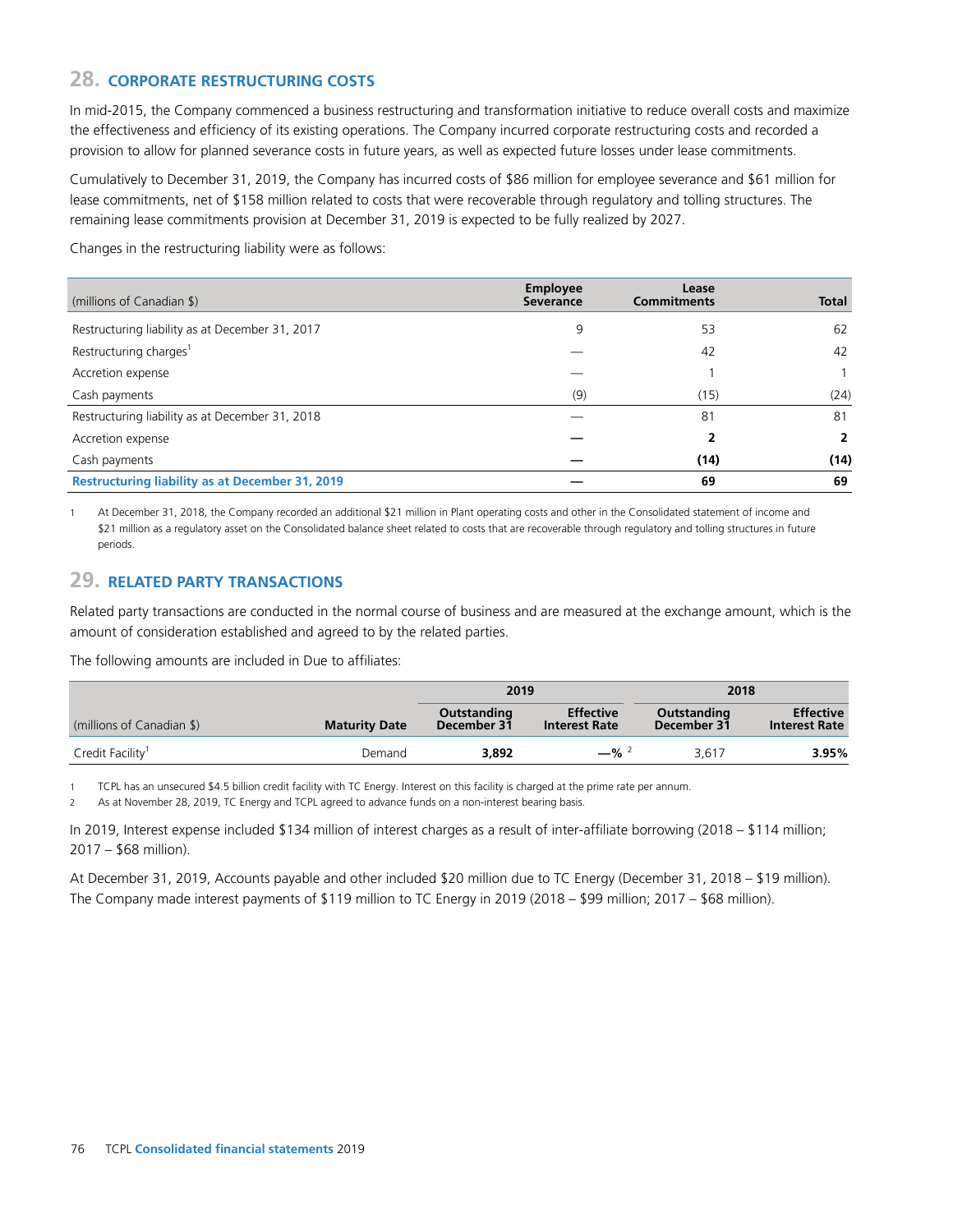# **30. VARIABLE INTEREST ENTITIES**

A VIE is a legal entity that does not have sufficient equity at risk to finance its activities without additional subordinated financial support or is structured such that equity investors lack the ability to make significant decisions relating to the entity's operations through voting rights or do not substantively participate in the gains and losses of the entity.

In the normal course of business, the Company consolidates VIEs in which it has a variable interest and for which it is considered to be the primary beneficiary. VIEs in which the Company has a variable interest but is not the primary beneficiary are considered non-consolidated VIEs and are accounted for as equity investments.

#### **Consolidated VIEs**

The Company's consolidated VIEs consist of legal entities where the Company is the primary beneficiary. As the primary beneficiary, the Company has the power, through voting or similar rights, to direct the activities of the VIE that most significantly impact economic performance including purchasing or selling significant assets; maintenance and operations of assets; incurring additional indebtedness; or determining the strategic operating direction of the entity. In addition, the Company has the obligation to absorb losses or the right to receive benefits from the consolidated VIE that could potentially be significant to the VIE.

A significant portion of the Company's assets are held through VIEs in which the Company holds a 100 per cent voting interest, the VIE meets the definition of a business and the VIE's assets can be used for general corporate purposes. The consolidated VIEs whose assets cannot be used for purposes other than for the settlement of the VIE's obligations, or are not considered a business, are as follows:

| at December 31                         |       |       |
|----------------------------------------|-------|-------|
| (millions of Canadian \$)              | 2019  | 2018  |
| <b>ASSETS</b>                          |       |       |
| <b>Current Assets</b>                  |       |       |
| Cash and cash equivalents              | 106   | 45    |
| Accounts receivable                    | 88    | 79    |
| Inventories                            | 27    | 24    |
| Other                                  | 8     | 13    |
|                                        | 229   | 161   |
| <b>Plant, Property and Equipment</b>   | 3,050 | 3,026 |
| <b>Equity Investments</b>              | 785   | 965   |
| Goodwill                               | 431   | 453   |
| <b>Intangible and Other Assets</b>     |       | 8     |
|                                        | 4,495 | 4,613 |
| <b>LIABILITIES</b>                     |       |       |
| <b>Current Liabilities</b>             |       |       |
| Accounts payable and other             | 70    | 88    |
| Accrued interest                       | 21    | 24    |
| Current portion of long-term debt      | 187   | 79    |
|                                        | 278   | 191   |
| <b>Regulatory Liabilities</b>          | 45    | 43    |
| <b>Other Long-Term Liabilities</b>     | 9     | 3     |
| <b>Deferred Income Tax Liabilities</b> | 9     | 13    |
| <b>Long-Term Debt</b>                  | 2,694 | 3,125 |
|                                        | 3,035 | 3,375 |